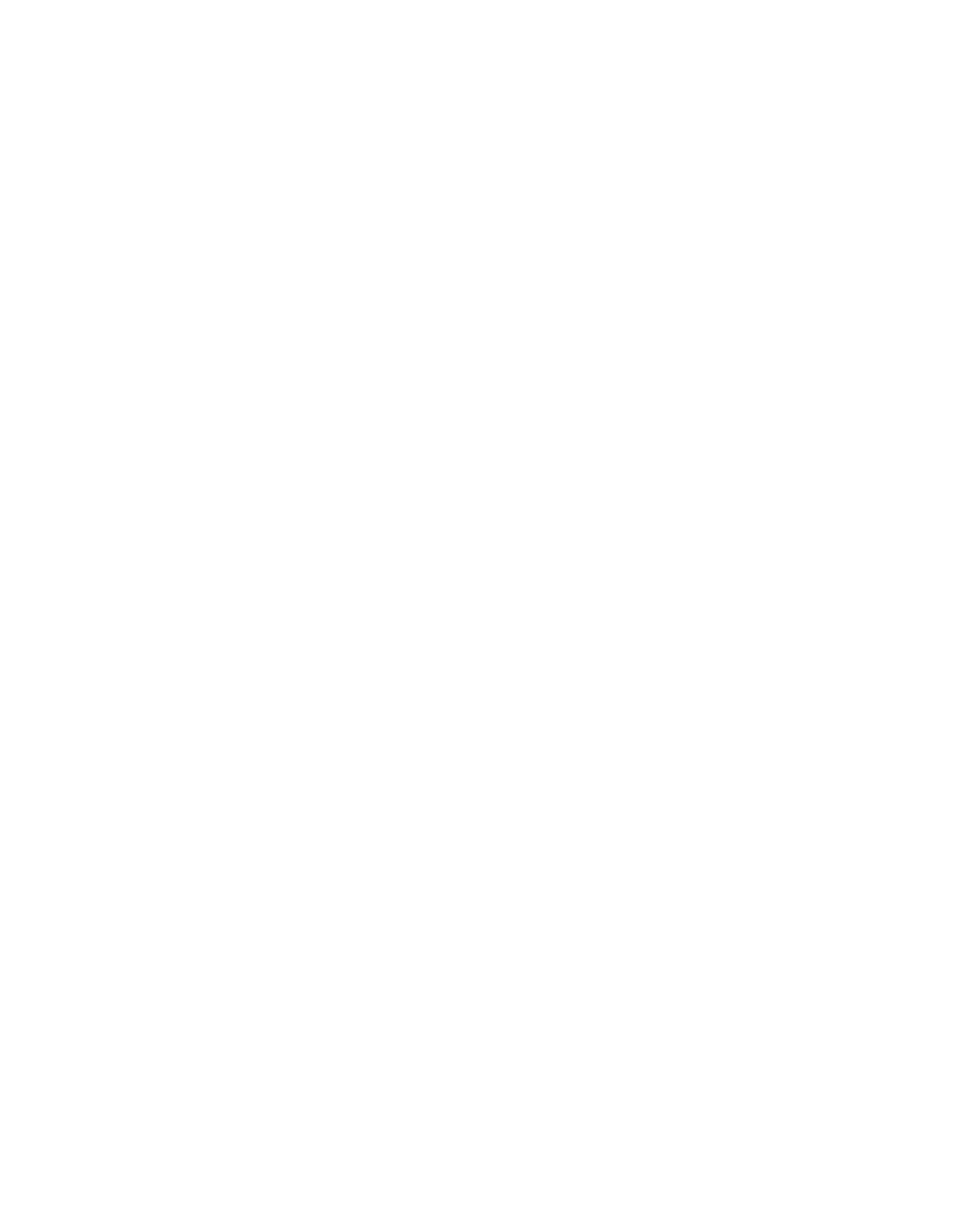# **Table of Contents**

| <b>EXECUTIVE SUMMARY</b> |  |
|--------------------------|--|
|--------------------------|--|

| 1: INTRODUCTION                                                |    |
|----------------------------------------------------------------|----|
|                                                                |    |
|                                                                |    |
|                                                                |    |
|                                                                |    |
|                                                                |    |
|                                                                |    |
|                                                                |    |
|                                                                |    |
|                                                                |    |
|                                                                |    |
|                                                                |    |
| 2: FACTORS                                                     | 10 |
| 2.1: DIRECT CENTERS PROGRAM STAFF INVOLVEMENT IN RESEARCH  10  |    |
| 2.2: GRANULARITY OF THE CENTERS PROGRAM USER-BASE  10          |    |
| 2.3: DISCIPLINE ORIENTATION OF THE CENTERS PROGRAM 11          |    |
|                                                                |    |
|                                                                |    |
| 2.5: CENTERS PROGRAM INVOLVEMENT IN INDUSTRIAL PARTNERSHIPS 12 |    |
|                                                                |    |
| 2.7: AVAILABILITY OF THE CENTERS PROGRAM RESOURCES 13          |    |
|                                                                |    |
|                                                                |    |
|                                                                |    |
| 3: ISSUES                                                      | 15 |

| 3.3: INDUSTRIAL PARTICIPATION AND USE OF THE CENTERS 17    |  |
|------------------------------------------------------------|--|
|                                                            |  |
| 3.5: THE TOTAL NEED FOR HIGH-END COMPUTING RESOURCES  21   |  |
| 3.6: MECHANISMS FOR JUDGING QUALITY OF THE SCIENCE  21     |  |
| 3.6.1: QUALITY OF RESEARCH PURSUED USING THE SUPERCOMPUTER |  |
|                                                            |  |
| 3.6.2: METHOD OF ALLOCATING RESOURCES AT THE CENTERS  22   |  |
| 3.7: ALTERNATIVE FUNDING AND ALLOCATION MODELS 24          |  |
| 3.8: ROLE OF SMALLER CENTERS AND OTHER PARTNERSHIPS  25    |  |
|                                                            |  |
|                                                            |  |
|                                                            |  |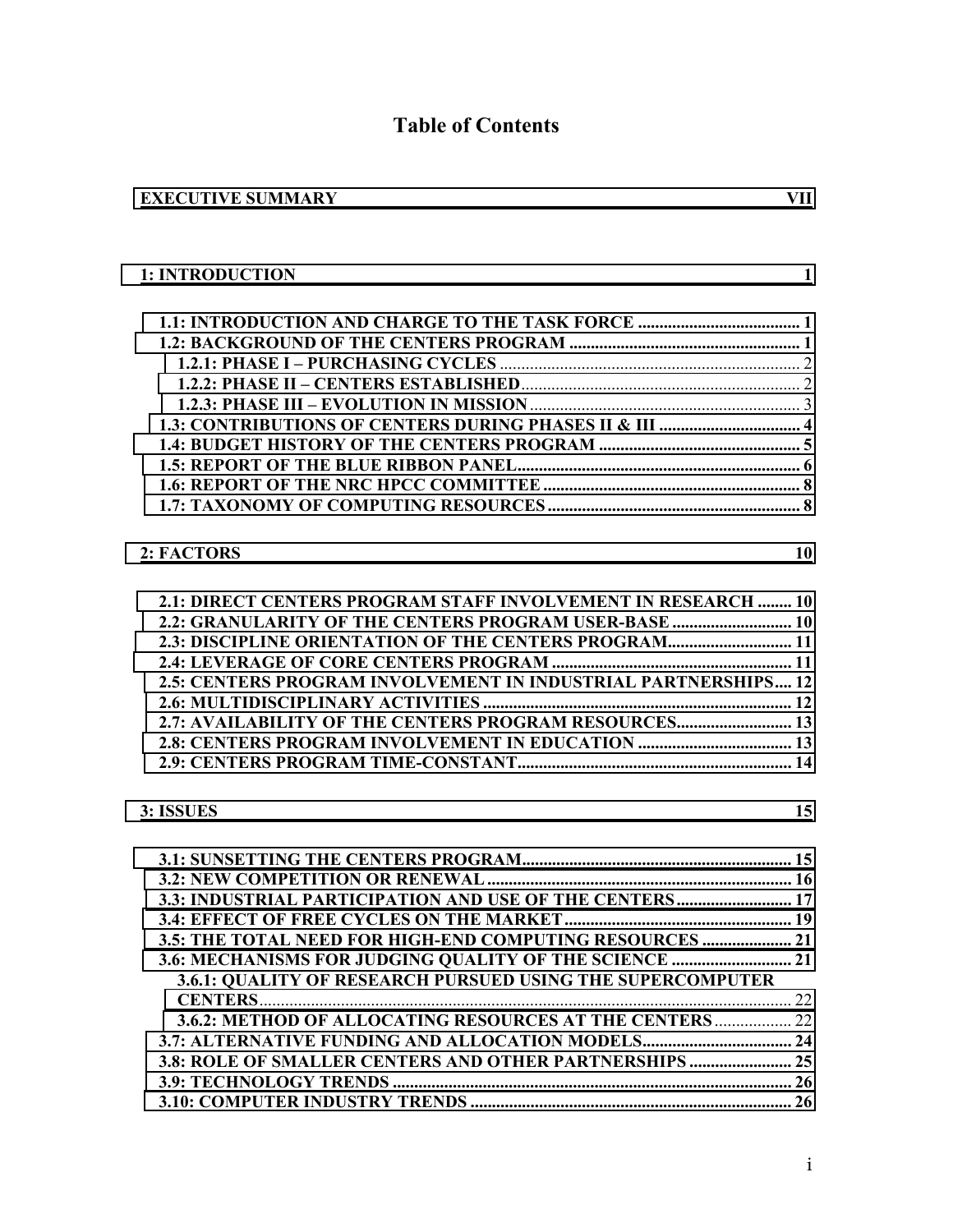| 3.12: CONTINUE TO SUPPORT TRADITIONAL VECTOR PROCESSING?  28            |    |
|-------------------------------------------------------------------------|----|
|                                                                         |    |
| 3.14: NON-COMPETITIVE FEDERAL FUNDING FOR SUPERCOMPUTER                 |    |
|                                                                         |    |
|                                                                         |    |
|                                                                         |    |
| <b>4: FUTURE OPTIONS</b><br>$\overline{33}$                             |    |
| <b>OPTION A: LEADERSHIP CENTERS, SIMILAR TO THE CURRENT PROGRAM. 33</b> |    |
|                                                                         |    |
|                                                                         |    |
|                                                                         |    |
|                                                                         |    |
|                                                                         |    |
| 5: FUTURE DIRECTIONS AND PRIORITIES 39                                  |    |
|                                                                         |    |
|                                                                         |    |
| 5.2: PRIMARY ROLE OF THE CENTERS: FULL SERVICE ACCESS TO HIGH-END       |    |
|                                                                         |    |
| 5.2.1: ROLE OF RESEARCH PROGRAMS IN THE CENTERS  41                     |    |
| 5.3: CONTEXT FOR THE NSF SUPERCOMPUTER CENTER PROGRAM  41               |    |
|                                                                         |    |
|                                                                         |    |
| 5.4.2: OTHER INDUSTRIAL USERS AND TECHNOLOGY TRANSFER 43                |    |
| 5.4.3: INTERACTIONS WITH OTHER GOVERNMENT SUPPORTED CENTERS44           |    |
|                                                                         |    |
|                                                                         |    |
|                                                                         |    |
|                                                                         |    |
| <b>6: RECOMMENDATIONS</b>                                               | 47 |
|                                                                         |    |
| <b>6.2: SPECIFIC INFRASTRUCTURE CHARACTERISTICS FOR LEADING EDGE</b>    |    |
|                                                                         |    |
| 6.3: PARTNERING FOR A MORE EFFECTIVE NATIONAL INFRASTRUCTURE . 48       |    |
|                                                                         |    |
|                                                                         |    |
| 6.6: ALLOCATION PROCESS FOR COMPUTER SERVICE UNITS  51                  |    |
|                                                                         |    |
| A: THE TASK FORCE ON THE FUTURE OF THE NSF SUPERCOMPUTER CENTERS        |    |
| <b>PROGRAM</b>                                                          | 53 |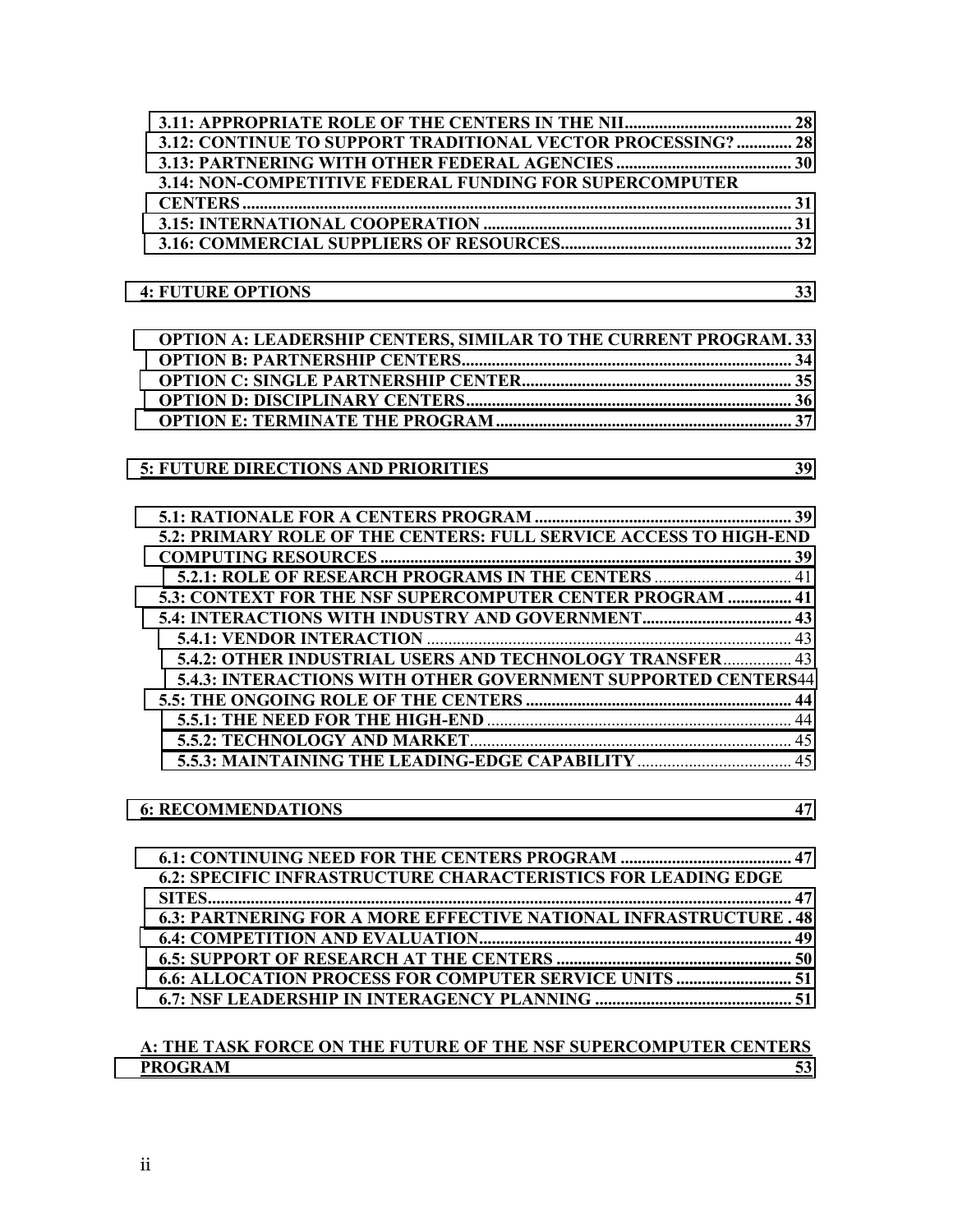#### **B: PAST AND FUTURE IMPACT OF COMPUTATIONAL SCIENCE AND [ENGINEERING 57](#page-68-0)**

| <b>B.1.6: DEVICE AND SEMICONDUCTOR PROCESS SIMULATION  60</b>         |  |
|-----------------------------------------------------------------------|--|
|                                                                       |  |
|                                                                       |  |
| <b>B.2: DISTINCTIONS AND AWARDS ACCORDED USERS OF THE NSF</b>         |  |
|                                                                       |  |
|                                                                       |  |
| <b>B.4: ADDITIONAL MATERIAL ON CENTERS' PROGRAM ACCOMPLISHMENTS67</b> |  |

#### **C: BLUE RIBBON PANEL ON HIGH PERFORMANCE COMPUTING AND THE NSF RESPONSE** 69

| D: THE NATIONAL RESEARCH COUNCIL HPCC REPORT                      | 73 |
|-------------------------------------------------------------------|----|
| <b>D.1: SUMMARY OF THE NRC COMMITTEE OBSERVATIONS AND</b>         |    |
|                                                                   |    |
|                                                                   |    |
| E: QUANTITATIVE DATA DESCRIBING THE NSF SUPERCOMPUTER CENTERS 75  |    |
| <b>E.1: USAGE PATTERNS AT THE NSF SUPERCOMPUTER CENTERS  75</b>   |    |
|                                                                   |    |
|                                                                   |    |
|                                                                   |    |
| <b>F: EDUCATION AT THE NSF SUPERCOMPUTING CENTERS</b><br>89       |    |
| <b>F.1: COMPUTATIONAL SCIENCE AND ENGINEERING - EDUCATION AND</b> |    |
|                                                                   |    |
|                                                                   |    |
| <b>G: WITNESSES AND OTHER SOURCES OF INFORMATION</b>              | 95 |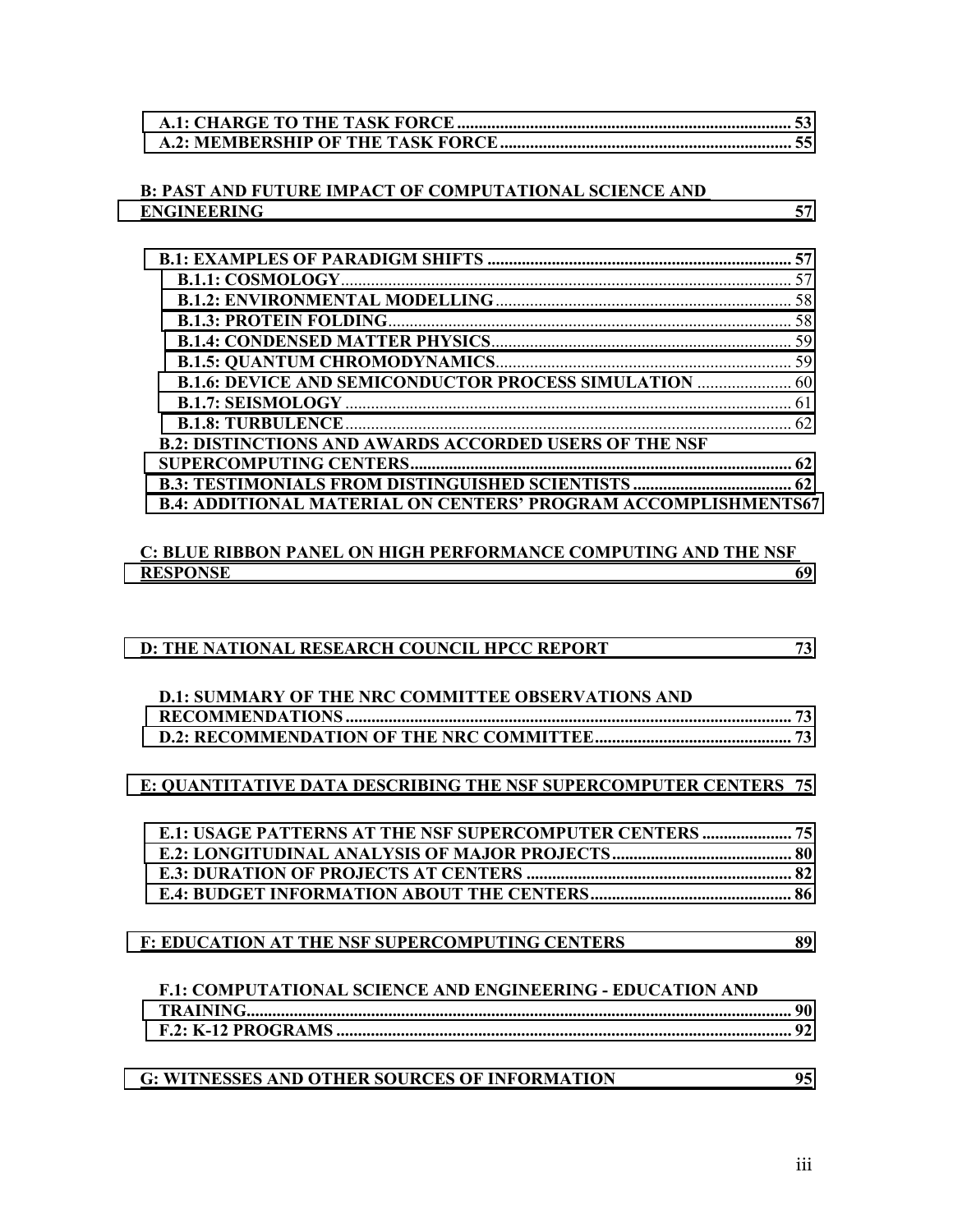| <b>H: SURVEY OF USERS</b>                                          | 97 |
|--------------------------------------------------------------------|----|
| <b>H.2: MAJOR THEMES IN THE SURVEY RESPONSES TO THE OPEN-ENDED</b> |    |
|                                                                    |    |
| <b>H.3: SIGNIFICANT OPINIONS EXPRESSED BY FEWER RESPONDANTS 98</b> |    |
|                                                                    |    |
|                                                                    |    |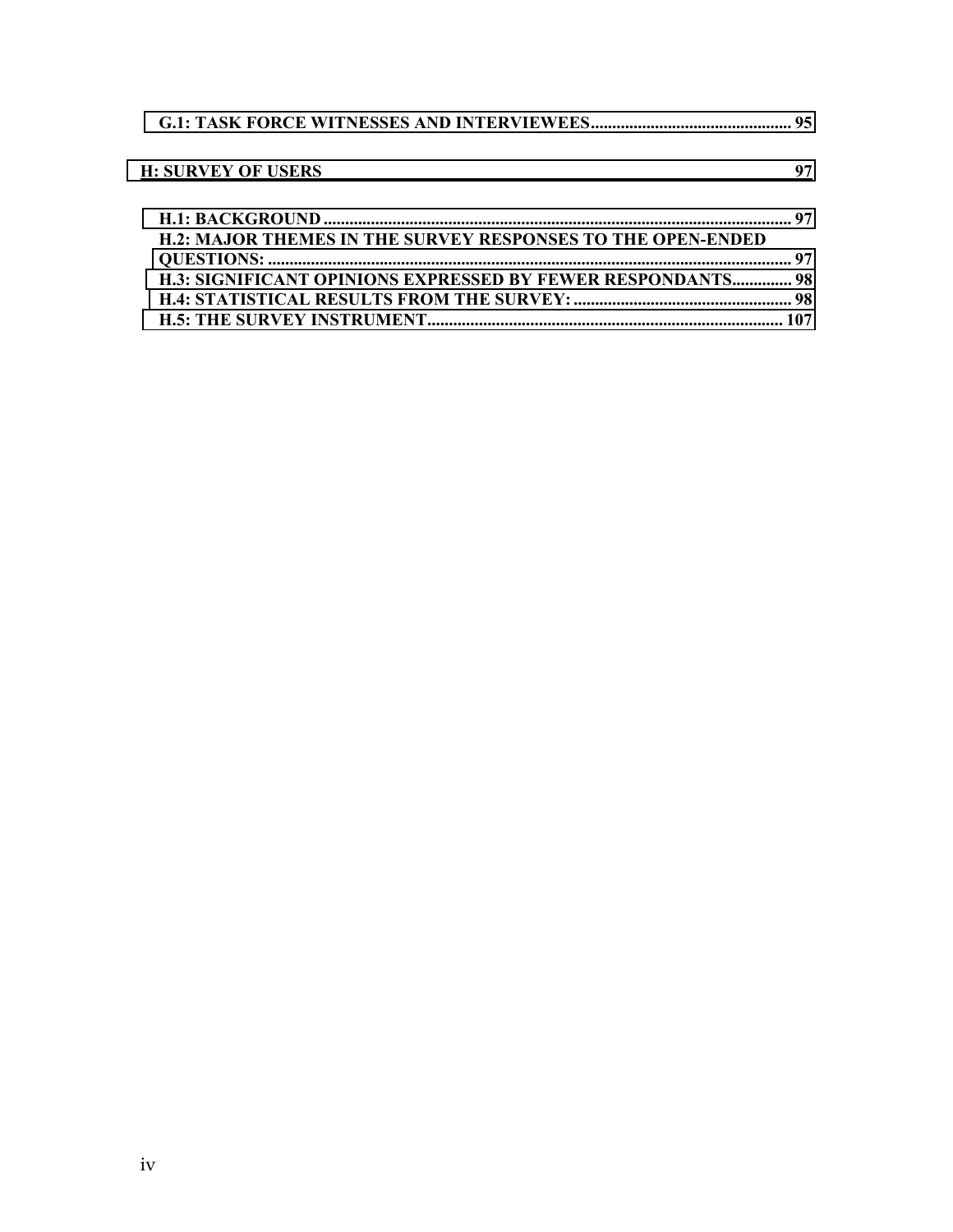# **Tables and Figures**

| Figure 1.1: ASC program funding to Supercomputer Centers FY 1986-94                      | 5    |
|------------------------------------------------------------------------------------------|------|
|                                                                                          | 6    |
|                                                                                          | 18   |
| Figure 3.2: Industrial support of NSF SC Centers separating base affiliate relationships |      |
|                                                                                          |      |
|                                                                                          | 27   |
| Figure 3.4: Increase in Normalized usage at Centers for both vector multiprocessors and  |      |
|                                                                                          | 29   |
| Figure 3.5: Distribution of Normalized usage at Centers between vector multiprocessors   |      |
|                                                                                          | 30   |
|                                                                                          | . 76 |
|                                                                                          |      |
|                                                                                          | 78   |
| Table E.1: Contents of the Annual Usage Reports of the National Science Foundations      |      |
|                                                                                          | 79   |
| Figure E.4: FY 1994 Usage of NSF SC Centers by NSF Directorate and MPS Divisions80       |      |
| Figure E.5: NSF Average Funding History of 320 Selected PI's: FY 1984-93  81             |      |
|                                                                                          |      |
| Table E.2: The Top 50 Projects in FY 1992-95 in Order of their FY 1995 Usage Ranking 82  |      |
| Table E.3: Ranking and NSF Funding of the Top 50 Project Leaders for FY 1992-95 84       |      |
|                                                                                          |      |
|                                                                                          |      |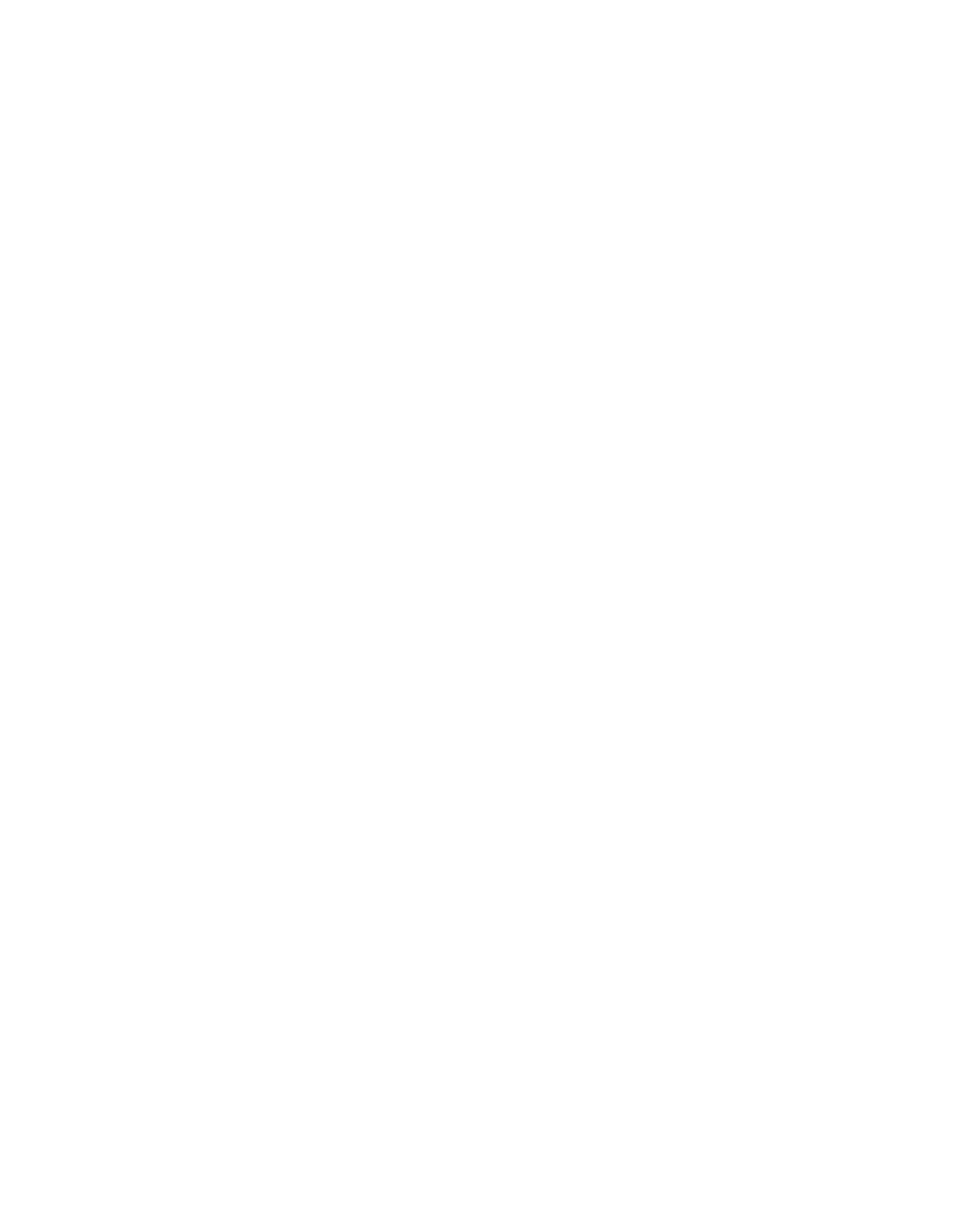## **Executive Summary**

<span id="page-8-0"></span>The NSF supported Supercomputer Centers have played a major role in advancing science and engineering research. They have enabled collaboration among academic, industrial and government researchers on the solution of problems requiring demanding computational and visualization tools. In the 10 years of their existence, the Centers have fostered fundamental advances in our understanding of science and engineering, expanded the use of high-end computing in new disciplines, facilitated the major paradigm shift of the acceptance of computational science as a full partner in the scientific method, and facilitated the education of a new generation of computational scientists and engineers in support of that shift. These statements are documented in the body of the report as well as in its appendices.

Having accomplished so much in the last decade, it is natural to ask what the future role of the NSF should be in high-end computing. In October 1994, the National Science Board approved two-year continuation funding for the Supercomputer Centers. This provided time for the director of NSF to appoint this Task Force to analyze the alternatives. The possibilities considered include continuation, restructuring, or phasing-out of the current program, as well as creation of alternative models.

The Task Force believes that the future for computational science and engineering can be as bright or even brighter than in the past decade. If we seize the opportunity, over the next decade we can make major progress on multiple fronts.

There will be

- opportunities for exciting applications of our nation's exponentially increasing computational capacity, for example:
	- − more complete models, and hence deeper understanding of physical systems by moving to three and higher dimensions;
	- − progress in computational tools to aid drug and protein design;
	- − computational predictions of scientifically and commercially significant materials;
	- − multidisciplinary models of physical systems (e.g., combining fluid dynamics and electromagnetic models of the heart);
	- − increased interconnectivity of supercomputers and high impact instrumentation; and
	- − models of anatomical and physiological processes leading to new insights of benefit to human health.
- more quantitative computational results in unanticipated areas.
- more explosive growth of communications as a component of the computational science and engineering paradigm; and, importantly,
- continued progress in the tools and methods for developing code that is both portable and yet takes advantage of unique parallel architectures.

These advances will not automatically become available to American researchers. To position the U.S. academic community to participate in the exciting research possibilities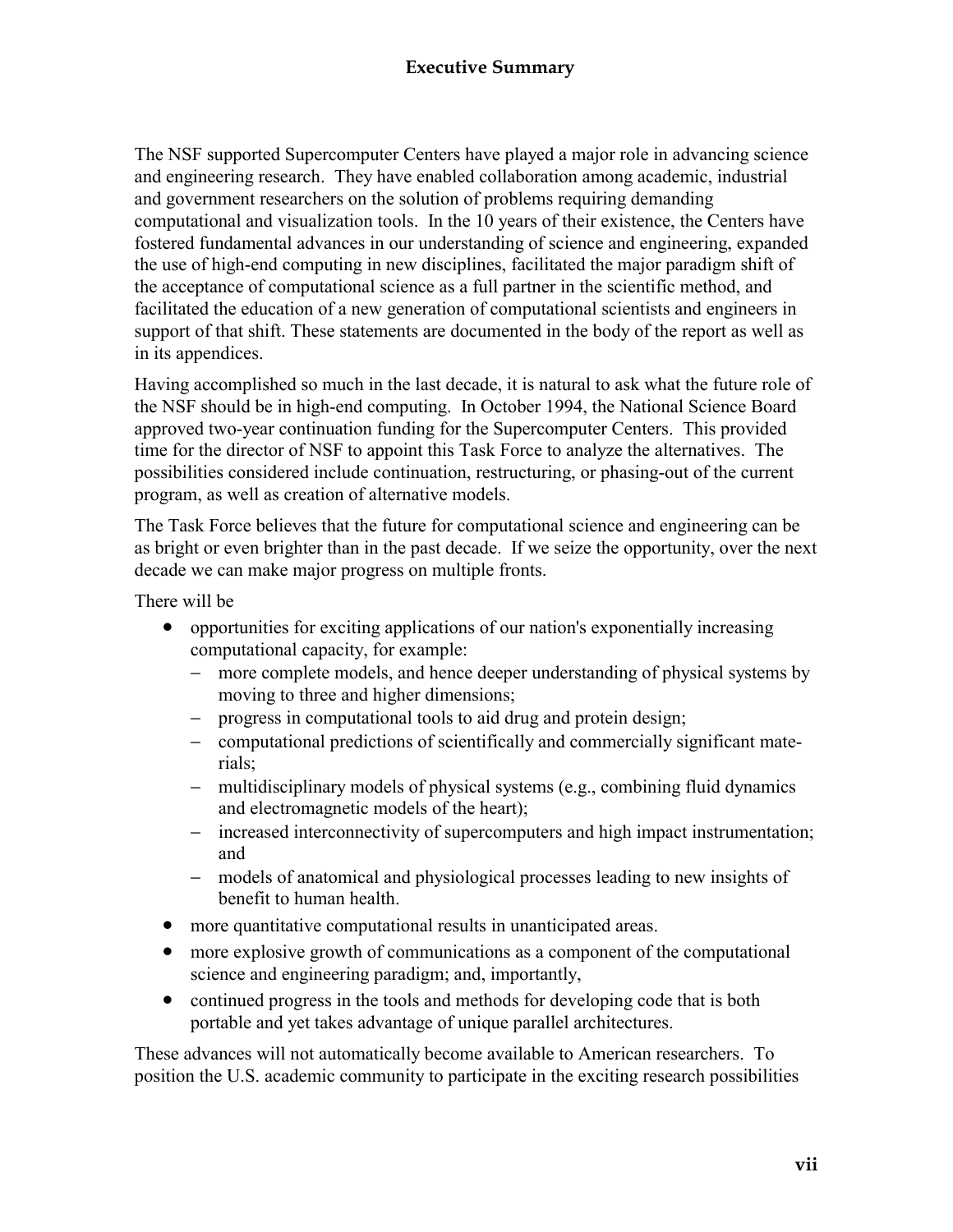enabled by these developments, the Task Force has the following recommendations leading to a restructured Centers program.

*In order to maintain world leadership in computational science and engineering, NSF should continue to maintain a strong, viable Advanced Scientific Computing Centers program, whose mission is:* 

- *providing access to high-end computing infrastructure for the academic scientific and engineering community;*
- *partnering with universities, states, and industry to facilitate and enhance that access;*
- *supporting the effective use of such infrastructure through training, consulting, and related support services;*
- *being a vigorous early user of experimental and emerging high performance technologies that offer high potential for advancing computational science and engineering;*
- *facilitating the development of the intellectual capital required to maintain world leadership.*

*NSF should assure that the Centers program provides national "Leading-edge sites" that have a balanced set of high-end hardware capabilities, coupled with appropriate staff and software, needed for continued rapid advancement in computational science and engineering.* 

*NSF, through its Centers program, should assure that each leading-edge site is partnered with experimental facilities at universities, NSF research centers, and/or national and regional high performance computing centers. Appropriate funding should be provided for the partnership sites.* 

*NSF should announce a new competition of the High Performance Computing Centers program that would permit funding of selected sites for a period of five years. If regular reviews of the Program and the selected sites are favorable, it should be possible to extend initial awards for an additional five years without a full competition.* 

*The Centers program should continue to support need-based research in support of the program's mission, but should not provide direct support for independent research.* 

*NSF should increase the involvement of NSF's directorates in the process of allocating service units at the Centers.* 

*NSF should provide leadership in working toward the development of interagency plans for deploying balanced systems at the apex of the computational pyramid and ensuring access to these systems for academic researchers.* 

These recommendations are designed to set the Centers program on a new course that builds on its past successes, yet shifts the focus to the present realities of high-performance computing and communications, and provides flexibility to adapt to changing circumstances. It is our expectation, that at current NSF budget levels and absent new outside resources, there will be a reduction in the number of leading-edge sites to effect the benefits of the Task Force recommendations.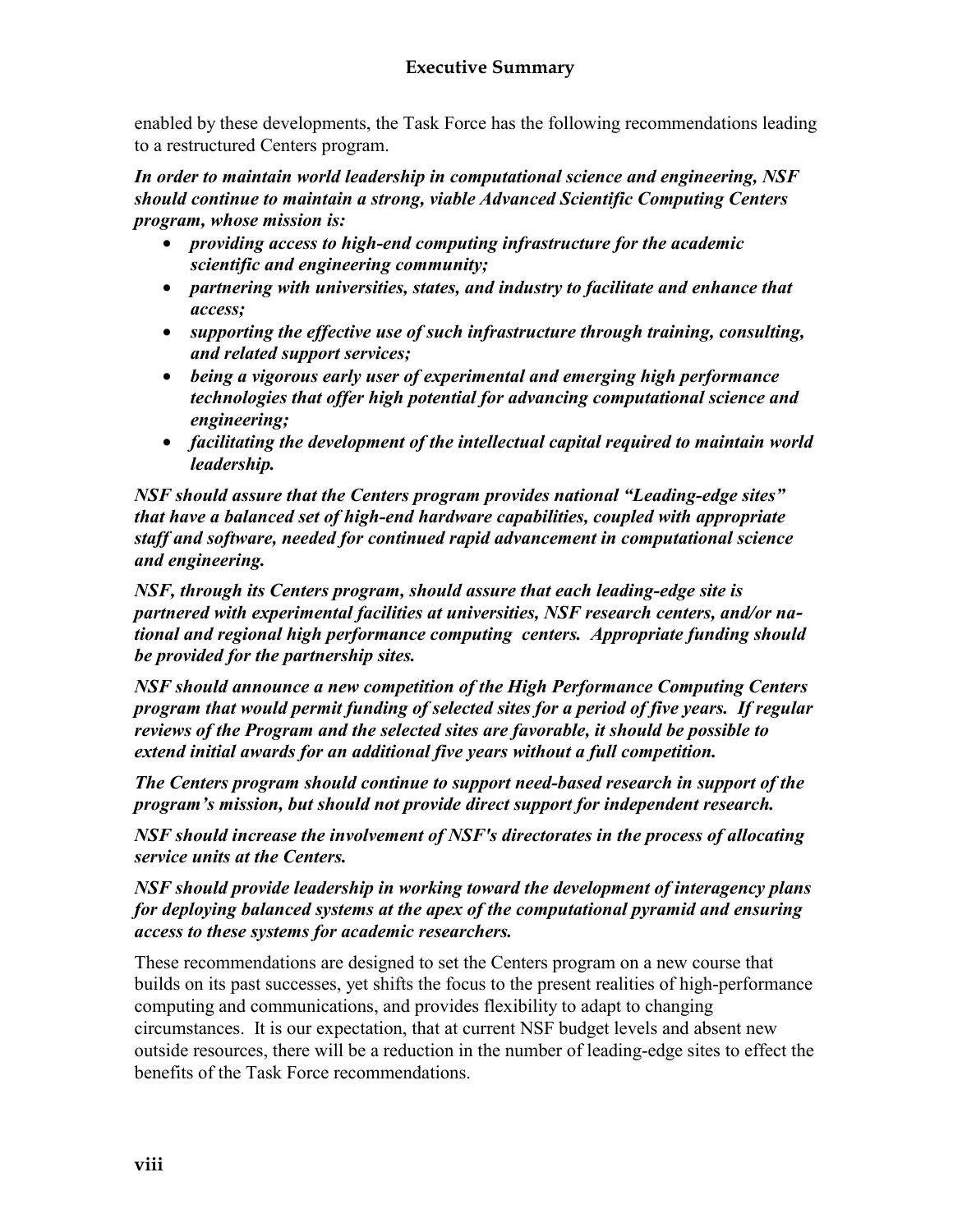#### **Executive Summary**

In developing these recommendations, the Task Force obtained extensive input from academic, government, and industrial leaders; visited Centers and sought written input from the community. Some of this input is included as appendices, and the complete input is available on the Internet. The issues are complex and there are many strongly held opinions on the purpose, execution, and value of the program. The Task Force has tried to hear and understand all of the input, but in the end has, of necessity, formed its own judgment of what is best for the country. This report attempts to explain that judgment.

The report begins with a history of the Centers and how they fit into the nation's high performance computing infrastructure.

The second section attempts to identify factors the Task Force thinks are important in the evaluation process, including staff involvement in research, size of the user base, scientific discipline of the users, funding leverage, industrial partnerships, multidisciplinary activities, resource availability, and education.

The "hard issues" surrounding the Centers, particularly those not adequately discussed in previous reports, are discussed in the third section. This section examines such issues as: sunsetting the Centers; industrial use; effect of "free" computer cycles on the market; the total need for high-end computing; quality of the science; role of other centers; technology and computer industry trends; and the role of the Centers in the larger federal and international context.

Section four examines five options for a Centers program, ranging from the current system to termination of the program. Other options include partnership centers with stronger links between leadership centers and university or state facilities; a single partnership center; and disciplinary centers along the lines of the National Center for Atmospheric Research. The pros and cons of each option are discussed.

The fifth section of the report discusses future directions and priorities for the Centers program. The final section restates and explains each of the seven specific recommendations designed to support the Task Force vision for the future.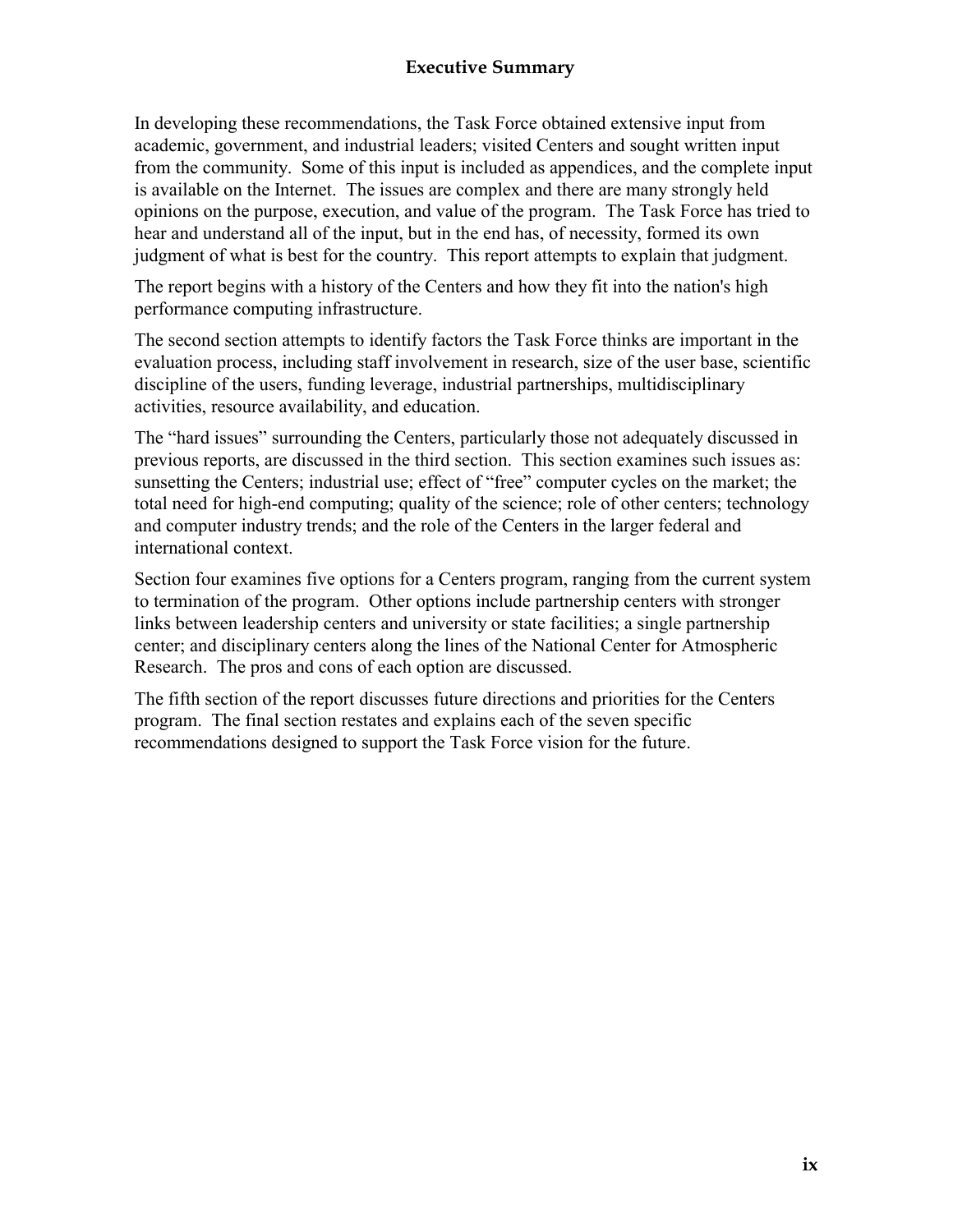# **Executive Summary**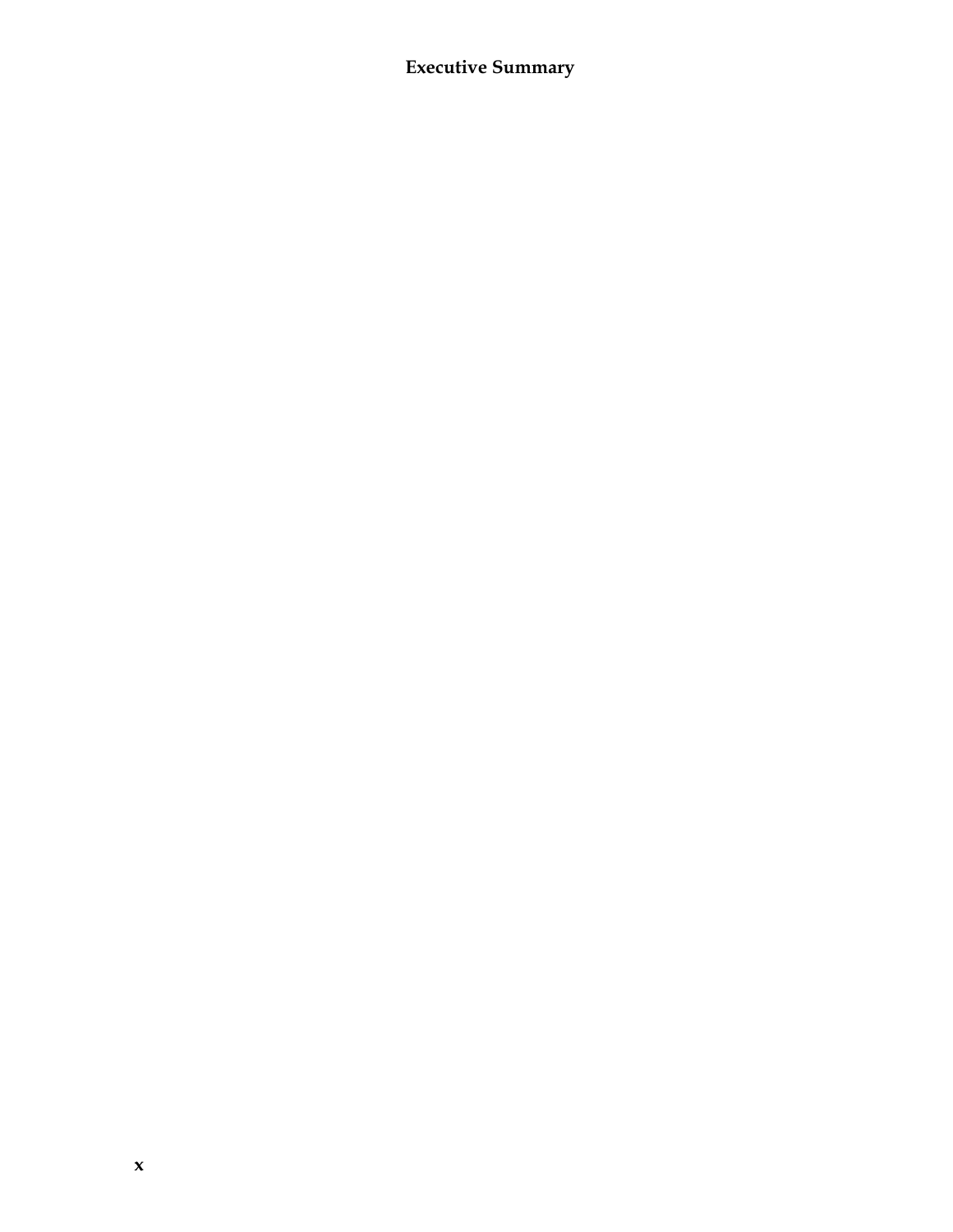#### <span id="page-12-0"></span>**1.1: Introduction and Charge to the Task Force**

The director of the National Science Foundation established the "Task Force on the Future of the NSF Supercomputer Centers Program" in December 1994. Establishing the Task Force was one of the NSF administration's responses to the resolution passed by the National Science Board at its October 1994 meeting that extended the cooperative agreements for the four NSF Supercomputer Centers by two years. During the period of the extension, the Foundation committed itself to explore thoroughly the needs for future infrastructure in high performance computing.

The Task Force was asked "…to analyze various alternatives for the continuation, restructuring, or phase-out of NSF's current Supercomputer Centers program, or the development of similar future program(s), and to make recommendations among the alternatives." Appendix A contains the complete charge to the Task Force and a listing of its members.

This report presents the Task Force's analyses, findings, and recommendations on:

- The need for a federal government supported infrastructure
- The spectrum of options available for providing a computational infrastructure to support leading-edge academic research in computational science and engineering
- The factors, dimensions, and alternative models of possible infrastructures
- The Task Force's preference among the alternatives
- A definition of the mission of the recommended program

The Task Force met from January 1995 through September 1995. Preliminary drafts of this report were circulated for comment. During that time, the Task Force members interviewed 30 academic, government, and industrial leaders, had visits to each NSF Center by one or more members, and sought written opinions from leaders of industry, senior government officials, representatives of state or regional centers, and knowledgeable members of the research community.

#### **1.2: Background of the Centers Program**

 $\overline{a}$ 

The NSF Supercomputer Centers program was established in 1984, following strong expressions of the need for such resources from the research community, and a study of the requirements set forth in a series of NSF Reports.<sup>1</sup> At that time, American researchers were at a serious disadvantage for gaining access to leading-edge high performance computers when compared to colleagues from other countries, or to domestic researchers whose research was supported by a United States mission agency (DoD, DoE, NASA). NSF leadership recognized that the lack of a suitable infrastructure was hampering important basic research and, with unprecedented support from Congress, moved promptly to establish the infrastructure.

<sup>&</sup>lt;sup>1</sup> The need for Supercomputer Centers was discussed in the 1982 "Report on the Panel on Large Scale Computing in Science and Engineering," commonly referred to as the Lax report. The Curtis/Bardon report in 1983 outlined the plan of action to achieve the goals of the Lax report.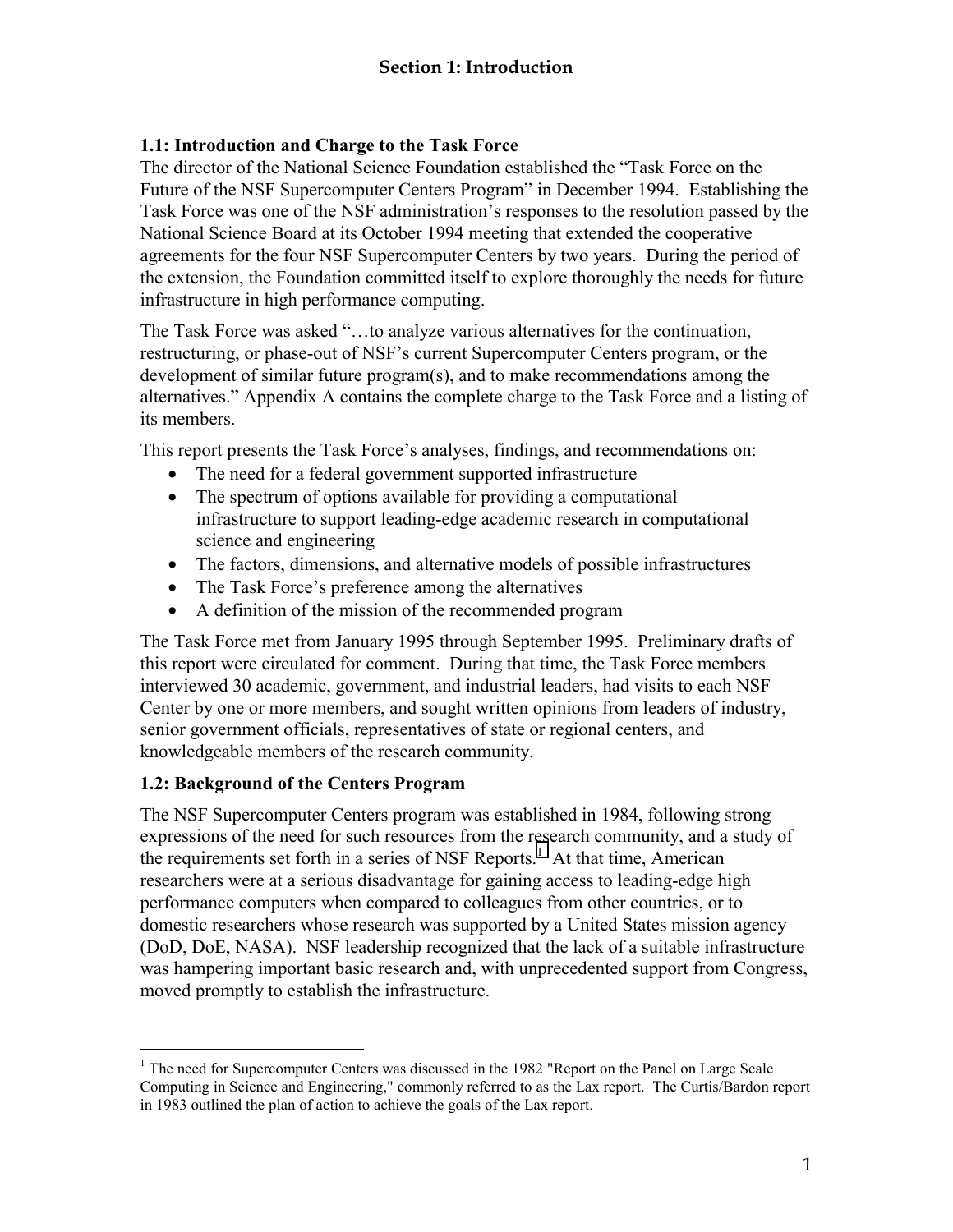<span id="page-13-0"></span>The situation in '82 (Lax, Bardon-Curtis, Fernbach reports)

- lack of academic access to high performance computers
- need for a *balanced* program
	- Supercomputer access, local computing,
	- training, networking, hardware, software,
	- and algorithms research

The NSF response

- Supercomputer program
- NSFnet
- computational science and engineering initiative
- expanded instrumentation and equipment programs

#### **1.2.1: Phase I – Purchasing Cycles**

A Program Office was set up in the Office of the Director of the National Science Foundation to purchase "cycles" from existing sources, $2$  to distribute those cycles to NSF research directorates, and to oversee a program announcement soliciting proposals for the establishment of Centers. During this phase, over 5,000 hours of supercomputer time were made available to the research community, and more than 200 research projects at 80 institutions used the services.

While the announcement for establishing the initial program focused on providing supercomputer cycles, the original mission of the program was somewhat broader.

The major goals of this new Office [of Advanced Scientific Computing] include:

- Increasing access to advanced computing resources for NSF's research community
- Promoting cooperation and sharing of computational resources among all members of the scientific and engineering community; and
- Developing an integrated scientific and engineering research community with respect to computing resources.<sup>3</sup>

In FY 1986, the Division of Advanced Scientific Computing, ASC, was formed within the newly created Computer and Information Sciences and Engineering Directorate, CISE, and the Supercomputer Centers program became a separate program activity within this division.

#### **1.2.2: Phase II – Centers Established**

Four Centers<sup>4</sup> were established in 1985, and a fifth added in 1986, all providing "vector supercomputing services" for the research community and training for the many

 $\overline{a}$ <sup>2</sup>The original centers from which "cycles" were purchased were Purdue University, University of Minnesota, and Boeing Computing Services.

<sup>&</sup>lt;sup>3</sup> Memo from NSF Controller (Edward Hayes) to NSF Director (Edward Knapp), February 24, 1984, establishing the Office of Advanced Scientific Computing.

<sup>&</sup>lt;sup>4</sup> The original five centers were (1) The National Center for Supercomputing Applications (NCSA) at the University of Illinois, Urbana-Champaign, (2) The Cornell Theory Center (CTC), (3) The John von Neuman Center (JvNC), a consortium located at Princeton University, (4) The San Diego Supercomputer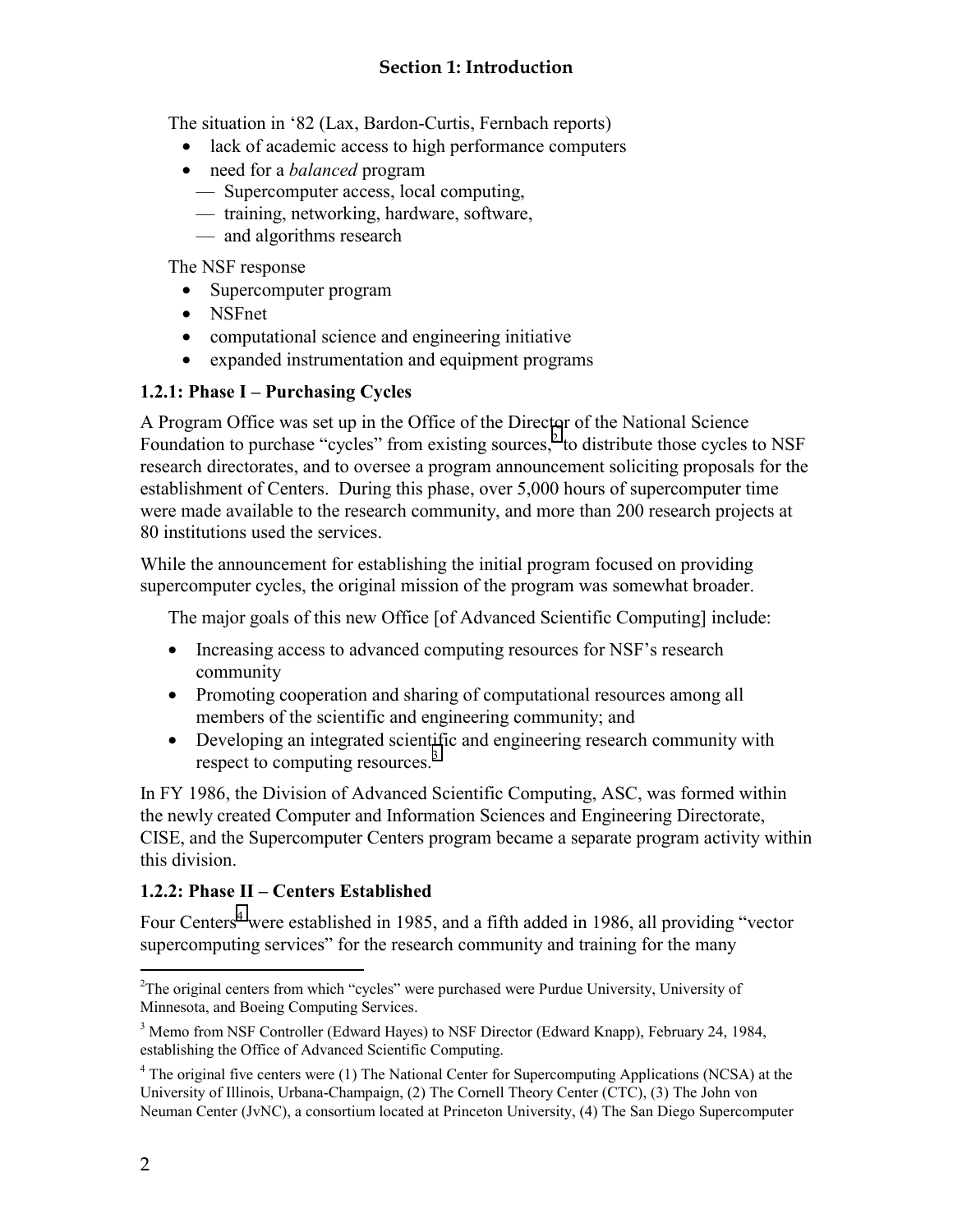<span id="page-14-0"></span>researchers who lacked experience with these systems. These Centers were points of convergence where researchers learned to think in the new computational paradigm and to explore new vistas in resolution, accuracy, and parametric description of their problems.

Experiments in allocating resources, developing software support services, and starting standardized graphics and database descriptions to accelerate scientific visualization were all initiated during this phase.

Additionally, each Center established relationships with universities, both geographically close and far, to form consortia of members who had a stake in the resources of the Centers and in their future development. An important feature of these relationships was the formation of peer-review allocation boards, in which experts in computational science could direct attention to the performance of user's computer codes. Special attention was given to improvements of those codes with low performance. Direct interactions with experts at the Centers frequently facilitated significant performance improvements.

#### **1.2.3: Phase III – Evolution in Mission**

 $\overline{a}$ 

While the mission objectives of the Centers did not change significantly during their first five year period, there was directed evolution of the program's focus during the renewal period. Some of the changes were results of pressure from ASC management while others came from various advisory committees, in particular a Program Advisory Committee (PAC) that preceded the CISE Advisory Committee and the Program Plan Review Panel (PPRP).<sup>5</sup>

The Phase III renewal process resulted in the decision to close one of the original five Centers – The John von Neuman Center (JvNC). NSF had encouraged the original *high risk* plan of the JvNC to use the newly developed ETA computer, established by an offshoot of Control Data Corporation (CDC), the original modern supercomputer vendor. However, when ETA failed as an entity, there was a thorough review of JvNC and its future role in the program. When the review process identified major concerns, JvNC was not renewed.

There was a distinct effort at this time to expand outreach services, with initial efforts intended to forge closer ties to industries that could profit from exposure to high performance computing, and to include the community at large. Efforts to introduce tools to enable convenient access to Centers from the popular microcomputers and workstations led to such software development projects as NCSA Telnet and the Programmer's Workbench from the Cornell Theory Center, CTC. Each Center started to explore parallel computing, originally on their vector multiprocessors, later by adding new scalable parallel architectures to their stable of allocable computers.

Center (SDSC), located at the University of California, San Diego and operated by General Atomics, and (5) The Pittsburgh Supercomputing Center (PSC), directed by the University of Pittsburgh and Carnegie Mellon University and operated by Westinghouse, was added in 1986.

 $<sup>5</sup>$  PPRP is the oversight panel appointed by the Foundation which meets annually to review the Centers</sup> plans and to make recommendations among competitive funding requests.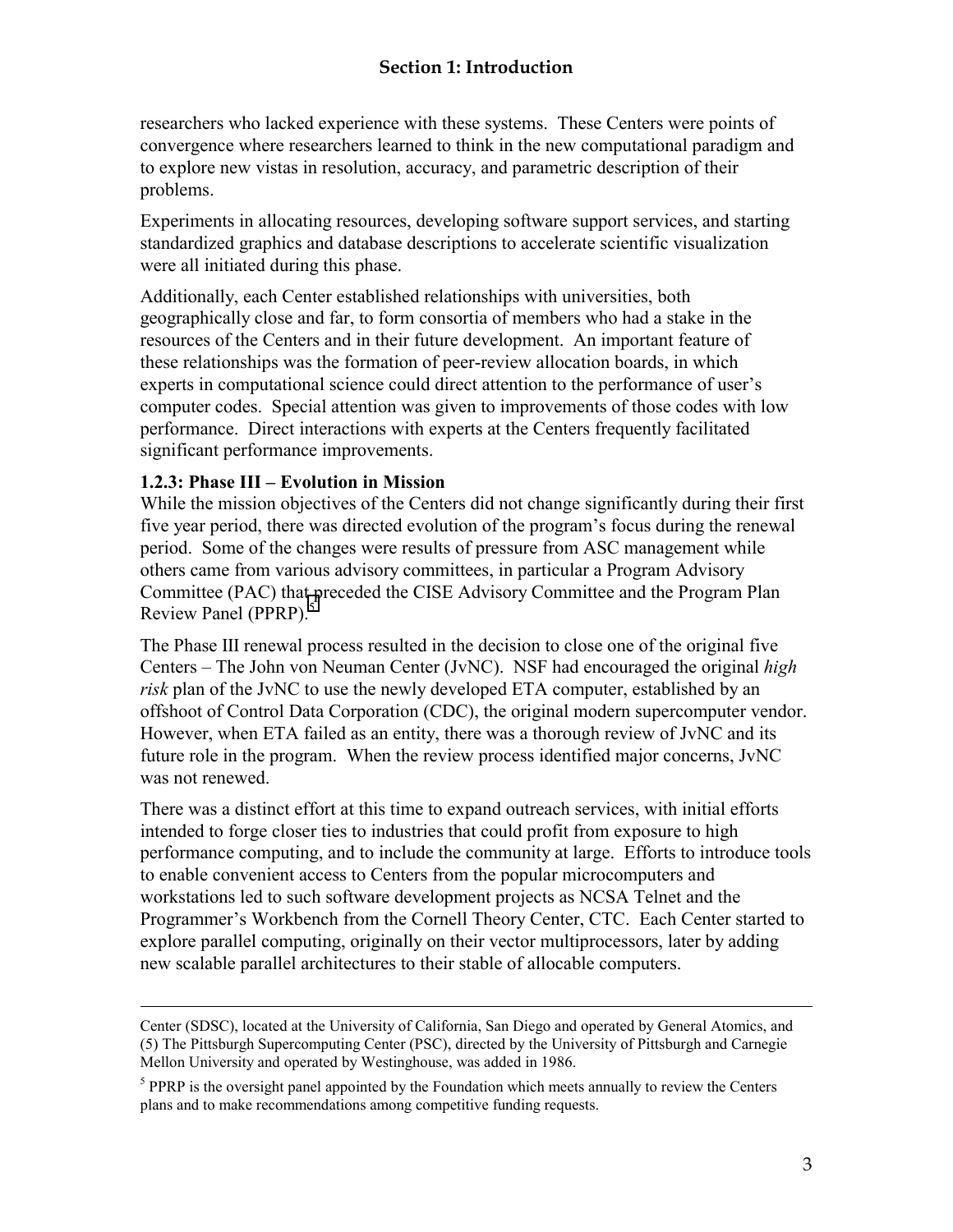#### **Section 1: Introduction**

<span id="page-15-0"></span>Adding parallel systems opened the doors to a new range of vendors that had not participated in the Phase II program. Each Center started to undertake a distinct set of activities and this difference in appearance threatened to fragment the program. However, during this period, NSF and its advisory committees stressed the need for changes in the coordination of the program. In response, the Centers formed themselves into a "MetaCenter", with resources shareable on a national scale. NSF and the PPRP encouraged these cooperative activities to strengthen the program and remove the need to duplicate resources at four locations. The Center staffs started regular meetings and cooperative projects in networking, mass storage, outreach, etc. A joint brochure was prepared, and joint allocation procedures started. This MetaCenter model has generally been viewed as successful, and other agencies are now using it as a starting point for several new high performance computing initiatives.<sup>6</sup>

An important accomplishment of the Centers was an initiative, undertaken by all Centers to varying degrees, into scientific visualization, and on providing tools and standards for data exchange. An especially visible example of these activities is NCSA Mosaic, a "browser" for multi-media information using the protocols of the World-Wide-Web, initially developed at CERN. Mosaic, and its licensees and spin-offs, greatly expanded interest in the Internet, and networked information in general.

#### **1.3: Contributions of Centers during Phases II & III**

As the original program was defined, the Centers would be judged on the quality of the science and engineering research conducted (by other researchers) using the Centers' resources. An assessment of the major research accomplishments during Phases II &III was prepared for the National Science Board in October 1994, and is available on the World Wide Web, $^7$  a list of accomplishments that grows annually. Advances in cosmology and materials science brought about by researchers using the NSF Centers has been particularly noteworthy. Recent advances in computational physics have arguably pointed to this period as one of the most productive in modern physics. Computational biology, unknown a decade ago, is one of the most rapidly growing segments of the biological sciences. In addition, engineering has been increasing its share of Centers' usage. Interestingly, in engineering not only is overall usage increasing, but the numbers of new users is also increasing, perhaps signaling increased future use of high performance computing in engineering research programs. Finally, use from the NSF Geosciences directorate has been high even with the excellent resources available to the atmospheric sciences community at the National Center for Atmospheric Research (NCAR), the fifth member of the NSF MetaCenter.

It is also the case that the Centers have benefited from strong and visionary leadership. Beyond the accomplishments achieved by the "users" of the Centers, many were initiated by the Centers. Appendix B has pointers to many of the overall scientific and

 $\overline{a}$ 

<sup>&</sup>lt;sup>6</sup> Aspects of the DoD HPC Modernization Program and the DoE ASCI program are planned around cooperative interaction between existing centers and laboratories. The program officers have informed NSF ASC division that they are basing these cooperative interactions on the NSF MetaCenter.

 $7$  URL: http://www.cise.nsf.gov/acir/hpc/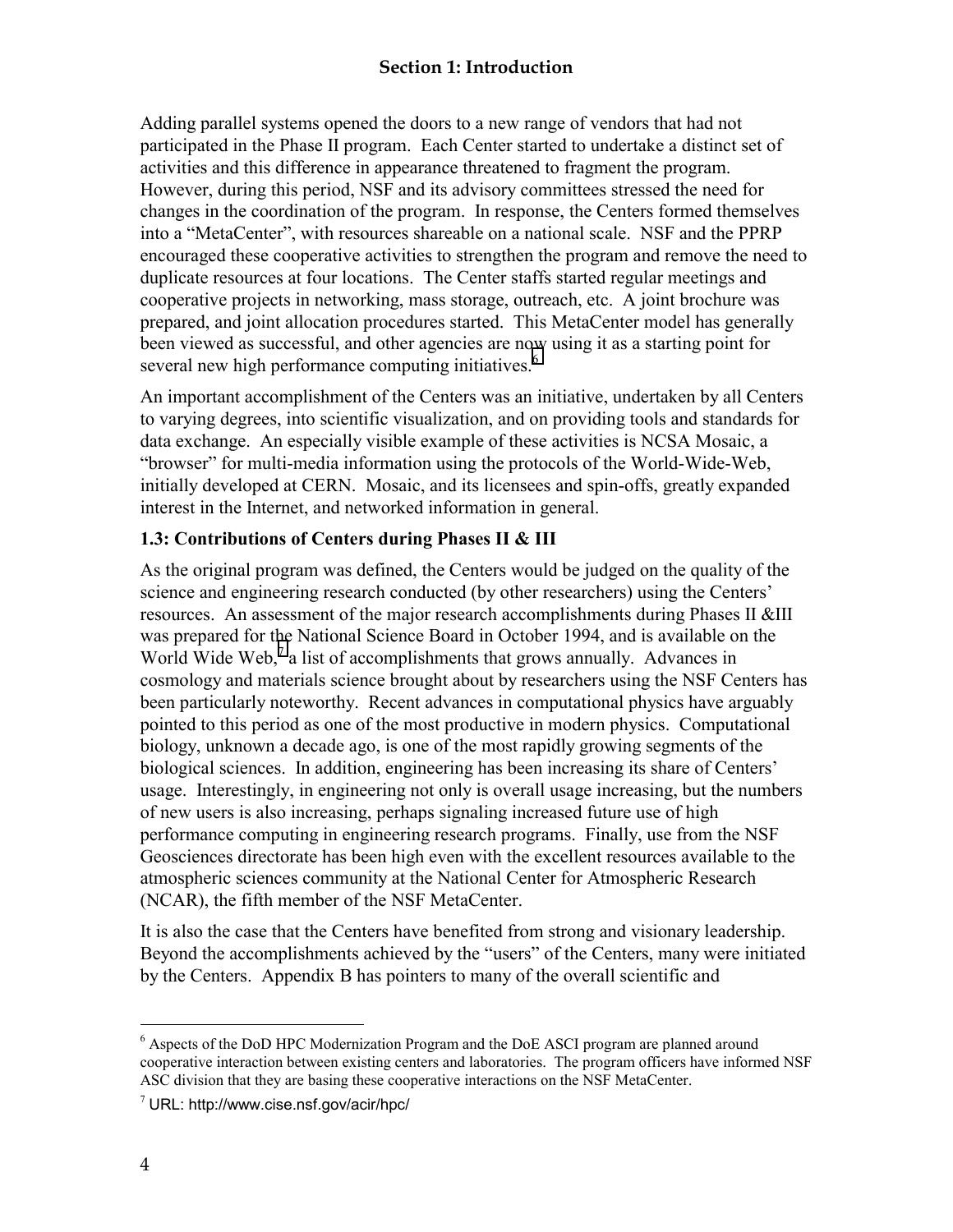<span id="page-16-0"></span>technological accomplishments, as well as descriptions of some paradigm shifting applications and testimonials from senior scientists.

#### **1.4: Budget History of the Centers Program**

The program was started with a request for \$20M in FY 1985, which Congress increased to \$41.46M. This was aimed specifically at accelerating the inception of the NSF Centers, increasing their number, and appropriating the costs of the transfer of a computer from NASA to the NSF program.

The program planned to establish four National Centers with the initial FY 1985 allocation, but ultimately achieved five Centers before the end of FY 1986. Although funding growth following the initial FY 1985 appropriation came within the framework of overall NSF budget increases, the cooperative agreements for the Centers showed quite rapid growth until FY 1990-91. Growth has been more modest in recent years. In addition to the cooperative agreements, the ASC program provides support for special projects at the Centers reviewed by the PPRP, and a program called MetaCenter Regional Alliances, to assist researchers with complementary goals to establish closer links to the four major centers.



Figure 1.1: ASC program funding to Supercomputer Centers FY 1986-94<sup>8</sup>

While the NSF contribution through the base cooperative agreement has leveled off, the overall budgets have continued to grow. Other sources of funding (beyond the base cooperative agreements) have generally increased, as shown in Fig. 1.2. It is evident that these funding sources vary greatly from year to year, but the greatest contributor (after NSF) have been the vendors themselves, who have provided from 34% to 57% of the NSF contribution as discounts, equipment and software support, and vendor personnel

 $\overline{a}$ 

<sup>&</sup>lt;sup>8</sup> Funding at the John von Neuman Center is shown separately for FY 1986-90. Other ASC list all discretionary funds added to the base cooperative agreements. MRA indicates the MetaCenter Regional Alliances, a program started in FY 1994.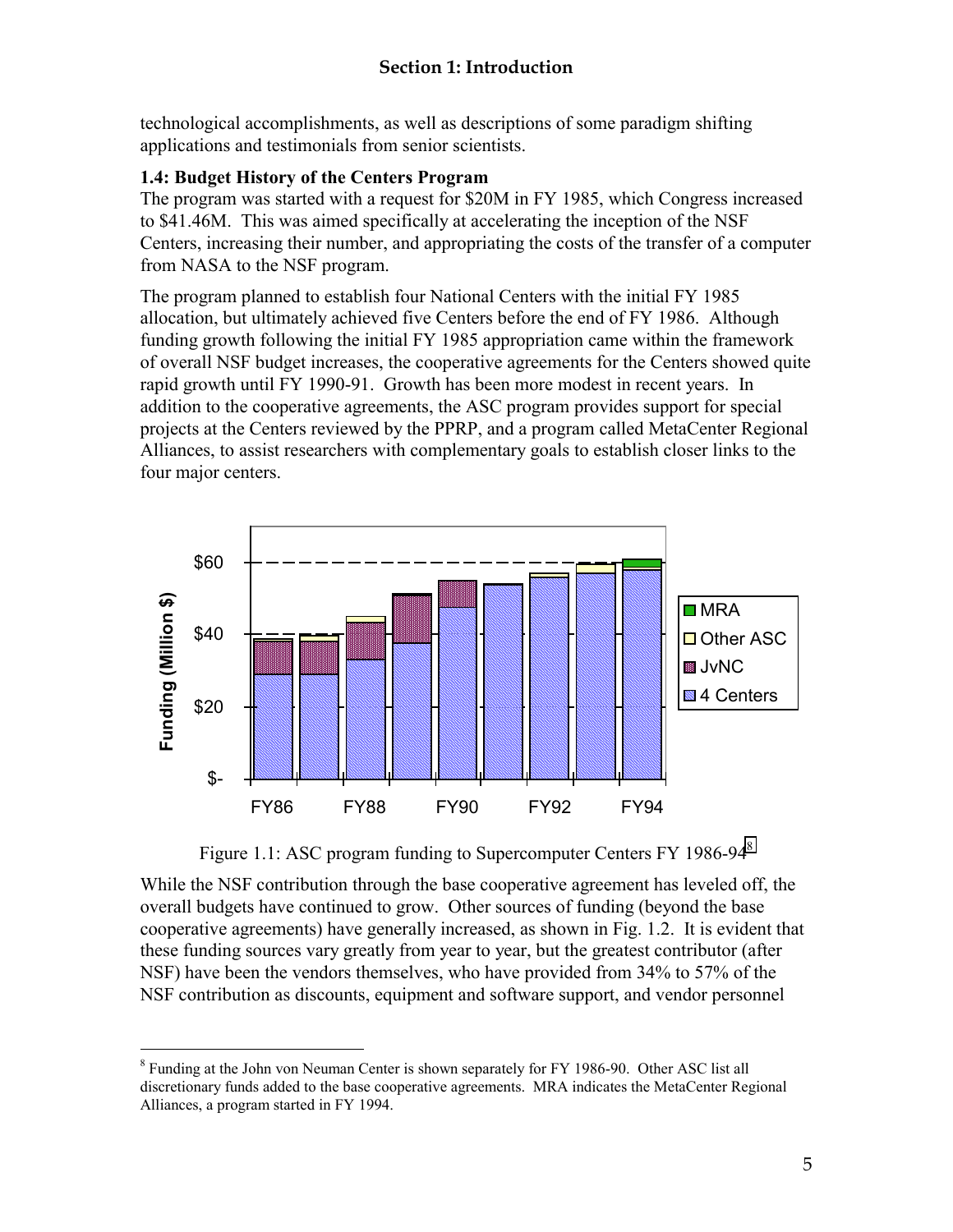

<span id="page-17-0"></span>assigned to the Centers.

Figure 1.2: Other funding sources for the NSF SC Centers for FY 1986-94

In summary, the Centers have successfully attracted funds from a variety of sources to build a funding base for the Centers at about twice the NSF cooperative agreement levels. These extra funds maintain a core competency of personnel and hardware available for the research community as needed, and have been the underpinnings for the outreach programs of the Centers.

#### **1.5: Report of the Blue Ribbon Panel**

The current Task Force report is the latest of many studies of the Centers. Following the renewal of four of the Centers in 1990, the National Science Board (NSB) asked the director of NSF to appoint a blue ribbon panel

"... to investigate the future changes in the overall scientific environment due [to] the rapid advances occurring in the field of computers and scientific computing." The resulting report, "From Desktop to Teraflop: Exploiting the U.S. Lead in High Performance Computing," was presented to the NSB in October, 1993.

This report, which is discussed more extensively in Appendix C, points to the Foundation's accomplishments in the seven years since the initial implementation of the recommendations of the Lax Report on high performance computing (HPC) and the establishment of the Supercomputer Centers. The report asserts that the NSF Centers have created an enthusiastic and demanding set of sophisticated users who make fundamental advancements in their scientific and engineering disciplines through the application of rapidly evolving high performance computing technology. Other measures of success cited include the thousands of researchers and engineers who have gained experience in HPC, and the extraordinary technical progress in realizing new computing environments. Some of these achievements are highlighted in Appendix E of the Blue Ribbon Panel Report.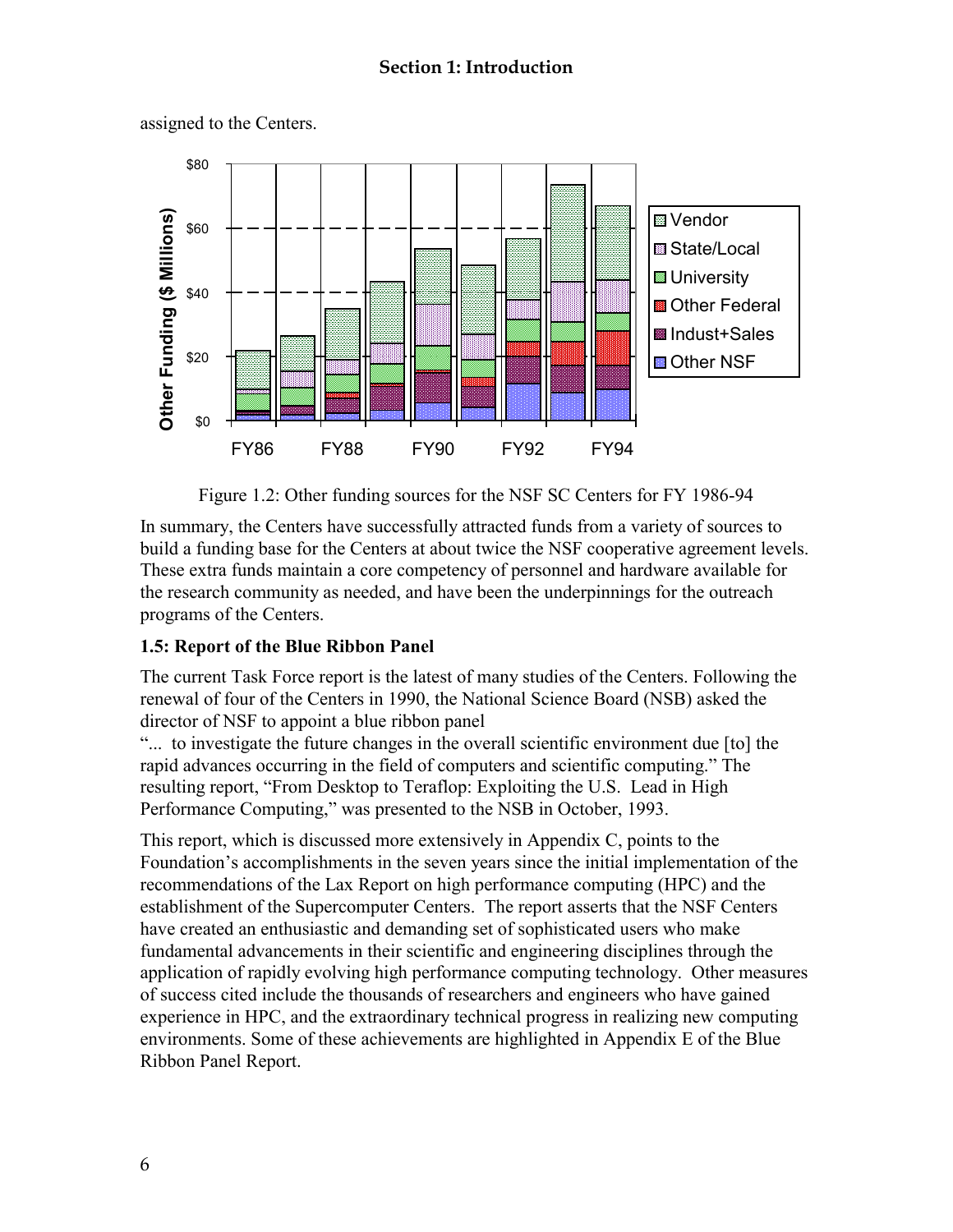## **Section 1: Introduction**

The report notes that, through the NSF program and those of sister agencies, the U.S. enjoys a substantial lead in computational science and in the emerging, enabling technologies. It calls for NSF to capitalize on this lead, which not only offers scientific preeminence, but also aids the associated industrial lead in many growing world markets.

Addressing the opportunities brought about by the success of the program, the report puts forth a number of challenges and recommendations which are summarized in Appendix C. These recommendations were based on an environment with the following two characteristics, which have since changed:

- Parallel systems were just being introduced at the Centers. Because uncertainties surrounding systems software and architectural issues made it unclear how useful these systems would be for scientific computing, the report recommended investment in both the computational science and on the underlying computer science issues in massively parallel computing.<sup>9</sup>
- The report assumed that the administration and Congress would adhere to the stated plan of the HPCC and NSF budgets, which called for a doubling in five years.

Primary recommendations included the following:

- The NSF should retain the Centers and reaffirm their mission with an understanding that they now participate in a much richer computational infrastructure than existed at their formation.
- The NSF should assist the university community in acquiring mid-range systems to support scientific and engineering computing and to break down the software barriers associated with massively parallel systems.
- The NSF should initiate an interagency plan to provide a balanced teraflop system, with appropriate software and computational tools, at the apex of the computational pyramid.

These recommendations and the accompanying challenges could be summarized as calling for a broad based infrastructure and research program that would not only support the range of computational needs required by the existing user base, but would also broaden that base in terms of the range of capabilities, expertise, and disciplines supported.

As a follow up to the Blue Ribbon Panel Report, in 1993 the NSF director established an internal NSF High Performance Computing and Communications Planning Committee. In responding to the panel report, the committee was charged with establishing a road map and implementation plan for NSF participation in, and support of, the future HPC environment. The internal committee presented a draft of its report to the Director's Policy Group in March, 1994; a final version of the report was made available to the NSB in February, 1995.

The committee used the challenges of the panel report but, since at this point it had become clear that the budget would not be doubling, the committee used more realistic

<sup>&</sup>lt;sup>9</sup> At the time of this writing, as documented by the NRC-HPCC report, much progress has been made in understanding the use of parallel computers, but significant additional research, particularly on software (and algorithmic) issues, is still needed.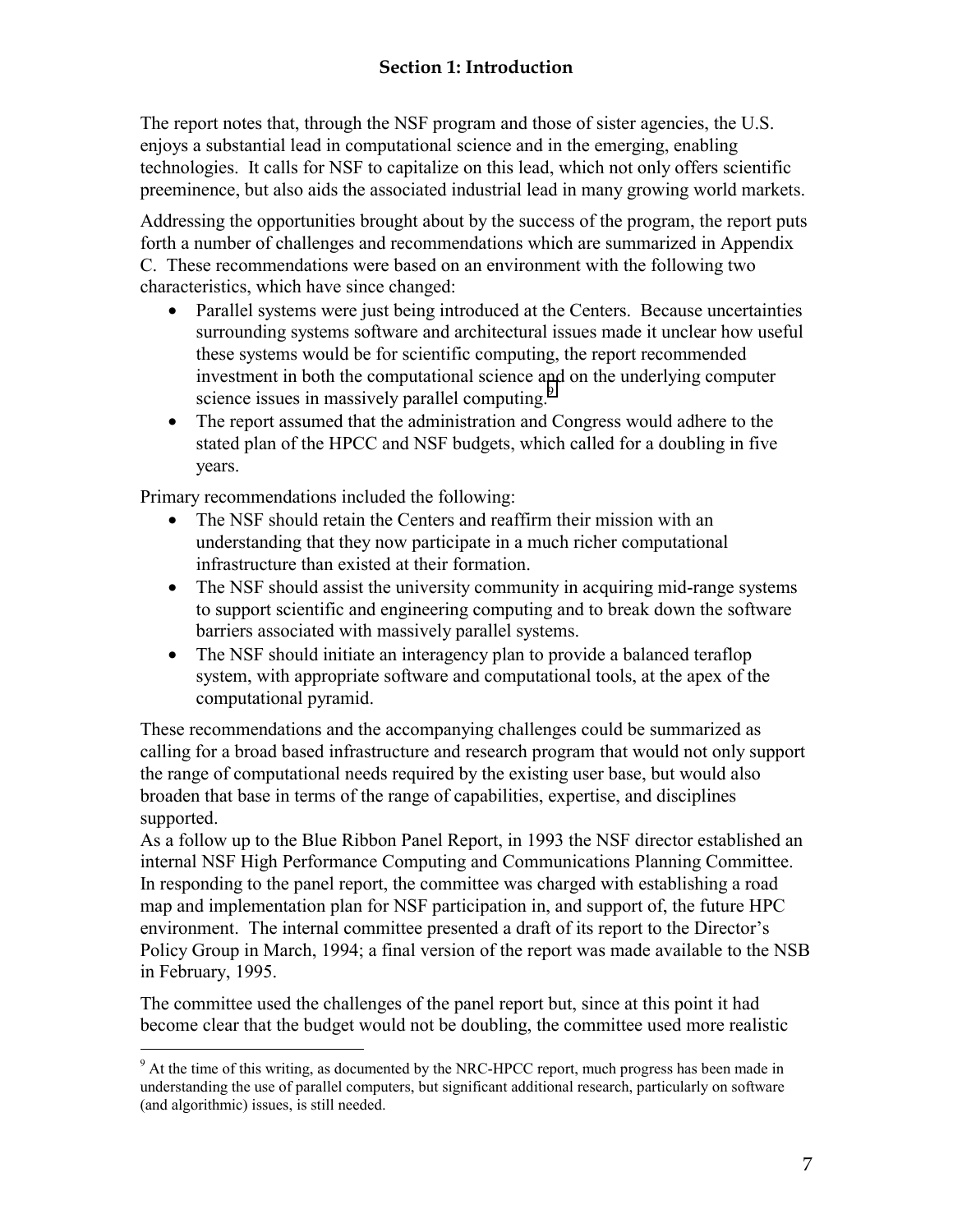<span id="page-19-0"></span>budget assumptions for its own report. The recommendations contained in the committee report were consistent with and supportive of the recommendations in the panel report; there were no major areas of disagreement. Both reports called for renewal of the current Centers without recompetition.

Additional recommendations in both reports called for a balanced approach to computing infrastructure ranging from workstations through access to the most powerful systems commercially available. (The so-called "Pyramid of Computational Capability") The Supercomputer Centers were viewed as an essential ingredient in this infrastructure with continually evolving missions. Both reports also acknowledged the need for strong, continued support of research on enabling technologies such as algorithms, operating systems, and programming environments.

#### **1.6: Report of the NRC-HPCC Committee**

In 1994, Congress asked the National Research Council (NRC) to examine the status of the High Performance Computing and Communications Initiative. Deferring to the current Task Force, the NRC committee did not make explicit recommendations for funding levels or management structures for the Supercomputer Centers program. The committee did say:

"The committee recognizes that advanced computation is an important tool for scientists and engineers and that support for adequate computer access must be a part of the NSF research program in all disciplines. The committee also sees value in providing large-scale, centralized computing, storage, and visualization resources that can provide unique capabilities. How such resources should be funded and what the long term role of the Centers should be with respect to both new and maturing computing architectures are critical questions that NSF should reexamine in detail, perhaps via the newly announced Ad Hoc Task Force on the Future of the NSF Supercomputer Centers Program."

The other major point raised in the NRC report was on the use of HPCC funds for supporting computing on mature vector architectures. The NRC report recommends that HPCC funding be used exclusively for exploring new parallel architectures, rather than for supporting use of stable technologies. These issues are discussed further in Section 3 and in Appendix D.

#### **1.7: Taxonomy of Computing Resources**

The full range of the computational resource needs of the scientific and engineering research community vary widely. Not all of the needed resources can or should be provided by the Centers program. Some of the most important needs that the Task Force has identified are:

- Access to computing resources on different scale systems: workstations (desk top), mid-range, large centrally managed systems (state, regional, university), or highest-end systems (national).
- Access to computer resources on the highest-end systems: processing speed, memory size, mass storage, I/O bandwidth, internode communication bandwidth, network bandwidth.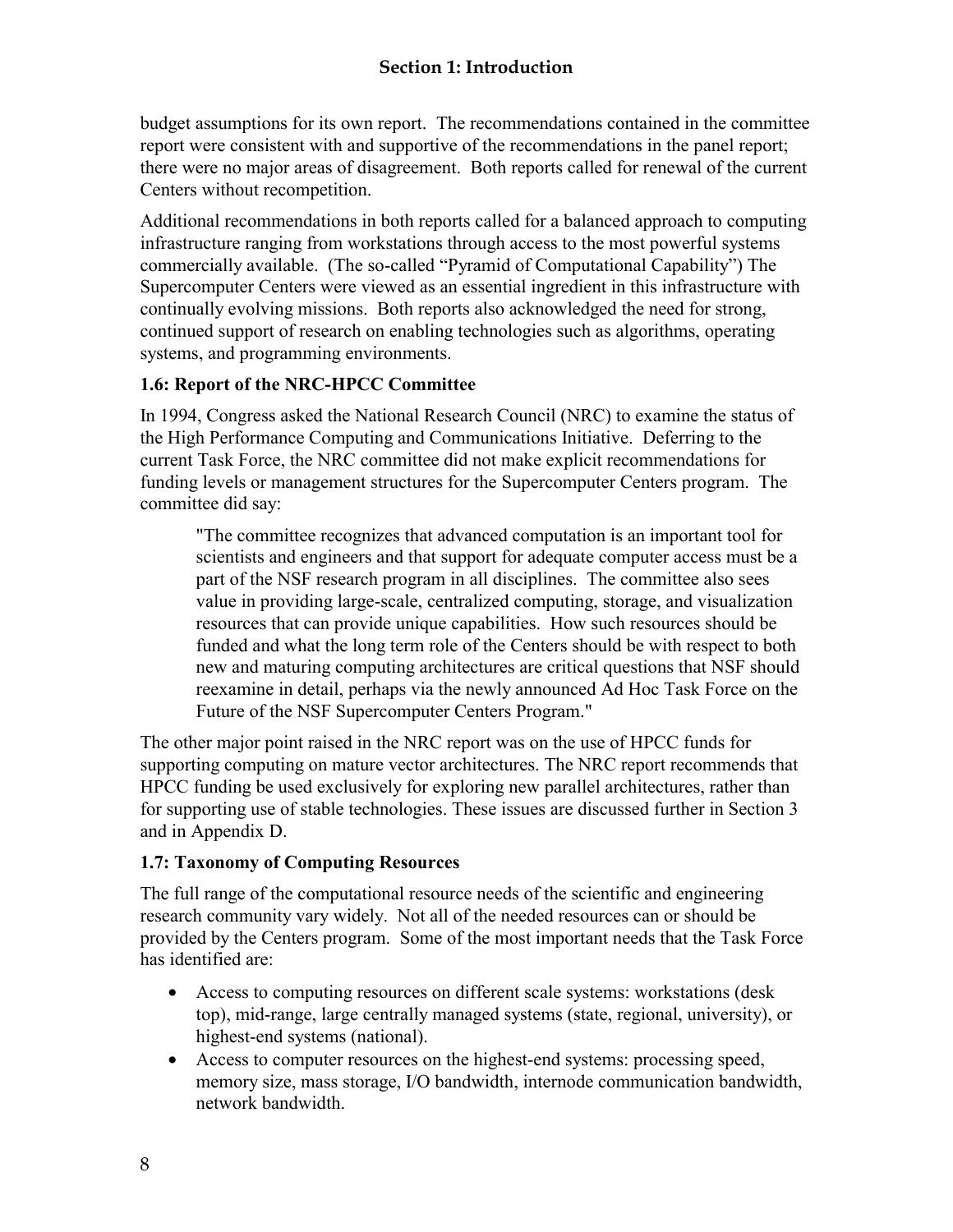#### **Section 1: Introduction**

• Access to more general resources: diversity of architectures, visualization, information processing, consulting, third party software, research teaming, code porting, and training.

The Task Force has found the following taxonomy helpful in characterizing the level of computing resource, where the dollar amounts are meant to represent the overall annual cost of the resource.

- Level 1 -Workstations < \$100K
- Level 2 -Mid Range  $\sim$  Departmental or interdisciplinary groups  $\sim$  \$100K to \$2M
- Level 3 -State, regional, and university centers  $\sim$  \$2M to \$10M
- Level 4 -National leadership centers > \$10M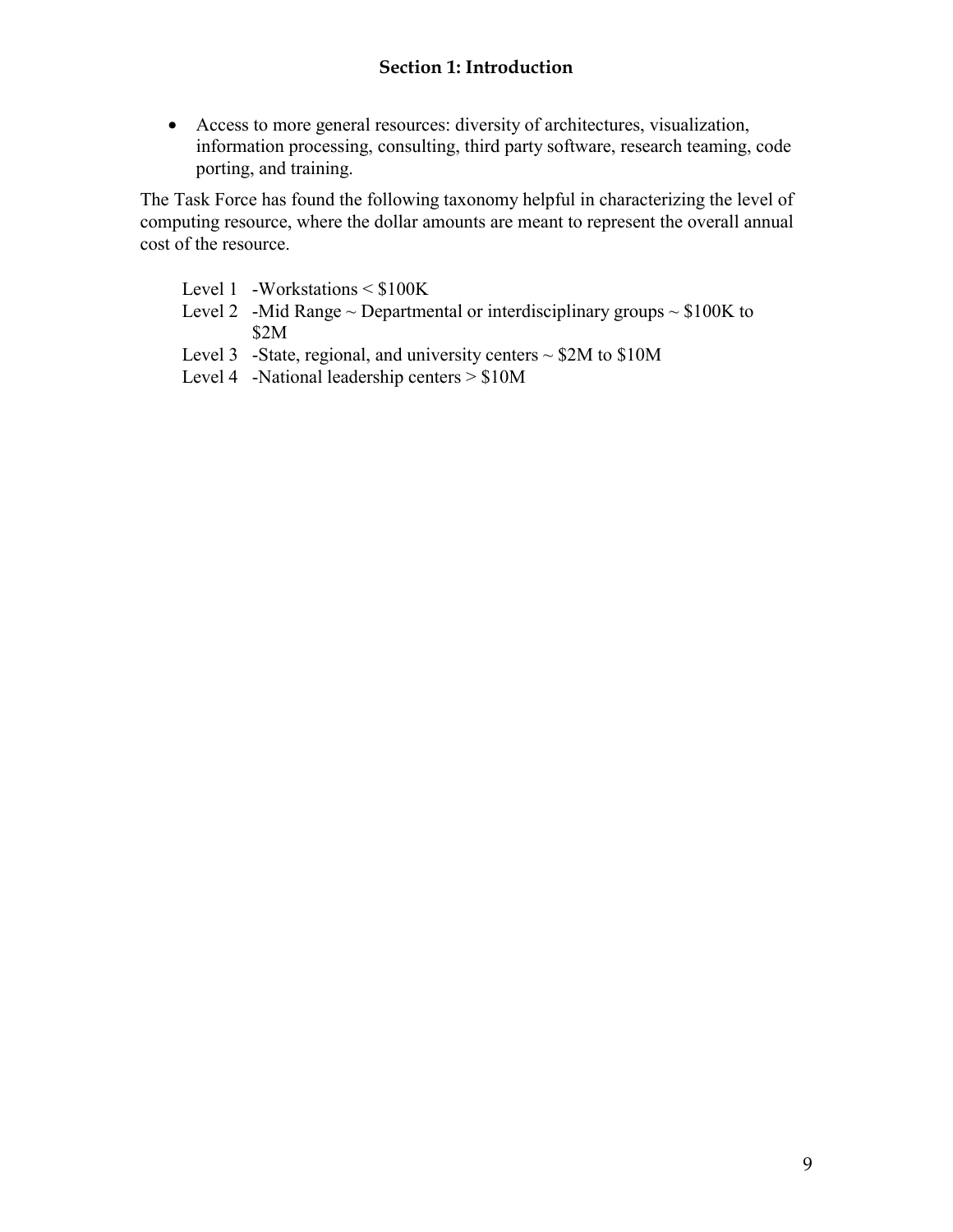<span id="page-21-0"></span>This section discusses nine factors that the Task Force thinks are useful in understanding and evaluating the mission, the issues, and the various options possible for defining the future program of the NSF Supercomputer Centers. Each factor is presented as a onedimensional continuum described briefly in words, with the extremes marked below the description on a scale from left to right. The marker between the end points is an estimate of where the Task Force thinks the Centers program is at present. This description is followed by a discussion of where the Task Force believes that the Centers program should reside. These factors serve as yardsticks by which to measure and discuss the Centers program. While each of the ideas represented by these factors appears elsewhere in this report, the presentation we give here attempts to give a different focus on the basic elements of the Centers program.

**The Task Force recognizes that taken alone or out-of-context these factors may be** 

**vague or misleading**. Taken together, the factors provide a useful characterization of the Centers program and of its potential alternatives. Note that when we speak of the Centers program, we understand that this may include, in certain cases, only those activities supported significantly by the basic Centers cooperative agreements, while in other cases our discussion may include all aspects of the Centers program, and in particular the MetaCenter Regional Alliances. While this section focuses on the major factors, the next section devotes itself to the more controversial issues that have arisen during the program's life.

#### **2.1: Direct Centers Program Staff Involvement in Research**

#### **Pure service <-------------x--------------------------> Pure research**

This dimension measures the direct involvement of the Centers program personnel in research activities. By "direct" involvement, we mean that a staff member is a significant intellectual resource in a research effort, as opposed to primarily providing a service to one or many research efforts.

The early history of the Centers program and a superficial understanding of the mission might lead to the belief that "pure service" is the proper role for Center staff. However, the Task Force believes that the Center staff members must remain intellectually involved in research if they are to provide the best service in enabling world-class science and engineering. This is particularly true in the rapidly changing technological landscape in which the users find themselves. In fact, the Centers' staff help form this technology landscape, and thereby indirectly helps set the scientific and engineering research agenda. We return to this issue at several points in the report and address it specifically in the recommendations.

#### **2.2: Granularity of the Centers Program User-base**

## **Small <-------------------------------x--------> Large**

If the Centers provide significant resources only for a few Grand Challenge investigators, then the granularity would be large. The Centers program will support both relatively large and relatively small consumers of resources and, by necessity, there are few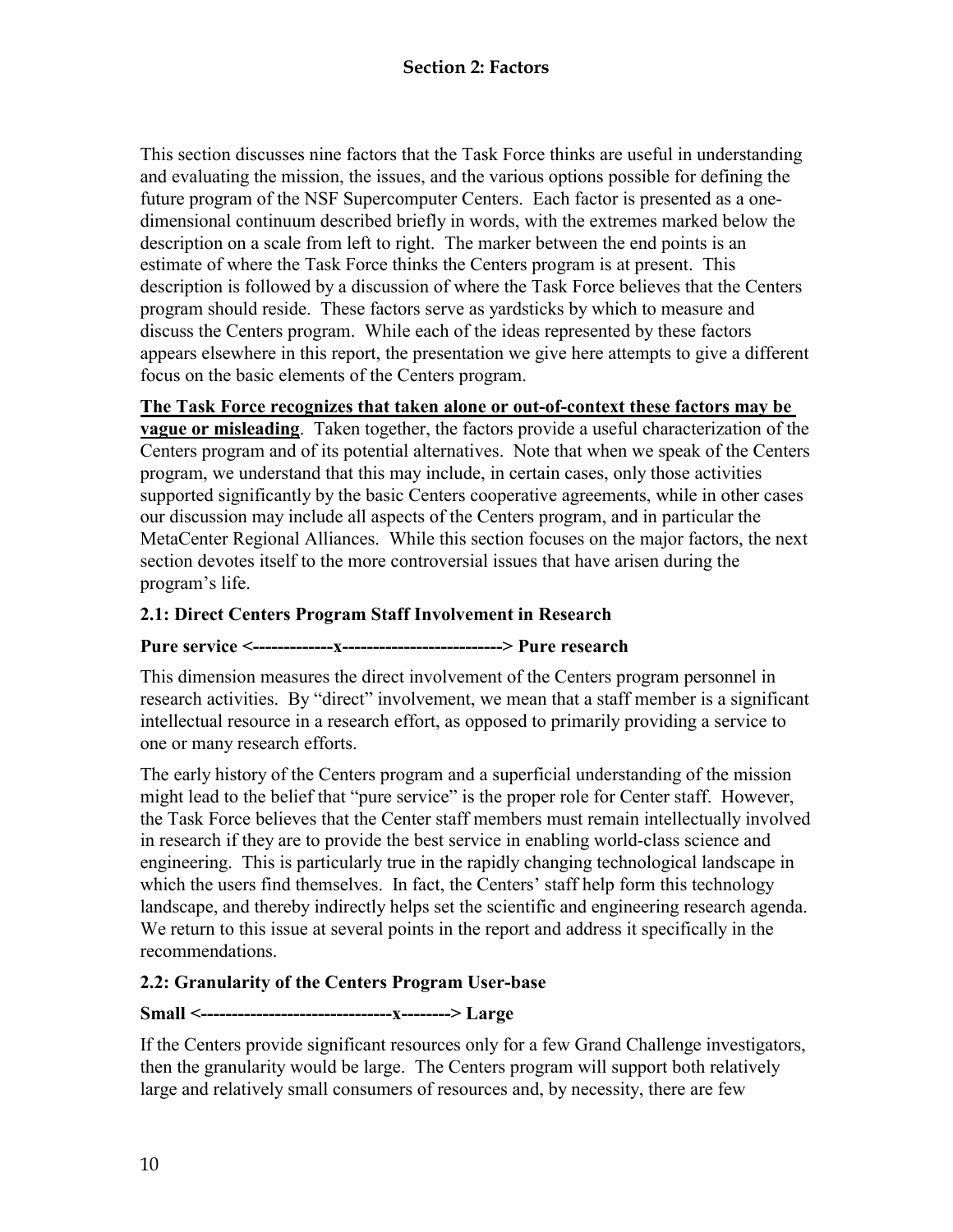<span id="page-22-0"></span>relatively large users. Thus, this dimension measures the magnitude of the total computing resource that is allocated to the largest users. For example, we see in the usage data over the last five years of the Centers, that the large-user population and the resources allocated to them has remained relatively constant with about 80% of the cycles going to about 8% of the users. The total number of users has remained relatively constant,<sup>10</sup> although the individuals vary significantly from year to year.

The Task Force believes that the mission of the Centers program should remain focused at the high end of computational science and engineering and, therefore, the granularity should be large. The support for entry-level applications should be met in other ways where possible, perhaps on smaller configurations distributed at regional, state, or local centers. The value of the Centers program is not in providing the most cost-effective cycles, but to enable the paradigm-shifting applications and technologies that occur at the high end of the spectrum. Further discussions of the allocation model and process appear in Sections 3 and 5 and in the recommendations.

#### **2.3: Discipline Orientation of the Centers Program**

#### **Aligned <-------------------------------------x--> General**

The Task Force assumes that the Centers program should support all disciplines appropriately. However, this dimension characterizes the orientation or organization of individual Centers in the Program relative to a full complement of academic disciplines.

An example of a completely discipline-oriented program would be the National Center for Atmospheric Research (NCAR). While any measure of the NSF Centers program activities by discipline would vary from year to year, this variability should be the result of proposal pressure (e.g. some disciplines require more resources of a certain type than others) and explicit transient decisions made by the program management. Not a single one of the witnesses interviewed by the Task Force, including the NSF assistant directors, believed that the Centers should be organized as discipline-specific centers. On the basis of considerable, and unanimous, testimony, the Task Force believes that the benefits accrued from multidisciplinary activities, the resulting cross fertilization of ideas, and the leveraging of resources, far outweighs the advantage of having a single-community orientation for the centers within the program. We return to this topic in discussing the options for a future Centers program in Section 4.

#### **2. 4: Leverage of Core Centers Program**

#### **NSF/CISE <------------------x-------------------> Other**

This dimension represents the percentage of funding that NSF/CISE expects to provide for the Centers program and, by the same token, the percentage of influence that NSF/CISE wishes to have on the Centers program.

The Task Force believes that supplemental funding must not significantly divert attention from the mission of the Centers program. Experience over the last ten years suggests that

 $\overline{a}$  $10$  It is interesting to note, however, that the number of users receiving more that 1000 normalized service units has increased by more than an order of magnitude over this same time period. This is primarily due to the rapidly increasing capabilities of the technology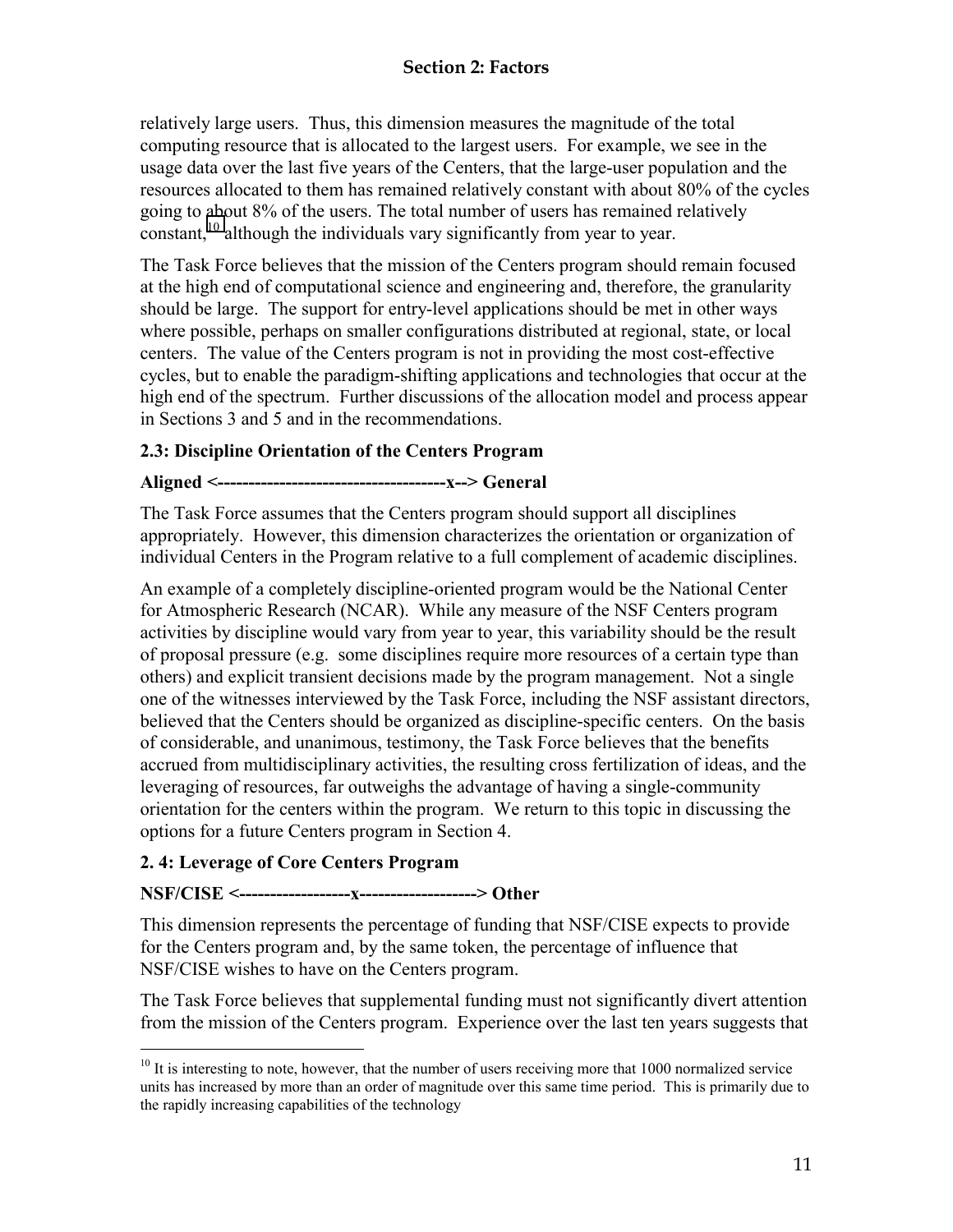#### **Section 2: Factors**

<span id="page-23-0"></span>a minimum of 50% of the total funding, including extra vendor discounts, should be from NSF/CISE. A Task Force subcommittee met with representatives from NIH, ARPA, DoD, and DoE to specifically discuss the Centers program. During these discussions it became clear that it may, in fact, be very difficult for the Centers program to achieve the same leverage, especially in cash contributions, that it has in the past.

#### **2.5: Centers Program Involvement in Industrial Partnerships**

# **0% <------------x--------------------------------------> 100%**

This dimension characterizes the importance of partnership with industry. There are two types of industries that the Centers might collaborate with: the supply-side or technology (primarily vendors) and the demand-side or applications industries (primarily users of high performance computing). Industrial partnerships with industries that use high performance computing are transitioning from the provision of cycles by the Centers to a focus on training and access to new and more experimental software and hardware.

The Task Force believes that the Centers program should have as close a partnership with the technology industries as is necessary to fulfill its primary mission that focuses on supporting academic usage of supercomputing. In the current technological landscape, the Centers program should be tightly coupled with those vendors that most affect its ability to carry out its mission. This partnership should provide information on user requirements and feedback on performance to the vendors. However, vendor partnerships are collateral to the main mission of the Centers program and not of primary importance in and of themselves.

Similarly, the Task Force notes that outreach to emerging industrial users and interaction with industrial customers is a secondary, albeit important, component of the research activities of the Centers program. While such relationships may include provision of cycles to industrial users, the Task Force believes that industrial relationships that involve understanding the use of high performance computing in industry are probably more beneficial to both the Centers program and to industry. As with the vendor relationships, such industrial partnerships remain secondary to the primary mission.

We discuss the historical interactions of the Centers with industry and the appropriate role in the next section on issues.

#### **2.6: Multidisciplinary Activities**

#### **0% <--------x>>>>>-------------------------> 100%**

This dimension characterizes the magnitude of the Centers program's support of multidisciplinary programs.

The Centers program has been a major catalyst of multidisciplinary activities. The Task Force believes that the Centers program should continue to support both disciplinary and multidisciplinary activities as is appropriate to its mission. However, the Task Force believes that as the complexity of problems increases, the emphasis will gradually shift to more support of multidisciplinary activities. Moreover, this is the direction that some of the most outstanding young students and faculty appear to be moving. This is a special and important role of the Centers and should be encouraged. Many Task Force witnesses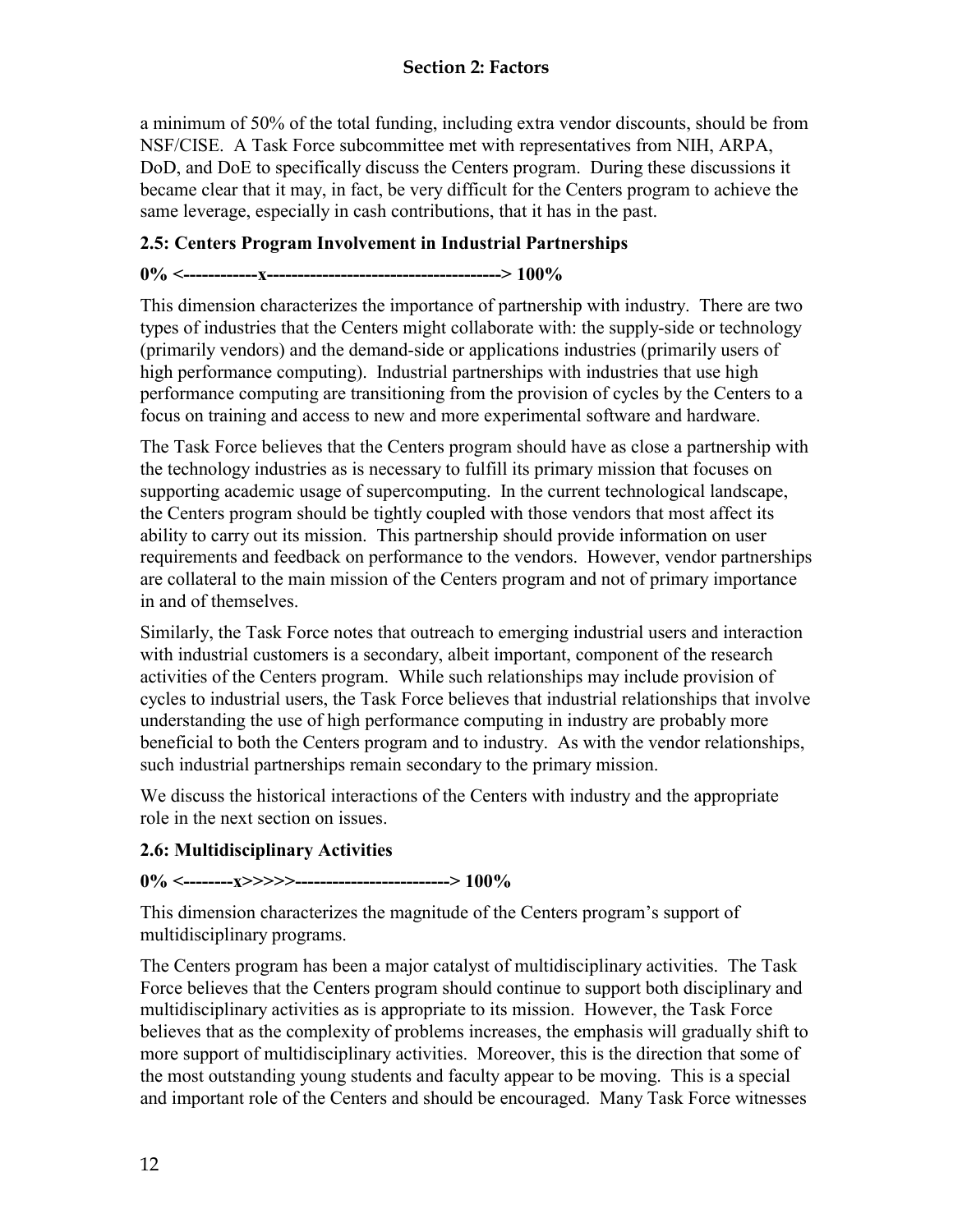<span id="page-24-0"></span>testified to the important role the current Centers play as a catalyst for interdisciplinary interactions.

#### **2.7: Availability of the Centers Program Resources**

#### **Common <------------------------------x--------> Unique**

This dimension characterizes the extent to which the resources and activities of the Centers program are available to the general academic community from other sources.

The Task Force believes that the main focus of the resources and activities of the Centers program should be special, at least in so far as the Foundation's scientific and engineering community is concerned. When the Centers were founded, although there were significant computational resources available in the weapons and intelligence communities, the Centers program provided a unique resource for the academic community. Taken in light of its user-base, the Task Force believes that it is unlikely that the Centers program will find its mission invalidated anytime in the near future by available time on supercomputers from other sources. However a re-evaluation of this should be part of overall periodic evaluations of the entire program.

The motivations for focusing on the high-end and providing resources not available elsewhere is discussed as an issue in the next section and as a key factor in determining future directions for the Centers in Section 5.

#### **2.8: Centers Program Involvement in Education**

#### **General <------------------------------------x---> Targeted**

This dimension characterizes the Centers program's support of education, training, and knowledge transfer.

The Task Force believes that the Centers program has an important role in education and training, within its primary mission of enabling world-class science and engineering research, by providing high-end computing resources. Associated with this goal of supporting access to high-end resources is an education mission that naturally focuses on a more advanced student population for which supercomputing is an appropriate and valuable tool. Historically, the education and training component of the Centers program has been focused at the advanced undergraduate level and above. The Task Force believes that this is the proper focus for the future as well. At the same time, the Task Force recognizes the value of the efforts that have been targeted at teachers and students at grades 6-14. Such activities should be continued in the future at comparable levels.

The Task Force believes that some alternatives to the current program discussed in the Options section could strengthen the education component of the Centers program by enlarging the base of students that have access to computing facilities beyond what might be available in their own laboratory or university. While the task force believes that the education mission should stay primarily aimed at the high-end access that the Centers program enables, broadening the educational impact would be valuable. The educational impact of the Centers and the future educational role are discussed in more detail in Sections 3 and 5 and in the Recommendations.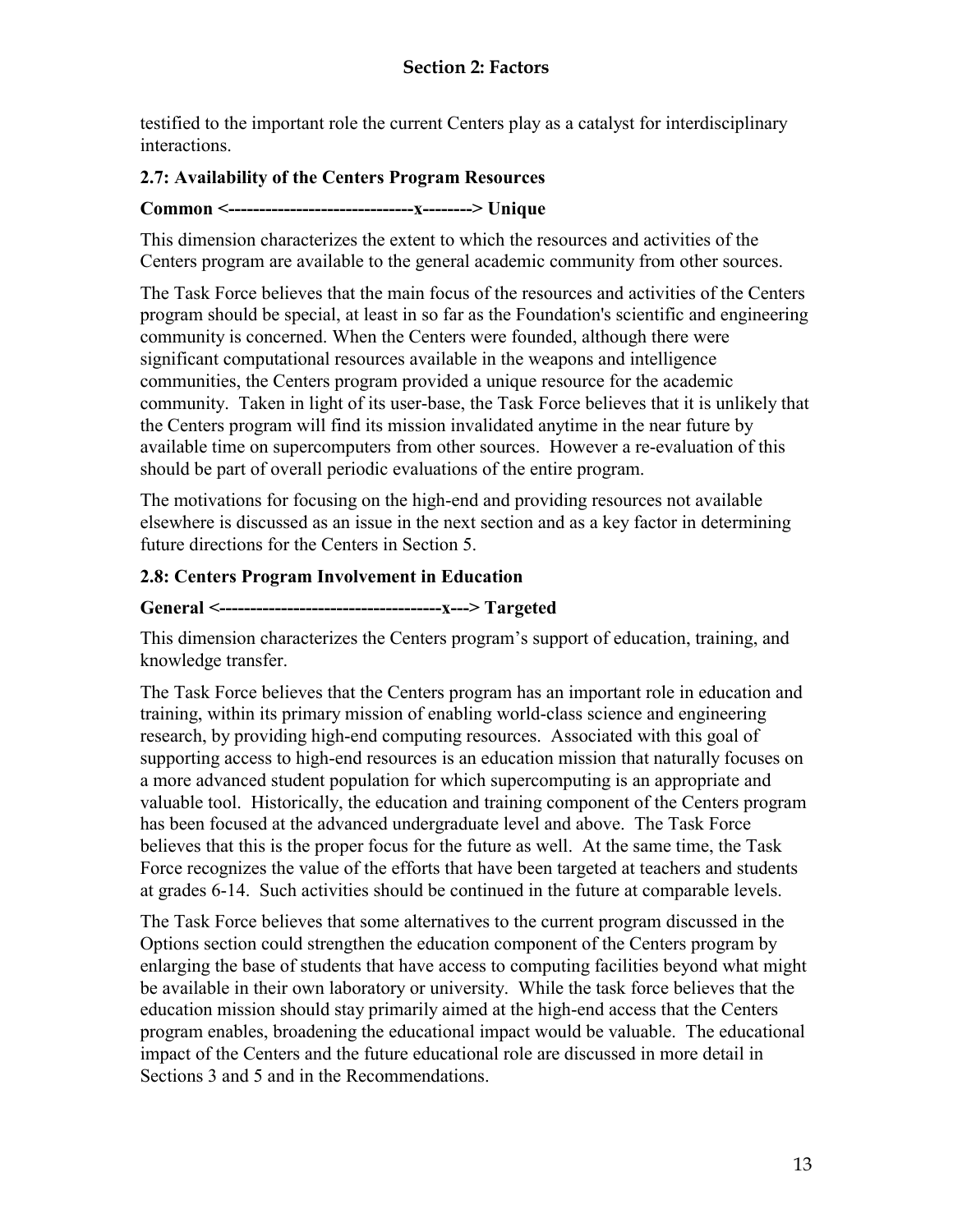#### <span id="page-25-0"></span>**2.9: Centers Program Time-constant**

## **Short <-----------------------------x----------> Long**

This dimension characterizes the stability of major Centers program activities.

The Task Force recognizes the natural tension between stability and competition as regards major activities (e.g. Supercomputer Centers) of the Centers program. Stability is important to build up expertise and to provide users with a sense that the Centers program will continue to support efforts in accord with the main mission. Competition is important to maintain vitality and to provide the community with the very best resources available. The Task Force believes that each of these components should be made an explicit part of the Centers program. To deny a role to either would damage the Centers program as a whole. Some of the options discussed in Section 4 may improve the ability to recompete portions of the program without dramatically reducing the stability of the overall program.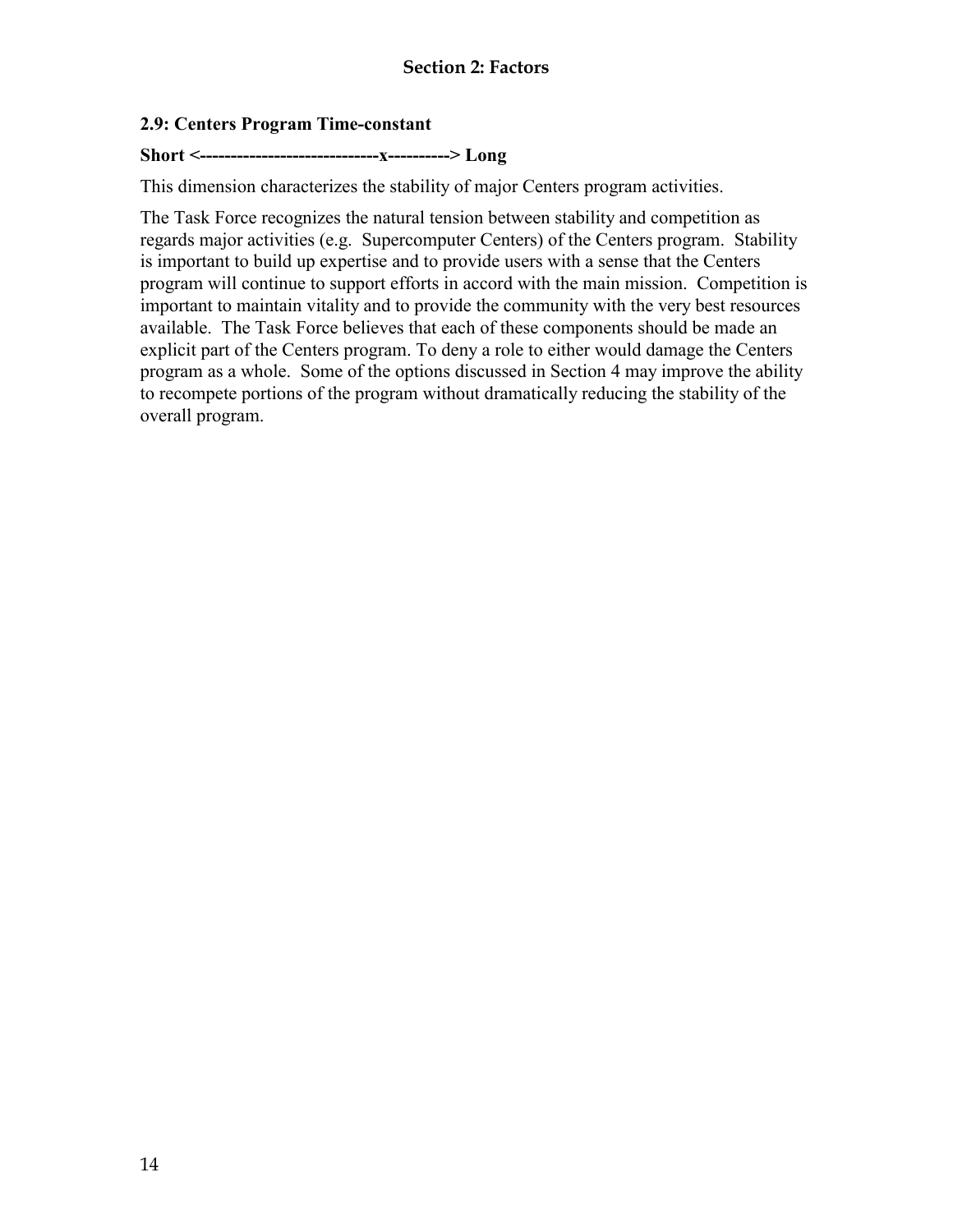<span id="page-26-0"></span>Over the life of the Supercomputer Centers program a number of issues have been raised repeatedly; and in some cases have not been adequately addressed in reports about the program. Several of these issues relate to the factors discussed in the previous section. Others represent areas of controversy. The purpose of this section is to address these issues, although not necessarily to reach a definitive conclusion with respect to each of them.

No one of these issues is so important that by itself it should determine the future of the program. Thus there is some danger in treating the issues separately. At the same time, given the complexity and diversity of the issues involved, the Task Force has found it useful to examine them separately. We will try to provide enough of the arguments for each side of the these issues to help establish the basis for our final recommendations. While we began our discussion of these issues with the goal of presenting a balanced view of each issue, after we had obtained input from a broad range of perspectives and had completed our discussions of each issue, we decided that the discussion presented in the report would provide a better basis for understanding some of the Task Force's conclusions regarding these issues if we included our own conclusions in the presentation of the issue.

This section not only lays out a number of issues for the reader's consideration, but also often lays out the Task Force's best judgment of these issues based both on the full report and on the committee's overall deliberations.

#### **3.1: Sunsetting the Centers Program**

This issue is sometimes stated in an aggressive form as: "since other NSF centers like the Engineering Research Centers (ERC) and Science and Technology Centers (STC) are sunset, the supercomputer centers should be too." At least in part, this form of the question arises from a confusion between research centers and facilities. Although there are few "pure" examples of either type, for the present purposes it is useful to represent the two extremes of this dichotomy.

NSF has a clear policy with respect to pure research centers. They are reviewed at specified intervals and possibly renewed, but eventually they are sunset; the provisions for sunsetting are normally built into the original program plan. Of course, the fact that such a center is terminated does not preclude a new proposal from the same group. Likewise, NSF has a relatively clear policy for pure facilities, they are reviewed, and management of them may be "re-competed" (as in the recent case of the high magnetic field laboratory), but they are not sunset. The need for the *facility* does not go away, although its location or management can be changed.

Like many NSF facilities, the Supercomputer Centers fit neither of the pure models. In particular, although initially created in the facilities model to provide service to other researchers, the Centers have evolved to include a research component. To keep Center staff at the forefront of the technology, it is necessary for the Centers to have a research component, in effect, to participate in the development of the relevant technology. It is important to note that the vast majority of the funding for this research comes from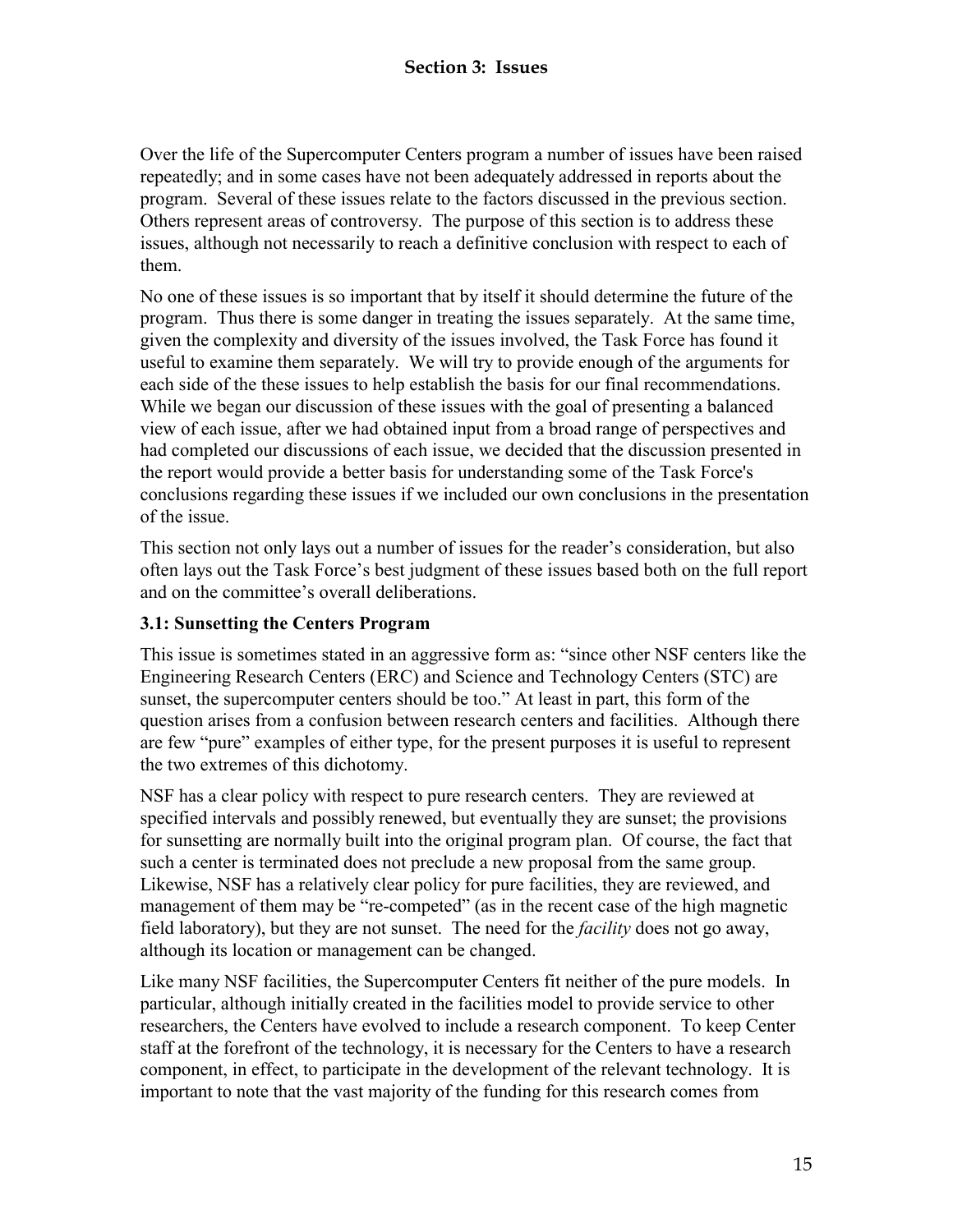<span id="page-27-0"></span>competitively awarded grants and contracts, not from the base cooperative agreement for the Centers.

The original rationale for the Supercomputer Centers was that there were important scientific problems whose solution required access to the highest performance computers possible, that academic researchers did not have access to such resources, and that these resources were so expensive that the only alternative was to share facilities at a few national centers. At the time it was impossible to predict that any of these premises would become invalid at a specified time, and so no sunset provision was built into the program.

The Task Force believes that the first of these three premises is still true. There are important scientific, technological and societal problems whose solution requires the highest performance computation. Further, the rationale to pool the *highest* performance resources is also valid. Thus, at the present time, these premises still argue for continuation of a Centers program focused on the high-end program.

The second premise is more questionable. Clearly, academics now have access to high performance computing through a number of sources (including the NSF sponsored Centers). Moreover, the advent of scalable architectures and increasingly capable networking makes it feasible to deliver significant computing power for some problems to the individual researcher or research group locally. Hence, the argument for complete centralization is somewhat weakened.

But it should also be noted that over its 10 year life, the program has evolved to include more than just access to "fast" computation.

- Large memories and large archival storage are also crucial to an increasing number of research efforts. To support these efforts requires an appropriate aggregation of facilities.
- Reflecting the need to help make the emerging technology more usable by the computational science community, in the 1988 five-year renewal, NSF explicitly broadened the mandate of the Centers to include research activities aimed at this objective.
- Developing software for use by the computational science and engineering community, education and training in the new technologies, and leadership among the state and regional centers are all critical roles of the existing Centers that cannot be replaced merely by distributing smaller machines.

It is hard to see how these roles would be filled effectively without some number of national centers. Further discussion of the ongoing need for providing access to high-end computing resources appears in Section 5 and is a key focus of the Task Force's recommendations.

## **3.2: New Competition or Renewal**

While the existence of national centers for supercomputing can be justified by the need for their services, the question of the frequency of competition of such centers is often raised. In general, competition increases effectiveness and allows for flexibility.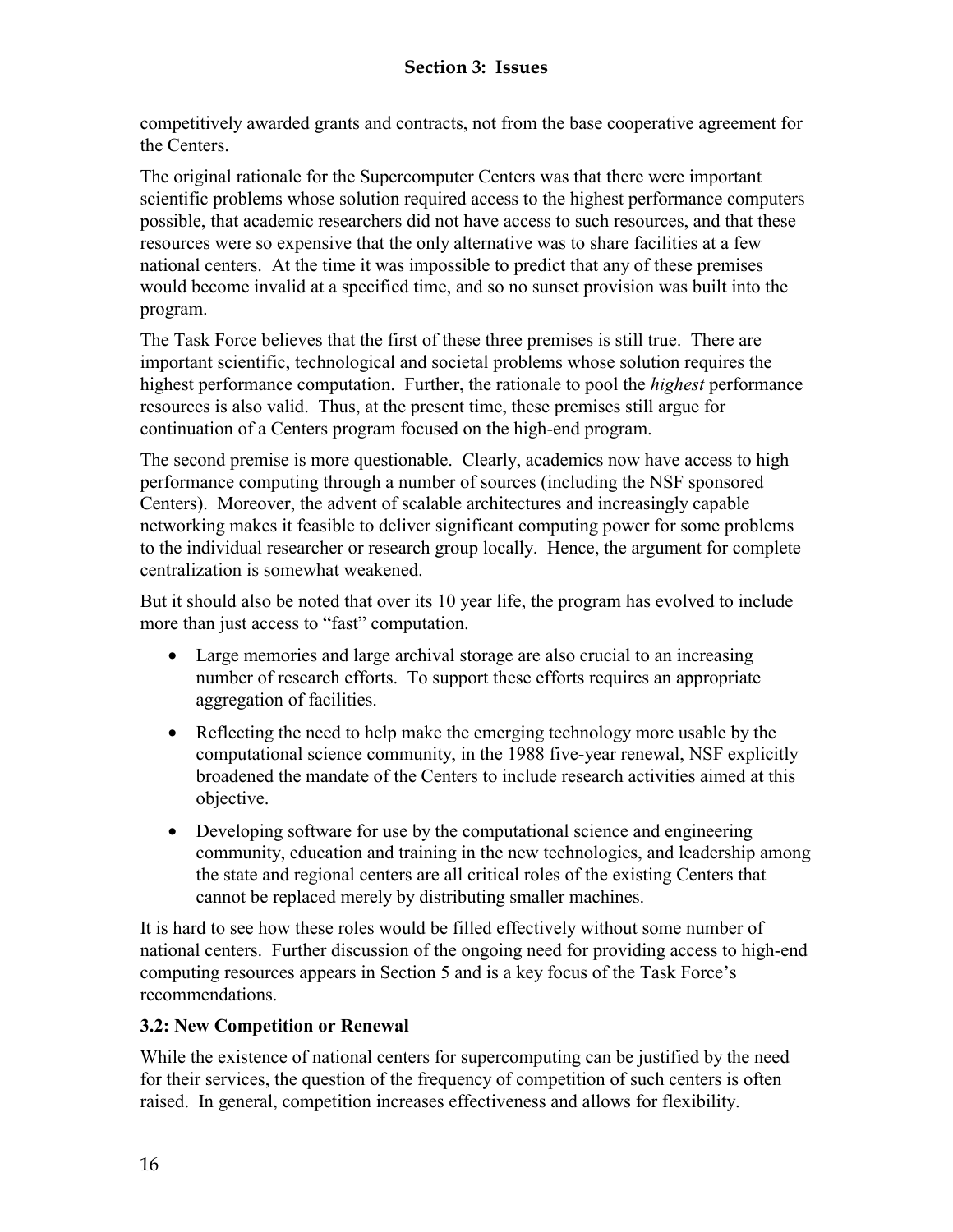<span id="page-28-0"></span>Furthermore, the facilities provided by the supercomputer Centers, quite unlike telescopes, become obsolete quickly and need to be replaced. In principle at least, the location of a Center could be moved easily.

The corresponding argument favoring renewal is that the "soft infrastructure" of the Center, its staff, cannot be easily replicated or moved. Since much of the value of the Centers is in their soft infrastructure, too frequent competitions could seriously disrupt the effectiveness of the program.

On balance, the Task Force sees value in both sides of this issue and is inclined to believe that infrequent competition with more periodic review and potential renewal is the best approach. Some of the options discussed in section 4 should improve the potential for recompeting portions of the program with less disruption. The recommendations also discuss schedules that might be used for renewal, new competition, and continuance of the program

#### **3.3: Industrial Participation and Use of the Centers**

There are three kinds of industrial funding that have been significant to the Centers program: funding from computer vendors, particularly suppliers of high performance hardware and software; funding from industrial users who wish to make use of the unique computational capabilities of the Centers; and funding from industries interested in technology transfer and training. In the early development of the supercomputer Centers there was significant industrial use; while the gross level of industrial usage has increased, rates for computer usage have fallen more rapidly, so that industrial revenue has declined. Some have interpreted this as a failure of the program.

Computer vendors have made contributions to the Centers program, occasionally in cash, but most often with in-kind contributions, including very substantial discounts on equipment and on-site personnel to interact with Centers staff and some users. In return, vendors get valuable feedback that assists them in their own strategic planning. Over the history of the Centers program these relationships have improved the research infrastructure available to academic researchers without any obvious negative consequences. One contributing factor has been that each of the four Centers has had a different set of participating vendors and the relationship has not been an exclusive one.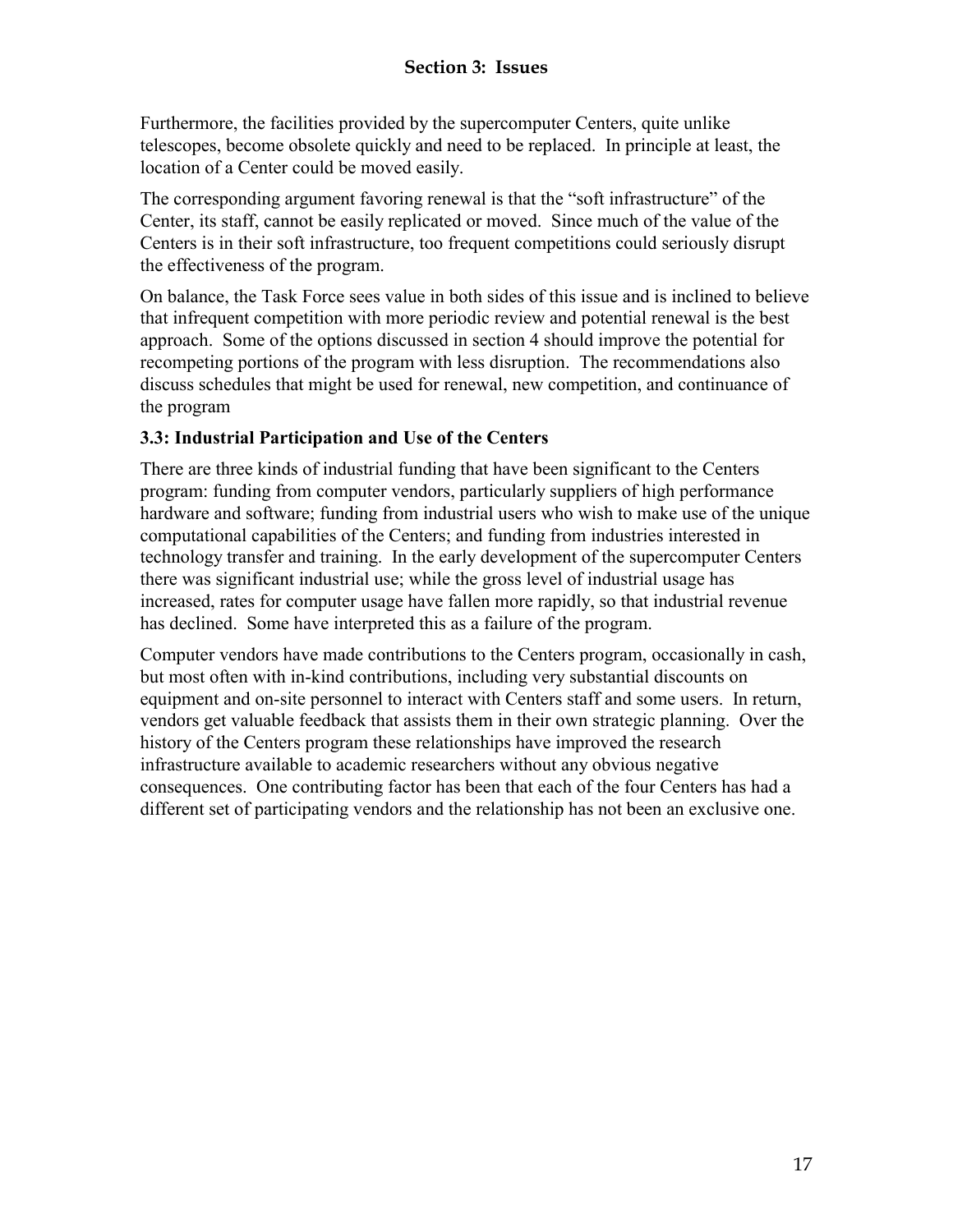**Section 3: Issues** 

<span id="page-29-0"></span>

Figure 3.1: Industrial support of the Centers program.<sup>11</sup>

Another major component of industrial support is from users of the technology. Such support includes: (1) fees for affiliates programs, mostly at NCSA and SDSC, and, (2) fees for use of Center resources. The affiliate support has continued to grow modestly, rising to a current level of about 10% of the cooperative agreement amounts, or 5% of the total budgets (see Fig. 3.2), while the usage fees have fallen from their peak in the late 80's. Thus, while total industrial revenues of the Centers has declined, one can infer that interest in the technology transfer portions of the program has remained strong.

 $\overline{a}$ 

<sup>&</sup>lt;sup>11</sup> In kind support is reported by the Centers in dollars and is made up of three components, discounts beyond the normal educational discounts, vendor staff stationed at the Centers, and donated hardware and software.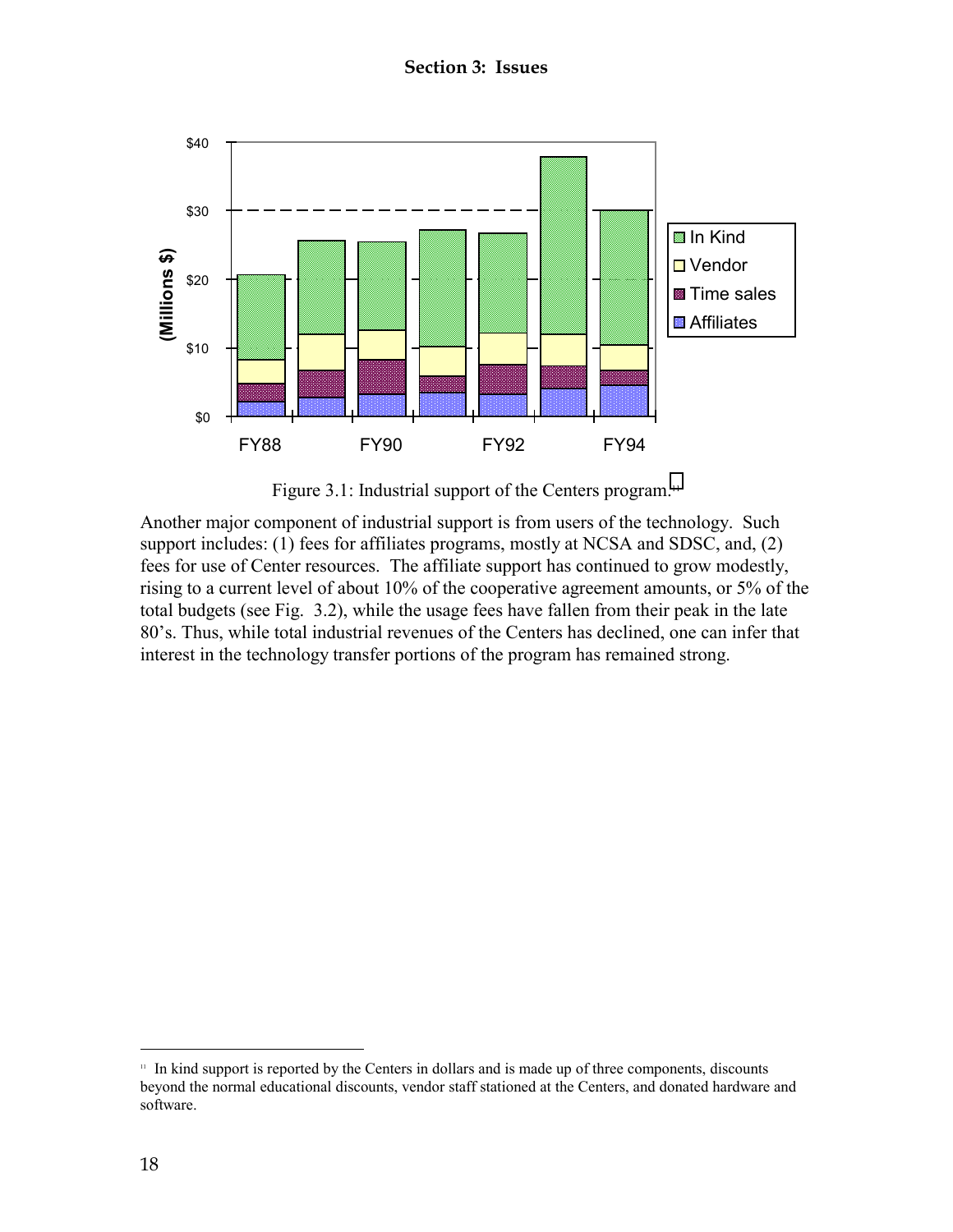<span id="page-30-0"></span>

Figure 3.2: Industrial support of NSF SC Centers separating base affiliate relationships and sales of computer time for FY 1986-94

From an examination of the detailed usage data, the Task Force found that most of the time purchased at the Centers was purchased by a relatively small number of companies, and the decline of usage in FY1991 was from the cessation of use by three industrial firms. Each of these companies went on to purchase its own high-performance machines. From some points of view, this migration may be viewed as success of the program. Finally, while revenues from use are down, overall industrial use, in cycles, has significantly increased as rates have fallen.

As discussed in the factors section, the Centers program was created primarily to support fundamental, academic, research. Technology transfer to industry remains a secondary, but important role, while simple sale of cycles to industry was not, and should not be, a primary role for the program. Thus, the overall pattern shows continuing, valuable interactions with industry.

#### **3.4: Effect of "Free" Cycles on the Market**

A number of people have asserted that the existence of free Cycles at the Centers distorts not only *how* research gets done, but *what* research gets done.12

The following observations may be pertinent to this:

• Cycles at the Centers are no more or less "free" than those on a workstation bought on an NSF grant. Both are "free" in the sense that they are paid for by

 $\overline{a}$  $12$  Some have also raised the concern that the program might distort the national market for high performance computing in detrimental ways. The magnitude of academic computing at the Centers, however, is not large enough to influence "the national market" (in the economic sense) in any material way.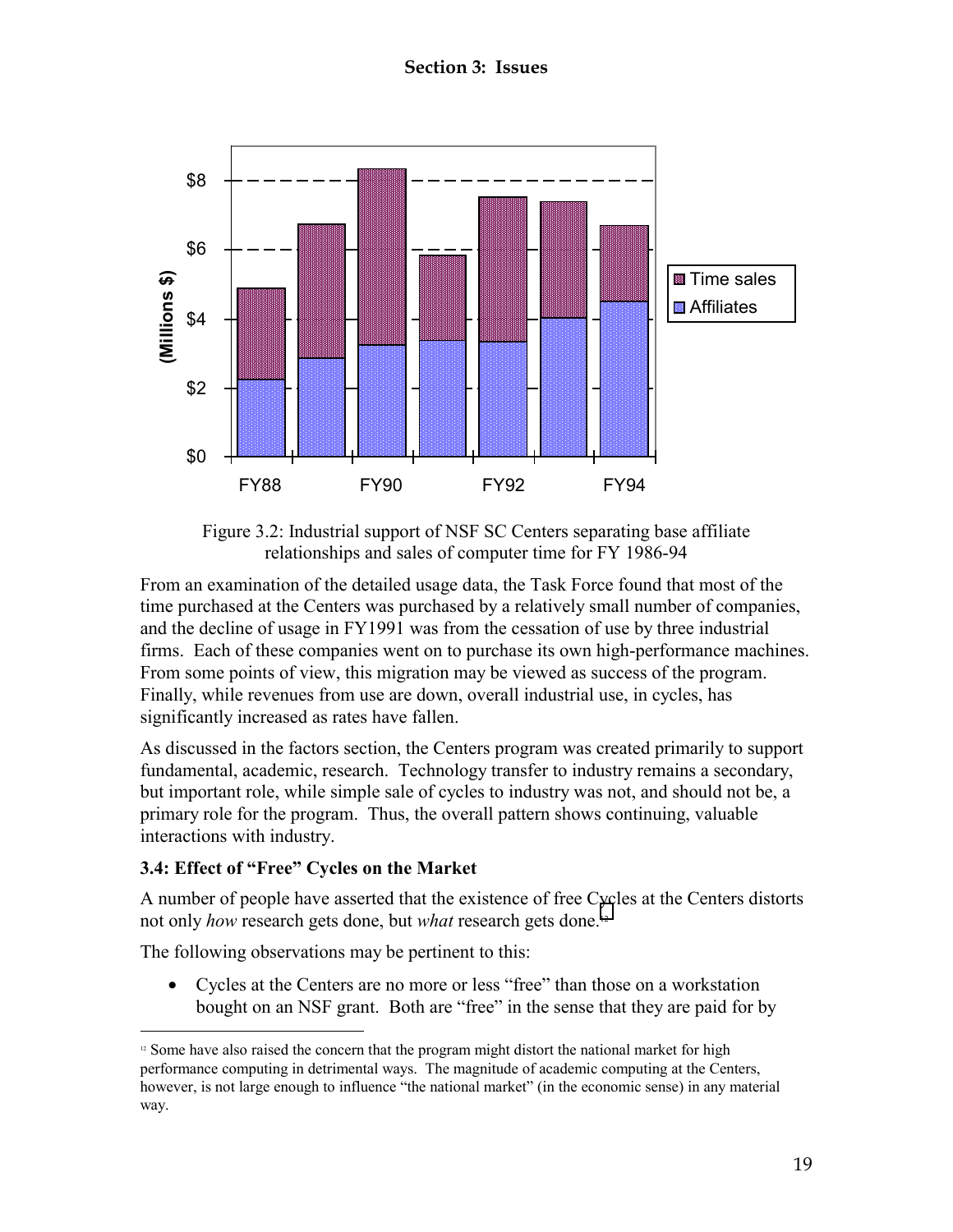NSF. Both also have a cost to the researcher in terms of proposal preparation, ease of access, amount of time spent on system maintenance, etc. However, the cycles at the Centers may be considered "free" by an NSF program director in the sense that they come from another part of the budget.

• Every federal research program distorts the behavior of the PI's to some extent, intentionally so. In this case, part of the rationale for the Supercomputer Center program was to encourage the development of computation as a modality of scientific investigation; to achieve this objective, high performance computational resources had to be both available and attractive.

The real concern is where the funding decisions are made. Some people worry that the existence of the Centers influences the decisions by both program directors and PI's to use the center's cycles rather than, for example, buying a more cost-effective local workstation, or joining with a group to invest in a network of workstations, or investing in other needed budget items such as hiring another graduate student. Others worry the opposite, that without central aggregation of resources PI's would make apparently locally optimal decisions that were, in fact, neither globally optimal nor locally optimal in the long run. The aggregation necessary to acquire the highest performance machines and support would then not happen.

The fact that American academics had essentially no access to high performance computers prior to the creation of the Centers program is often cited in support of this latter view. However, as noted in the previous discussion, at the time the Centers program was created, there was no alternative to the aggregation of resources at a few national centers. With the advent of mid-range, scalable systems, there may now be.

The former view, that the Centers distort program directors' and researchers' decisions, is generally argued on its obvious rationality, but there is little evidence to support this assertion. For example, virtually every user of the Centers has powerful local workstations as well as access to the Centers.

But more importantly, the advocates of this first view generally sidestep the question of how to provide access for those users who require the highest possible performance at a given time, as well as how to most efficiently provide the high-end education and training functions and the development functions now facilitated by the Centers. We return to this question when we consider alternative mechanisms for funding the Centers and allocating their resources and when we consider alternatives to the current program.

A final perspective on this issue relates to the kind of cycles provided by the Centers. Some argue that the principal purpose of the program was to change the paradigm of research. If one takes this as the only objective of the program, then as technology matures it should no longer be necessary to provide that technology at the national centers. So, for example, vector supercomputing is now a mature technology and some argue that traditional vector machines should no longer be provided at the Centers; rather, resources should be focused exclusively on less mature technology such as scalable parallel machines. The validity of this view obviously depends on its premise about the objective of the program. Changing the paradigm was one of the initial objectives of the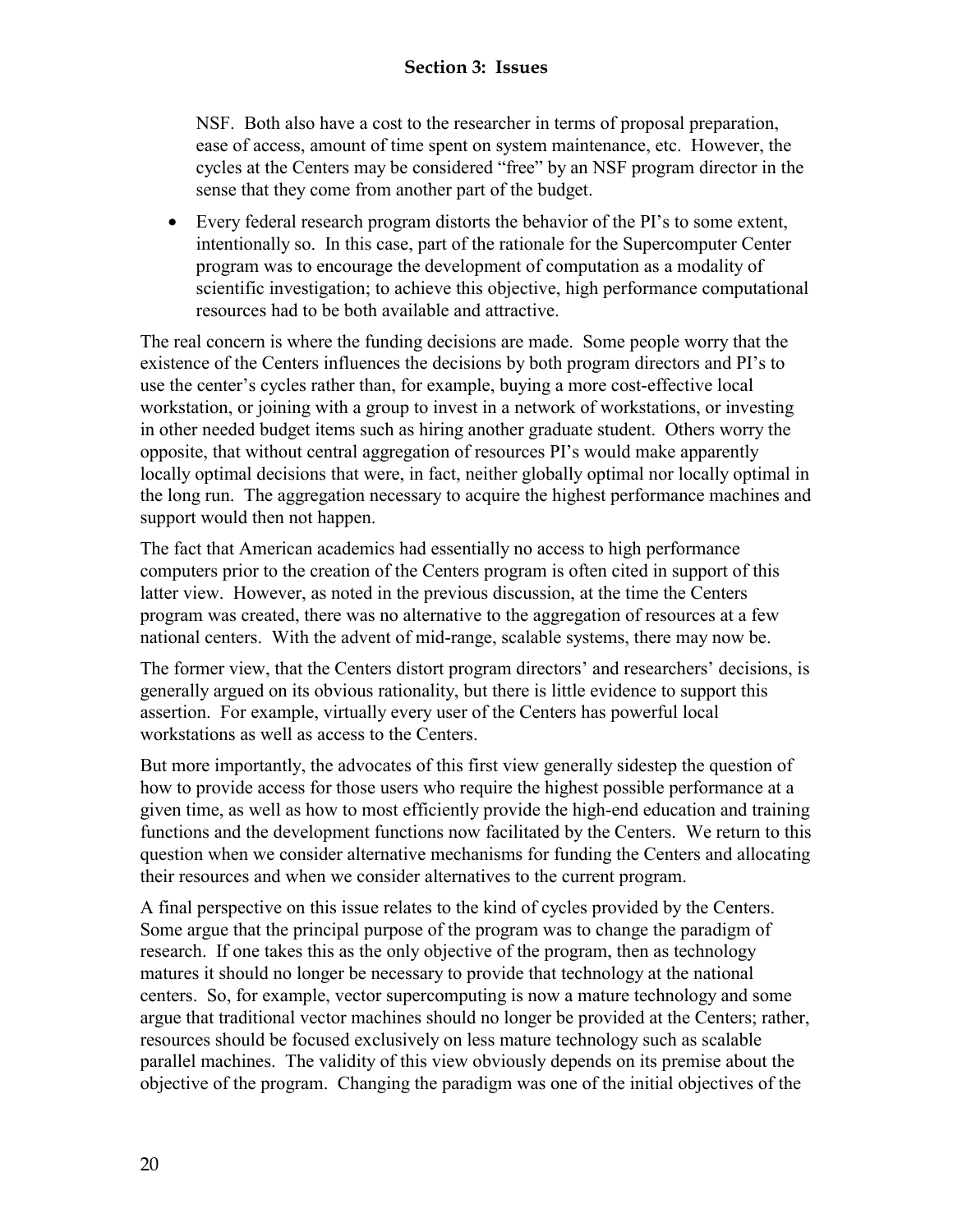<span id="page-32-0"></span>program, but not the only one, so the issue devolves to what the proper objective is now. This issue is discussed further in Section 3.12.

#### **3.5: The Total Need for High-end Computing**

Some critics of the current Centers program concede that there is a need for access to the highest possible computational resources, but not as much as the Centers program is currently providing.

The issue can be framed as to whether we need four Centers and how much equipment and service each Center should provide. Should the Centers provide access to the most powerful machines, since generally the cost-effectiveness of these machines is poorer than that of less powerful systems?

The crux of this issue is the total need for quality fundamental research and advanced education enabled by the Centers; is it sufficient to justify the program size and cost? Would we get more or less good science and engineering research if we reduced the Centers budget, particularly if we used the reduction to provide alternative computing facilities?

Another measure of the total need for cycles can be obtained by examining the allocation requests and the fraction of those allocations that the Centers are able to satisfy. The total demand exceeds supply by at least a factor of 2 and the fraction of the requests that are unsatisfied has been growing. Also, even with rapidly expanding resources on the parallel machines, and a lack of third party software, the use of these machines becomes very high shortly after they are installed.

The question of the "value" of science is a notoriously difficult one; it is no simpler in the case of the Centers than for other areas. In fact, the issue is more complicated for the Centers because they support a spectrum of scientific disciplines, and thus do not have the focused advocacy or consensus on the principles for evaluation of a single discipline. However, it should be noted that:

- There are examples where our current computational capability is far from what is required to solve scientifically and/or socially important problems. Turbulent flow and protein folding are often mentioned examples of this. Experience with these problems suggests that each increment in computational capability leads to new insights, and sometimes to fundamental changes in understanding of the underlying phenomenon.
- Each of the NSF Assistant Directors who talked to the Task Force stated that the quality of the science and engineering being done at the Centers is high, and voiced support of the program.

The next section addresses some of the issues related to judging the quality of the science enabled by the Centers.

#### **3.6: Mechanisms for Judging Quality of the Science**

Another criticism of the Centers is that the method of allocation of time is decoupled from the normal grant processing and merit review at NSF. Subscribers to this view argue that this could lead to support of science that is not up to NSF standards.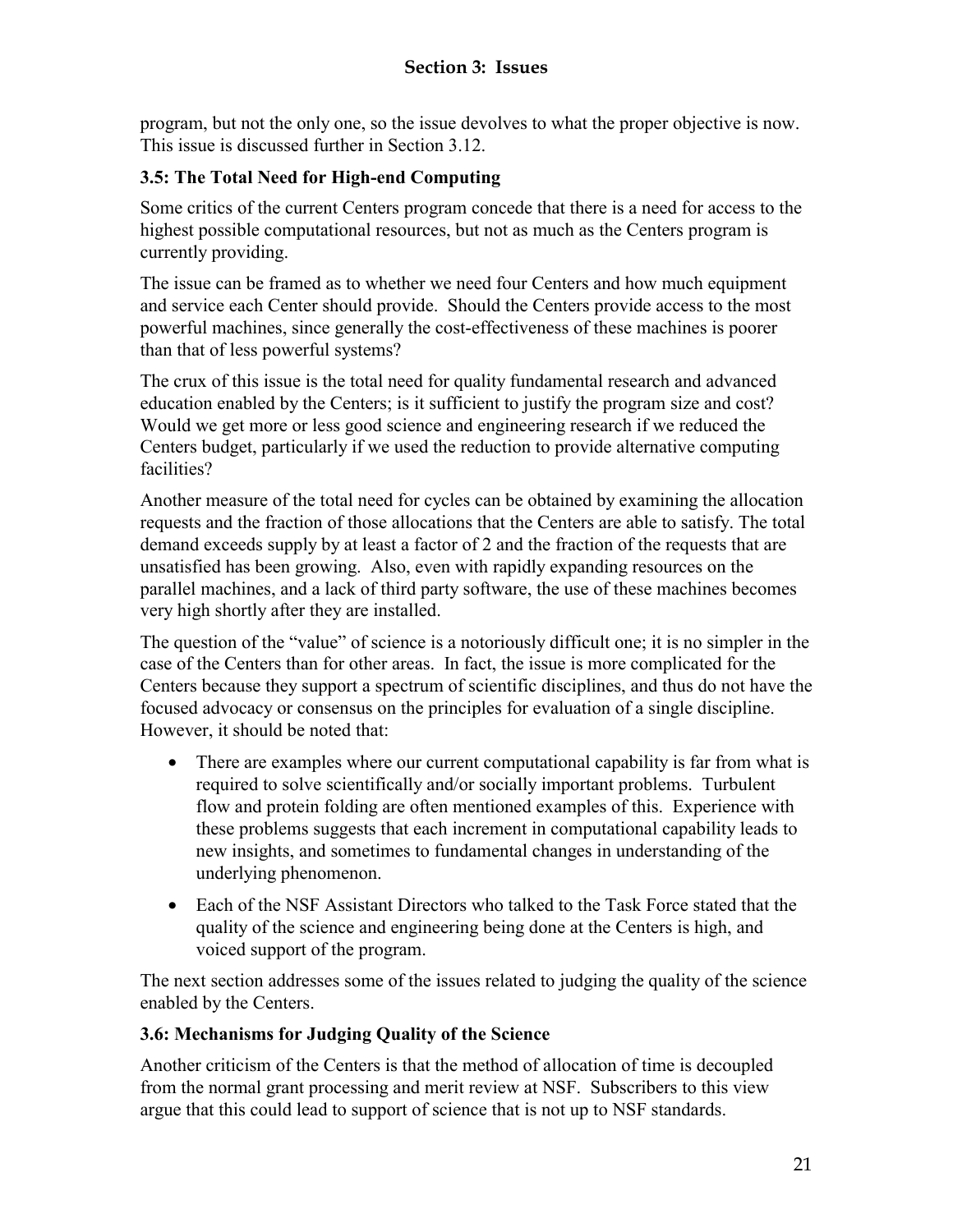<span id="page-33-0"></span>There are really two issues here: (a) what is the quality of research using the Centers, and (b) does the method of allocating resources at the Centers ensure that excellent science is supported?

#### **3.6.1: Quality of Research Pursued using the Supercomputer Centers**

The NSF Division of Advanced Scientific Computing (ASC) has collected testimony and case histories on use of the NSF Centers. In the fall of 1994, a summary of research and technological accomplishments of the Centers was distributed to the National Science Board. This document, "High Performance Computing Infrastructure and Accomplishments," is available by request.<sup>13</sup> As part of this study, the Task Force obtained additional highlights of major research advances carried out by computational scientists and engineers at the Centers. Information can be found in Appendix B.

The Task Force also directed an additional study from the Quantum Research Corporation data base on usage, and the NSF on-line grants data base. This study is presented in Appendix E. In this study, a four year sample of all substantial research projects was collected. There were 320 individual designated project leaders for the 1,428 identified projects. These 320 project leaders of research teams using the Centers were also named as principal investigator (PI) or Co-PI on 1,245 NSF grants.

The funding for the 320 project leaders or principal investigators averaged \$993,000 in total funding *from NSF* over the periods of this study: FY 1992-Feb 95 for their usage at the Centers, and FY 1988-94 for their NSF grants. The average of individual *NSF* grants identified for these researchers exceeded \$250,000 over this same period.<sup>14</sup>

Of particular interest is the quality of the research. The NSF data base contains detailed information on the reviewers' ratings of proposals (E-excellent, V-very good, G-good, Ffair, P-poor). Histograms were formed of these scores by NSF divisions and directorates. No significant difference could be detected in the distribution of the scores from the sample of grants from PI's that made use of the NSF Centers and a random sample of all NSF research grants.

The basic conclusions from this analysis are that:

- NSF grantees who make significant use of the supercomputer Centers have larger than average grants, and are better funded than grantees from the Foundation as a whole, and;
- Merit review of proposals shows similar rankings for Center users and for the general pool of awarded proposals.

#### **3.6.2: Method of Allocating Resources at the Centers**

At present, system units<sup>15</sup> are allocated on the program's machines by a set of allocation committees, much the same as time on telescopes, accelerators, and other large facilities

 $\overline{a}$ 

<sup>&</sup>lt;sup>13</sup> The document is also available on the World Wide Web using URL: http://www.cise.nsf.gov/acir/hpc/

<sup>14</sup> It should be noted that NSF centers do not restrict projects to NSF grantees, and in fact, 28% of all projects (and 21% of all usage) in FY 1994 were *not* in *direct* support of an NSF grant.

<sup>&</sup>lt;sup>15</sup> A system unit (SU) has been consistently defined as the equivalent of one CPU hour on a Cray X/MP.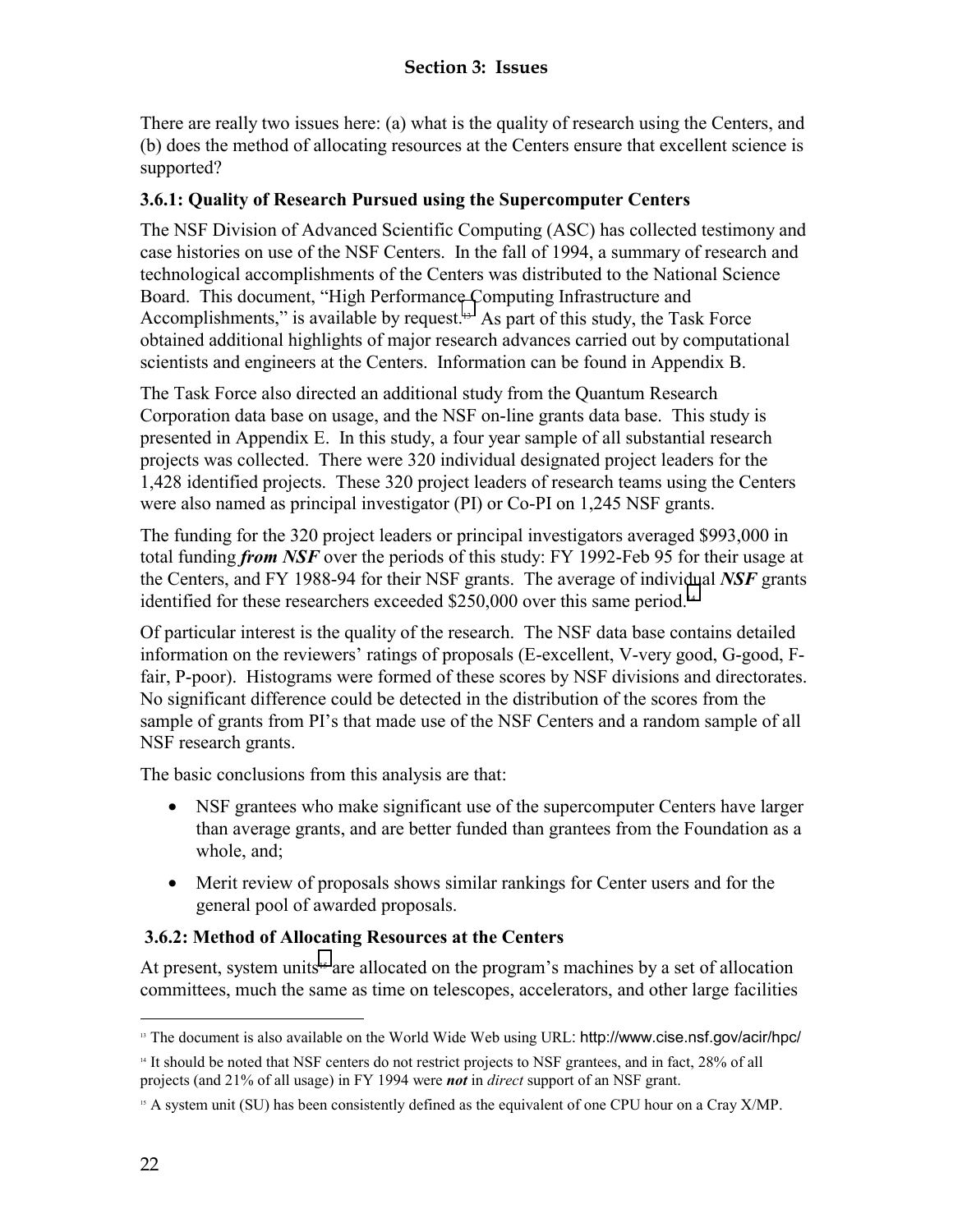#### **Section 3: Issues**

is allocated. Critics of this scheme point out that, unlike telescopes or accelerators, the allocation committees are not made up of peers from the same academic discipline, and hence are less likely to have the background to be qualified to judge the value of the science being proposed. These critics would prefer that the allocation be done by, say, NSF program directors as part of the normal merit review and resource allocation process. In the past a few grantees have also claimed that their research was subject to double jeopardy because it was reviewed by the normal NSF process and then again by the allocation committees.

Most of the proposals for time at the Centers are to support work that is funded by NSF or another merit-reviewed funding agency. Hence the allocation committees focus their review on the computational methods and the magnitude of the resource request. They rely on the normal merit review process to judge the science itself. This, it is claimed, avoids the double jeopardy issue. In the final analysis, of course, since the committees are allocating a finite resource, some judgment of the relative merit of the science may be made. This does present the possibility of second guessing the merit review of the science. Moreover, the double jeopardy issue is real in another sense. The PI is twice at risk of not obtaining the resources (money and computer time) necessary to complete the research.

The committee has examined these issues and believes that they are not currently a problem. Nevertheless, given tighter budgets and increased demand they could conceivably become a problem in the future, and so should be monitored by the Foundation.

The extent of the turnover in the largest allocations is evident from the longitudinal study of large users that is detailed in Appendix E. Of the top 24 projects in FY 1995 (through February), none were in the "large" usage category in FY 1992, and only 6 were there in FY 1994. If all projects under a specific faculty leader are aggregated to track the turnover in faculty leaders, one finds a similar picture: more than 2/3 of the faculty PI's who were in the top 50 in FY 1995 did not rank in the top 50 in FY 1992. In fact, about half did not have active projects that crossed the 1,000 service unit threshold, defining the large users, during FY 1992-93.

NSF has a number of other facilities and infrastructure programs; in most cases they are specific to a discipline or to a few disciplines, e.g. telescopes, synchrotron light sources, and accelerators. The dominant mechanism for allocation is an allocation committee or board, very much like the Centers program, but the story is mixed. For those programs that use allocation committees, the primary difference is a more homogeneous scientific area, with broad overlap of the research interests of the users and the committee. For Polar Programs, which runs a variety of facilities for its researchers, such as research vessels and drilling equipment, the disciplinary expertise is maintained in the program and allocations of both facilities and funds are made by the normal merit review process.

At least in the past, there was reason to believe that few NSF program directors had the expertise to judge the quality of the proposed computational approaches – which is one reason why the current system came into use. In the long run, it would seem advantageous to both increase the capability of the program directors and to have at least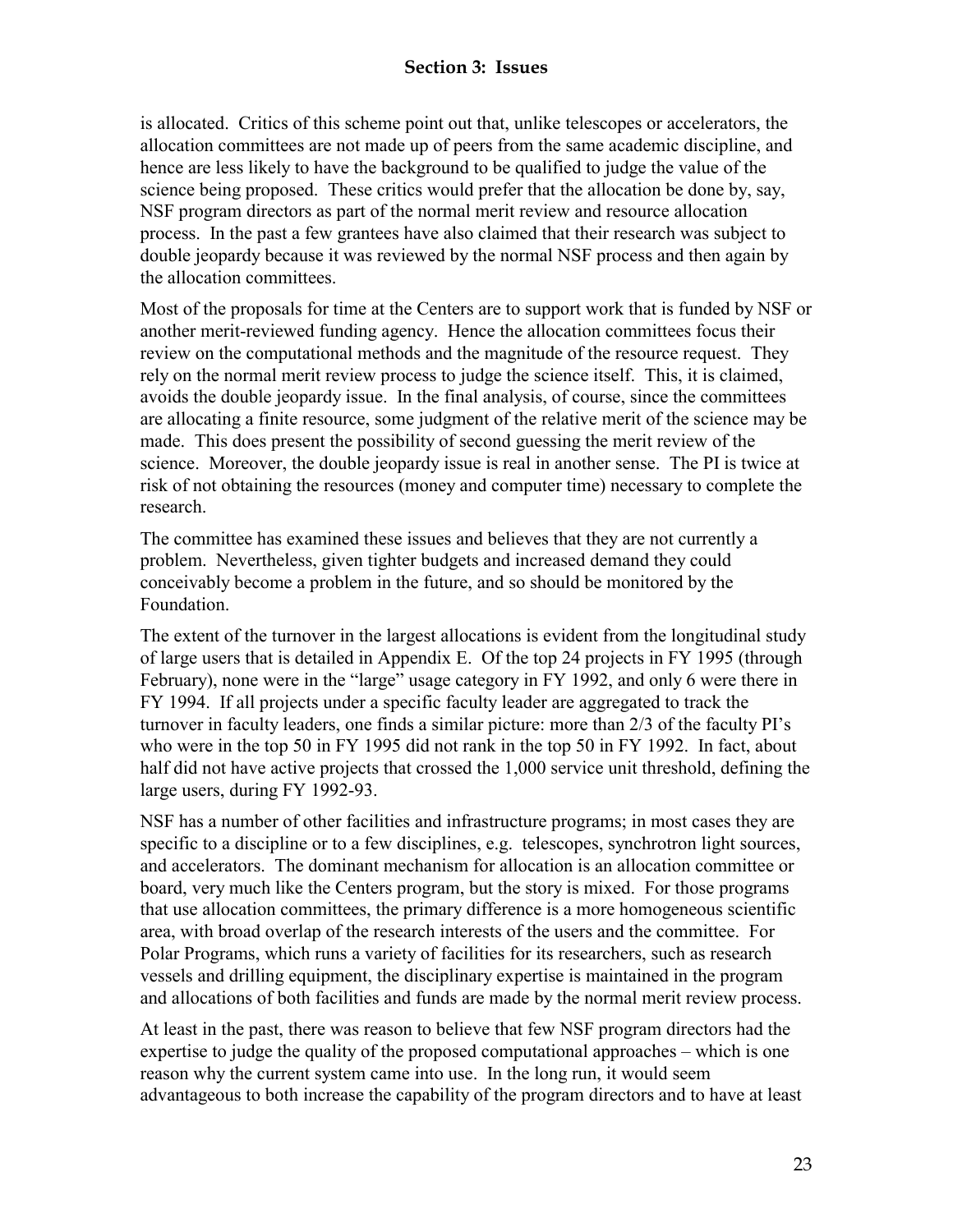<span id="page-35-0"></span>some of the allocation of computational resources be part of the normal grant-making process. The Task Force notes, for example, that the disciplinary programs already have responsibility for allocation of workstations and most mid-range resources. These allocations would be more informed if the program directors had both the appropriate knowledge and the necessary insight into a proposal's computational methods and requirements.

Thus, although for the present, the allocation of computing resources may be best handled by an allocation committee, it is probably wise for NSF to facilitate greater participation of NSF program officers in the review process, and to move progressively toward putting more of the allocation process into a merit-based review system.

#### **3.7: Alternative Funding and Allocation Models**

The current structure of the Centers uses centralized cooperative funding agreements that provide the base funding for the Centers and an allocation process that is partially centralized (MetaCenter allocations process mentioned earlier) and partly distributed to the individual Centers. Several criticisms of these mechanisms have been raised including:

- criticism about distortion in the behavior of researchers as discussed in section 3.4,
- difficulties in evaluating the need for the Centers and potential inefficiencies among the Centers as discussed in section 3.5, and
- potential ineffectiveness or distortion in allocating resources at the Centers as discussed in section 3.6.

To address these criticisms, several proposals based on some form of high-performancecomputing currency have been proposed. These strategies, variously called "green stamps" or just "stamps," employ a method of budgeting for the Centers and allocating Center resources that ties the process closer to the disciplines and the funding decisions. These stamp proposals include versions with multiple types (colors) of stamps, as well as transition schemes that might eventually eliminate the stamps and treat all funding dollars (whether for computing or other) equally.

The key concept in a green stamp mechanism is the use of the stamps to represent both the total allocation of dollars to the Centers and the allocation of those resources to individual PI's. NSF could decide a funding level for the Centers, which based on the ability of the Centers to provide resources, would lead to a certain number of stamps, representing those resources, being available. Individual directorates could disperse the stamps to their PI's, which could then be used by the researchers to purchase cycles. Multiple stamp colors could be used to represent different sorts of resources that could be allocated.

The major advantages raised for this proposal are the ability of the directorates to have some control over the size of the program by expressing interest in a certain number of stamps, improvement in efficiency gained by having the Centers compete for stamps, and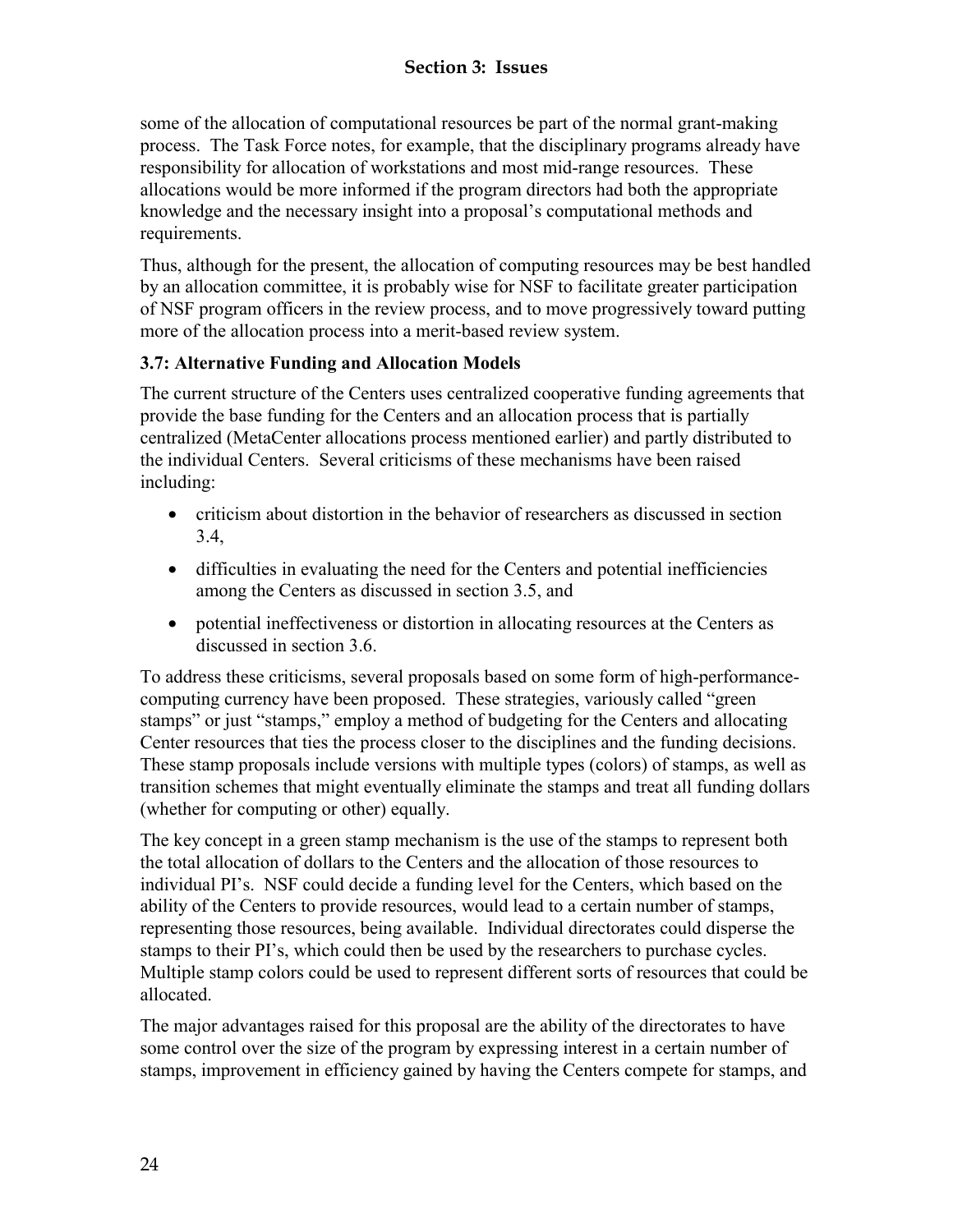improvements in the allocation process, which could be made by program managers making normal awards that included a stamp allocation.

Other than the mechanics of overall management, most of the disadvantages of such a scheme have been raised in the previous sections. In particular, such a mechanism (especially when reduced to cash rather than stamps) makes it very difficult to have a centralized high-end computing infrastructure that aggregates resources and can make long-term investments in large-scale resources.

Stamps have often been proposed as a temporary mechanism with the intention of transitioning eventually to cash that may be used to purchase resources at the Centers or for any other use (students, travel, equipment, etc.). As discussed in section 3.4, the Task Force believes that such a change would too easily enable decisions made for short term gain to eventually destroy the aggregate, longer term values of the Centers program. Unless carefully implemented, such mechanisms might also lead to unstable, unpredictable funding levels for the program, and it would make re-aggregation of funding for the program difficult.

The Task Force believes that the goals of a green stamp mechanism, namely better participation from the disciplines in the overall program, improved efficiency at the Centers, and better coupling between disciplinary goals and allocation of center resources, are all useful goals. We believe, however, that if the Foundation were to move to a green stamp mechanism, great care would need to be taken to provide an environment that would encourage and nurture interdisciplinary research activities and would also facilitate reallocations from year to year based on changing research paradigms in the disciplines. NSF management needs to look at the green stamp approach and its staffing implications as well as alternative means of accomplishing these improvements in the program. Several suggested improvements were discussed in sections 3.4-3.6. Further suggested enhancements appear in sections 4 and 5. Recommendations for implementing these appear in section 6.

## **3.8: Role of Smaller Centers and Other Partnerships**

Would NSF get greater leverage by using some (or all) of the present Centers budget to support existing state and regional centers, to suport other agency centers, or to facilitate some other form of partnering? Equally, would the research community be better served by such a move?

This question is an instance of a familiar debate within NSF. The debate revolves around the Foundation's proper relative emphasis on getting "the best science" (which might involve concentration of its resources in a few institutions) *vs* building a broad national strength in science and engineering (which might involve spreading its resources more uniformly). We have found no consensus "right" answer to this debate.

However, in this instance, we may be able to satisfy both goals. The current Centers play a special leadership role and provide the top end of the pyramid of computing resources to the most demanding computational problems. One of their roles is to help make the newest commercial systems more usable for science and engineering, and to provide the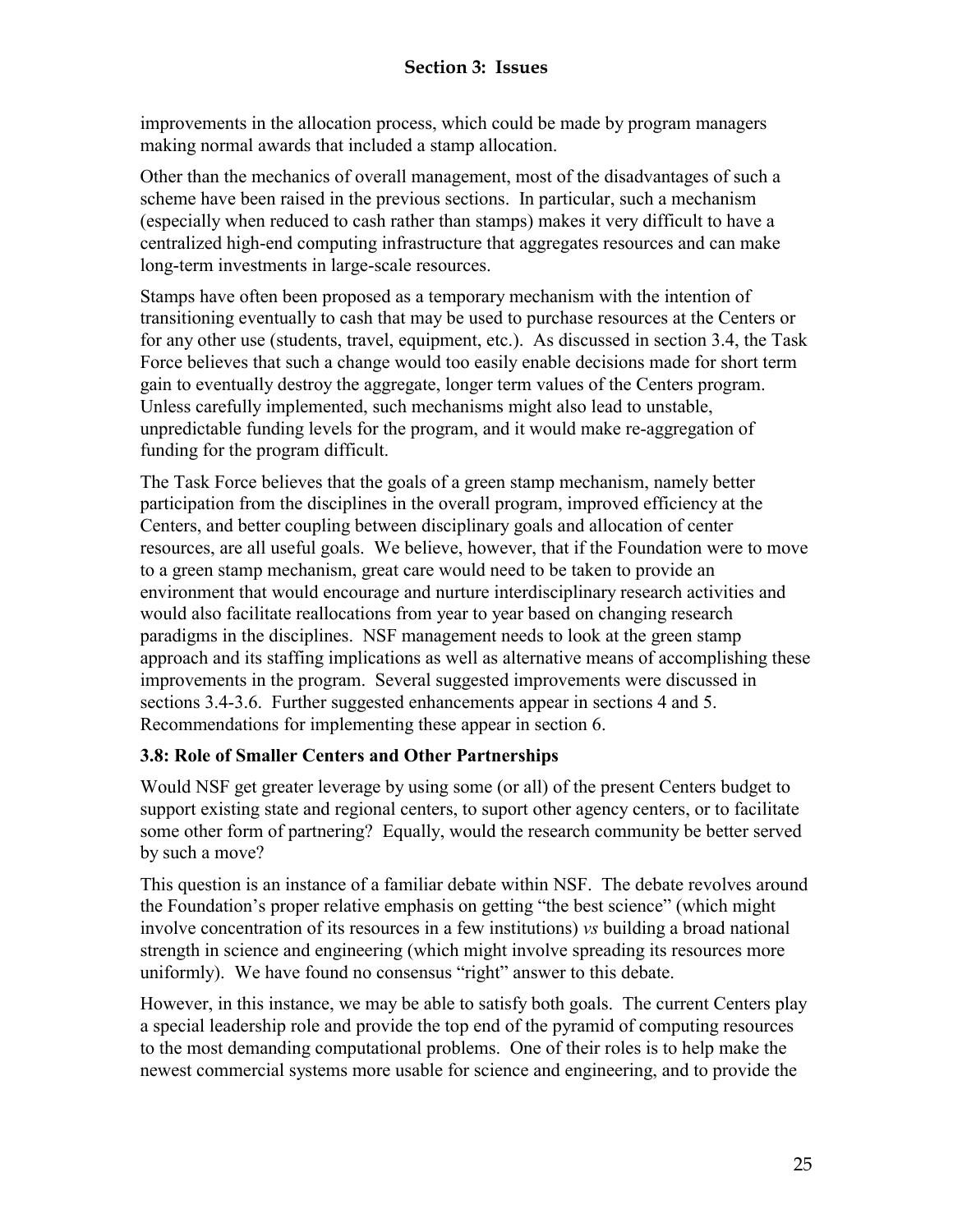sorts of education and training that would be difficult or impossible with only a larger number of smaller centers.

As the current MetaCenter collaboration is demonstrating, technology will increasingly enable integration of the operation of the various centers, permitting an application to execute wherever the most cost effective resources for that application can be obtained. This may enable the Foundation to separate some of the goals of the complete program from those of specific centers.

# **3.9: Technology Trends**

The trends in technology have been copiously documented elsewhere, and are nothing short of amazing. At least some people question whether there is a continuing need for the Centers given that today's workstations are as powerful as yesterday's supercomputers. Alternatively, if today's workstations aren't powerful enough, why not wait awhile?

It's true. The ratio of cost to performance of microprocessors is much lower than that of current day supercomputers. Not only is it true that microprocessors' current absolute performance exceeds that of the supercomputers of only a few years ago, but this trend will continue for the foreseeable future. There is obvious validity to both of these arguments. But we also note the arguments in the NRC-HPCC report:

- The highest performance machines are a form of "time machine" in the sense that they let us solve today problems that we would have to wait years to solve otherwise. This time machine allows the U.S. research community to accelerate the progress in science, thus maintaining world leadership while at the same time providing long-term competitive advantages to the private sector. It is unfortunate that the magnitude of this value, like the value of all scientific investigation, can only be judged retrospectively, but experience suggests that it can be enormous.
- The highest performance machines are "time machines" in another sense too; they allow us to gain early experience with the form of machines and problems that may be "conventional" in the future. Again, there is value to the scientific and engineering community, and indeed to the society more broadly, to have someone gaining early experience at this "bleeding edge."

There is no alternative to eternal vigilance; the technology continues to move extraordinarily rapidly, but not uniformly so. The ever-changing balance between processor speed, memory size and speed, and communications bandwidth makes new architectures and variants of old ones sensible when they were not previously so, occasionally creating the need to rethink the optimal infrastructure. Thus, the Foundation will have to continually re-evaluate the best way to enable leading-edge computational science and engineering.

## **3.10: Computer Industry Trends**

Some argue that the spate of recent failures of high-performance computer companies is indicative of a failure of the Centers program to create a healthy HPC industry, or (others argue to the contrary) a flaw in the very idea of high-performance computing.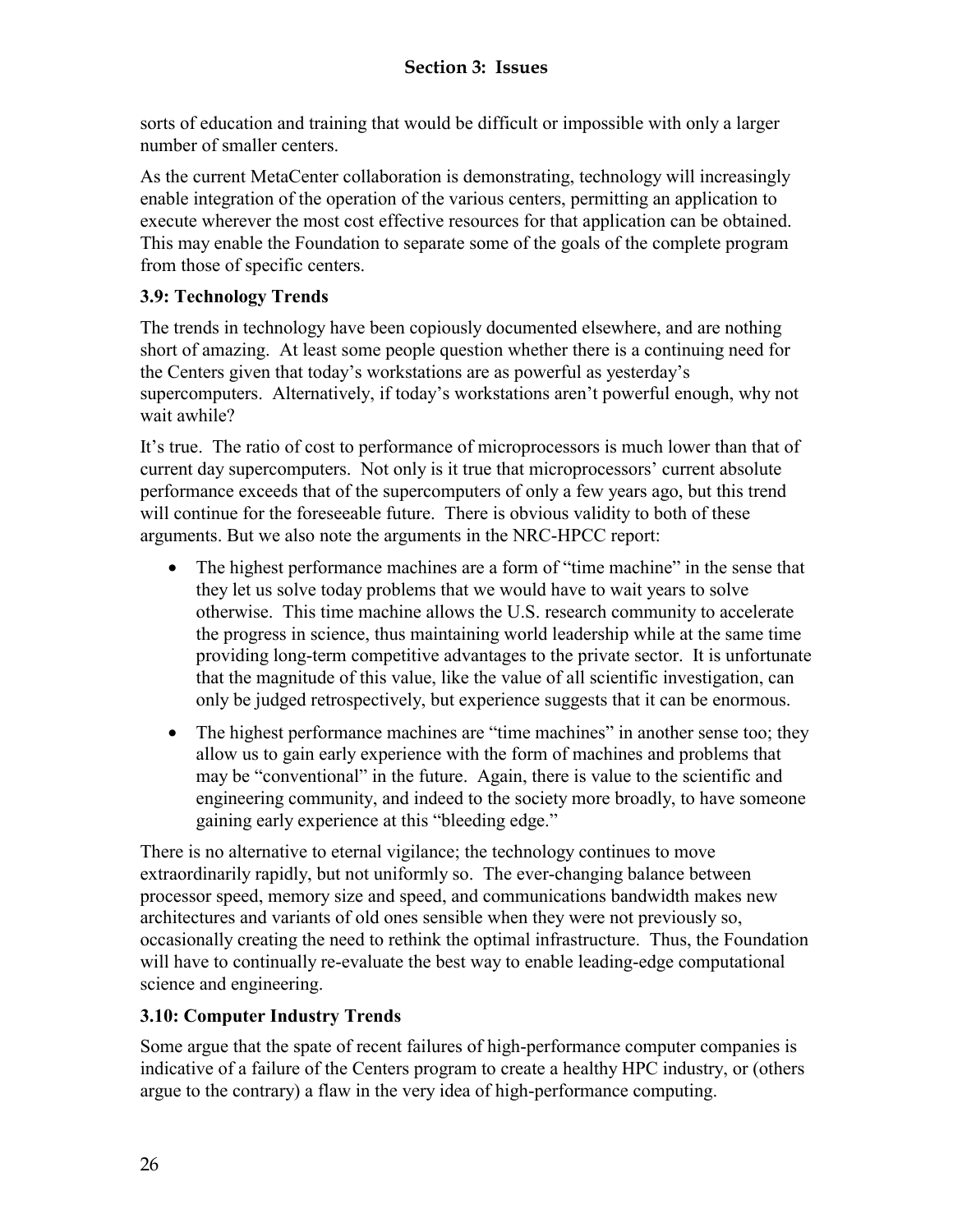Note first that it was never the primary goal of NSF to create or sustain an HPC industry. Rather, the principal goal was to keep U.S. scientists and engineers at the forefront of research.

Second, it should be noted that, unlike every other segment of the computer industry, the market for the highest performance computers has been exceptionally inelastic – the current supercomputer market is about the same size as that in the late 1960's. All of the successful start-up companies in the computer industry succeeded in new markets (minicomputers, workstations, PC's, etc.), not by taking market share in an existing segment. The HPC companies, on the contrary, were fighting for a share of a fixed market – albeit one that the pundits predicted would expand. The presumption of an expanding market both lead to and exacerbated strategic errors on the part of failed companies.



Figure 3.3: Worldwide Distribution of Types of "Top500" Computers<sup>16</sup>

Some might argue that the fact that the market has not expanded represents a failure of the Centers program to transfer technology and/or to effect the paradigm shift to computational science and engineering. There is no way to test this hypothesis, but the Task Force is skeptical of it; clearly the bleeding edge has paved the way for segments of the current workstation market – in systems software, in applications, and certainly in human resources. Indeed, Figure 3.3 documents the significant technology shift among the top 500 largest supercomputer sites to shared-memory multiprocessors, most of which are moderate scale machines, but built on the software and algorithms developed for larger scale machines. Another conclusion to be drawn from Figure 3.3 is the importance of paying attention to technology trends in planning for future balance in the overall Centers program, or the need for the *program* at all. This emphasizes the need for the program to be a savvy and insightful consumer of high-performance computing technology.

 $\overline{a}$ 

<sup>&</sup>lt;sup>16</sup> MPP - Massively Parallel Processors; PVP – Parallel Vector Processors; SMP - Shared-Memory Multiprocessors; data from URL http://www.netlib.org/benchmark/top500.html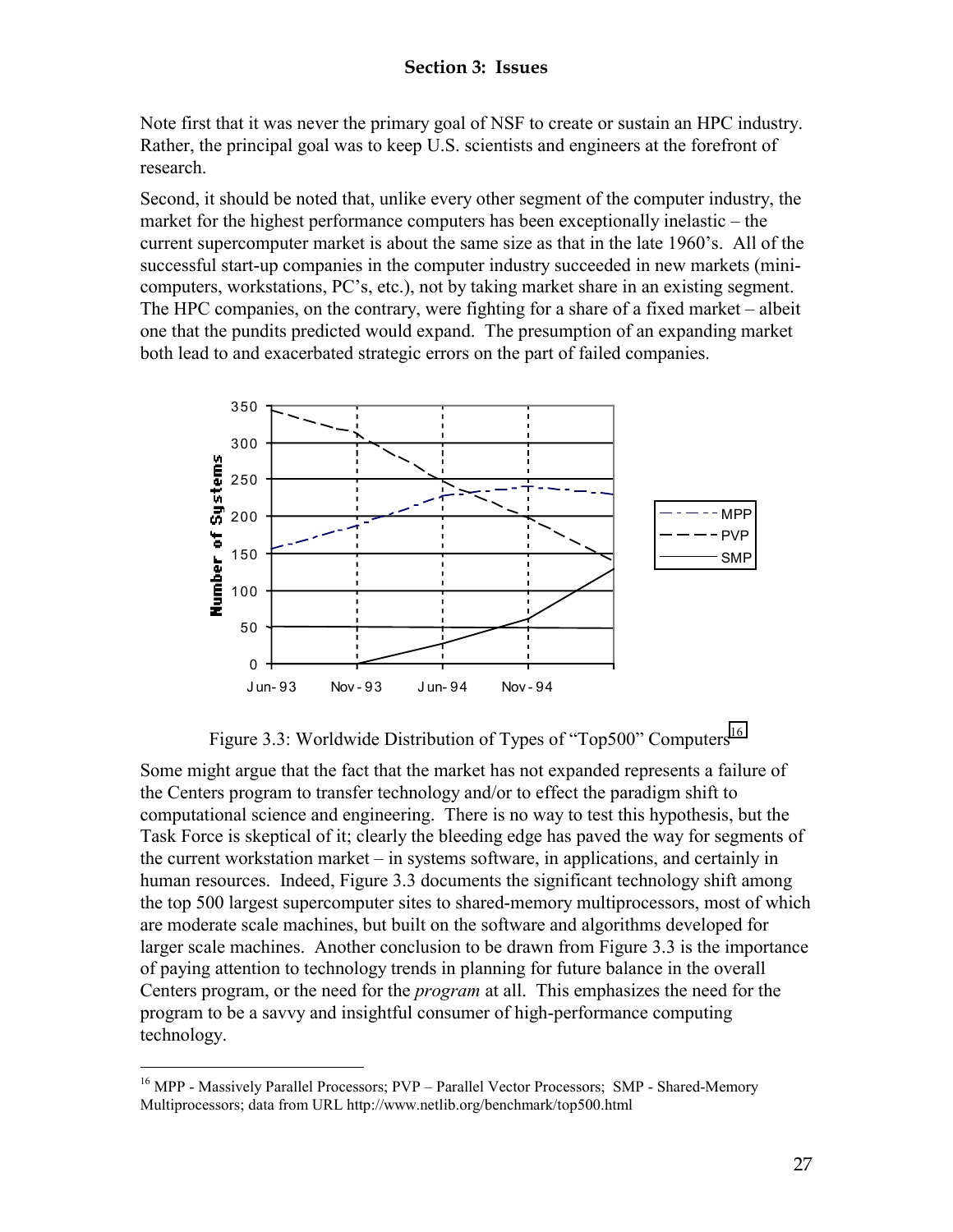Moreover, as discussed in the NRC- HPCC report, the bleeding edge machines at the Centers have acted as a "time machine," enabling research results sooner than they would otherwise have been obtained. While we may not be able to measure it precisely, there is significant value to this time advantage in terms of U.S. leadership in key areas of fundamental science and engineering.

# **3.11: Appropriate Role of the Centers in the NII**

As noted in the discussion of sunsetting the Centers, the focus of the Centers activities has evolved. They are not merely suppliers of computational resources; in order to properly support computational science, the Centers have assumed leadership in developing some aspects of the technology. Should this role further evolve to having the Center program play a leadership role in the National Information Infrastructure (NII)?

No one, at this point, seems to doubt the impact of the development of an  $NI$  – even if we don't quite know precisely what that impact will be. The impact will be felt across the entire society, including the computational science and engineering community. It seems highly appropriate for the Centers to aggressively pursue this technology in support of the computational paradigm and as an enabler of computational science and engineering.

This observation, coupled with a more general one that there is a real need for NSF to assert leadership in the NII, has lead some people to suggest that the Centers should be assigned a broad leadership role. The contrarian view has several pieces:

- First, there is a general concern about *mission creep*; there are too many examples where successful organizations have ultimately failed to fulfill their primary role because their very success has encouraged them to be assigned additional responsibilities, but at significant cost in terms of diluted management and vision.
- Second, there is a concern that the Centers have an *unfair advantage* from their large base of support that would work to the disadvantage of individual PI's (and ultimately to the disadvantage of the country).
- Finally, many think that there is nothing about the Centers role in the NII that is so *special* that NII research/development cannot be handled by normal program announcements, and competitive grants (as was done with digital libraries, for example).

The Task Force supports this latter view. Nevertheless the NII will be an indispensable part of the infrastructure of scientific and engineering research. Furthermore, we are sure that the Centers program needs to be deeply involved in this technology for the good of computational science and engineering. In addition, some NII experiments may require resources that can only be available at these national centers.

## **3.12: Should the Centers Continue to Support "Traditional" Vector Processing?**

This issue was touched on briefly in the discussion of *free cycles*, in section 3.4 above. However, to elaborate – some people feel that the major goal of the NSF Centers has been to provide the infrastructure to enable a paradigm shift. According to this view, given finite resources, it would be better to invest those resources in leading-edge equipment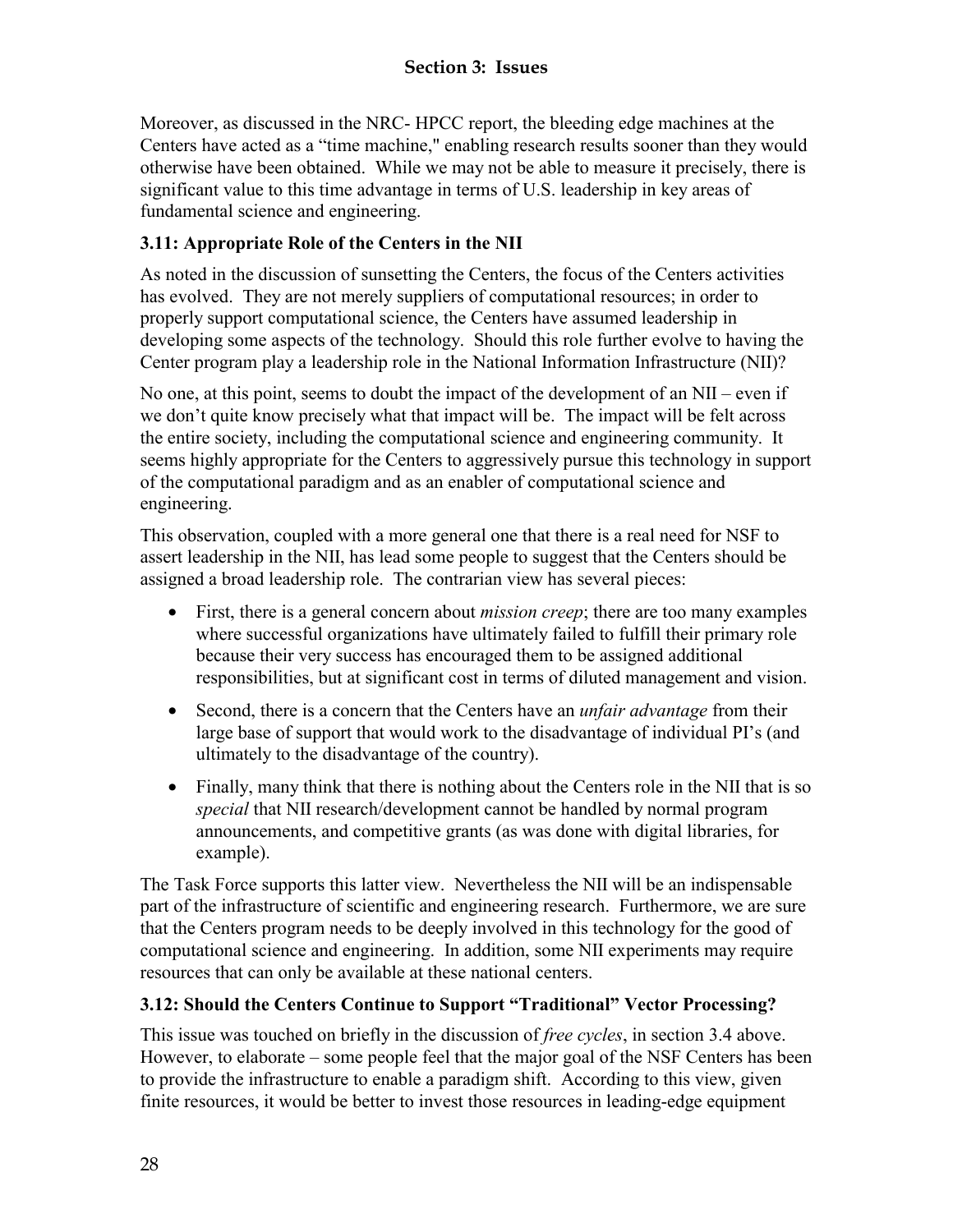(currently scalable parallel machines) to enable the next paradigm shift. Proponents of this view contend that, although good science may be being done on the Centers' vector machines, NSF is not getting a "double benefit," from investing in these machines by getting both good science and enabling a change in paradigm.

The Task Force notes that good science that requires the highest capability vector machines is being done at the Centers; a number of the grand challenge applications are in this category. High performance vector machines happen to be the most effective way to get some of that science done right now, and lesser capability machines would be inadequate to get this science done.

We also note that the Centers are in transition from complete dependence on vector machines to predominant use of scalable parallel ones. As scalable parallel machines become more mature and are better able to satisfy the needs of the full spectrum of applications, there is a natural path to make the transition complete.

Although an abrupt cessation of support for vector computing does not seem appropriate, we note that in times of tightening budgets, the Foundation will have to make some difficult decisions. Investments in future technologies that can support a wide range of scientific and engineering problems, such as parallel computation, should have priority over access to mature technology. The Task Force believes that the superior costeffectiveness of parallel machines for a growing number of applications will tend to favor the deployment of more parallel machines. In a world of rapidly changing architectural forms, it is important that the NSF Centers program emphasize architectures that help move towards promising new forms of scientific computing as well as provide immediate scientific utility.



Figure 3.4: Increase in Normalized usage at Centers for both vector multiprocessors and parallel systems.

The capacity growth in parallel systems has been well documented, but even more startling is the dependence of the program on parallel computing – from 20% of the cycles in FY 1992 to 80% in FY 1995 – a complete reversal. Nevertheless, there is still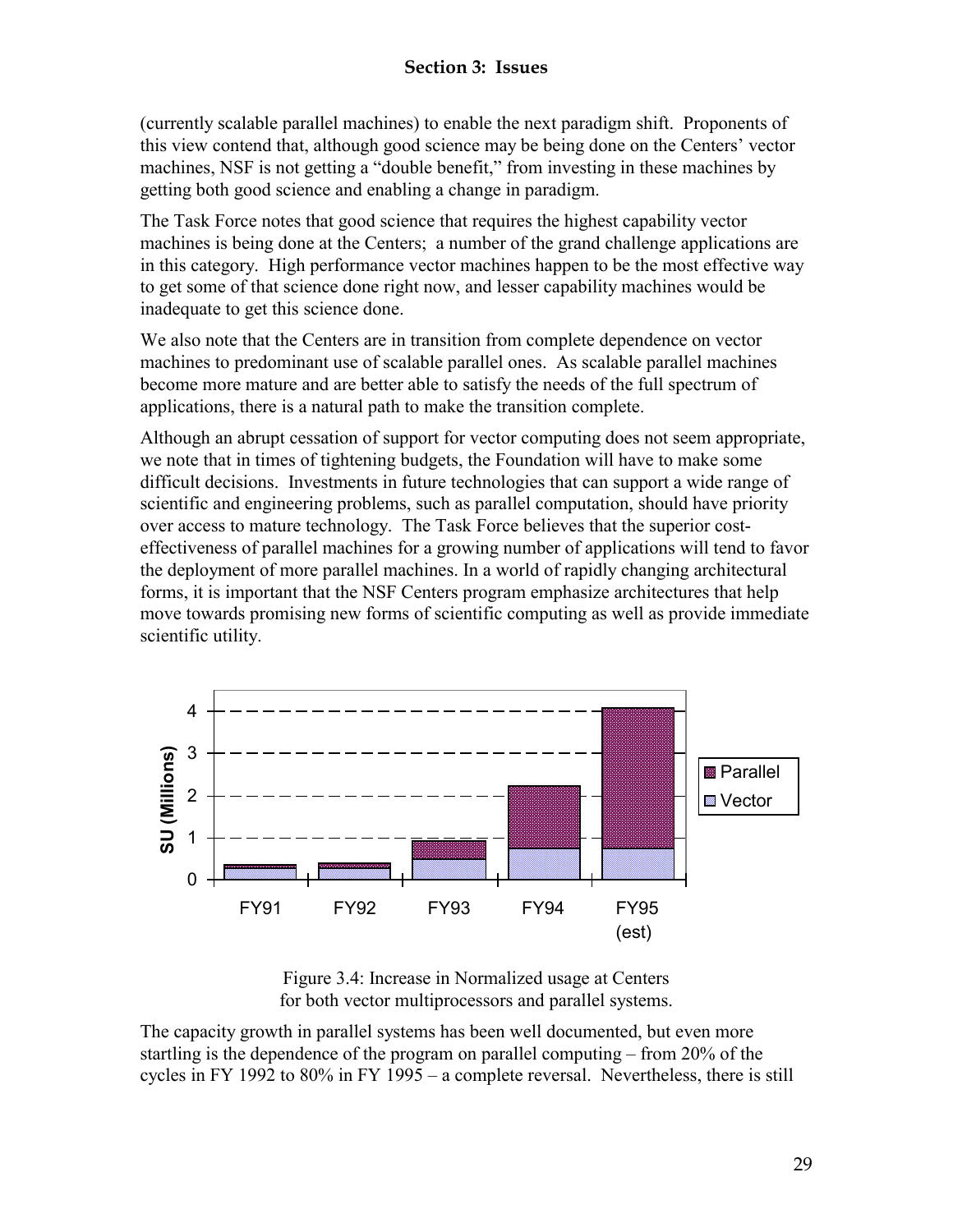substantial demand for the mature vector systems for those types of problems that currently do not perform well on scalable parallel systems.



Figure 3.5: Distribution of Normalized usage at Centers between vector multiprocessors and parallel systems

# **3.13: Partnering with Other Federal Agencies**

It has been suggested that NSF need not *go it alone –* that is, that more leverage and hence greater access to leading-edge machines could be achieved if the agencies that fund computation were to pool their resources.

To explore this possibility, a subcommittee of the Task Force met with senior officials from NASA, DoE, NIH, DoD, and ARPA.

While different agencies expressed different views about the long-term possibility of joint funding, NSF's sister agencies all indicated that, at the present time, given the uncertain budget climate, long term commitments to interagency centers projects are difficult. This does not mean, however, that the situation may not change. Some agencies expressed the view that high-end computation is so important to specific mission agency goals, and so clearly within overall agency budgets, that they will support very specific mission oriented, high-end centers within their agencies. Others, perhaps more concerned about the broad effect of budget cuts, expressed the view that when their budgets for the next five years are better known, and when their own planning is further developed, they will be interested in exploring – possibly for joint use, possibly for joint funding – either experimental mid-level high performance computing sites or a true interagency center "beyond the teraflop" range before the end of the century. These are possibilities that NSF management should continue to explore.

As NSF develops its plans for future interactions with other federal agencies, there are three points to keep in mind:

• First, any joint funding of sites needs to be synergistic. Each agency has its own goals and its own uses for high performance computing, and pooling resources at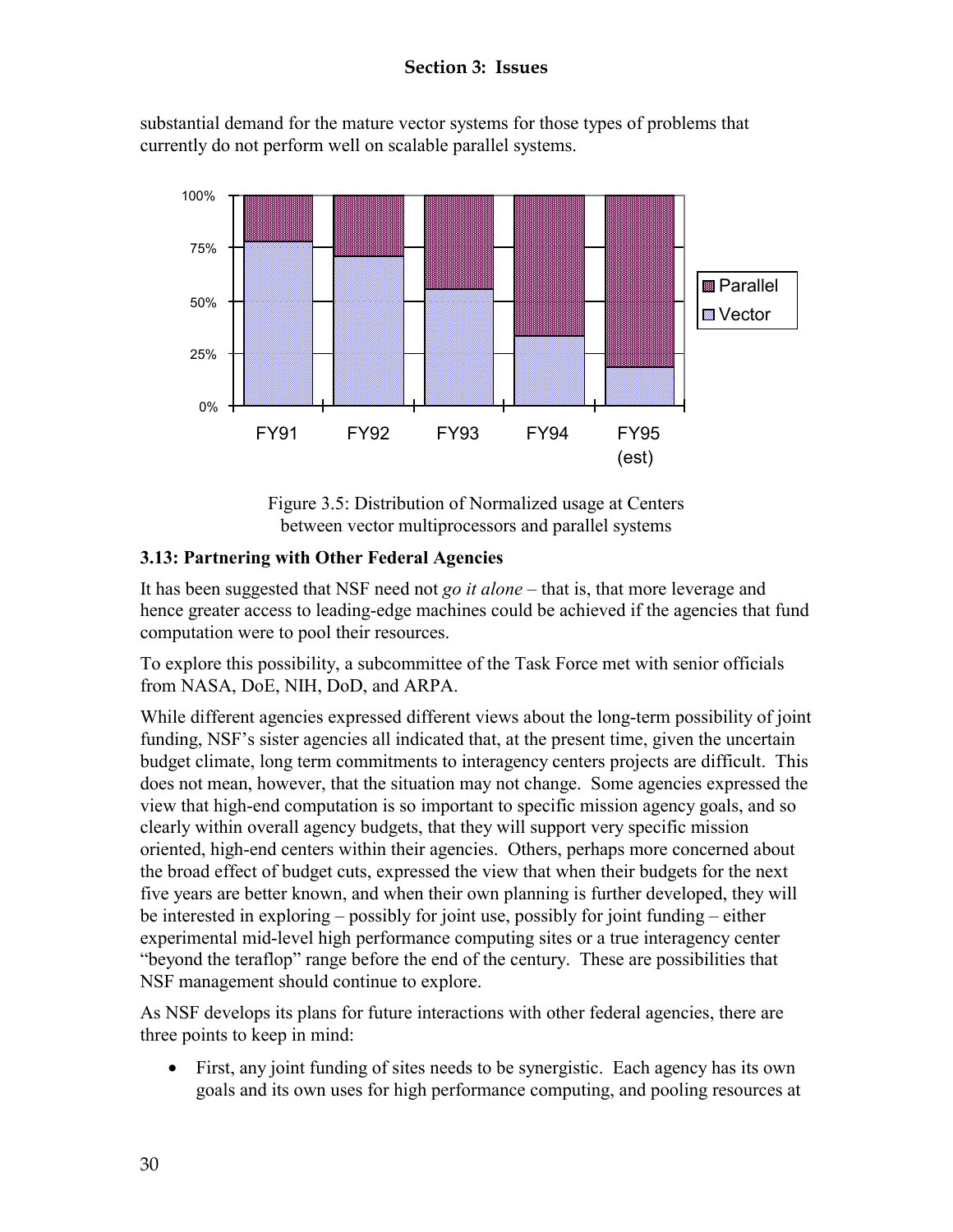any one site does not necessarily lead to greater resources available for each of the participating agencies. That said, there should be opportunities for increased diversity in the program with joint, synergistic funding. One possibility might be a greater range of midrange programs. Another might be the possibility for more leading-edge sites. However, perhaps the most important possibility is the potential for advanced apex computation, *beyond a teraflop*, which might be available to several agencies by funding one site, open to a full range of academic users, beyond the level that might be possible for any one agency to fund.

- Second, whatever the possibilities for joint funding of individual sites, *all* agencies are eager to exchange expertise in software development, algorithms, and other technical interchanges. This has worked well under the interagency HPCC management (HPPCIT), and should be continued in the future.
- Finally, in discussion with the Task Force, and in earlier discussions with NSF management, ARPA, which has previously contributed to the NSF Centers by helping with early placement of scalable machines at NSF Centers, noted both that their budget was under increased pressure and that they are moving to a funding strategy that will place far greater priority on individual projects driven by direct agency mission requirements. Thus, ARPA is likely to eliminate or decrease funding that contributes directly to the Centers program base budgets. Since in the past few years ARPA has made substantial contributions toward the purchase of parallel machines at the NSF Centers, this will have a serious impact on NSF's overall ability to maintain four sites at the leading-edge of commercially available technology.

## **3.14: Non-competitive Federal Funding for Supercomputer Centers**

In recent years there have been a few supercomputer centers that have been funded through Congressional mandates. While some argue that such centers are here to stay and that NSF should take them as a given as it plans for the future, this strategy has significant risks associated with it. First, in recent years both Republican and Democratic administrations have attempted to remove funding for such Congressional mandates each year when the President's Budget is submitted to the Congress. As a result, planning for such centers has been difficult, owing to federal funding uncertainties. The second complicating factor is that the environment for embracing activities that some would classify as *political pork* is highly charged with emotion on both sides of the issue.

As a general principle, the Task Force fully supports the use of peer review in the funding of Supercomputer Centers that receive funding from NSF. Moreover, we believe that it would be inconsistent with this principle to endorse the notion that non peer-reviewed centers would become a part of the NSF program – *unless* they were successful in an open competition for such a designation.

## **3.15: International Cooperation**

Some major infrastructure programs at NSF have been accomplished with significant international involvement. In general these have been facilities that are basically unique in the world, and devoted primarily to pure research, with few if any, technology or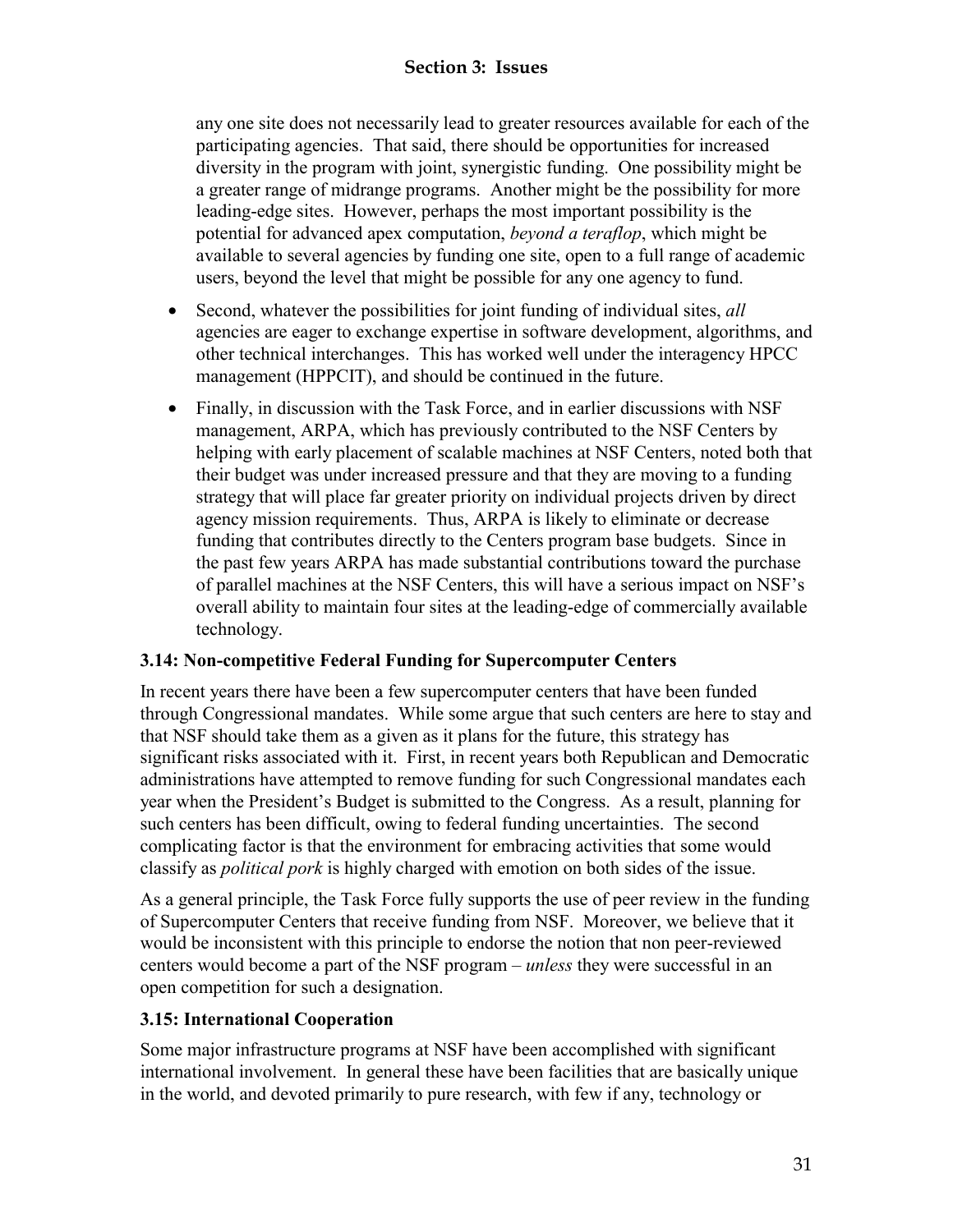economic spin-offs. Supercomputer Centers do not fit this model in many respects. First, many countries already have such facilities using hardware from a variety of vendors, including those in the U.S. Second, there is a perception that the economic spin-offs of computing technology are real and relatively immediate. Third, the investment to develop and operate a leading-edge Center is well within the budget of many U.S. agencies, not to mention countries. All of these factors argue against major international computer facilities to support computational science. We believe, however, that there is significant international cooperation in fundamental research in the Centers program, including both computational methods and in basic disciplinary research, and this should by all means continue.

### **3.16: Commercial Suppliers of Resources**

When the Centers program began, resources were purchased from commercial suppliers of cycles. At the time there were a number of such vendors. The situation has changed significantly. There are now very few commercial suppliers, although a number of commercial entities would no doubt be glad to procure and operate such facilities. Some of the mission oriented agencies are considering such "out-sourcing" arrangements as cost saving measures for production computing cycles. The NSF Centers, as detailed elsewhere in this report, are far more than production centers, and it is hard to see how the other important missions of the Centers program could be accomplished in a commercial setting. Nevertheless, a new, open competition of the Centers program should test the appropriateness and efficiency of commercial suppliers for NSF users.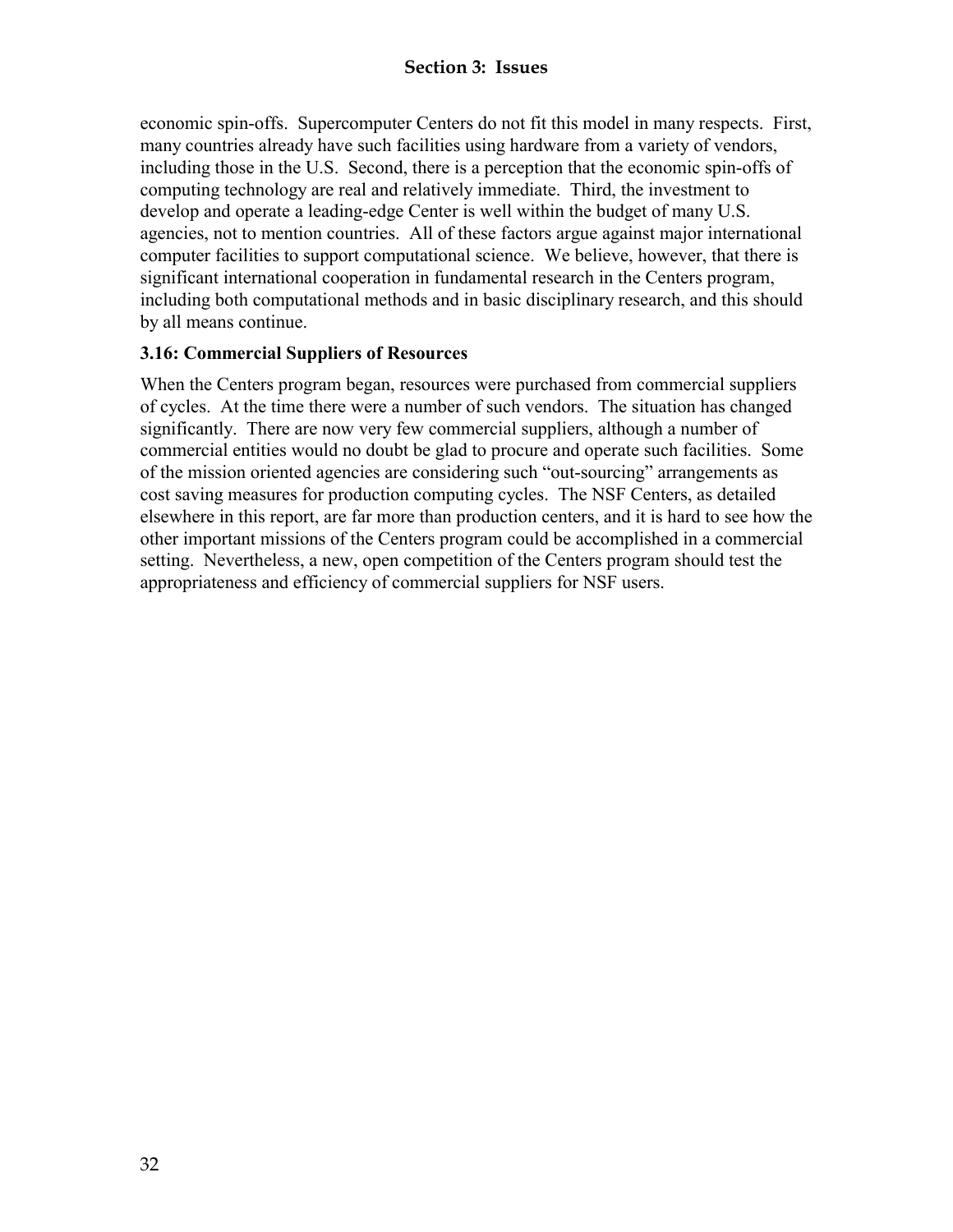Following interviews with members of the HPCC and research user communities, and taking into consideration the factors that define the scope of the program and services demanded by the program, the Task Force considered a number of options including the following five representative options. These options range from continuing the program in much the same manner as the existing program to discontinuing NSF centralized support for advanced computing systems and services. Based on the Task Force's assessment of funding realities at NSF over the next decade, one option that was *not* considered was enlarging the scope of the program. With each option we have assembled a list of pros and cons based on the information the Task Force obtained from our interviews, our survey, and the background of Task Force members. The options presented are:

- A. Leadership Centers similar to the current program
- B. Partnership Centers
- C. Single Partnership Center
- D. Disciplinary Centers
- E. Terminate the program

### **Option A: Leadership Centers, similar to the current program**

A number N of "Leadership Centers" are selected in response to a specific program announcement. The current program, before introduction of the Metacenter Regional Alliances, was approximately equivalent to this option with N=4. These centers would have access to sufficient computing hardware and software to enable them to provide the infrastructure for high performance computing in a broad cross-section of science and engineering applications, including computer science. These centers would provide educational leadership in high performance computing. There would be significant cost sharing with other Federal agencies, industry, the states, and the sponsoring universities.

#### **Pros:**

- 1. This approach has been successful over the past ten years and there is every reason to believe that it would continue to be an effective model for NSF leadership in providing the infrastructure necessary for continued research advances in computational science and engineering.
- 2. This approach has proven effective in providing the kind of education and training necessary to facilitate the significant shift towards massively parallel computing.
- 3. Continuation of significant cost sharing would leverage the NSF investment.
- 4. Having several very-high level centers provides considerable flexibility for NSF to encourage different high-end thrusts among the centers.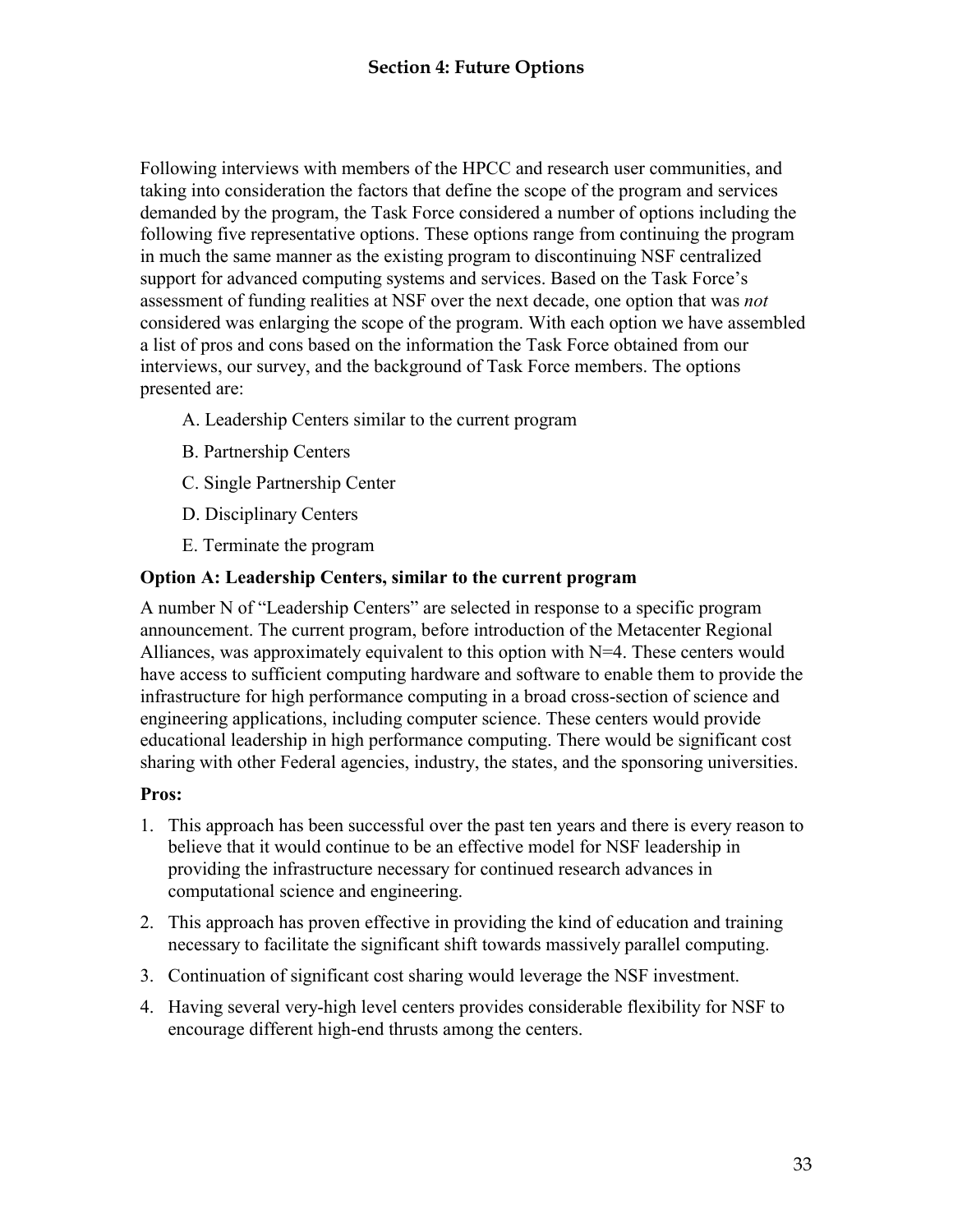# **Cons:**

- 1. As state, regional, private, other agency, and university centers move to acquire smaller versions of the hardware that is available at the leadership Centers, it will become increasing important to stage usage among other centers and the Leadership Centers. This option divides up key decisions in a way that may lead to an overall program that is suboptimal both in terms of educational offerings and, importantly, resource sharing.
- 2. This option might yield an unbalanced pyramid of computational capability, with disproportionate NSF support at the top and bottom, and too little elsewhere.
- 3. This option may not provide as effective an infrastructure for experiments with distributed and mid-level parallel computing as that presented by Option B. As a side effect, there might be too few experimental alternatives to the high-end leadership Centers.

## **Option B: Partnership Centers**

A number (N>1) of leading-edge centers are organized as cooperatives among several sites connected with high speed communications networks. At least one site within each partnership would have highest-end commercially available computing capabilities in terms of computer power, memory, I/0 and communications. Other sites (e.g., state or university centers) might have smaller versions of this, or related, hardware. The leadingedge site and its partners would present a coordinated computing resource. These partner sites would:

- promote effective regional education,
- facilitate the development and testing of software, algorithms, and applications, including networking and distributed technologies, and
- provide computing cycles for applications that do not need the resources of a high-end site.

NSF would issue a program announcement that would encourage partnerships among the leading-edge site(s) and multiple partners. The affiliated sites could span a wide range of functions and sizes, from narrowly focused sites on a single campus to large-scale state and/or federal centers, with tight coupling to a leading-edge site. The proposals, merit review, and NSF funding level would determine the strength of the connections between partner sites and leading-edge site(s).

## **Pros:**

1. Such a distributed center should provide a more cost-effective means for providing the infrastructure necessary for continued research advances in computational science and engineering. This structure may also be one of the most effective ways to get cost sharing across a wide community. While this is not the approach that has been used over the past ten years, the explicit coordination of several sites – possibly including Science and Technology (S&T) Centers and Engineering Research (ERC) Centers, as well as Federal (DoD, DoE, NASA) and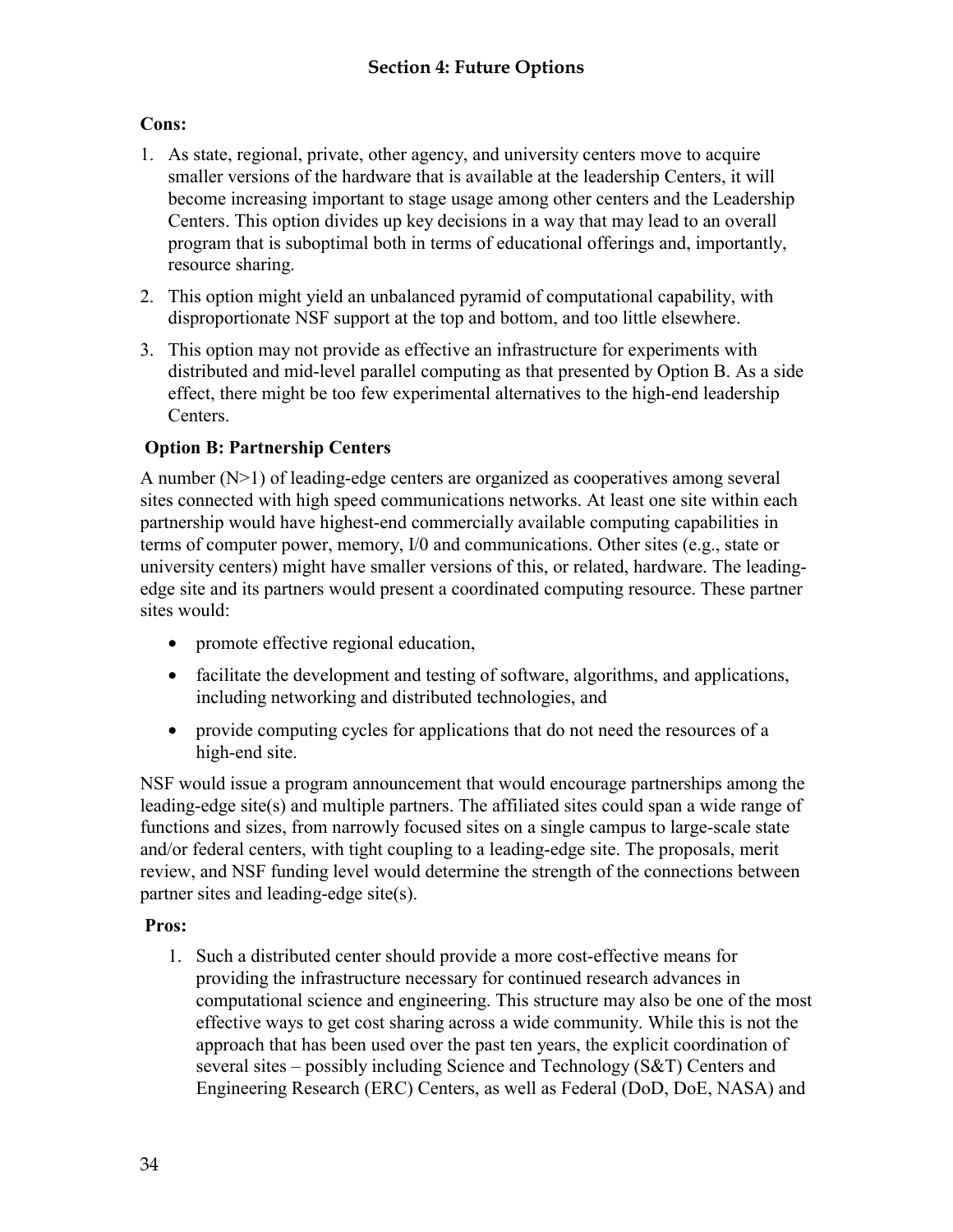state centers, and more narrowly focused university centers – could be a more effective model for NSF leadership in the future.

- 2. This approach should be more effective than the current structure in providing the increased level of education and training necessary to support wider use of emerging parallel computing technology. Such a distributed center provides more effective coupling to other sources of significant human capital and other resources.
- 3. The partnership sites could allow for different thrusts in particular applications areas. They might also develop hardware or software infrastructures uniquely adapted to particular application areas. This structure could encourage and facilitate experiments with new architectures and new software technologies at the partner sites. Moreover, this structure would offer the opportunity to experiment with more distributed computing models.
- 4. The coupled midrange machines may also provide capabilities not available on the highest-end machines in either software (e.g., the availability of some software) or hardware (e.g., better visualization capabilities, more memory per node, etc.).
- 5. The smaller, partner sites offer the opportunity to change the structure of the program on a shorter time scale.

### **Cons:**

- 1. Support of more midrange machines at the partner sites and the required support of high-performance communication among this larger number of sites would reduce NSF's ability to support the highest level of computing at the very top of the pyramid of computational capability.
- 2. Effective coordination and management of both the vertical interaction and the horizontal interaction across the leading-edge sites would be more difficult.
- 3. The processes for managing resource allocations are likely to be more complicated and time consuming.
- 4. Trying to use resources in a distributed manner may not work or may not be costeffective for some significant research areas.

## **Option C: Single Partnership Center**

Same as Option B, with  $N=1$ . The Center would be organized as a cooperative among several sites, one of which would be the leading-edge site. The single leading-edge site would have the very highest end commercially available capabilities in terms of computing power, memory, I/O, and communications. Associated sites would have smaller versions of the systems for the purposes of software and algorithm development, production runs that don't require the largest facilities, education, and evaluating new hardware and software technologies.

## **Pros:**

1. As compared with option B, assuming the same total funding for hardware at the leading-edge site(s), the hardware infrastructure at a single leading-edge site could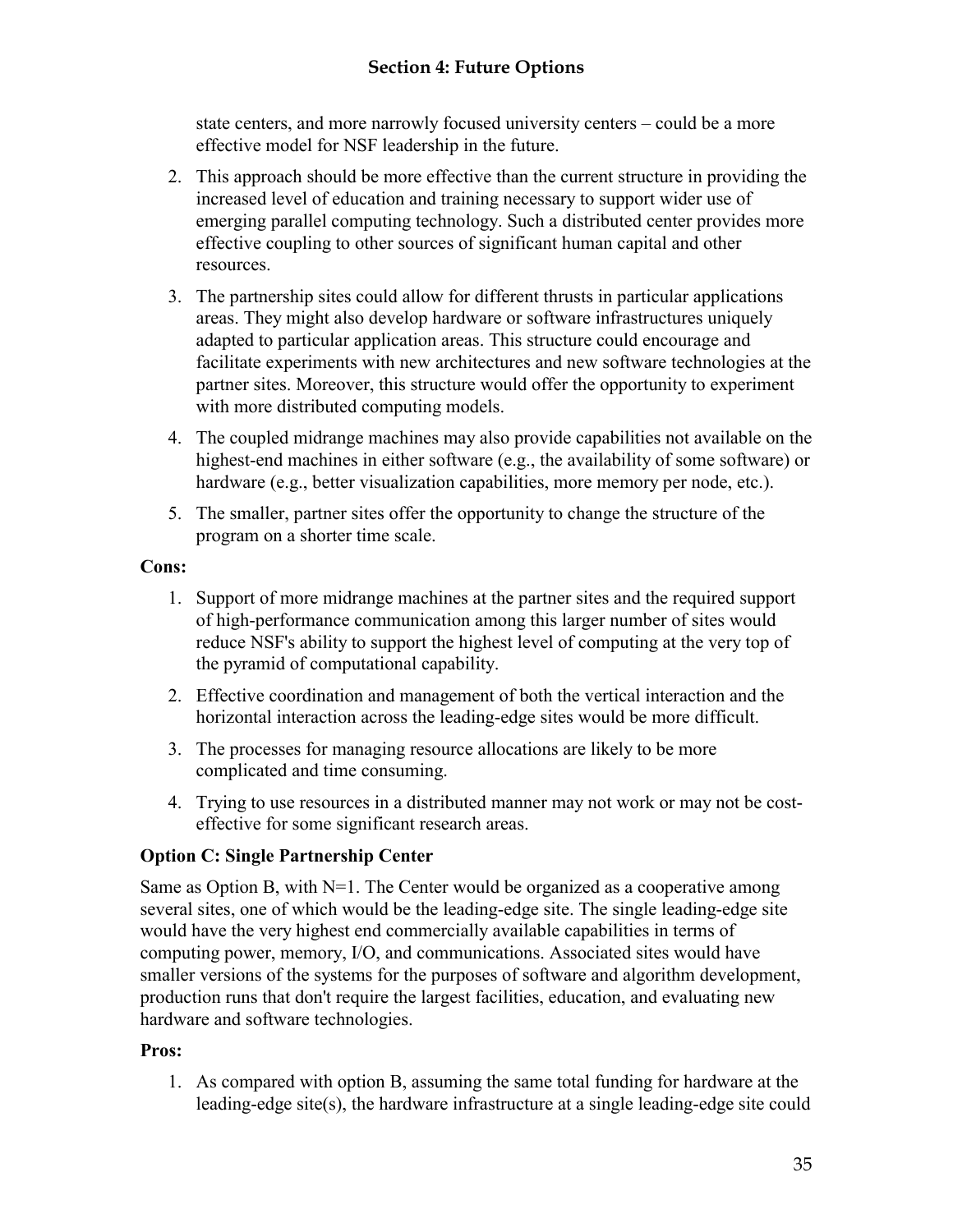have N times the capability. In this case, the aggregation of memory capacity is probably the most significant potential gain, although there might be marginal savings in operational support costs. Alternatively, the systems at the leading-edge site could be purchased in a shorter time frame, allowing the center to keep up with rapid advances in the technologies. More likely, some combination of larger systems and accelerated payment schedule would prove most appropriate.

2. A single center might be more easily able to ensure appropriate geographic diversity in the total set of partnership sites.

### **Cons:**

- 1. Lack of competition among multiple centers could lead to the single center being less responsive to what would be most useful to users.
- 2. This model may have less diversity of experimentation at the partnership sites because a high priority is likely to be placed on compatibility among the partnership sites and the leading-edge site.
- 3. Given the architectural convergence issue the uncertainty in the optimal architecture for the highest levels of performance – and the continuing interest in achieving a programming model that is machine independent, it is risky, from a national perspective, to have a single center making the selections of capability for the leading-edge site(s).

# **Option D: Disciplinary Centers**

The Centers program would consist of several "Disciplinary Centers." The Scientific Computing Division of NCAR is an example of this model.

## **Pros:**

Disciplinary centers have the advantage of being able to better focus on those research issues that are most important to the field.

- 1. It is easier to determine the appropriate funding level if one is making trade-offs within a single field. NSF has a long history of making such determinations between centers and small projects within a single discipline, such as astronomy or physics.
- 2. Disciplinary centers may be more effective in furthering international research links because these links already exist within the discipline.

## **Cons:**

- 1. Some disciplines are not of sufficient size, may not have logical partners, or may only be starting to understand the value of high performance computing to their discipline.
- 2. This approach would not facilitate cross fertilization among fields and between scientists and engineers, and computer scientists and applied mathematicians.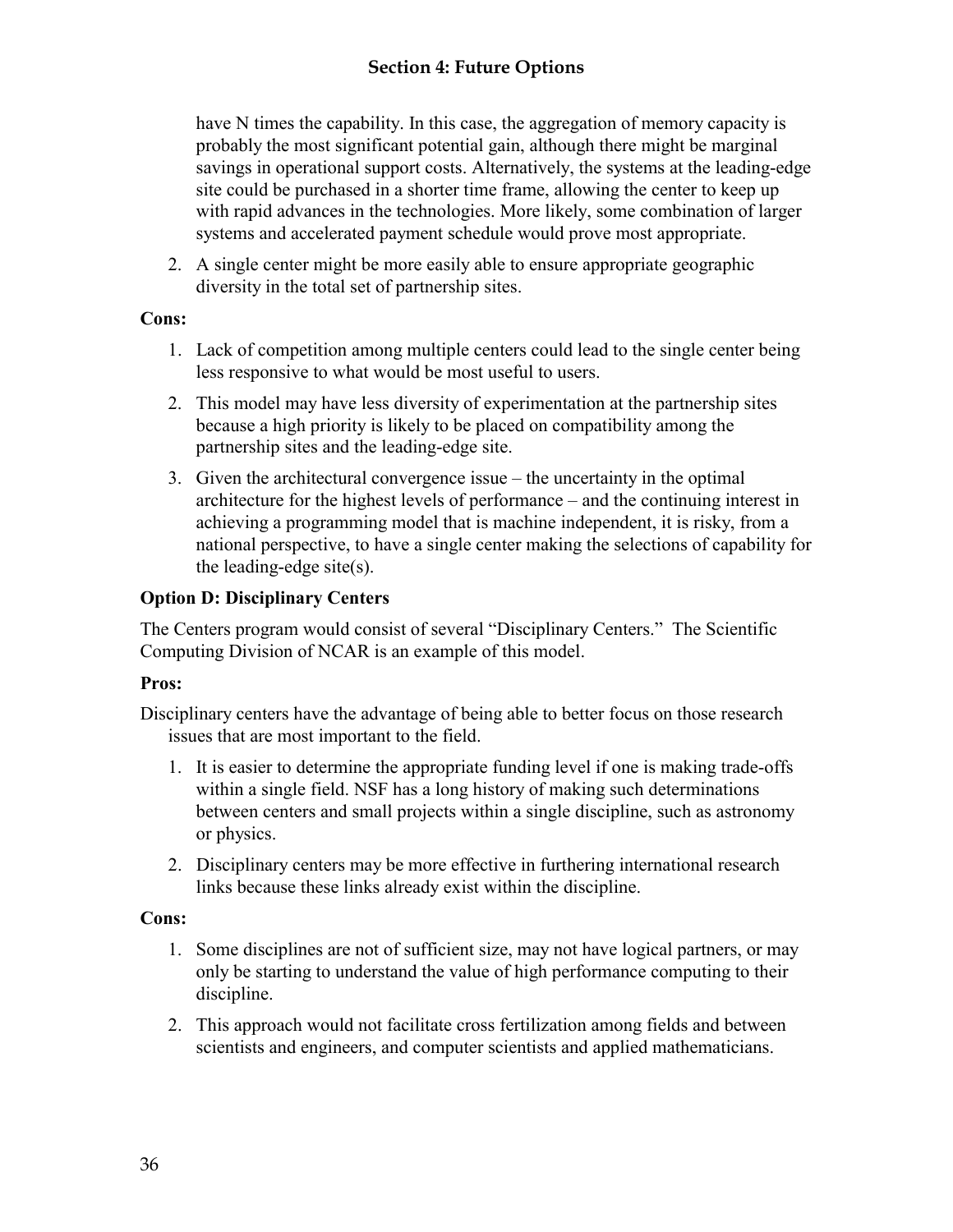- 3. The coupling with other high performance computing activities such as those at the existing university and state centers might not be very effective because these other centers usually do not have a disciplinary focus.
- 4. There would probably be a more limited set of computational options and a narrower base of support.

# **Option E: Terminate the Program**

This option removes the direct subsidy for high performance computing. NSF ceases to provide centralized direct support to high performance computing centers. Funding for high-end computing would need to come from individual project grants.

## **Pros:**

- 1. After 10 years, the paradigm shift that has enabled computational science and engineering to emerge with important modeling capability should enable computational scientists and engineers to pursue significant fundamental research activities without centrally funded facilities. Some argue that individual grantees can and should directly compete for the sorts of major computational resources that are now sheltered through the Centers program.
- 2. Funding at the project level would provide the principal investigator with more control. This should lead to greater responsiveness to the needs of the project and to the ability to better optimize resource allocations to produce the best research within a fixed budget.
- 3. The proposal review process would be enhanced because there would no longer be the potential for a project being in double jeopardy and, importantly, reviewers would see total project costs and would be better able to advise the NSF on the cost benefit of various competing projects.
- 4. NSF would have greater overall budget flexibility to achieve balance within the pyramid of computational capability, and it would no longer need to put great pressure on participating centers to put up significant cost sharing.

## **Cons:**

- 1. This option would not ensure that there would be adequate high-end computing infrastructure available. A probable consequence would be significant stretching out of some break-through and paradigm-shifting research and major delays for research projects that require the highest level capability. It is not realistic to expect the highest level infrastructure to survive without significant centralized funding because neither the centers nor individual PI's have sufficient influence at NSF or other agencies to ensure the stable source of funding required for high performance computing equipment and personnel.
- 2. While some educational aspects of computational science and engineering can be met at centers with smaller shared-memory multi-processors (SMP) and massively parallel processors (MPP), this option would not provide the high-end research and software development infrastructure needed to bring new and emerging hardware and software advances to future users. There is still much to be learned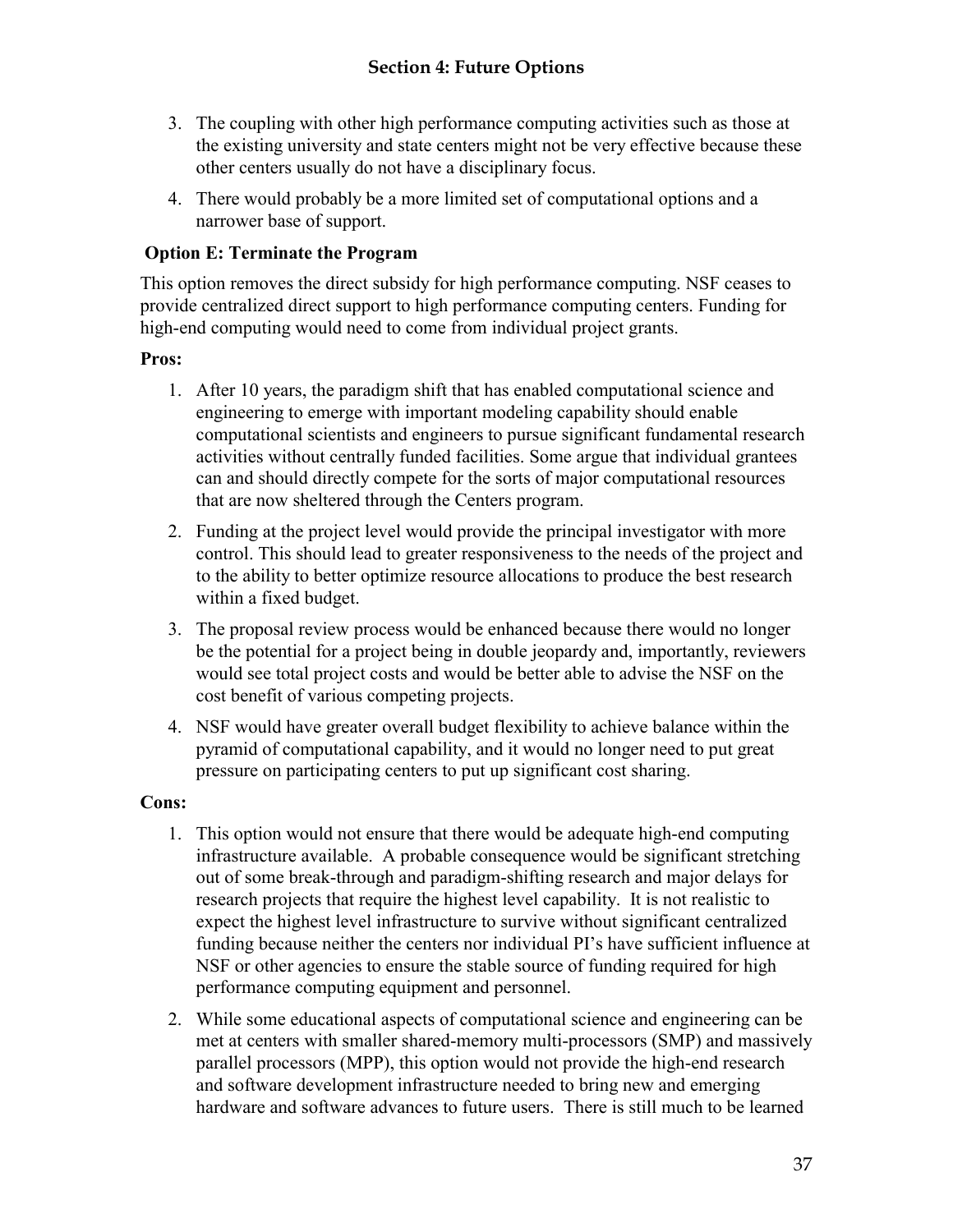## **Section 4: Future Options**

about high performance computing – particularly massively parallel algorithms, software and productivity tools.

- 3. The resulting reduction of significant financial and intellectual leveraging from industry, other federal agencies, and state and regional centers would be a significant loss to the national effort in high performance computing.
- 4. While decisions on budget trade-offs are important and healthy for research, they need to be made in the proper context. With the significant strains on federal budgets for fundamental research, over the next few years this option may lead to suboptimal trade-offs if individual investigators and program managers make trade-offs with funds that could appropriately be allocated for high performance computing infrastructure. While such individual decisions may not appear to be having much short term impact on the competitive position of U.S. computational scientists and engineers, the long term result is likely to be the loss of U.S. leadership in a research paradigm that is central to our economic health and wellbeing.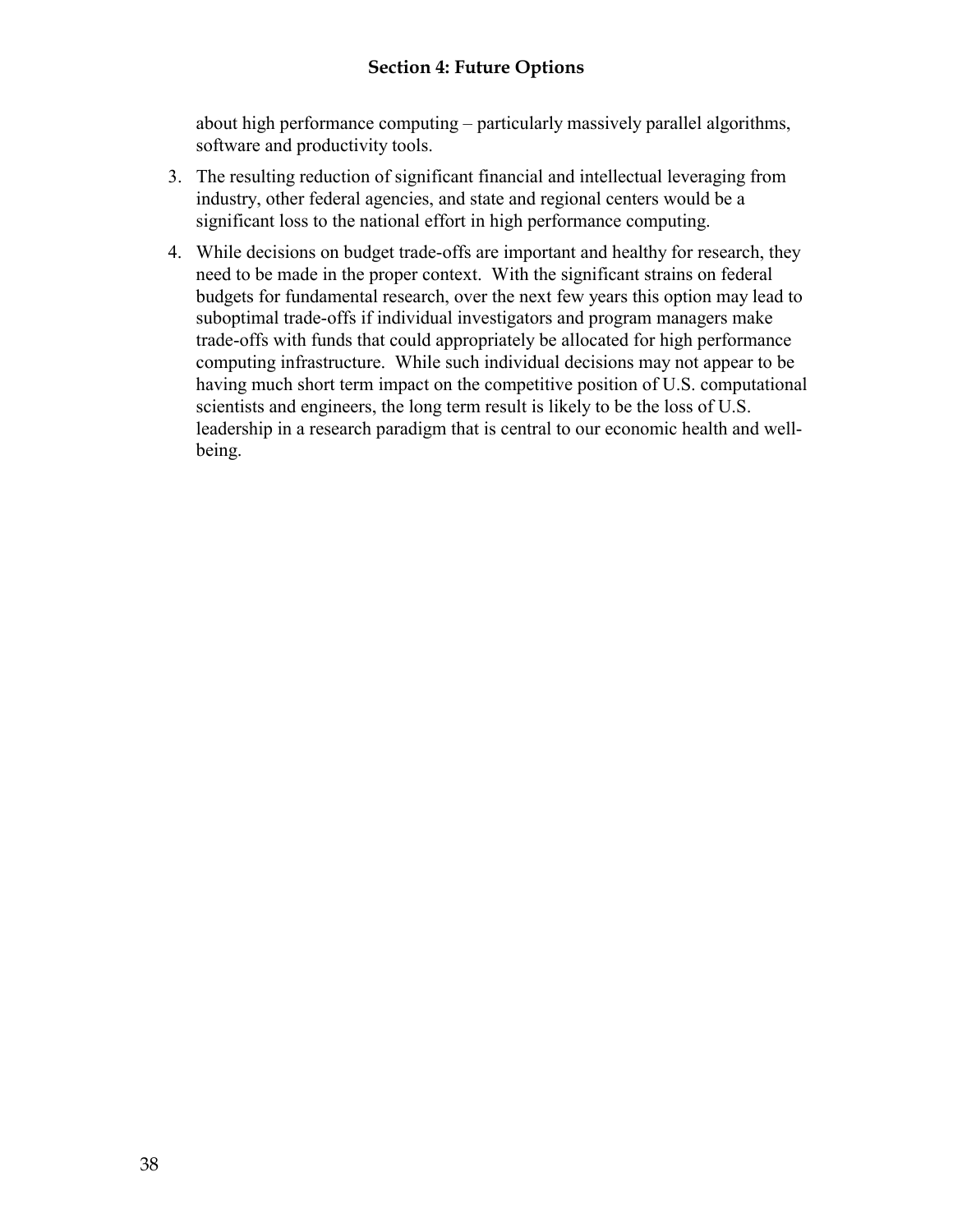### **5.1: Rationale for a Centers Program**

The rationale for a Centers program must always be the ability to support the computational needs of leading-edge science and engineering research. The unique position of the NSF Supercomputer Centers is in providing the highest-end commercially available systems in terms of computing power, memory, I/O, and communications of the form that can only be available at a few national Centers. The rationale for the program's existence must rest on the quality of the science and engineering research that the facilities and staff of the Centers enable. As computation continues to increase in importance as a research tool, the Centers will continue to be needed as long as the academic community cannot find adequate resources elsewhere.

The Centers also have a role in educating the advanced scientific and engineering communities about high performance computing. Providing expertise in the use of the leading-edge computational facilities to the scientific and research community is expected to be an important role for the foreseeable future.

The broad acceptance of high performance computing does not eliminate the justification for an educational or training role at the Centers, but it does reduce the need for a missionary role, which the Centers performed in earlier times. Although the advantages of high performance computing are well-understood, and the use of vector computers is now largely routine, the use of large-scale parallel machines is still in its infancy and will continue to be challenging for many more years. Thus, providing expertise and training in the use of high-end computational resources in support of science and engineering research will continue to be important for the NSF community.

## **5.2: Primary Role Of The Centers: Full Service Access To High-end Computing Resources**

The primary role of the Centers program has been, and should remain, to provide the highest level of computational services to the scientific and engineering research community in as efficient a manner as possible. The cornerstone of these services is access to high-end machines and support that can reasonably be expected to be available at only a few national Centers. As demonstrated in the survey of users (Appendix G), access to highest-end systems remains one of the most important attributes for users. This viewpoint was reinforced by both the quantitative answers to the survey questions and by an analysis of the answers to the open-ended questions.

The Centers program must include the user assistance, access to tools, education, and training that allows effective use of the Centers' resources. For the rapidly changing parallel machine technologies, this training and access to machines for development is a critical part of the mission. For vector machines, the stability of the architectures and software reduces the need for such a training, education, and development component. The survey of users also attests to the importance of the training, education, and consulting services. The answers to open-ended questions strengthened the quantitative measure of the importance of these functions, with a number of users stating that the Centers' expertise and support is indispensable.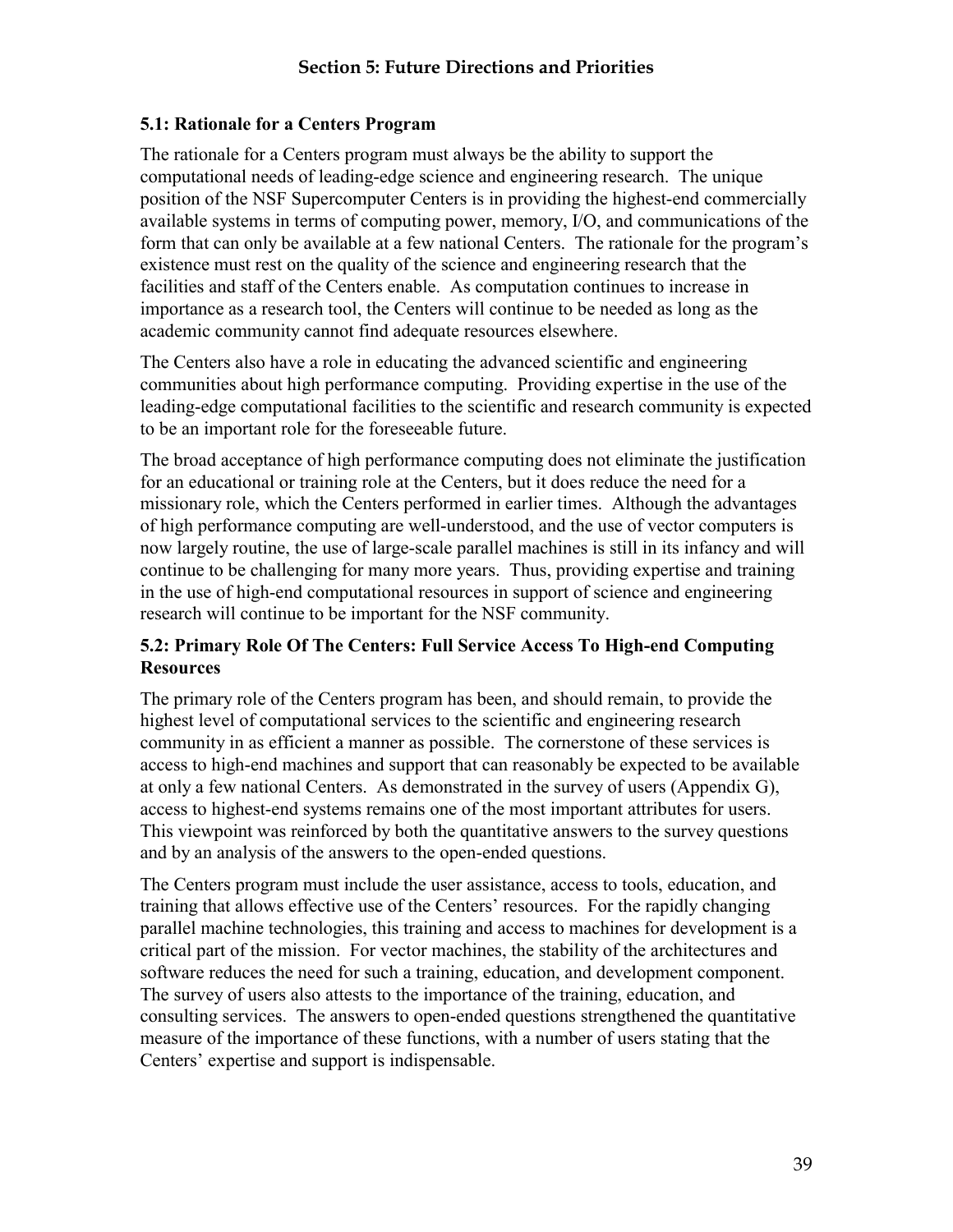#### **Section 5: Future Directions and Priorities**

To support the easy and efficient use of emerging technologies, the Centers must have expertise in the choice of appropriate architectures and programming tools, as well as general knowledge of the application domains and computational techniques. In providing this type of support, a Center may engage in a wide range of activities, from acquiring and integrating software (both applications of widespread interest, and programming tools) to the creation of software environments in support of various computational communities.

While the four NSF Supercomputer Centers have not, to date, strongly focused on providing massive data storage, there is a general trend in scientific computation towards the generation and use of much larger scientific data sets. While some of these data sets may later be captured in national databases, there can be significant data storage needs that are an integral part of a particular computational study. This is another aspect of the computing environment that needs to be balanced with the growing computing power of the Centers. The Centers program will need to provide equipment and personnel to meet unique national storage needs in the future. Indeed, several Centers are already moving in this direction, including the use of experimental systems for new large-scale data storage systems.

Large-scale information repositories are a largely service function, as opposed to an NII research function. Providing support for such functions may sometimes be appropriate. But many such information repositories have important differences from the current Center services--the repositories tend to be discipline specific and long-lived. This does not preclude placing such repositories at the Centers, but it does mean that when such services are located at Supercomputer Centers, they should remain ancillary, and closely related to the primary mission of providing broad access to computational resources.

Because relatively large-scale data Centers are less costly than large-scale supercomputers, the need to centralize these facilities at national Centers is less obvious. However, if there are some overall efficiencies associated with supporting both the storage of supercomputer-generated data sets and the management of national data archives, this may generate disciplinary support for these services.

In the future, very high bandwidth data transmission will become increasingly important to the Centers to ensure that users can get adequate access to increasingly powerful resources. Indeed, the Centers have participated in gigabit networking research in the past, and are currently in the process of working towards increased connectivity among the Centers and to users through new "very high speed Backbone Network Service" (vBNS) connections. Improving network capabilities will have a major impact on the overall Supercomputer Centers program and will be important to the success of all Centers. We expect the Centers to be early adopters of such technology and to assist in its development where it is crucial to the service mission of the Center. At the same time, high bandwidth communications, by their very nature, must be dispersed, and, to be maximally effective, must serve an increasingly broad segment of the scientific and engineering communities, a community much larger than that served by the Centers. Thus, Center participation in networking research or broad network infrastructure development should be an auxiliary mission for the Centers.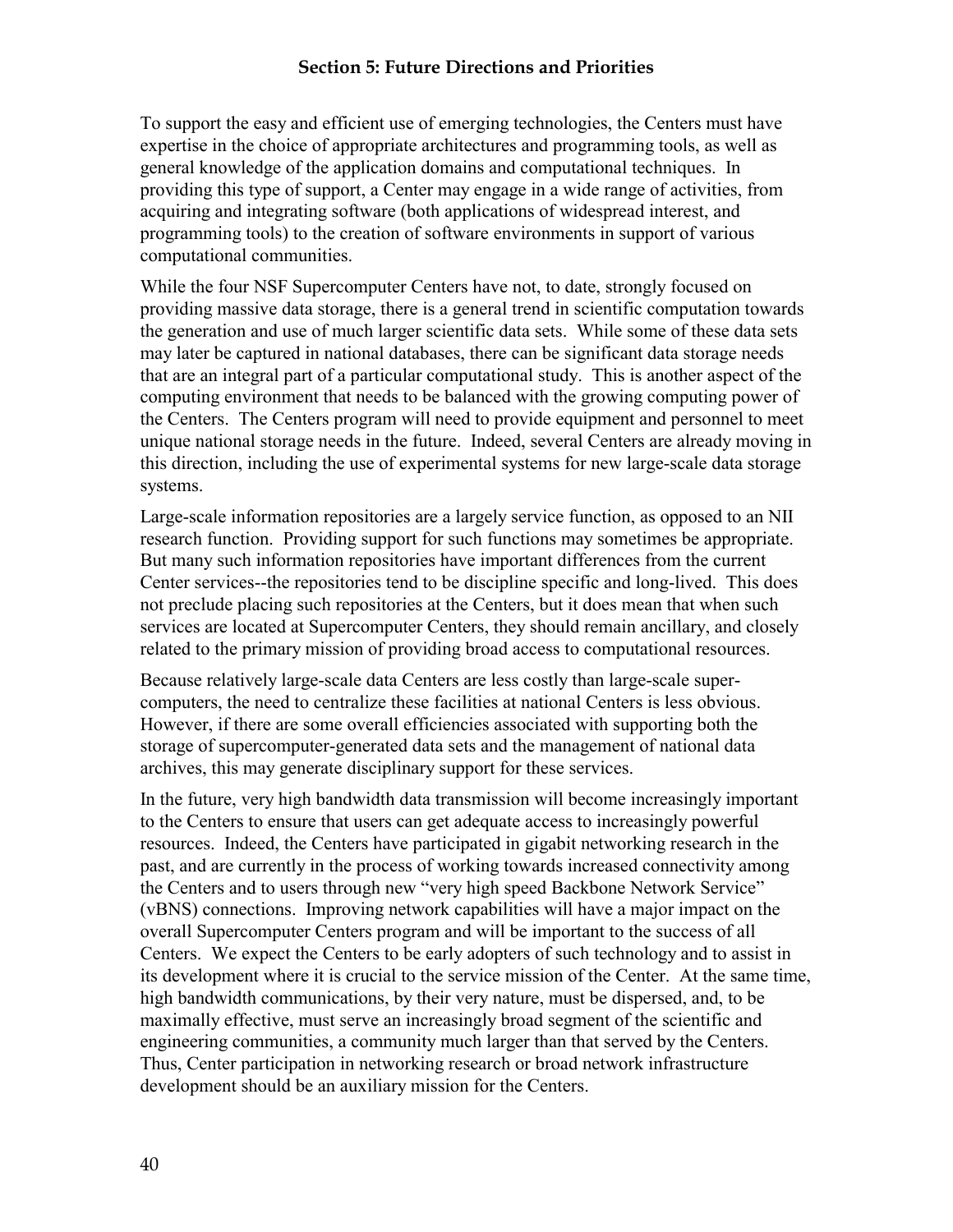### **5.2.1: Role of Research Programs in the Centers**

Because the Centers have a role that involves providing assistance in the effective use of high performance computers and in selecting new computer systems, maintaining high quality expertise at the Centers is critical to carrying out the primary mission. Maintaining this type of expertise requires that the Centers provide a stimulating intellectual environment. Such an environment is most easily maintained when the Centers have an active research program, either on their own or in collaboration with other academically-based research groups. Without such interactions, the Centers cannot maintain the intellectual vitality needed to keep the highest quality talent. In addition, a research program can help in informing the Centers about the needs of the community, improving the quality of the hardware and software acquisitions. Although this research component of the Centers' activity is secondary to the mission of providing high-end computational cycles and services, it is vital in the sense that the Centers cannot continue as high quality providers without the kind of expertise provided by people who maintain active research interests.

There is, however, a concern with a significant research role for the Centers, namely the danger of the Centers competing with other NSF grantees in a way that might be considered inequitable. When the Centers compete for research money, they compete against researchers whom they normally serve. This could create an awkward relationship between the Centers and the community they serve that the program must take into consideration. Such competition raises the concern that the Centers, with their large budget and staff, will have an advantage in competing for funding. This issue is not unique to the Supercomputer Centers program. For example, the potential exists at NCAR and the major astronomy Centers.

Such concerns must be mitigated by maintaining the research role as secondary to the primary role of serving the outside community and by taking steps to ensure that the Centers have no explicit advantage (particularly no advantage in cycle and staff allocation) in competing for research programs.

One particular role that has been advocated by some for the Centers is as laboratories or Centers for NII-related research. The Task Force believes that the Centers program has a unique role in providing high-end scientific computation and that this role should remain the primary focus of the program. The Task Force agrees with the views stated in the NRC-HPCC report: the needs of the majority of NII-related projects can be better and more cheaply supported in a widely distributed fashion than in a centralized fashion. Thus, while individual Centers may participate in some NII activities, such activities should not become a major focus for the Centers program.

#### **5.3: Context for the NSF Supercomputer Center Program**

The report of the Blue Ribbon Panel on High Performance Computing laid out a pyramid model of computing for scientific and engineering research. The pyramid of computational capability includes, starting at the top, high-end supercomputer facilities (the so-called "apex"), mid-range machines shared by a group, department, or school, and at the base, workstations on individual desks.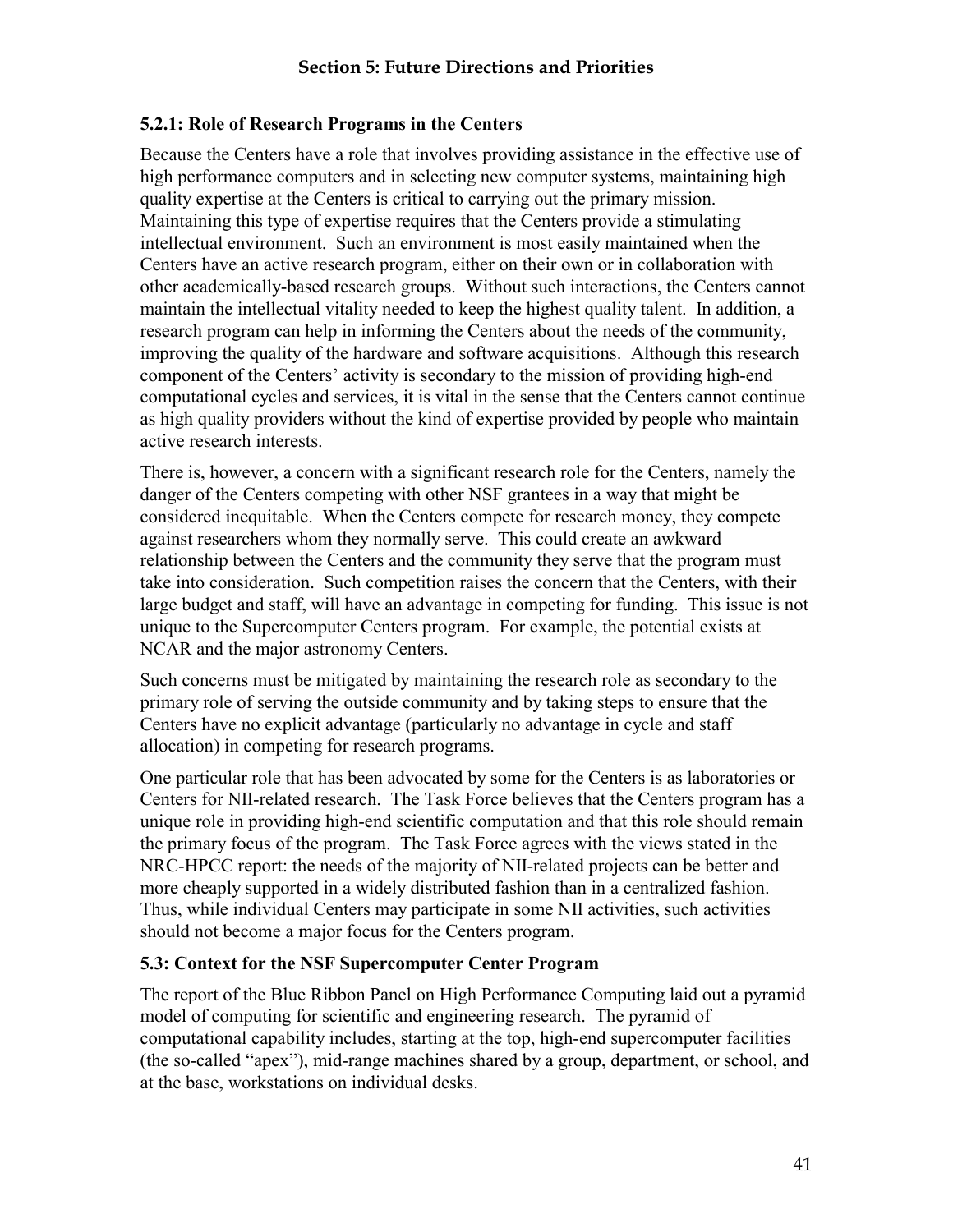#### **Section 5: Future Directions and Priorities**

The high-end machines are the focus of the Centers program. The Task Force believes that for many leading-edge scientific and engineering applications access to the high-end remains critical if the United States is to maintain leadership in science and engineering. The Task Force finds the time machine argument for the high-end advanced in the NRC-HPCC report compelling. While there are areas and researchers who will be able to make significant progress without access to the highest commercially available systems, these constitute only a portion of the research frontier. There are several significant areas where academic researchers can obtain a five to ten year time advantage if they have well supported access to the highest-end computing systems.

At the same time, we observe that in the lower portions of the pyramid, computing cycles become significantly cheaper. Thus, investment efficiency demands that the investments in the apex be balanced by investments in the middle and lower portions of the pyramid of computational capability. This is the crux of the "balance" argument that is wellarticulated in the report of the Blue Ribbon Panel.

The lowest portion of the pyramid, namely individual workstations, are typically purchased in the context of individual grants, possibly using university resources to supplement government funds. The Task Force believes that there are sufficient mechanisms for purchasing desktop machines.

The Task Force concurs with the Blue Ribbon Panel recommendation concerning the balancing of the pyramid. There may be a continuing imbalance in the middle of the pyramid because of bureaucratic barriers that limit the funds available to purchase midrange machines. Such machines are more cost-effective than the apex machines because they are cheaper to purchase and to operate. Moreover, many of the smaller allocations at the current NSF Centers would be more efficiently, and probably more effectively, serviced on smaller machines either on-site in an academic institution or in a regional Center. Furthermore, such mid-range machines are often more effective for early development activities for major applications.

With these observations in mind, the Task Force calls again for NSF leadership to encourage the purchase of mid-range machines and to increase the funding available for such purchases. Without such leadership, users that could be served on mid-range machines are forced to use the Centers or to use less capable workstations. The use of high-end machines by those who would be appropriately served on smaller machines is an inefficient use of NSF dollars. The Task Force does not advocate using Centers program resources for this purpose, except in cases where such support directly impacts the Program's primary mission.

Dramatic increases in the ability to connect users and resources will decrease the need to centralize certain functions. Thus, it would be beneficial to have distributed sites with mid-range systems that can serve as development vehicles for the larger-scale machines, as well as to handle the computational needs of smaller applications. The Task Force believes that the Centers program should include a component that supports and couples mid-range machines at universities and local Centers to the larger machines at the national Centers. Such an approach has the potential to improve both the efficiency of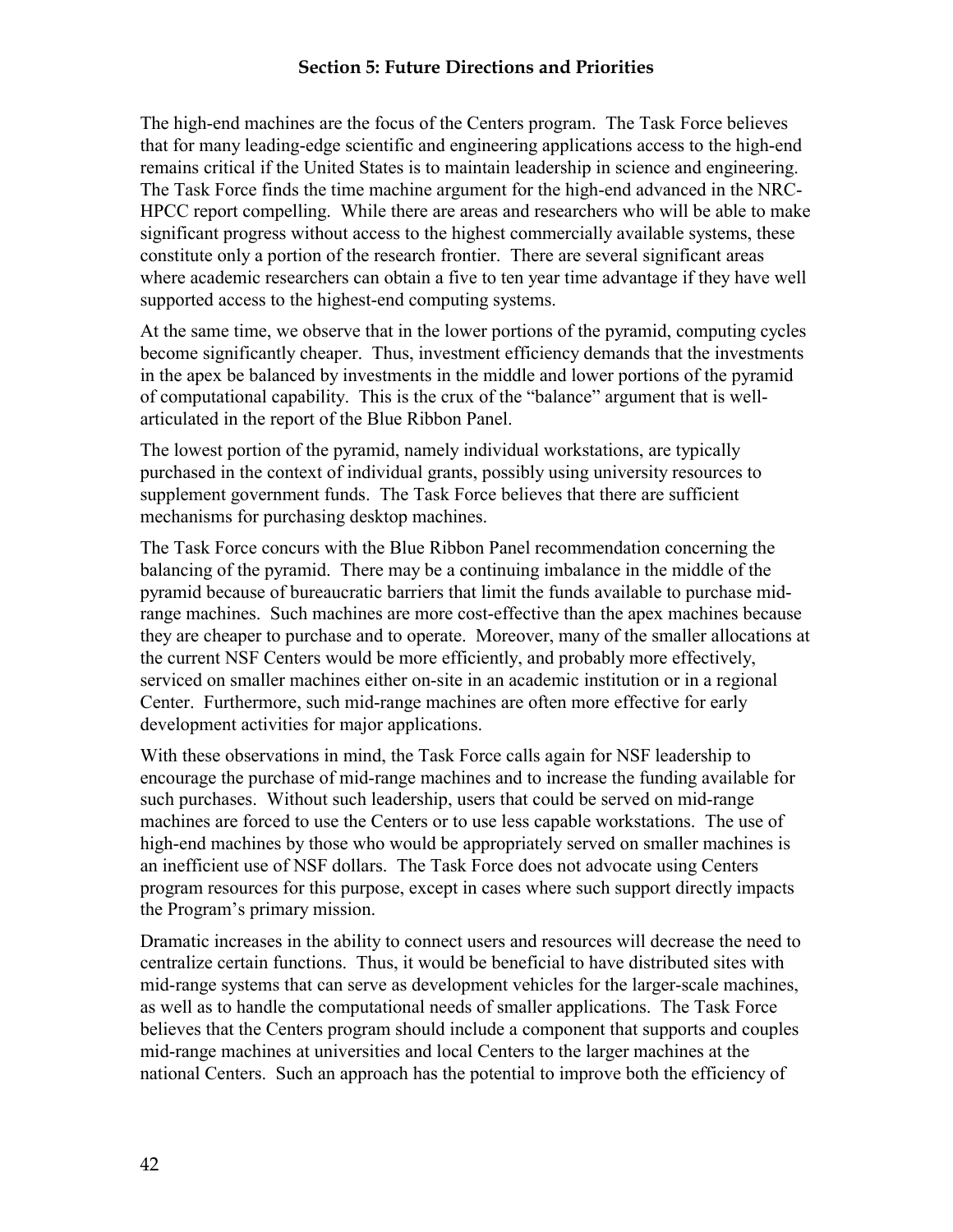use of the large machines and to increase the outreach and educational impact of the overall program

### **5.4: Interactions with Industry and Government**

### **5.4.1: Vendor Interaction**

The Centers play a role in interacting with vendors, both to provide information about the needs of the high-end scientific computing community and to provide feedback to the vendors on the suitability of their machines and needed enhancements. Nevertheless, one cannot expect the Centers to act as the major proving grounds for new technologies for two reasons. First, the Centers represent only a small portion of the market, focused at the high-end. Second, providing candid feedback requires the Centers to be harsh critics of the vendors. As quasi-public agencies, this role is very difficult, since it places a government funded group in the position of endorsing winners and identifying losers. Thus, the primary role of providing market input and criticism must come from industrial users.

The Centers do have a role in identifying strengths and weaknesses of machines and software in the particular computational environment that the Centers provide and in evaluating the efficacy of the basic architectural paradigms. This role, however, cannot be a major justification for the Centers existence and must necessarily be largely secondary to the role played by the broader industrial market for high performance computing. The current model, where the Centers provide informal feedback to vendors, to users, and to potential purchasers, is perhaps the best balance.

## **5.4.2: Other Industrial Users and Technology Transfer**

The Centers play a continuing role in introducing and supporting initial experimentation with supercomputing by industrial users. But, the amount of actual industrial usage at the Centers remains small. This is a reasonable expectation, since the Centers are not intended to serve as industrial computing Centers. Fulfilling the need for providing initial exposure to high-end computing and experience in its use to industry is an important component of the Centers' mission. The Task Force does not expect this role to lead to major use of the Centers' facilities by industry.

The Task Force observed that *other* industrial funding of the Centers (primarily industrial affiliates programs), which is not focused on usage charges, has steadily increased; it accounted for \$5.3M in FY 94 or about 9.2% of the base NSF cooperative agreement - the Center core program, or 4.3% of the total Centers' budgets. This funding indicates an interest in the broader mission of the Centers to educate users about high performance computing and to develop technologies to assist in its use. Related to this role is the transfer of technologies developed for research users to industry. While such transfers are certainly laudable, the mission of the Centers should remain primarily focused on NSF research users and in the education of a new generation of outstanding Ph.D's in new areas of computational science and engineering. In the long term, these new Ph.D's will be one of the most effective means of diffusing technical expertise to both industry and academia.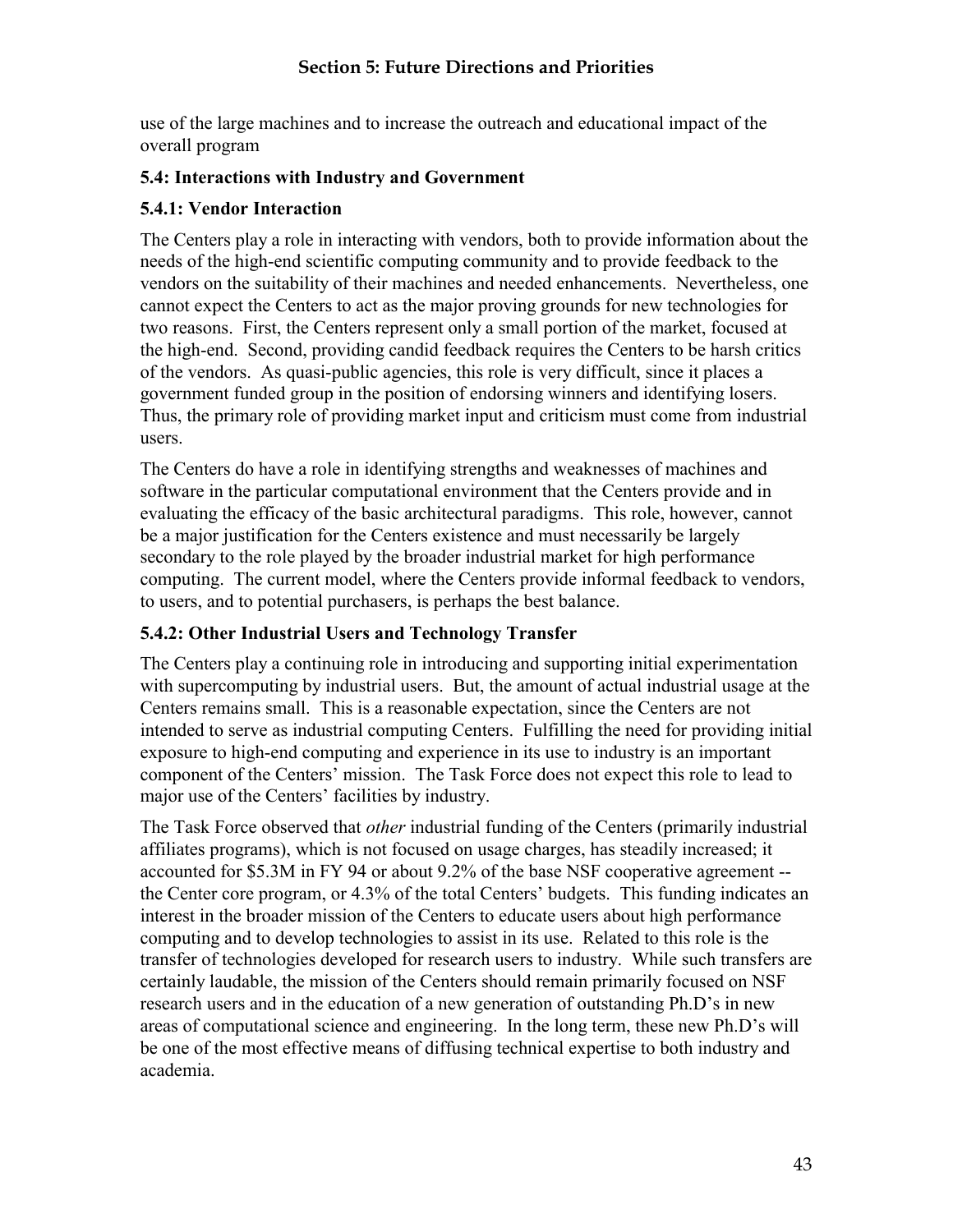### **5.4.3: Interactions with Other Government Supported Centers**

The Centers have interacted with a variety of other government-supported computational facilities, including NCAR, DoE facilities, and the regional and state supercomputing Centers. Such interactions facilitate cooperation in exploring new hardware and software systems as well as development of support software. In addition, close cooperation with state and regional Centers helps create facilities that complement one another and allows users to more easily scale up as their level of sophistication and applications software increases and/or their computational need increases. The expertise and experience of the NSF Centers can be of significant value to the smaller state and regional Centers. The Task Force believes that such synergistic interactions should continue and be encouraged.

### **5.5: The Ongoing Role of the Centers**

The changes in computing and communications technologies, together with changes in the possible needs of the research community, affect possible future roles for the Centers. In this section, we first discuss the potential need for the Centers' high-end facilities and then examine the impact of technology changes and possible strategies for the Centers in the future.

### **5.5.1: The Need for the High-End**

The Task Force believes that the need for high-end computational resources will continue as scientists and engineers increase their ability to use computation as a tool. While many of the users can be accommodated by high-end workstations and mid-range machines, the highest-end facilities will be needed by researchers with the potential for significant new breakthroughs.

Because it is difficult to predict which areas or researchers will need such facilities in the future, a pyramid of computing facilities spanning from workstations to high-end supercomputers, is an appropriate model for resource allocation.

This model includes not only small and mid-range machines at the researcher's home site or a regional Center, but also a pyramid of allocations at the Centers. This allocation pyramid leads to modest facility allocations to the majority of users and large allocations to those researchers judged by the allocation committees to have the best potential for the most significant new contributions. The Task Force believes that such an allocation policy most effectively uses the unique, high-end capability offered at the Centers.

This approach also facilitates and encourages cycling between periods of small allocations and the large allocations. The dynamism of the Centers program is enhanced by ongoing and significant turnover among the largest users. As shown in Appendix E, such turnover is indeed experienced among the current large users. (For example, between FY 94 and 95, there was a turnover of 2/3 of the top users.) The Task Force believes that such continuous change among the largest users of the Centers' resources is desirable and leads to higher productivity in the research enabled through the facilities. The challenge for the future is to enhance the actual and perceived fairness in the merit review of the largest requests by careful scrutiny of preliminary computational data that documents the technical readiness to use effectively the requested allocation.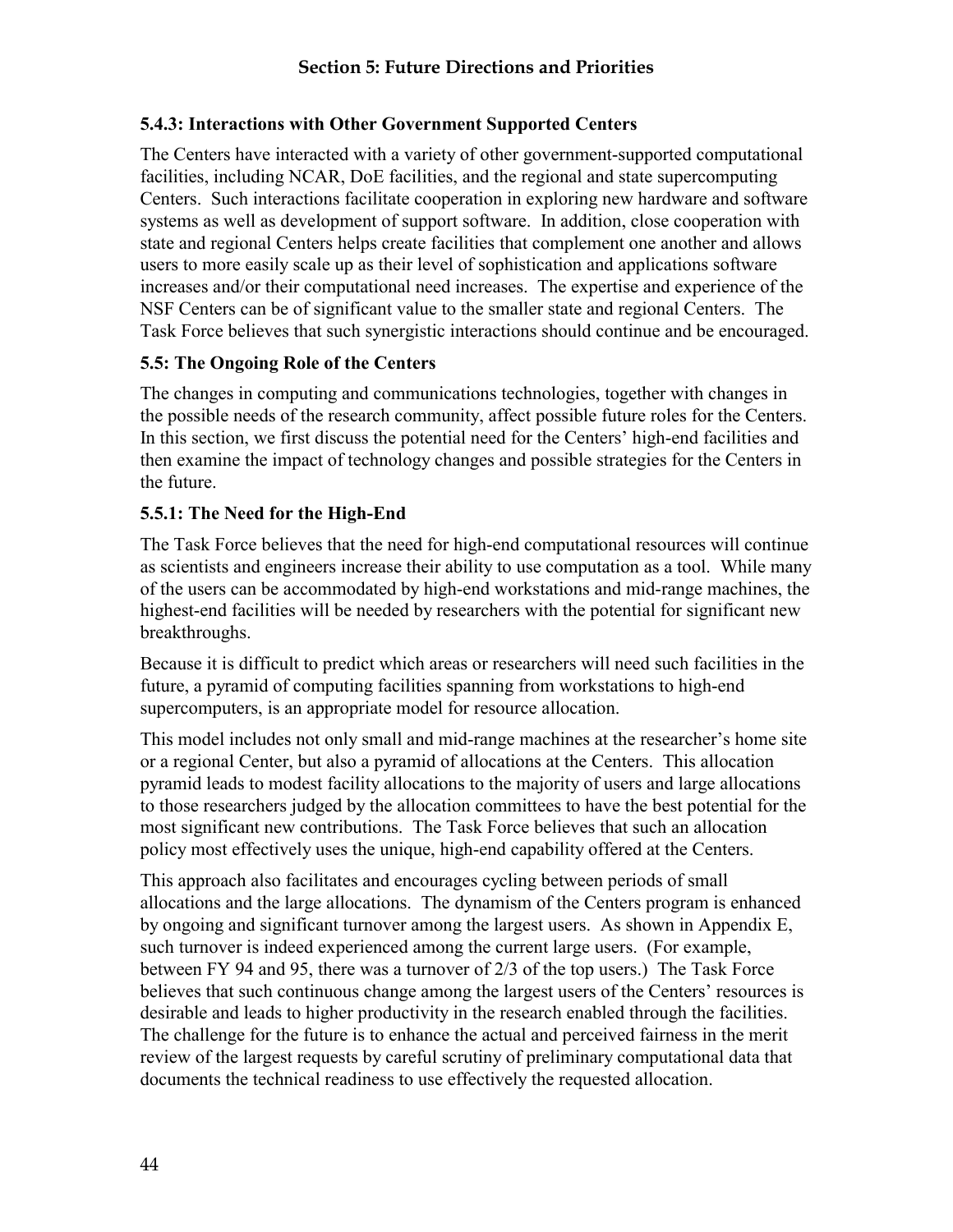## **Section 5: Future Directions and Priorities**

Because this pattern of allocations leads to rather large allocations to a small number of individuals, it is appropriate that greater care and broader input be used in making such large allocations. The Task Force believes that encouraging greater involvement by NSF program directors in the large allocations would be beneficial. The program directors can bring additional expertise in evaluating the potential for a breakthrough in their disciplinary areas. Furthermore, greater program director involvement will increase the ties between the Centers program and the individual directorates served by that program.

#### **5.5.2: Technology and Market**

The reduction in the numbers of vendors and the design space of machines reduces the number of sites that are needed to have each of the major computational paradigms involved in the program. As the number of paradigms reduces to 2 or 3 over the next few years, it will be possible to have examples of each class of architecture with fewer sites. However, this probably will not reduce the cost of having the highest capability machines, which the Task Force believes should be the primary focus.

### **5.5.3: Maintaining the Leading-Edge Capability**

At the present time, by maintaining high-end access, and by creating an effective education and training environment for the best of our future computational scientists and engineers, the Centers play a critical role in maintaining U.S. leadership in leading-edge science and engineering. Furthermore, the Task Force believes that this need for access to the high-end will continue at least for the near future. The primary role for the Centers should stay focused on providing full service access to the high-end of computation, including supporting education and training in the use of such capabilities. As discussed earlier, such a focus should naturally include a role for mid-range systems at distributed sites, including the coordinated deployment of smaller versions of the machines that reside at the leading-edge site(s).

While the Task Force recommends continued focus on the high-end, we also believe that as the Centers program continues, the attendant price/benefit ratio of high-end versus more distributed access to computational resources will require regular monitoring to be sure that the Foundation, and the nation, are receiving maximum benefits from their investment in high-end computational resources.

Perhaps one the most significant challenges facing NSF and the Centers program is how to provide access to the next generation of high-end machines in an environment where resources are limited and the largest machines may cost \$20-30M. Several of the alternatives discussed in the previous section (Options) provide a method for addressing this important issue. For example, Alternative B proposes creating a *small* number of *partnership centers* that have the highest-end machines and support at leading-edge sites, then focusing other sites on smaller machines and on related aspects of the mission in a coordinated partnership fashion. The Task Force believes that this alternative provides a good approach to allow the Centers program to continue to focus on their primary role: providing access to the highest-end resources for NSF's most technologically demanding investigators, while simultaneously making the emerging technologies available to a wider class of users through partnerships with university, regional, and national Centers.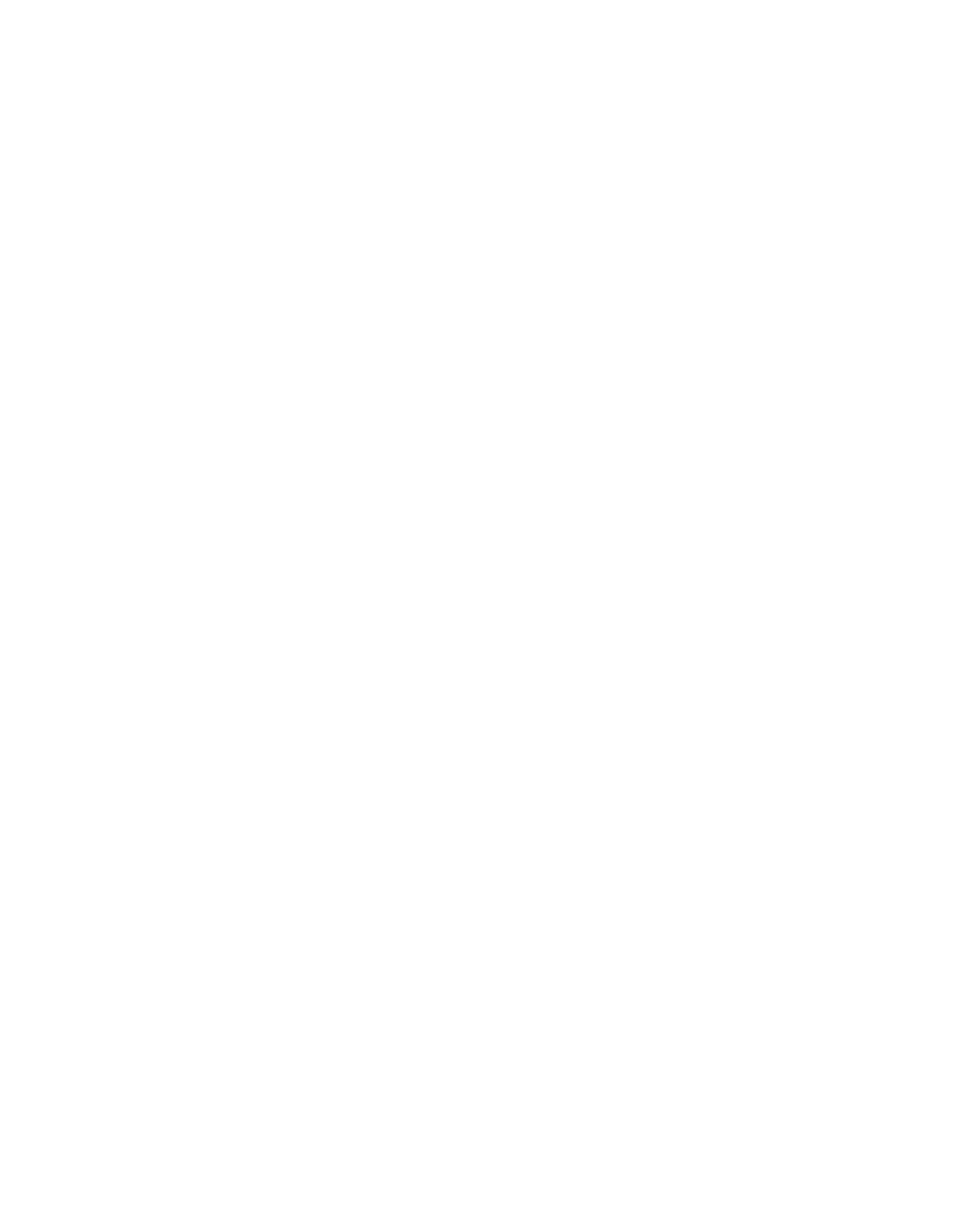#### **6.1: Continuing Need for the Centers Program**

*Recommendation: In order to maintain world leadership in computational science and engineering, NSF should continue to maintain a strong, viable Advanced Scientific Computing Centers program, whose mission is:* 

- *providing access to high-end computing infrastructure for the academic scientific and engineering community;*
- *partnering with universities, states, and industry to facilitate and enhance that access;*
- *supporting the effective use of such infrastructure through training, consulting, and related software support and development services;*
- *being a vigorous earlier user of experimental and emerging high performance technologies that offer high potential for advancing computational science and engineering.*
- *facilitating the development of the intellectual capital required to maintain world leadership.*

The Task Force's chief finding is that there are significant areas of computational science and engineering where the current Centers have made possible not only major research results, but also paradigm shifts in the way that computational science and engineering contribute to advances in fundamental research and associated advanced education and training across many areas supported by the Foundation. This, together with the evolution of the underlying enabling technology, is still continuing, and still requires support in order to enable world leadership in computational science and engineering across many disciplines. In some areas, such as cosmology, ocean modeling, fluid dynamics, and materials research, advances that are possible only through the use of the most advanced computer modeling are already an essential component in maintaining U.S. leadership in the field. For these fields there is a continuing need to have access to leading-edge computational capabilities – including computing speeds beyond the teraflop level, significant memory and storage, plus advanced graphics and visualization capabilities coupled with high speed networking. The Task Force also believes that there will be significant growth in the number of disciplinary and interdisciplinary areas (for example, ecological modeling, and multi-disciplinary design optimization) that will be significantly advanced as computing capabilities advance and as the relevant scientific and engineering communities develop a cadre of knowledgeable users.

The Task Force is convinced that, at the present time, a Centers program is the best mechanism through which NSF can efficiently meet its responsibility to maintain world leadership for those areas of research in computational science and engineering and computer science that require leading-edge computational infrastructure.

#### **6.2: Specific Infrastructure Characteristics for Leading-edge Sites**

*Recommendation: NSF should assure that the Centers program provides national "Leading-edge Sites" that have a balanced set of high-end hardware capabilities,*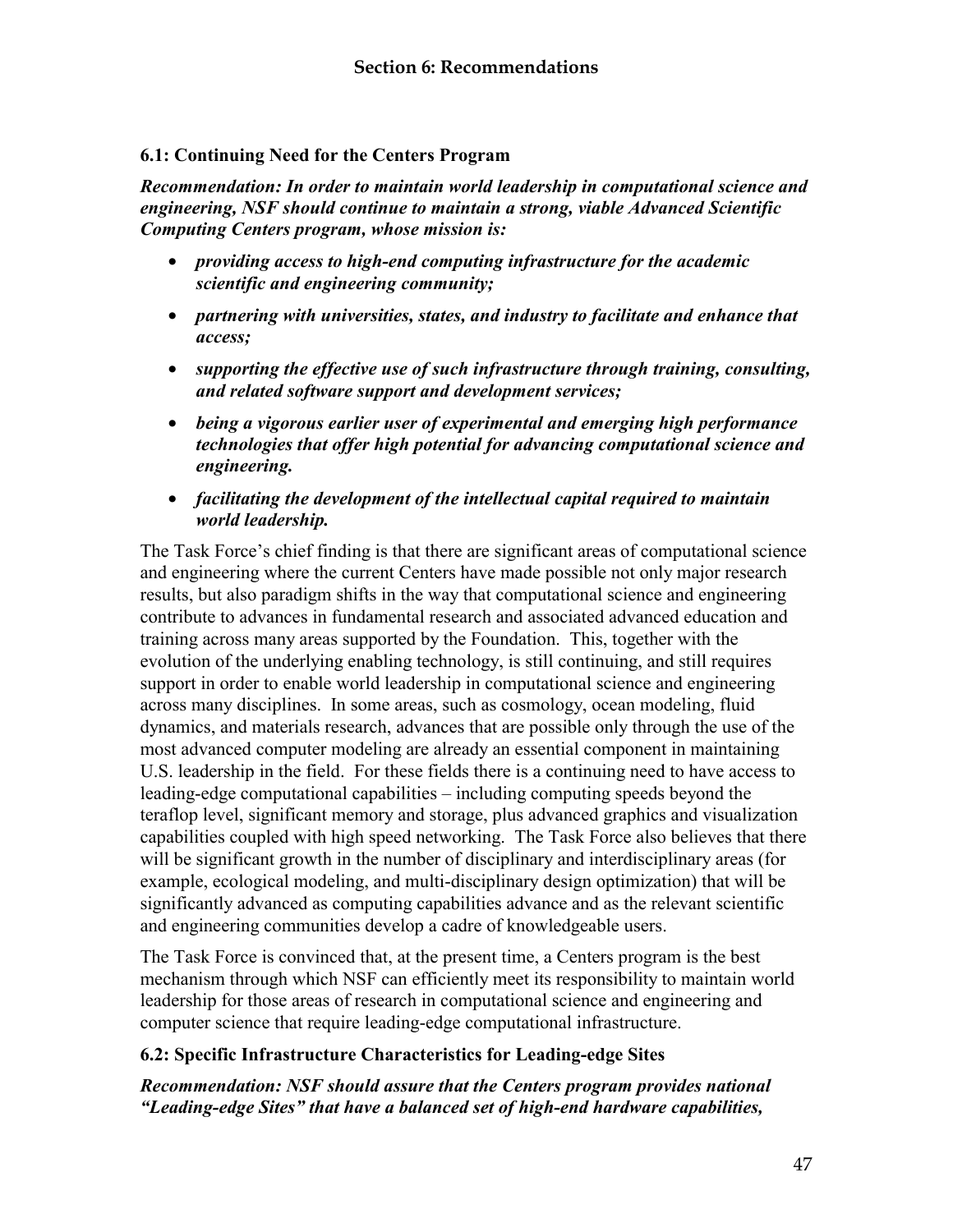## *coupled with appropriate staff and software, needed for continued rapid advancement in computational science and engineering.*

In order to maintain world leadership in computational science and engineering, and in order to have a balanced program in which leading research Centers can continue their educational and research mission, the infrastructure at leading-edge sites should have several key components. High-end hardware systems should be one to two orders of magnitude beyond what is available at leading research universities. These systems need to be balanced in terms of processor speed, memory, and storage systems. These should be accompanied by appropriate staff, software (including mission-specific software development), and, increasingly, high speed data communications that will enable leading-edge sites to work effectively with other computational Centers, other NSF Centers, and the research and education community as a whole.

Access to this leading-edge capability is necessary for the most advanced computational science and engineering, and in the immediate future such access is likely to become increasingly important for experiments in computer science and engineering as well. However, in the current budget climate, the costs of this infrastructure are such that it can be available only at a very limited number of national sites. Thus, to be effective, it is essential that the NSF Centers program provide access to a few well-balanced leadingedge sites that contain the key hardware, software, and intellectual components.

Balanced high-end sites not only enable leading-edge computational science and engineering that can now be performed no where else, but balance is also required to provide the most effective educational and training environment for future applications and technology. Finally, balanced leading-edge Centers provide a critical environment for the testing of new software, algorithms, and hardware. As parallel computation has come to play a dominant role in the Centers program, and as enabling research has focused on the problem of dealing with scalability of both applications software and the underlying systems software, the Centers have increasingly benefited from interaction with computer scientists and engineers. We expect this trend to continue as long as issues of scalability remain critical. Thus we expect this interaction to be part of the balance needed for the overall program in the immediate future.

## **6.3: Partnering for a More Effective National Infrastructure**

#### *Recommendation: NSF, through its Centers program, should assure that each Leading-edge Site is partnered with experimental facilities at universities, NSF research Centers, and/or national and regional high performance computing centers. Appropriate funding should be provided for the partnership sites.*

Such partnerships will increase the impact and efficiency of the leading-edge sites by promoting regional education, facilitating the development and experimentation with new hardware, software, and applications technology, and providing cycles for applications development runs that do not need the high-end capabilities of the leading-edge sites.

The national program in high performance computing is enriched by the presence of NCAR, several computationally oriented NSF Science and Technology and Engineering Research Centers , Centers funded by other federal agencies, as well as a number of state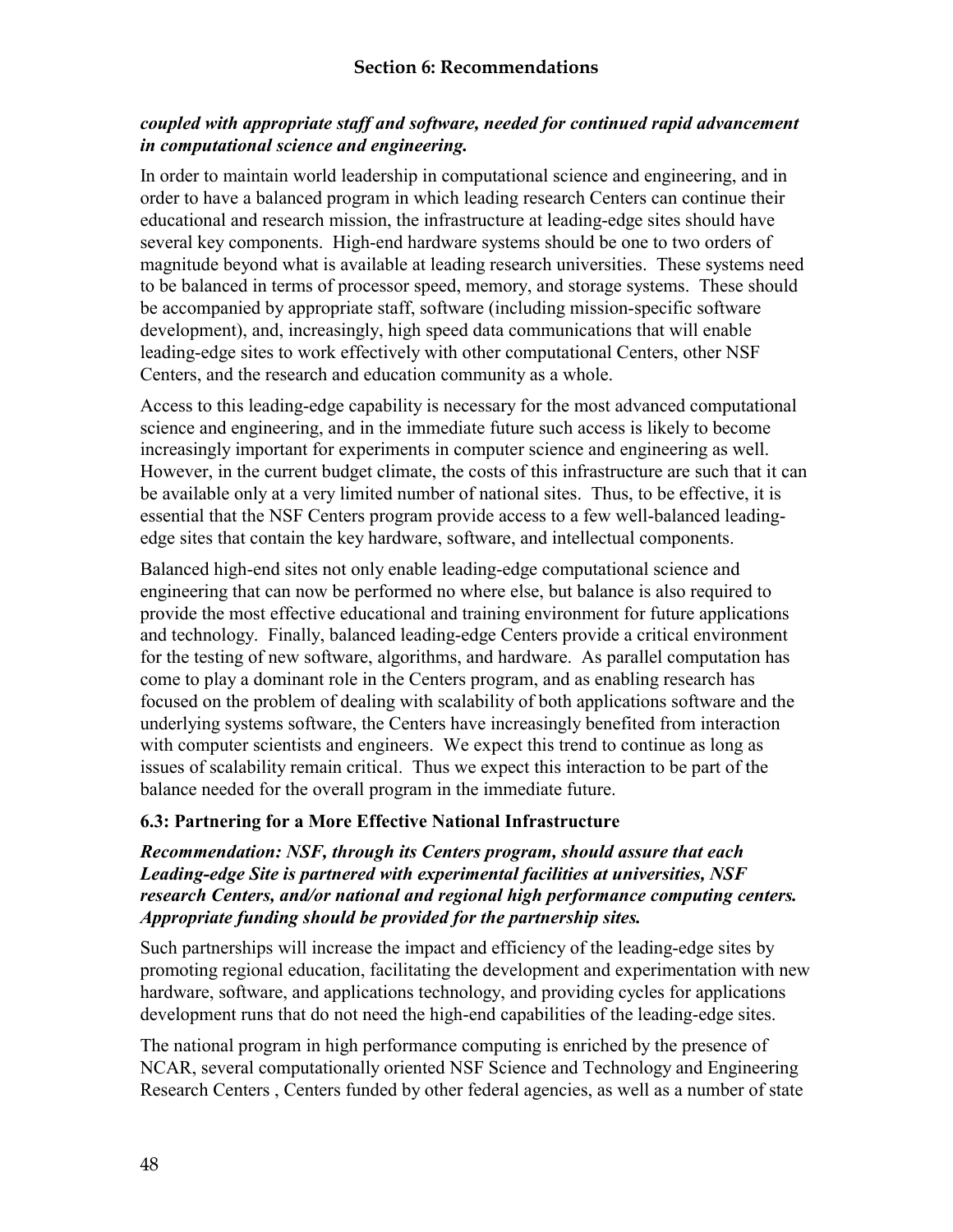and university high performance computing Centers. Over the past several years the NSF Supercomputer Centers have developed an array of relationships with these Centers. The future of high performance computing is likely to benefit from greater partnering of these Centers with NSF leading-edge sites. There are two specific ideas that merit particularly careful evaluation through a competitive awards process:

- The nature of the formal partnering with the *leadership sites* to provide a more robust and cost effective infrastructure for high performance computing.
- Support for high speed network connections among these Centers in order to facilitate more effective interaction and to provide an infrastructure for experiments which require a coupling of high bandwidth communications with very high performance computing.

While the Metacenter Regional Alliances program currently facilitates some coupling, that program does not provide for coordinated planning and allocation of resources nor for enhanced networking. A coordinated plan for experimenting with new high performance technologies and for resource allocation should be more cost effective and should offer more responsive services to users.

# **6.4: Competition and Evaluation**

#### *Recommendation: NSF should announce a new competition of the High Performance Computing Centers program that would permit funding of selected sites for a period of five years. If regular reviews of the Program and the selected sites are favorable, it should be possible to extend initial awards for an additional five years without a full competition.*

The Task Force is concerned about the effects of a new competition on the environment that has been built up at the existing Supercomputer Centers. Dedicated, outstanding staff as well as relationships with other Centers, with the nationwide academic community, and with industrial partners are difficult to build and hard to maintain in the face of uncertainty. At the same time, competition and continuing evaluation are consistent with long-standing NSF policy, and are an important mechanism for restructuring programs and for insuring that NSF has efficient and innovative programs.

As noted earlier, there are several major reasons for recommending continuation of the overall program at the present time. These include:

- i. the need to provide leading-edge resources to enable world leadership in computational science and engineering,
- ii. the need for advanced educational and training opportunities to provide a cadre of outstanding computational scientists and engineers in high-performance computing,
- iii. the need to advance ways of dealing with issues of scalability, both of applications software and of the underlying systems software.

The Task Force notes that (i) and (ii) provided the original impetus for founding the program in the mid 1980's, and it might be thought that these two factors will always be seen as valid reasons for continuing the program. On the other hand, we note that the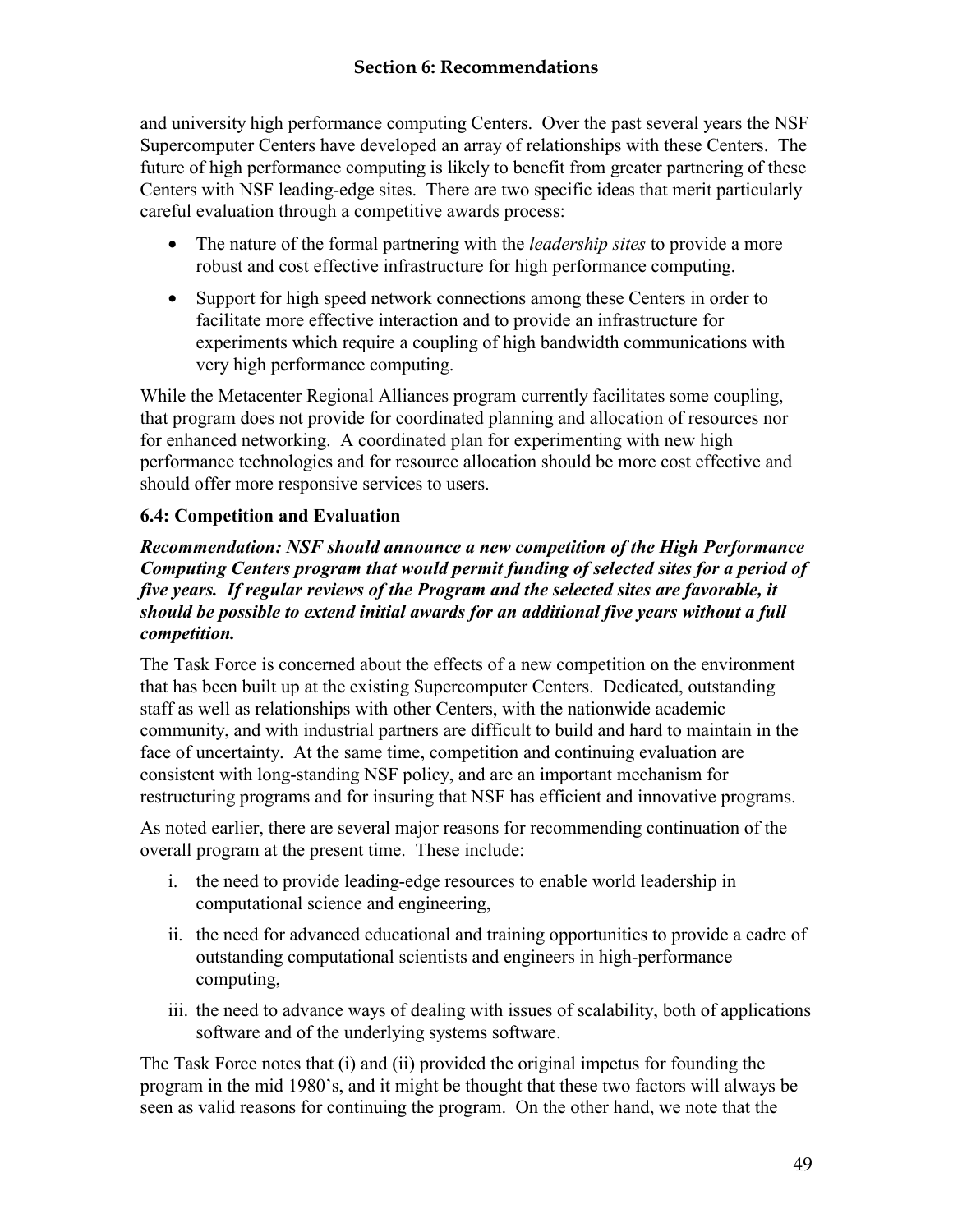cost-effectiveness of mid-range machines compared with the cost-effectiveness of the high-end computing available at major Centers has improved since the mid 1980s. Many experts believe that this trend will continue. This argues that (i) may not always serve as a sufficient driver for the program.

Similarly, given a sufficient population of well-trained computational scientists and engineers at universities, and given a stable underlying technology, (ii) can not serve as a long-term driver for the program. As noted in the recent NRC-HPCC report, (iii) continues to serve as a driver of the program *because* of the recent advent of parallel computation. The Task Force accepts this argument, and notes that it is dependent on the current lack of stability in the underlying technology, and so needs periodic re-evaluation.

Finally, issues of scalability are critical at the present time. The Task Force agrees with the NRC-HPCC report that the Centers program has an important role to play, both in making the relatively new parallel technology available and usable to computational scientists and engineers, and in serving as a "time machine" which enables American scientists and engineers to foresee, and hence quickly use, future developments in the technology. We also agree with the NRC-HPCC report that *this* currently important role for the Centers in pioneering massively parallel computation is not likely to continue.

On a regular basis, there should be a review of the overall program, articulating the purpose and need for the program. It is particularly important that such reviews take into account how rapid changes in the technology may affect the overall need for the program, as well as the balance within the program.

A full competition at the present time will permit realignment of the program by:

- providing an incentive for creative new ideas and commitments to the goals of the program,
- allowing broadening of the high-end base for computational science and engineering by encouraging and enhancing partnerships among a variety of high performance computing Centers with leading-edge sites, and
- encouraging the coordinated development of high-end resources on university campuses.

Only with the past help of ARPA has the program been able to acquire high-end parallel systems at all four Centers. Without increased budgets or newly emerging partnerships, it is unlikely that NSF can maintain four sites in a world leadership role. Thus, a new competition offers an appropriate way to migrate to a smaller number of leading-edge sites, capable of maintaining the nation's ability to do world leading computational science and engineering. It is our expectation, that at current NSF budget levels, and absent new outside resources, there will be a reduction in the number of leading-edge sites to effect the benefits of the Task Force recommendations.

## **6.5: Support of Research at the Centers**

*Recommendation: The Centers program should continue to support need-based research projects in support of the program's mission, but should not provide direct support for independent research.*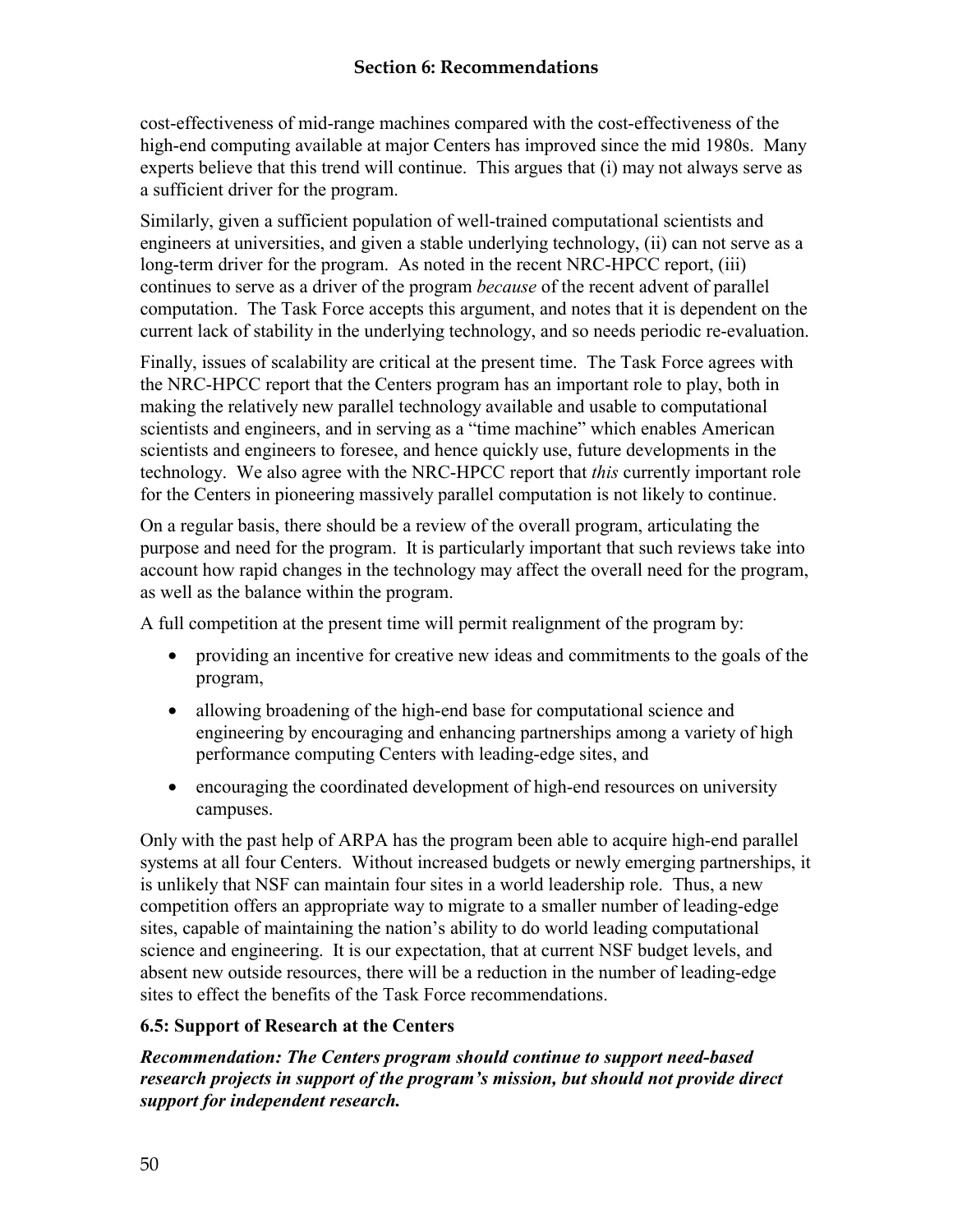## **Section 6: Recommendations**

Having staff at the Centers who are experienced and knowledgeable both in the development and in the application of the most advanced hardware and software is a clear advantage, not only to the users of the Centers, but to users of high-performance computing nationwide. Currently, the Centers provide little or no direct support for independent research efforts of the staff from base NSF funding. The Task Force believes that this practice should continue.

There are two mechanisms that have worked well in the past and that should be encouraged:

- Staff should become involved in specific research projects that are necessary to improve services to external users (i.e., need-based research projects in support of the Centers mission)
- Independent of the Centers base funding, staff should be encouraged to submit competitive proposals individually or on a collaborative basis to other programs and, if funded, participate on a non-interference basis with other assigned duties.

In addition, the institutions at which the NSF Centers are located should be free to compete for center and group research funding from NSF and other sources, but such competitions should be decoupled from the basic Center's support obligations and duties. The Task Force believes that these mechanisms should be sufficient to keep a talented staff interested and up-to-date.

# **6.6: Allocation Process for Computer Service Units**

## *Recommendation: NSF should increase the involvement of the directorates in the process of allocating service units at the Centers.*

The Task Force has examined the current allocation process and is convinced that it has worked quite well. Nevertheless, particularly in times of tight budgets, it is important to the overall program and to the long-term health of computational science and engineering that NSF take steps to improve the merit review process, particularly for large allocations. It is important to establish better mechanisms to involve program staff in the allocation process. Program staff needs to understand computing technology across the full range of computationally capable machines, from workstations to the highest end, and thus be able to better evaluate the computational needs of their grantees. The merit review process can also be further enhanced by the information and insights available from program staff dealing with currently funded NSF projects that will be impacted by the allocation (or non-allocation) of computational resources at the Centers.

# **6.7: NSF Leadership in Interagency Planning**

## *Recommendation: NSF should provide leadership in working toward the development of interagency plans for deploying balanced systems at the apex of the computational pyramid and ensuring access to these systems for academic researchers.*

With the recommended configuration of leading-edge sites and affiliated partners, the NSF Centers program will continue to be a major player in terms of its technical expertise and, possibly, in terms of its computing capability within the overall matrix of federally supported supercomputing activities. As such, it is important that NSF management take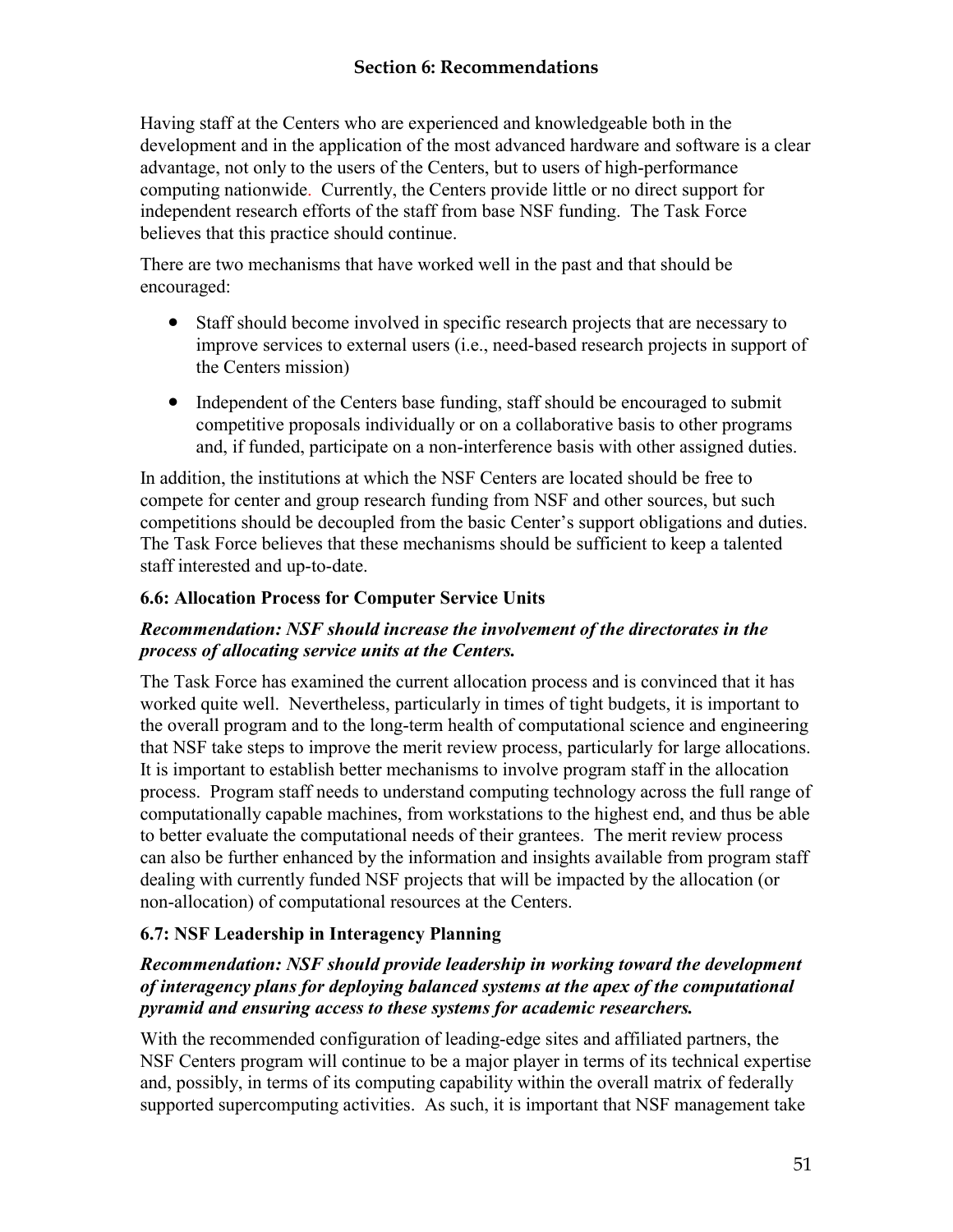#### **Section 6: Recommendations**

a strong and continuing leadership position in shaping shared investments accessible to a wide range of academic researchers, at the highest end of the pyramid. The Task Force believes that continued interagency planning discussions will benefit significantly from the NSF expertise and perspective and, importantly, that NSF should work for an appropriate level of access by top academic researchers to very high-end computing capabilities, even when the highest end capabilities are justified primarily on the basis of mission specific requirements of other agencies.

The Blue Ribbon Panel on High Performance Computing called for a similar leadership role for NSF, but the recommended planning effort was focused on achieving the near term goal of a balanced teraflop system. The present recommendation anticipates a longer term need for NSF leadership at the apex of the pyramid, and goes beyond specifying such a detailed level of capability. (As the recent NRC-HPCC Report pointed out, "the teraflop machine was intended as a direction, not a goal.")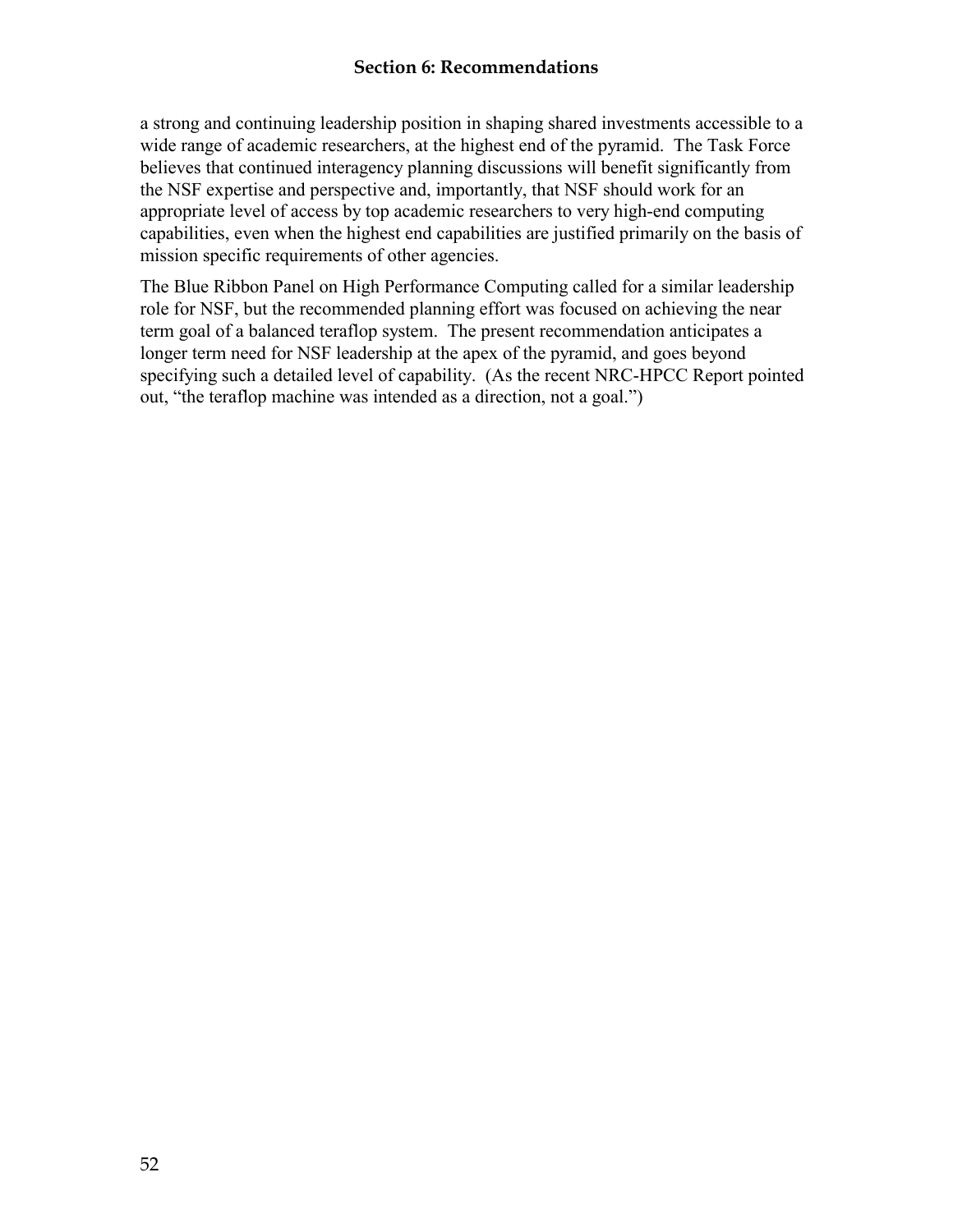# **Appendix A: Task Force on the Future of the NSF Supercomputer Centers Program**

## **A.1: Charge to the Task Force**

The Task Force is being called together during NSF's 1995 Fiscal Year to advise NSF on several important issues related to the review and management of the NSF Supercomputer Centers program.

NSF is asking the Task Force to analyze various alternatives for the continuation, restructuring, or phase-out of NSF's current Supercomputer Centers program, or the development of similar future program(s), and to make recommendations among the alternatives.

In making the recommendations the Task Force should consider:

- a. How to best meet future needs of the science and engineering research communities for high-end computational resources in support of computational science and engineering.
- b. The appropriate role for NSF and any recommended program in:
	- 1. facilitating access to leading-edge technologies, including parallel and distributed computation, in scientific and engineering applications;
	- 2. interacting with vendors in developing hardware and software for high performance systems for scientific and engineering applications; and
	- 3. working with industrial users in understanding leading-edge high performance computing and communications technologies.
- c. The potential needs of more information intensive users (National Information Infrastructure, NII) as well as high end computational users (High Performance Computing, HPC).
- d. The appropriate role for the Centers in fostering interdisciplinary and intradisciplinary collaborations.
- e. The appropriate educational role of any recommended program for:
	- 1. pre-college and undergraduate education
	- 2. graduate education
	- 3. postdoctoral education
	- 4. more mature researchers needing training/orientation in leading-edge high performance computation and communications technologies
	- 5. industrial users
- f. The appropriate range of potential grantees and suppliers in any recommended program. This includes the appropriate role for leverage of NSF program funds by interacting with partners such as:
	- 1. other federal agencies
	- 2. state agencies or centers
	- 3. technology vendors
	- 4. universities
	- 5. industrial users
	- 6. other sources as appropriate (including possible non-U.S. partners)
- g. Expected budget realities for the first five years of any recommended program.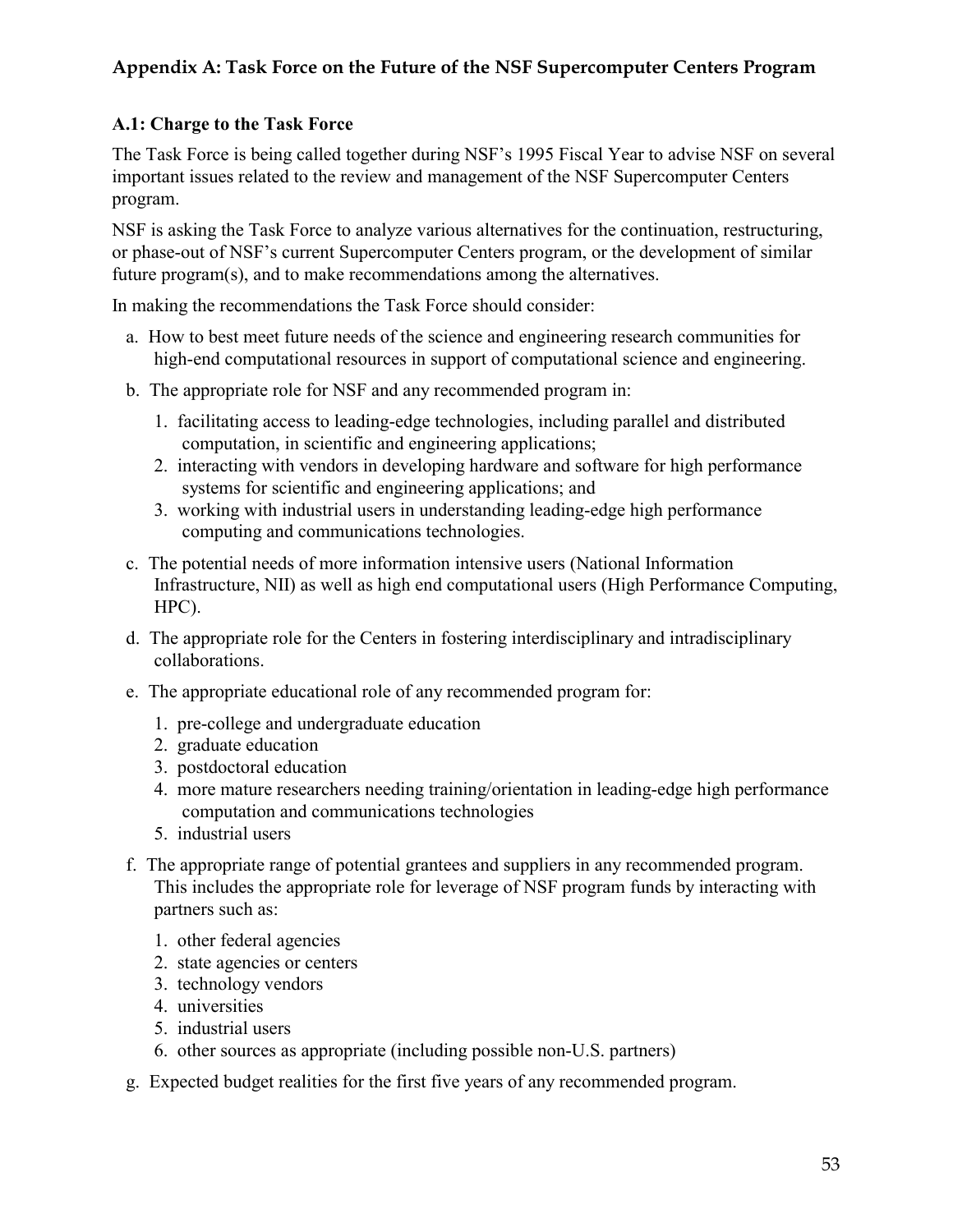# **Appendix A: Task Force on the Future of the NSF Supercomputer Centers Program**

Expected Milestones:

Informal oral progress reports to Committee on Programs and Plans of the National Science Board on a regular basis.

Formal report giving advice to internal NSF program committee in June or July, to give staff time to prepare a detailed program description to present to the board no later than November, 1995.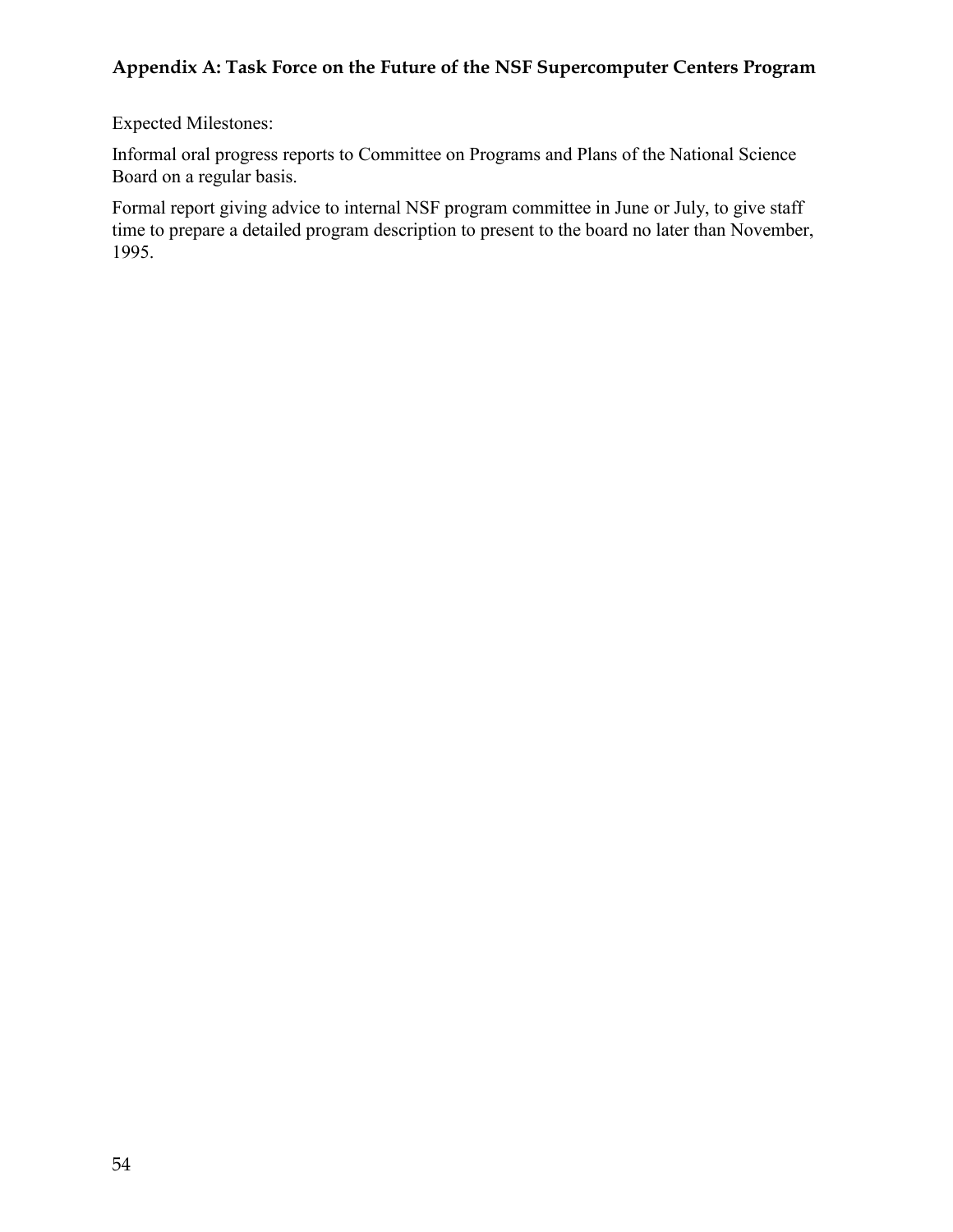### **Appendix A: Task Force on the Future of the NSF Supercomputer Centers Program**

#### **A.2: Membership of the Task Force**

Arden L Bement, Jr. Basil S. Turner Distinguished Professor of Engineering Purdue University

Edward F. Hayes **-- Chairman** Vice President for Research The Ohio State University

John Hennessy Professor and Chair, Computer Science Department Stanford University

John Ingram Schlumberger Research Fellow Schlumberger, Austin

Peter A. Kollman Professor of Chemistry and Pharmaceutical Chemistry UC San Francisco

Mary K. Vernon Professor of Computer Science University of Wisconsin

Andrew B. White, Jr. Director of Advanced Computing Laboratory Los Alamos National Laboratory

William A. Wulf AT&T Professor of Engineering and Applied Science University of Virginia

#### **NSF Staff (non-voting)**

Paul Young Assistant Director-Computer and Information Science & Engineering (CISE)

Bob Voigt Acting High Performance Computing and Communications (HPCC) Coordinator-CISE

Nathaniel Pitts Director - Office of Science and Technology Infrastructure

#### **Support Staff**

Robert Borchers Director, Division of Advanced Scientific Computing

Richard Kaplan Director, Supercomputer Centers Program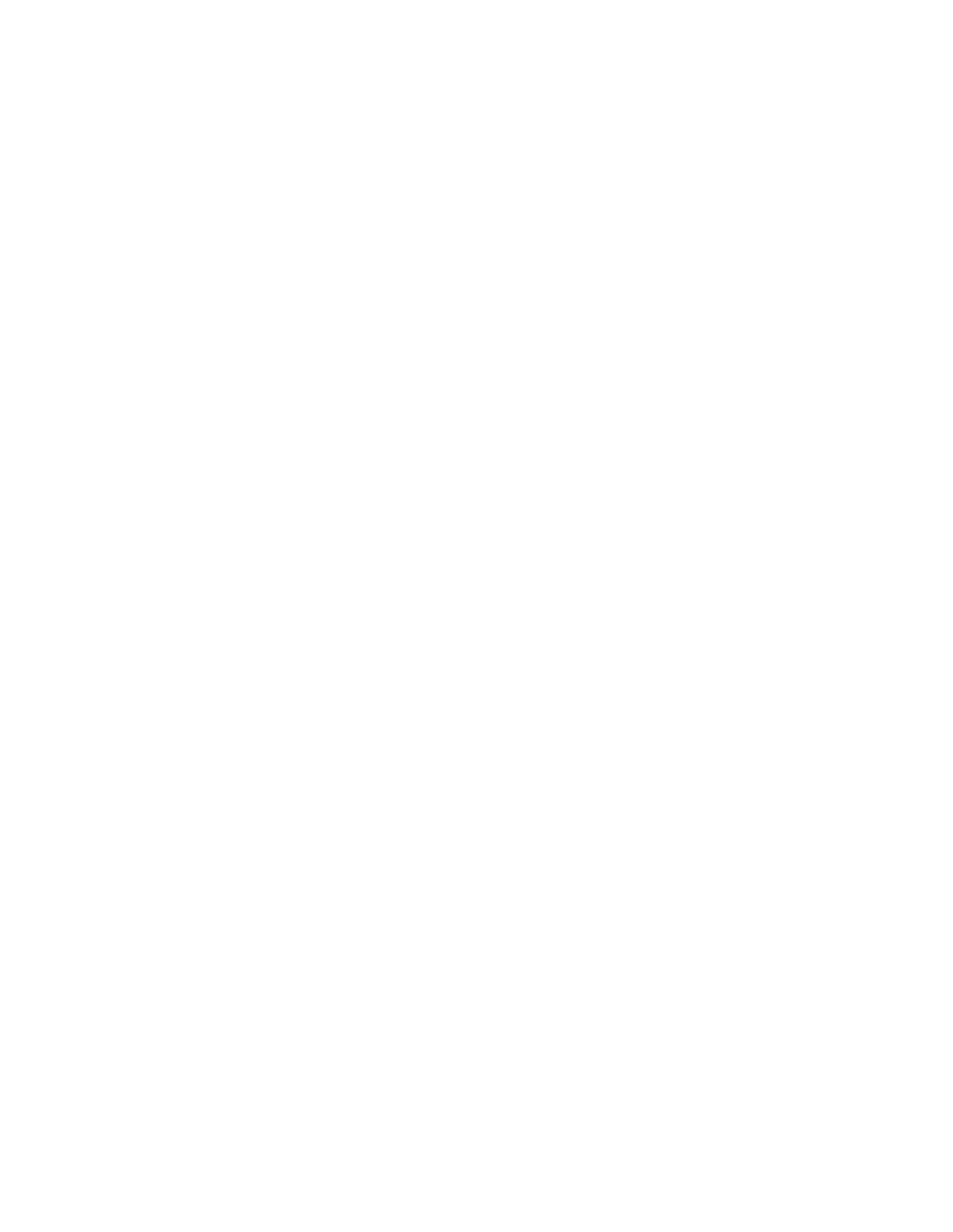The ability to precisely determine the value of ongoing research is notoriously difficult. Nonetheless, some judgment must be made in the overall allocation of resources. This appendix contains the findings of the Task Force in four areas that are relevant in making this judgment. These areas are:

- paradigm shifts enabled by computation,
- quality of the researchers involved in the program,
- testimonials by distinguished scientists, and
- material on other accomplishments of the Centers program.

## **B.1: Examples of Paradigm Shifts**

In the 10 years of their existence, the Centers have fostered fundamental advances in our understanding of science and engineering, enabled new research which could have been done in no other way, expanded the use of high-end computing in new disciplines, enabled the major paradigm shift to the acceptance of computational science as a full partner in the scientific method, and facilitated the education of a new generation of computational scientists and engineers in support of that shift.

The sections below give examples of some of the scientific and engineering areas where computational models make significant impact on a field of research. Appendix E of the NSF Blue Ribbon Panel Report<sup>17</sup> also contains a discussion of this topic.

Several common themes emerge from these examples of the impact of supercomputing. First, the rapid growth of supercomputing together with its availability to the research community during the past ten years have enabled computational science and engineering to contribute to significant new advances in a wide set of scientific and engineering fields. Second, high performance computing is making it possible to perform complex simulations in three dimensions, rather than just two. This important shift has dramatically enhanced the usefulness of computational approaches. Third, supercomputer-based simulations have combined multiple disciplines and different physical phenomena to yield new scientific discoveries and understanding. Last, increases in supercomputing capability and advances in computational techniques are beginning to enable computer-based simulations to predict new science and make new discoveries.

## **B.1.1: Cosmology**

 $\overline{a}$ 

A number of exciting theoretical and observational advances have placed theoretical cosmology on a firm scientific footing, moving the field to one with well defined physical theories which make testable predictions. Numerical algorithms which can accurately simulate the formation of cosmological structures such as galaxies and clusters of galaxies starting from primordial initial conditions were developed and refined and can now be combined into predictive numerical codes. More recently, supercomputers have finally become powerful enough and with sufficient memory to begin modeling the universe in full 3D plus time rather than in 2D as done a decade ago (See Ostriker

<sup>&</sup>lt;sup>17</sup> From Desktop to Teraflop: Exploiting the U.S. Lead in High Performance Computing, editted by Lewis Branscomb, October, 1993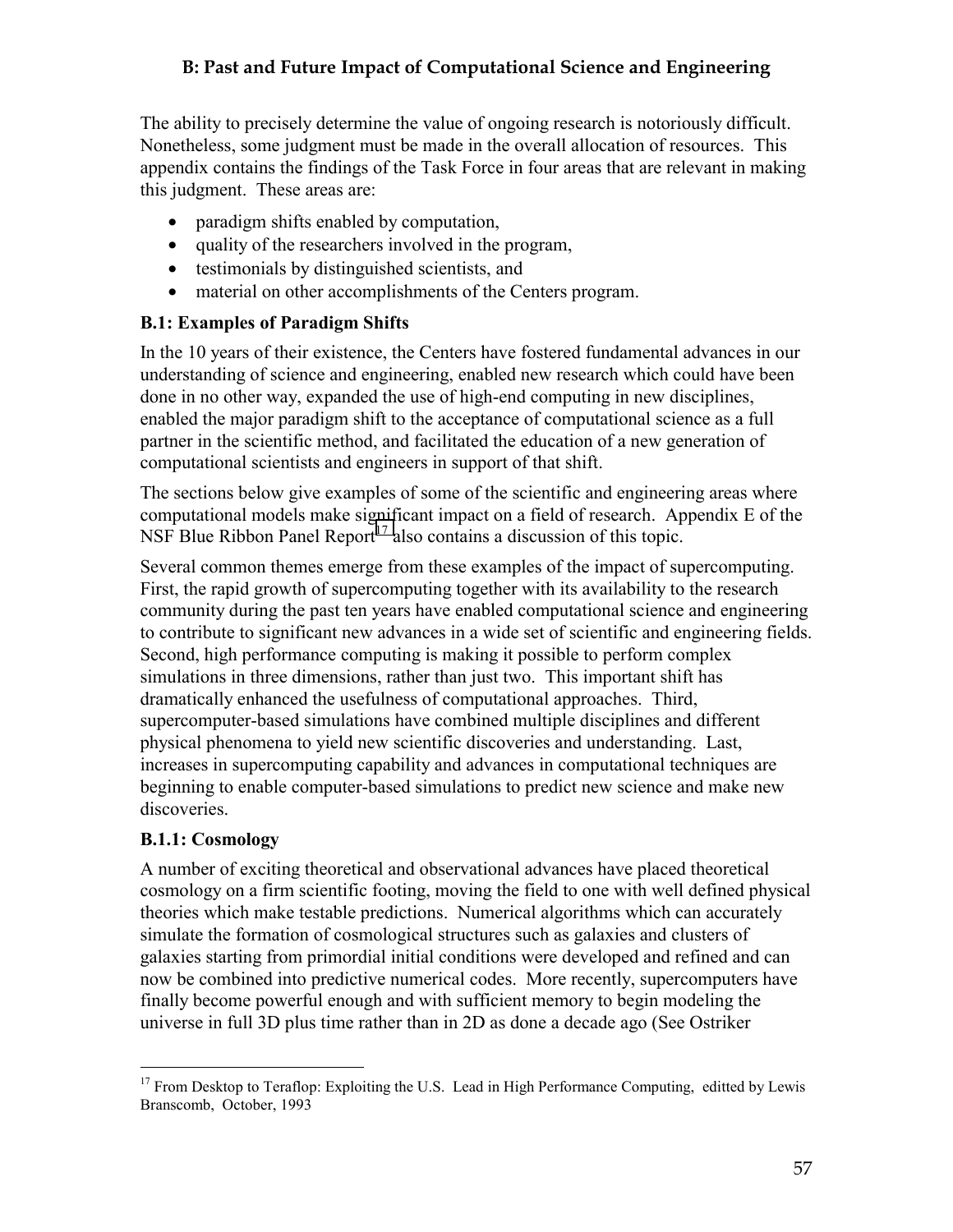testimonial in section B**.**3). Codes can also now be tested on departmental machines, whether scalar, vector or truly parallel (using for example PVM) and then run on center machines at a scientifically interesting level.

#### **B.1.2: Environmental Modeling**

The U.S. spends in excess of \$30 billion/year on air pollution controls and, despite this expenditure, progress towards meeting air quality goals has been very slow. Work carried out using resources at the Pittsburgh Supercomputing Center and at the National Center for Supercomputing Applications led to a clearer understanding of the processes responsible for the formation of photochemical air pollution or smog. The necessity of including elementary physical and chemical processes in the air quality models has beeen recognized for many years, but the complexity of these processes and the significant differences in time scales, temperatures and physical dimensions present major computational challenges.

This work would not have been feasible without the computing capacity to carry out very detailed simulations of the atmospheric dynamics and chemistry over multi-day periods. The results, which were enthusiastically endorsed in the National Research Council Study "Rethinking the Ozone Problem", led to a change in the Clean Air Act and are now a routine part of the design of air pollution control strategies throughout the world.

### **B.1.3: Protein Folding**

One of the most challenging problems in simulations of complex biological systems is to predict correctly the global minimum conformation. The ability to be able to do this would have enormous implications in biotechnology and medicine, with great benefits to human health. However, the problem is extraordinarily difficult because such macromolecules have a tremendous number of conformations. Even a small protein of 100 amino acids has of the order of  $10^{20}$  possible conformations which need to be considered. There are many promising approaches to use simplified models to give some insight into the protein folding problem, but it is likely that to fully solve it, models of the protein, including all the atoms, will have to be employed at some stage in this process. To give one some sense of where a brute force approach to this problem stands, one can now simulate protein dynamics with all atom representations for a few nanoseconds. On the other hand, it takes real proteins milliseconds to seconds to fold in the laboratory. Thus, currently our computer power and tools are about 6 to 9 orders of magnitude too limited to make accurate apriori predictions.

Nevertheless, one should not underestimate the progress that has been made in the last few years, with very important contributions through simulations carried out at the supercomputer Centers. Each order of magnitude in computer power has let one improve the force field/energy representation that is crucial for ultimately solving this problem. It also gives more flexibility for the development of short cuts that might circumvent the brute force approach to the problem.

Thus, there is continued important progress in accurately simulating the structure, dynamics, and folding of macromolecules and thus elucidating important aspects of their function during the next decade. A wide variety of approaches will be needed to make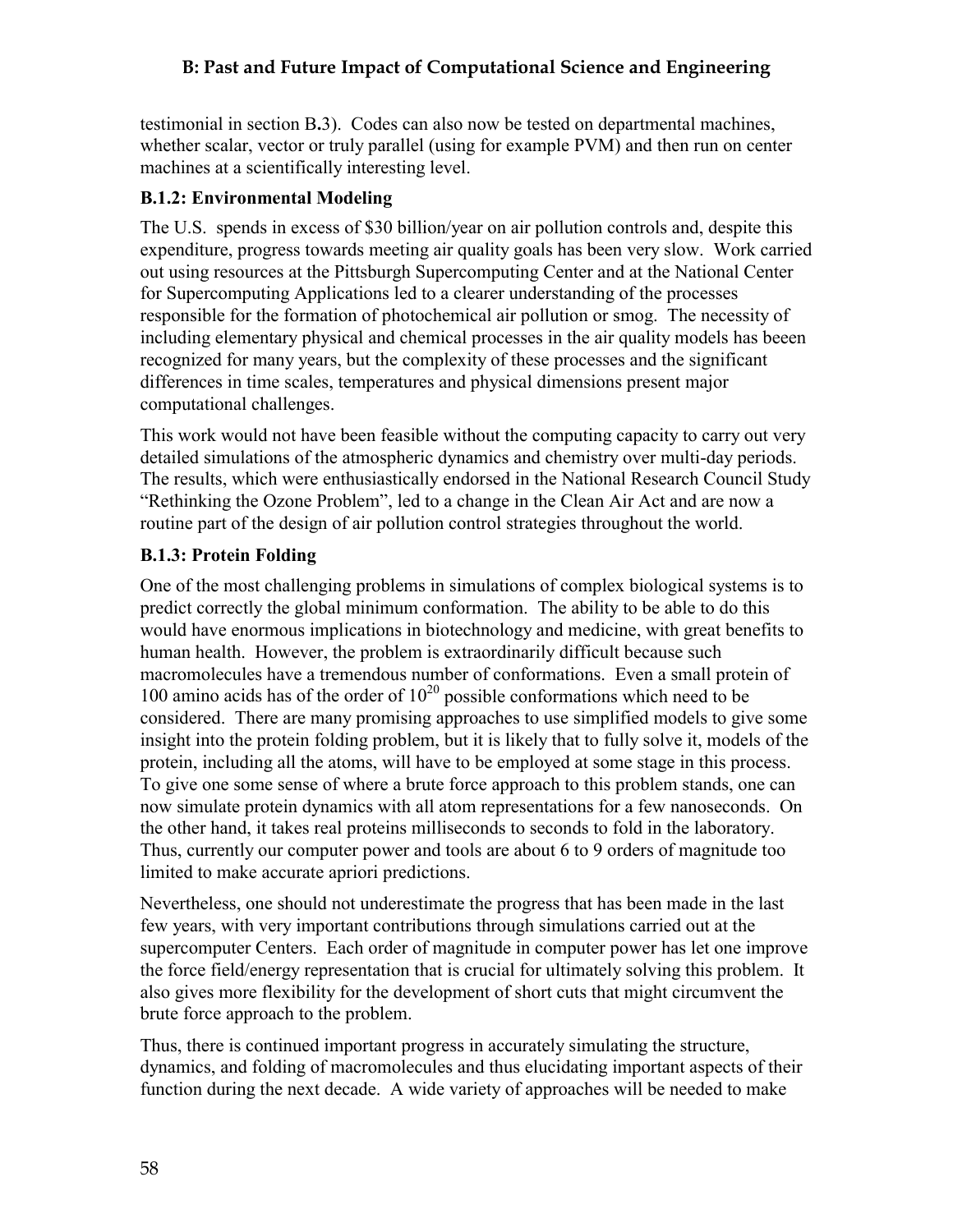progress on this, with an absolutely crucial element being access to the highest end of the computational spectrum (see also the testimonials in Section B**.**3).

### **B.1.4: Condensed Matter Physics**

The impact of high performance computing on theoretical condensed matter physics in the last ten or fifteen years has been remarkable. In the late 70's computational approaches were of relatively minor importance, used by a few pioneers to obtain impressive but isolated results. Now computational approaches are arguably the driving force for most of the field.

Consider, for example, the theoretical efforts to understand high-temperature (high-Tc) superconductivity. The entire field of high-Tc superconductivity extends back less than a decade, yet the shift in theoretical efforts between the inception of the field and the present are tremendous. Shortly after the discovery of these remarkable compounds in 1986, a rather large number of theories were proposed to explain the effect. At the same time, numerical simulations began to be used on several models related to high-Tc. In the beginning, theories were tested mostly against available experimental data. However, many of the experimental techniques proved less accurate than hoped because they were highly susceptible to impurities in the crystals and to surface effects. Meanwhile, thanks to improvements both in algorithms and in computational facilities, the numerical approaches have improved enormously. Today, the numerical simulations are of equal importance with experiments in testing theories. For example, most of the properties of the Hubbard model, the leading model in high-Tc studies, cannot be calculated analytically in any reliable fashion. During the late 1980's, working mostly at the San Diego Supercomputer Center, the basic magnetic properties of the model were mapped out. Today work continues on this model to determine whether it exhibits superconductivity, or whether additional terms must be included.

Numerical simulations, because of the tremendous increase in the quality of the data they provide, are now also stimulating new theories. As an example, the recent high-Tc theory of Dagotto and coworkers is based almost entirely on numerical results. These calculations were primarily exact diagonalizations of Hubbard and other models. Without central supercomputer facilities, calculations such as these would be impossible. The very difficult problem of high-temperature superconductivity is not yet solved, but when it is, it will almost certainly be largely due to numerical simulations.

## **B.1.5: Quantum Chromodynamics**

Quantum Chromodynamics (QCD) has been accepted as the fundamental theory of the strong interactions of particle physics for some time. In principal this theory should allow one to calculate some of the most important quantities in nature, and to test ideas about the fundamental force laws. Work in this area is directly tied to major experimental programs in high energy and nuclear physics. However, it has proven extremely difficult to extract many of the predictions of QCD. At present the only promising way of doing so is through large scale numerical simulations that tax the power of the largest available supercomputers.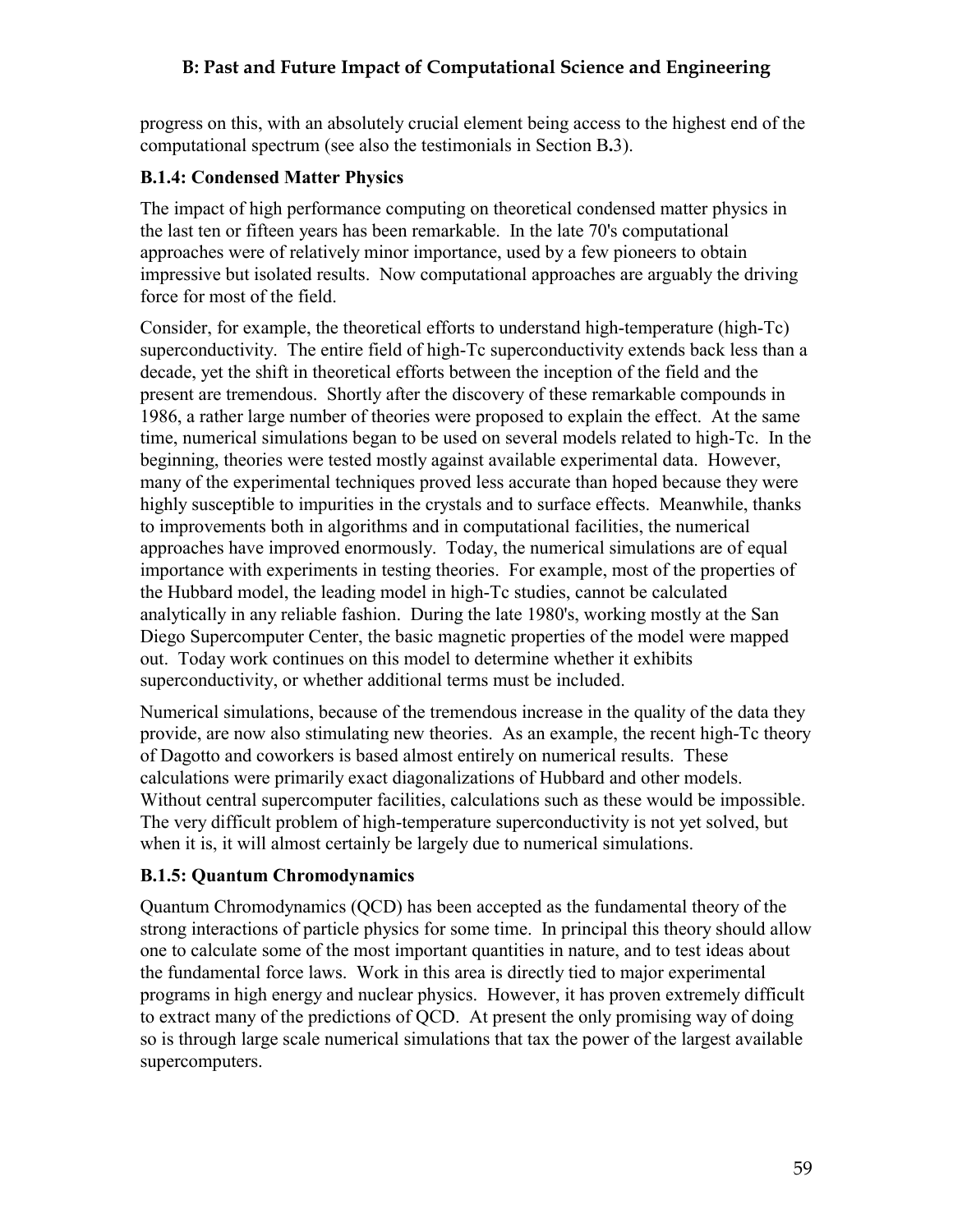The NSF Supercomputer Centers have enabled a great deal of progress in the numerical study of QCD. Work has included the development of new computational techniques, and the detailed study of a variety of problems including the behavior of nuclear matter at high temperatures, the calculation of the masses of strongly interacting particles, and the weak decays of these particles.

The study of high temperature QCD provides one example of the progress that has been made at the Centers, and the work that remains to be done. Under ordinary laboratory conditions one does not directly observe quarks and gluons, the fundamental entities of QCD. Instead one observes their bound states, protons, neutrons, and hosts of short lived particles produced in high energy accelerator collisions. However, at very high temperatures, one expects to find a transition to a new and as yet unobserved state of matter consisting of a plasma of quarks and gluons. Work at the Centers has provided an accurate determination of the temperature at which this transition occurs, and has provided insight into the nature of the transition and the properties of the quark-gluon plasma. This information will be important for the interpretation of heavy-ion collisions being planned to detect the plasma, but much more extensive calculations are needed for a detailed determination of the equation of state of the plasma.

With present calculational techniques definitive calculations of many of the important properties of QCD will require computers capable of sustaining several teraflops. New calculational approaches presently being tested may reduce this estimate, but it seems clear that QCD calculations will strain the capabilities of the more powerful supercomputers for years to come. Thus, the NSF Centers will continue to play a vital role in the advancement of this field.

#### **B.1.6: Device and Semiconductor Process Simulation**

As the feature sizes of semiconductor devices in integrated circuits are reduced to the submicron region, it is not possible to understand the detailed physics with simplified models because of a variety of non-linear effects. Such effects are not simply interesting from the pure research point of view, but have extremely relevant implications for the reliability of devices and the design of high density structures. Since the cost of production lines for a new semiconductor process exceeds a billion dollars, accurate simulation of semiconductor devices is key to maintaining leadership in the semiconductor industry.

In the late 1980's and early 1990's, vector supercomputers reached a level of capability (both in cycles and memory) that made particle simulations based on a Monte Carlo approach viable. Such approaches, which work from first-principles physics, are needed to deal with the complex nonlinear behavior that occurs in submicron devices. The availability of supercomputers with sufficient computational power and memory made such simulations tractable. Both the electronic device research community and the semiconductor industry now rely on such advanced simulation tools to understand the behavior of new devices.

The complexities of modern submicron fabrication increasingly require that simulations be done in 3-D rather than just 2-D. Indeed, 3-D simulation has been able to show effects in device structure that were not observable based on purely 2-D simulation. To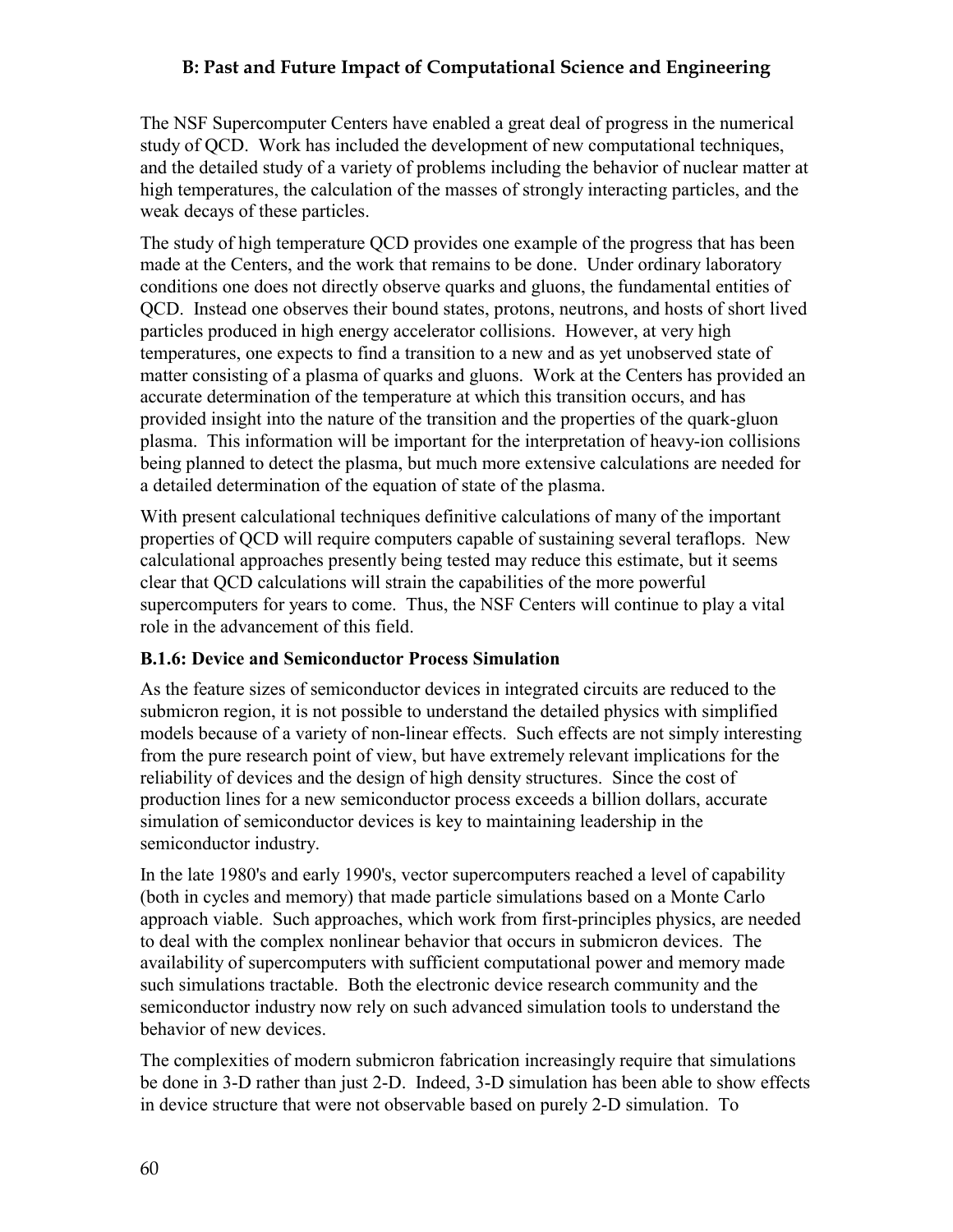# **B: Past and Future Impact of Computational Science and Engineering**

accommodate 3-D simulation, however, requires a significant increase in both memory and computational power. Modern multiprocessor machines with shared memory are the ideal platforms for such simulations and can enable the development of full-scale 3-D simulation for submicron devices. This capability is required today in research laboratories engaged in developing 0.1 micron devices and will be vital to the semiconductor industry in the next few years. Accurate simulation of 3-D submicron structures is likely to be one of the most demanding applications in the future, requiring machines with up to teraflops of computational capability and terabytes of memory.

Perhaps the most exciting potential development in device and technology computer aided design is the drive towards full computational prototyping of a new semiconductor process before the process is physically realized in a integrated circuit fabrication facility. Such a capability could dramatically decrease the time it will take to bring up and tune a new semiconductor process. Computational protoyping of a semiconductor process involves not only device simulation, but also the simulation of a series of complex manufacturing processes. It requires the integration of multiple simulation techniques and science from different disciplines. Such a capability could shorten the time and reduce the cost of developing new semiconductor processes. Fully achieving this vision will require computational capabilities beyond the teraflop range.

#### **B1.7: Seismology**

In reality the paradigm shift in both exploration and earthquake seismology, began some time ago. As the oil industry discovered the enormous advantage to be gained from three dimensional subsurface description, it found the courage to make the substantial commitment necessary to undertake the acquisition of the rather enormous quantities of data required. This can easily amount to a terrabyte of raw data for a fair sized section. The processing of this data has often required six to nine months, a virtually unacceptable commercial delay. However, the gain in accuracy of the description has more than paid for the expense and delay and there is hope that new computational methods coupled with the evolving computing and storage resources can make the technique more feasible.

Similar considerations hold for earthquake seismology and are, if anything, more stringent. The scale of the volumes considered are larger and although the frequencies are lower, the need for three dimensional descriptions is even greater. Furthermore, the key to the future in both of these areas is in more accurate description of the media and the equations which govern the phenomena. In addition both applications can benefit from time lapse techniques which again multiplies the amount of data to be acquired. These are inverse problems on a grand scale and ultimately must be reformulated to incorporate the advances in mathematical simulation currently underway. This is beyond the scope of current systems. Such problems cannot be tackled without significant advances in the handling of massive quantities of data, high speed communications, time dependent visualization of three dimensional data sets, and the solution of very large systems of partial differential equations. There is a very significant role for the NSF centers program to play in this evolution, if the facilities have sufficient capacity.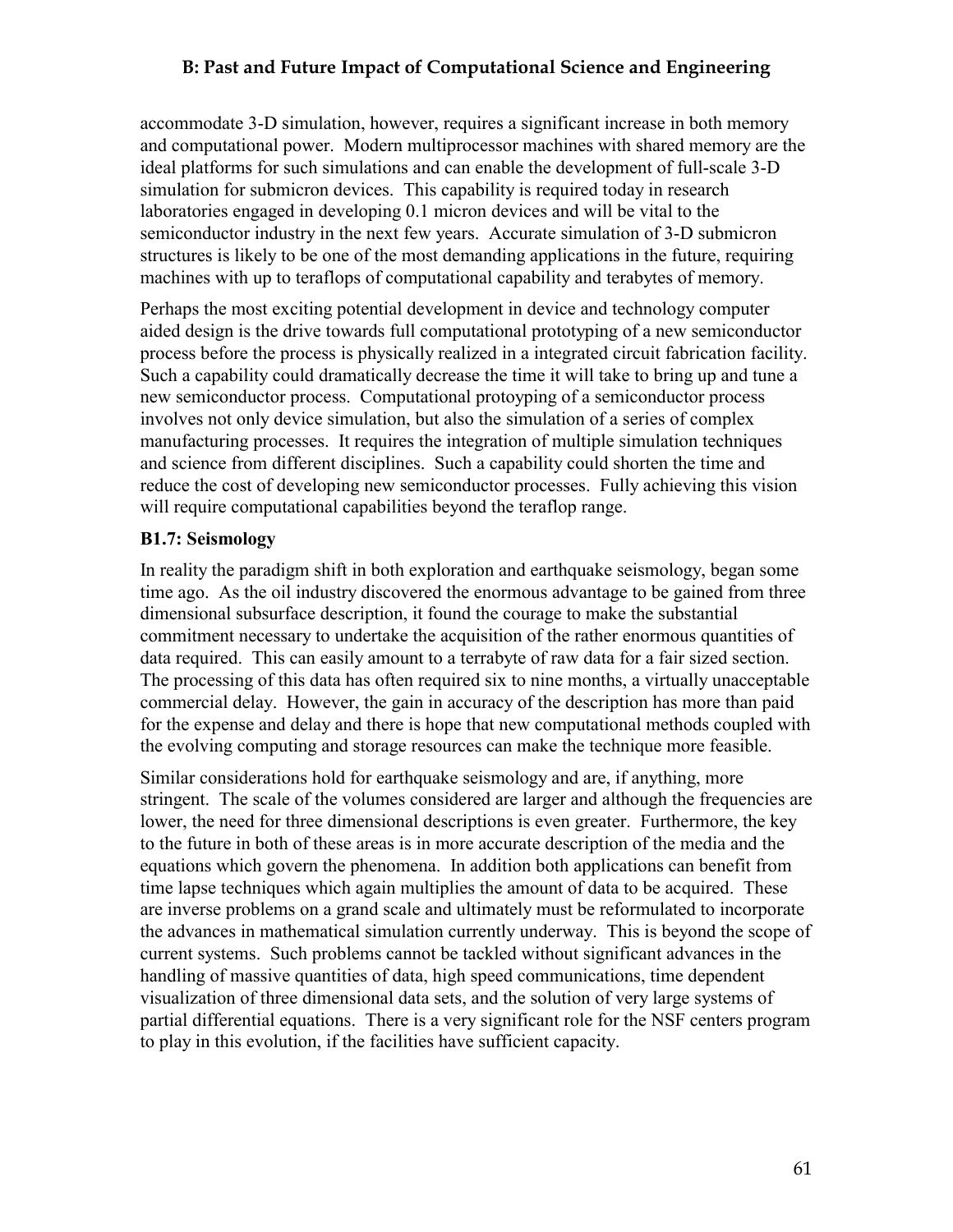# **B: Past and Future Impact of Computational Science and Engineering**

# **B.1.8: Turbulence**

This is a grand challenge problem because of the difficulty of the fluid dynamics and the ubiquity of the phenomena. There is now a broad consensus that major discoveries in key applications of turbulent flows will be within grasp of teraflop class computers.

High performance computer systems have already enabled a radical step forward in the modeling of turbulent flows for real applications, ranging from the typical interior channel and pipe flows of mechanical engineering to the estuary and coastal flows which are the province of environmental engineers. The improved accuracy and resolution of the models have allowed e.g., simulations of the San Francisco estuary which have improved the understanding of phenomena like salinity variations and tidal flows.

The use of computational fluid dynamics (CFD) to study turbulence not only has led to new understandings of physics, but also, perhaps more than any other field, has inspired major advances in numerical techniques. Refinements in techniques such as adaptive methods, unstructured grids, preconditioned iterative methods, mesh generation, and spectral methods have been motivated by CFD and have enabled computational advances in many other fields.

Like simulations of many other physical phenomena, large eddy simulation of turbulence is based on a well-founded underlying model of the physics, and accurate solution of partial differential equations over four-dimensional fields (three space, and time). Such calculations, requiring the most powerful computing systems, are being carried out at NSF and NASA supercomputer centers.

# **B.2: Distinctions and awards accorded some users of the NSF Supercomputing Centers**

In addition to the evidence on the quality of the research enabled by the Centers discussed in the Report and in Appendix E, the Task Force asked the centers to compare their "faculty" user list with other sources of information in several categories: Members of the National Academies of Science and Engineering, Nobel Laureates, and other awards or recognition The summary of this investigation is shown below:

| Recognition                                       | <b>Number of</b><br>accounts |
|---------------------------------------------------|------------------------------|
| <b>Nobel Laureates</b>                            |                              |
| <b>Members of the National Academy of Science</b> | 89                           |
| Members of the National Academy of Engineering    | 66                           |

# **B.3: Testimonials from Distinguished Scientists who have used the Centers**

In order to get opinions from some scientists who have used the Centers to further their own research, the Task Force asked a number of them to write about their experiences, opinions of the program and personal observations about computational science. Excerpts from these letter are reproduced below.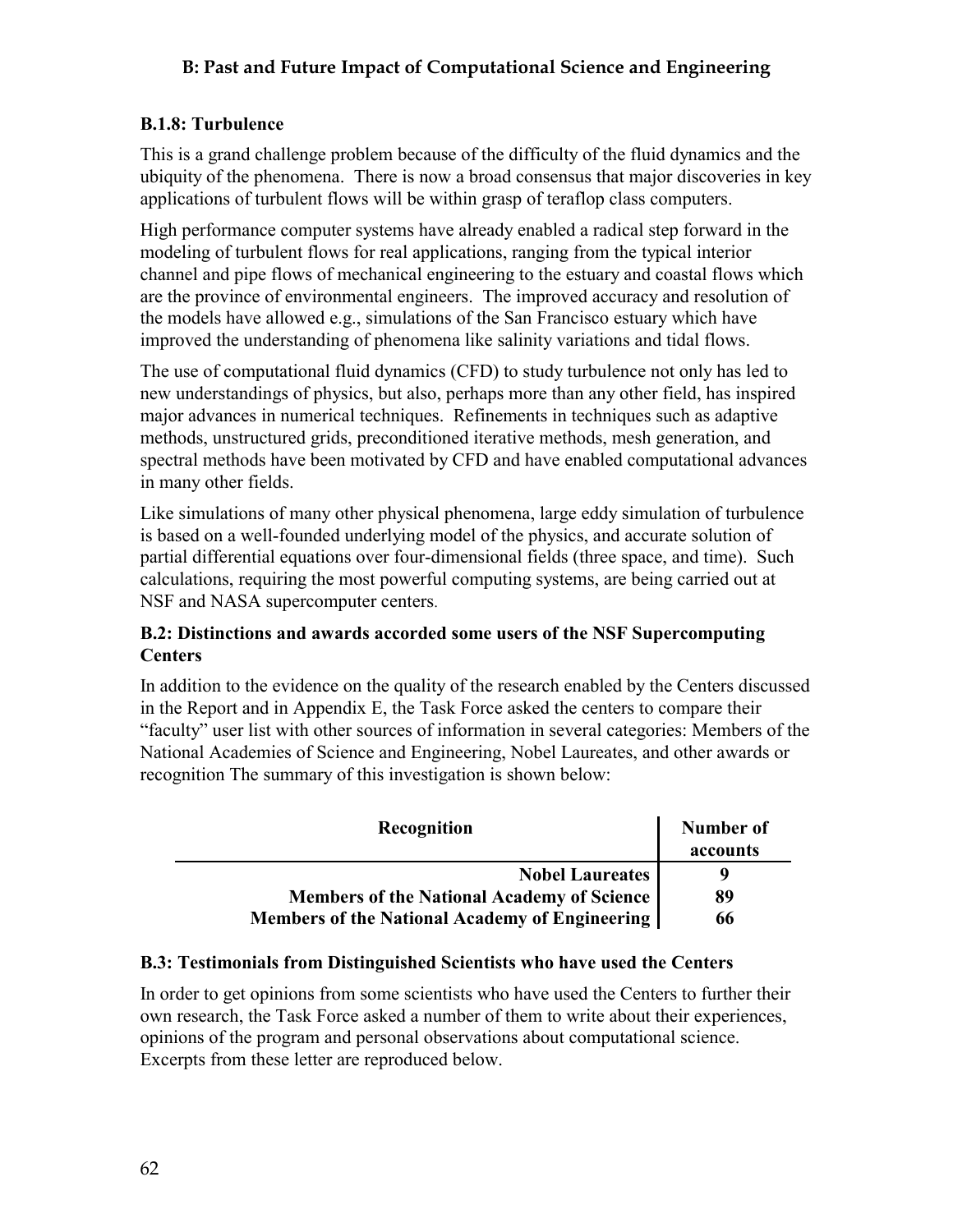# **Jeremiah P. Ostriker Cosmology Princeton University**

Fifteen years ago, my view was that not only had supercomputing not made a positive scientific impact on astrophysics and cosmology, but that its net impact was negative because so many talented young people became absorbed by the "black hole" of computing technology and thus were lost to science. Today, my view is the exact opposite. What made me change my mind? Several things. First and foremost, a number of exciting theoretical and observational advances have placed my field of theoretical cosmology of a firm scientific footing. Cosmology has moved from something akin to theology to a hard science with well defined physical theories which make testable predictions. Second, numerical algorithms which can accurately simulate the formation of cosmological structures such as galaxies and clusters of galaxies starting from primordial initial conditions were developed and refined and can now be combined into predictive numerical codes. Third, and more recently, supercomputers have finally become powerful enough and with sufficient memory to begin modeling the universe in full 3D rather than in 2D, as we did decade ago. Fourth, the NSF supercomputing centers, in addition to providing the raw cycles, also provide the human infrastructure of technically trained people who are responsive to the needs of academic scientists such as myself. Finally, codes can now be tested on departmental machines, whether scalar, vector or truly parallel (using for example PVM) and then run on NSF center machines at a scientifically interesting level. There are universal languages, whereas in the past one needed very special tools to approach "supercomputers", the acquisition of which almost disqualified one for normal scientific life.

The "computational culture" at the NSF centers, specifically at the Pittsburgh and Illinois centers, underpins the HPCC grand challenge project in numerical cosmology which I lead, and allows our six institution consortium to cross-compare, integrate, and scale up our cosmological models to a level of physical complexity previously unheard of. With the aid of supercomputers, our models are just now crossing the threshold of realism to where we can begin to test various specific theories of structure formation within the Big Bang framework. ... As observations and computers continue to improve, we expect to be able to rule out a number of competing models with a high degree of confidence.

#### **Gregory J. McRae Joseph R. Mares Professor of Chemical Engineering MIT**

... The Centers program, by almost any standard, is one of the most outstanding success stories of the National Science Foundation. During their relatively short existence the Centers have played an absolutely vital role in facilitating new science and engineering, training thousands of researchers in computational science and, through outreach programs, have contributed to strengthening the U.S. industrial base. An example is appropriate.

One of the points that often confuses the present debate is to say that it would be even much more cost effective to use the same resources to provide individual researchers with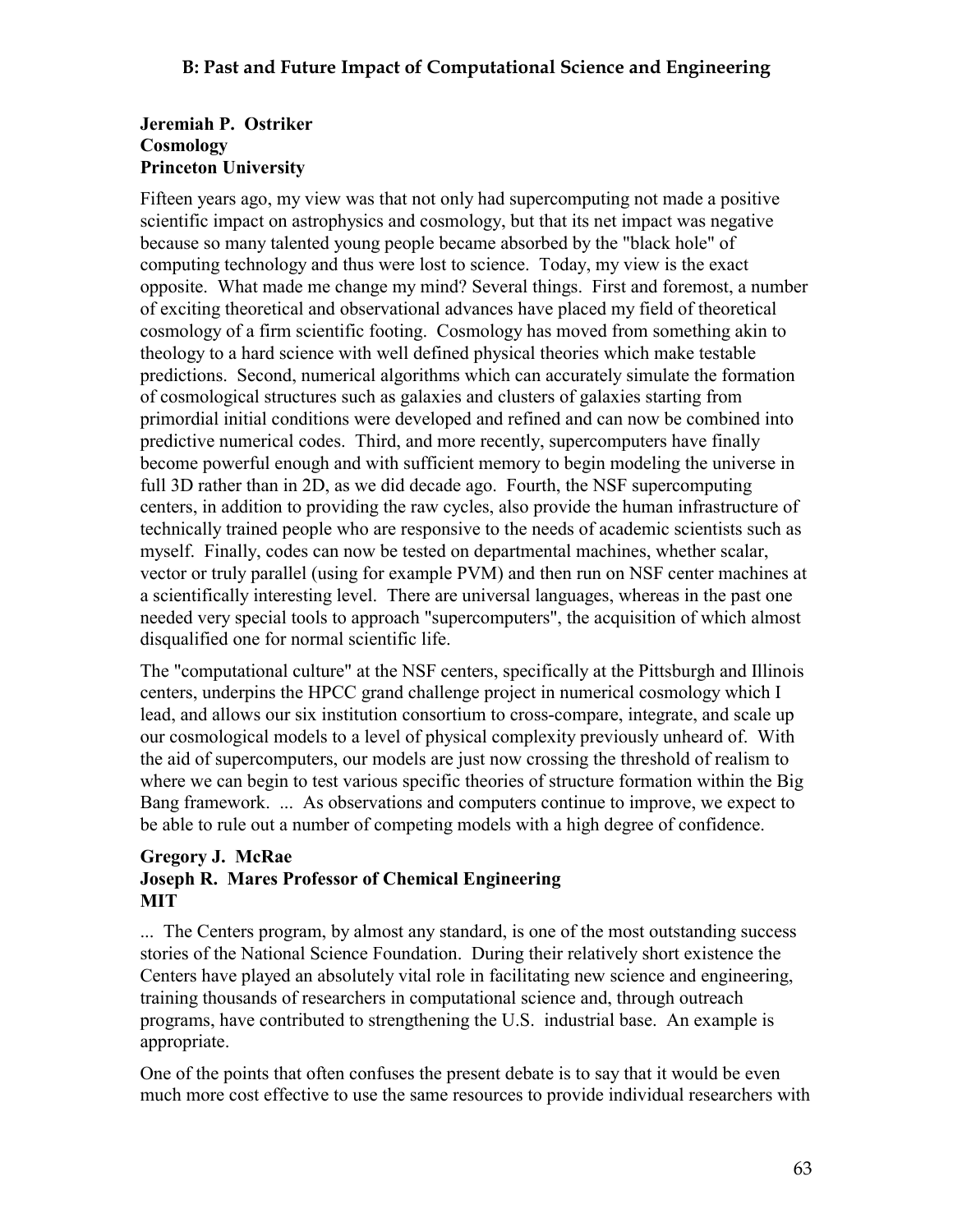# **B: Past and Future Impact of Computational Science and Engineering**

powerful workstations. After all the argument goes that, with the rapid increases in chip speeds and the equally dramatic drop in costs, if we just wait we will have on our desktop all the power needed. There is much more to problem solving than just faster chips. There are such technical issues as memory costs, I/O bandwidth, file storage, software support, system maintenance etc. These costs typically dwarf the purchase price of a basic workstation. What is often ignored, and an important role that is currently being played by the Centers, is supplying specialist knowledge, training and personnel support. The Center staffs are a veritable gold mine of knowledge and, more importantly, are accessible to the community as a whole. Individual researchers cannot afford to support experts in data base management, graphics and communications that form part of the team needed to attack many of the "grand challenge" problems.

My greatest concern however is that we must not lose the very valuable infrastructure and staffing support system that has been built. These resources are critical to the scientific community and must be maintained if we are to tackle large scale problems in science and engineering. If the Centers are to attract, and retain the very best people, they must be seen as a stable place to build a career. The most important question facing the panel should not be how to cut, but how to enhance and expand the effectiveness of the present system.

To summarize, in my view the NSF Supercomputer Centers program has been a brilliant success -- the Centers are an indispensable resource to the Nation and should be preserved at all costs. There are an investment in our future, the next generation of scientists and the economic competitiveness of the nation.

# **C. Roberto Mechoso Professor Department of Atmospheric Sciences University of California, Los Angeles**

 I have learned that you are collecting the experiences of major investigators who have used NSF center resources, and I am delighted to respond.

As you are no doubt aware, meteorological and climatological modeling of the type pioneered here at UCLA laid the foundation for the now very considerable predictive skills of our National Weather Service. The extension of these methods to the modeling of seasonal and interannual climatic variability, with the objective of attaining similar skill, is imperative for guiding plans that affect the future of U.S. agricultural and energy production, trade, and commerce.

Our research group uses the computational facilities of the National Center for Atmospheric Research (NCAR). Since we are always in need of computer resources to conduct the complex climatological experiments that our most sophisticated models would permit, we became one of the first research groups to take advantage of SDSC resources.

We quickly found out, however, that to be granted computer resources at SDSC amounted to a great deal more than hardware alone. From the beginning, SDSC maintained a professional, full time consulting team. The backup supplied by these consultants made it possible to optimize codes that had originally been written for much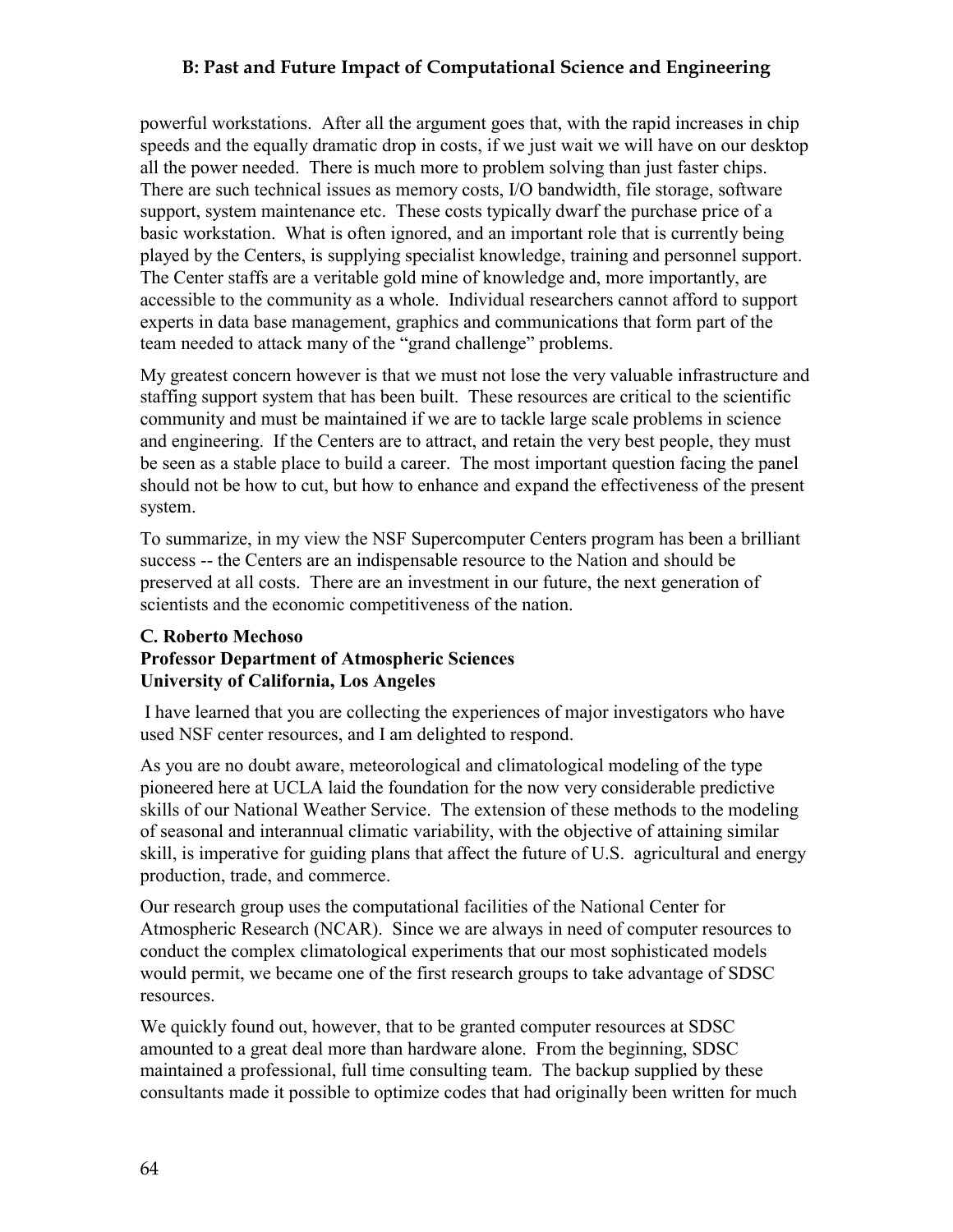# **B: Past and Future Impact of Computational Science and Engineering**

less powerful machines. This was important, not only to the efficiency and clarity of our codes, but also to our continued ability to obtain computational resources. The SDSC Allocation Committee has also from time to time suggested ways in which our group might both improve code performance and obtain better scientific output, and their independent review of our computational program has often been of value.

The research collaboration with SDSC was a particularly good experience for me and my colleagues, and for our postdoctoral researchers and students. It advanced the state of the science of climate dynamics, and it did more: it enabled us to see forward to the coupling not only of ocean and atmosphere models, but also to the coupling of such models with models of atmospheric chemical processes.

#### **Herbert A. Hauptman Nobel Laureate President Hauptman-Woodward Medical Research Institute**

As a practicing crystallographer trying to develop improved methods for molecular structure determination, essential for the rational design of drugs, I have found the Pittsburgh Supercomputing Center to be of the greatest importance. Attendance at schools sponsored by PSC have proved to be essential in the development of improved techniques of structure determination and initiating collaborations with potential users. In addition, the availability of the parallel supercomputers has facilitated the development of more powerful methods and has been crucial to my research over the past several years.

#### **Andrew McCammon**

# **Joseph E. Mayer Professor of Theoretical Chemistry and Pharmacology University of California at San Diego**

### **Senior Fellow San Diego Supercomputer Center**

#### *Referring to comments he made at the 1994 Smithsonian awards dinner.*

... I focused my brief remarks at the program on NSF's key role in shaping my own career: an NSF-sponsored summer program for high school students at the Scripps Institution of Oceanography in 1964 (31 years ago!!!), predoctoral and postdoctoral fellowships, my first major Federal grant as a struggling new assistant professor, up through the present.

Most of the attendees at the program seemed to be from industry, and I think they were interested in this example of how what started out as "pure research" - an inquiry into the nature of motions in proteins - led to the development of tools that have put promising candidates for the treatment of a number of diseases into clinical trials I also argued briefly for the continuing importance of high-performance computing. Indeed, I look forward to working even more closely with NSF's ASC arm as a Senior Fellow of SDSC.

Although we're still getting our group's feet on the ground after our recent move to La Jolla, I have gotten involved with hardware planning at SDSC, and I'm excited about their forward-looking approach to data- and numerically-intensive computing.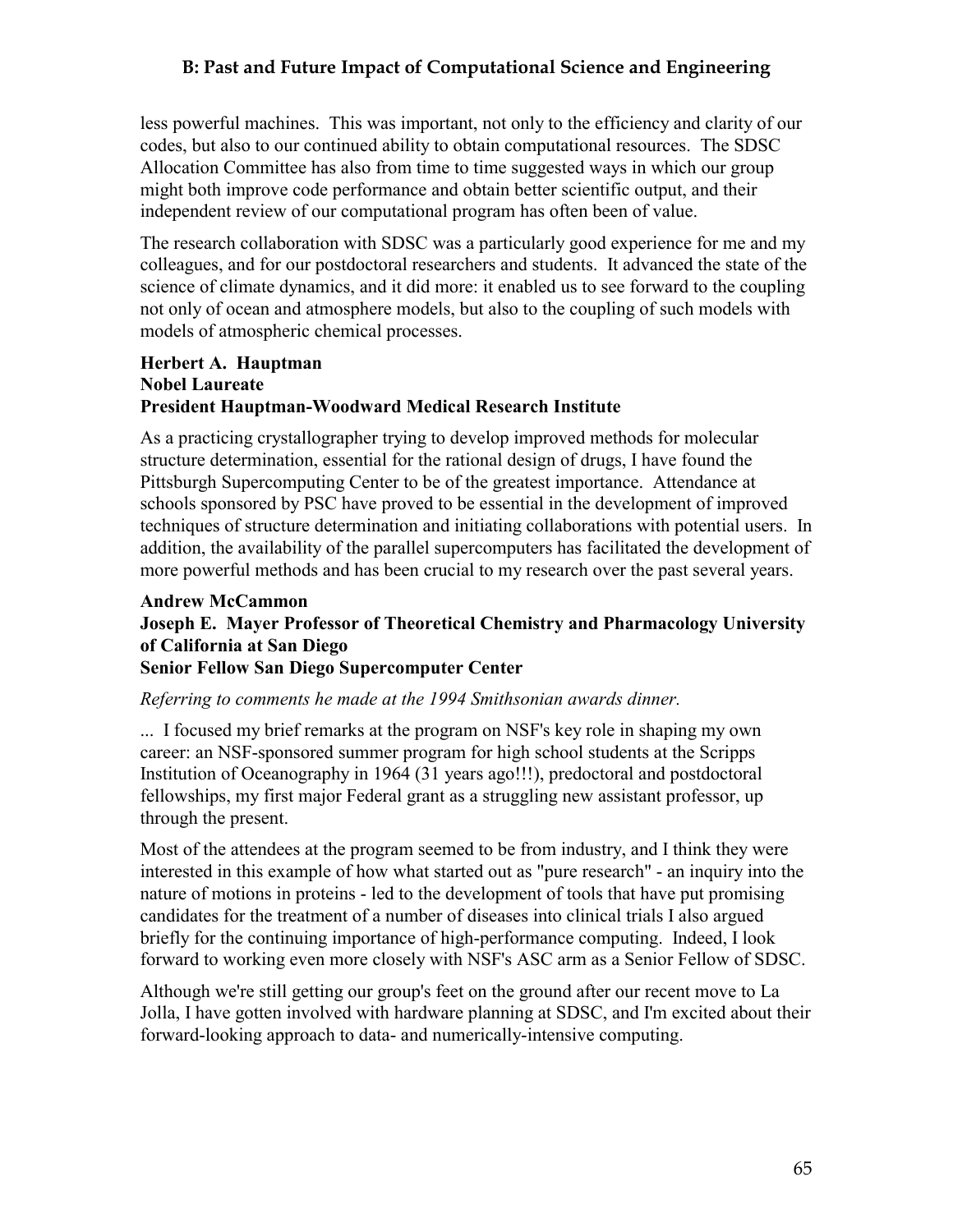# **Mary Ostendorf Department of Physics University of Illinois**

The use of the computational facilities at NCSA was of inestimable value to me in my theoretical studies with Philippe Monthoux of the mechanism for high temperature superconductivity and the pairing state to which it gives rise. NCSA support enabled us to explore in depth the consequences of a momentum-dependent magnetic interaction between planar quasi-particles and the role played by strong coupling corrections. We found that taking the momentum dependence of the interaction into account was crucial for obtaining superconductivity at high temperatures and that when this was done the strong coupling corrections which otherwise would have proved fatal for the theory were of manageable size. On the basis of these calculations we were able to predict unambiguously that a magnetic mechanism would give rise to  $d_{x}^{2}-y^{2}$  pairing, a state which has subsequently been confirmed in many different recent experiments.

# **Arthur J. Freeman Morrison Professor of Physics Northwestern University**

... Without any doubt they(The Centers) have been a major force in giving the U.S. leadership in vast areas of Computational Science and Engineering. As a member of several committees that led to the establishment of the Centers, I was very much aware of the enormous need for computational facilities in the U.S. and the sorry state of affairs that existed prior to the establishment of the NSF Centers in our scientists having to go to Europe to do their work. It is very clear that the Centers have impacted strongly on both basic science and applications. They have provided supercomputing facilities in a very cost effective manor, and have more than paid for themselves in terms of the development of both basic science and the resultant industrial applications.

The availability of supercomputers at the NSF Centers radically changed the science that I and my research group were able to perform... . In both we have been highly successful thanks to the computational facilities provided by the Centers.

The one problem with the existing Centers is that their very success has put increasing demands on their resources without concomitant increases in their funding. While this is a difficult thing to propose in this era of funding cuts, I believe that funding in fact should be increased for them as a cost effective way of increasing their impact for technology and industrial applications.

# **Steven R. White Department of Physics and Astronomy University of California, Irvine**

The impact of high performance computing on theoretical condensed matter physics in the last ten or fifteen years has been remarkable. In the late 70's computational approaches were of relatively minor importance, used by a few pioneers to do some impressive things, but still a very small-time operation. Now computational approaches are arguably the driving force for most of the field.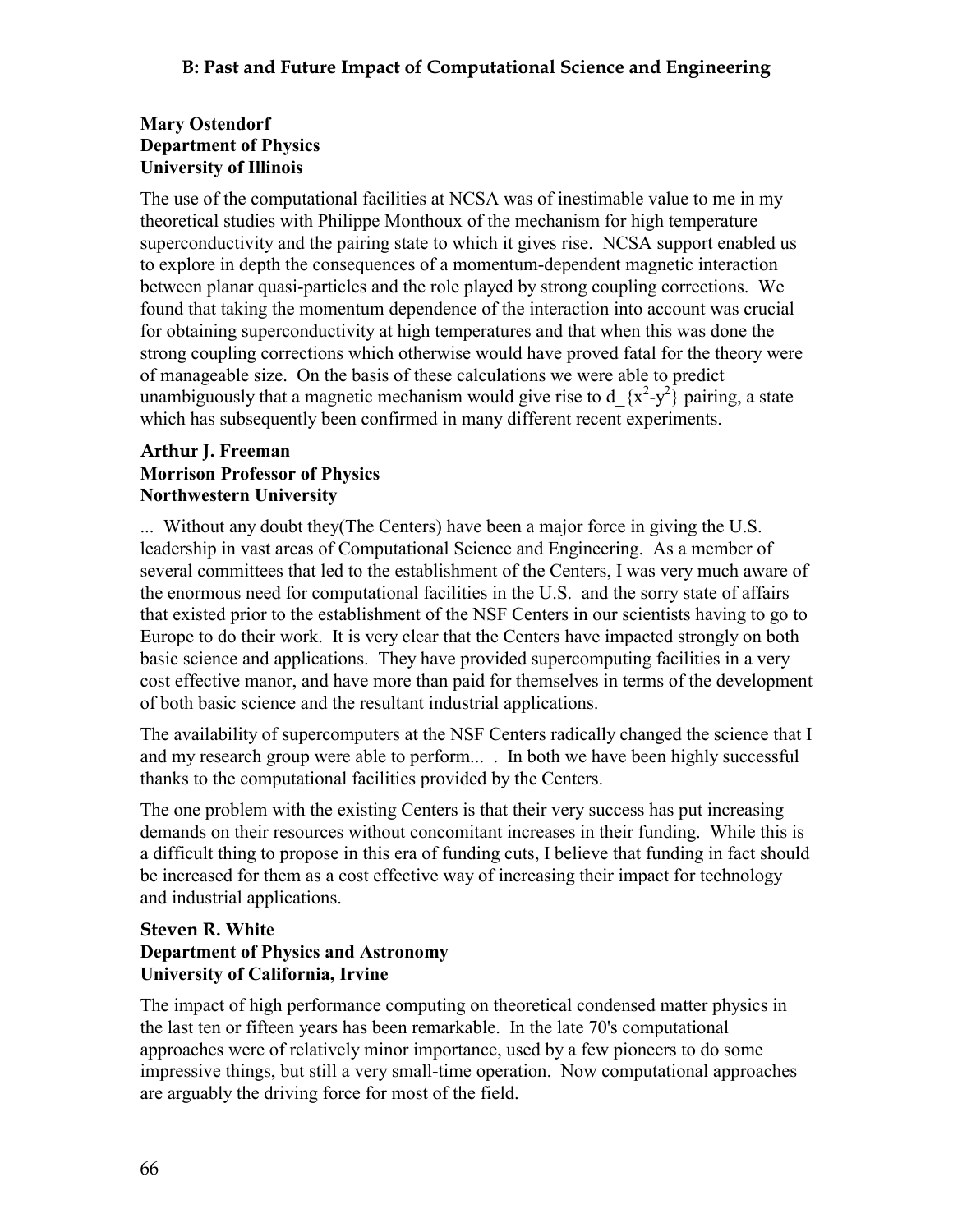# **B: Past and Future Impact of Computational Science and Engineering**

I have mentioned only examples from my sub-field, but access to supercomputer time at the NSF centers has been equally important in other areas of theoretical condensed matter physics. For example, some of the biggest users of supercomputer time at the NSF centers use density functional theory to predict the properties of a wide variety of materials. The group of Cohen and Louie at Berkeley (who predicted a new material that may be harder than diamond, for example) and Joannaopolous' group at MIT are leading examples. The work of these groups would virtually cease without the NSF centers. Access to supercomputer time has now become an indispensable tool for much of the most important work in theoretical condensed matter physics.

# **B.4: Additional Material on Centers' Program Accomplishments**

The division of Advanced Scientific Computing (ASC) of Computer and Information Science and Engineering (CISE) directorate, together with the four NSF supercomputing centers, prepared a document as supporting material for the presentation of the Centers Program renewal. This document, entitled "High Performance Computing Infrastructure and Accomplishments" was an extensive listing of the major accomplishments in and by the centers in five areas: technology, education, outreach, science and engineering and MetaCenter concept recognition

This document highlighted significant accomplishments of the Centers and their users over the life of the program, with a paragraph of explanatory text. The document itself is available on the world wide web with a URL

http://www.cise.nsf.gov/acir/hpc/

but more extensive presentations are at each of the centers web sites, and can be accessed most easily from the following URL's:

```
http://www.ncsa.uiuc.edu/ http://www.tc.cornell.edu/
    http://pscinfo.psc.edu/ http://www.sdsc.edu/
  http://www.tc.cornell.edu/Research/MetaScience/
```
Additionally, the centers web pages are attracting pointers from many other sites, increasing the outreach of the program.

While these web pages were started to organize documentation and account information about each center, they have grown to present highlights of research results, science outreach information, and in the case of the Cornell Theory Center, even its quarterly project report to ASC.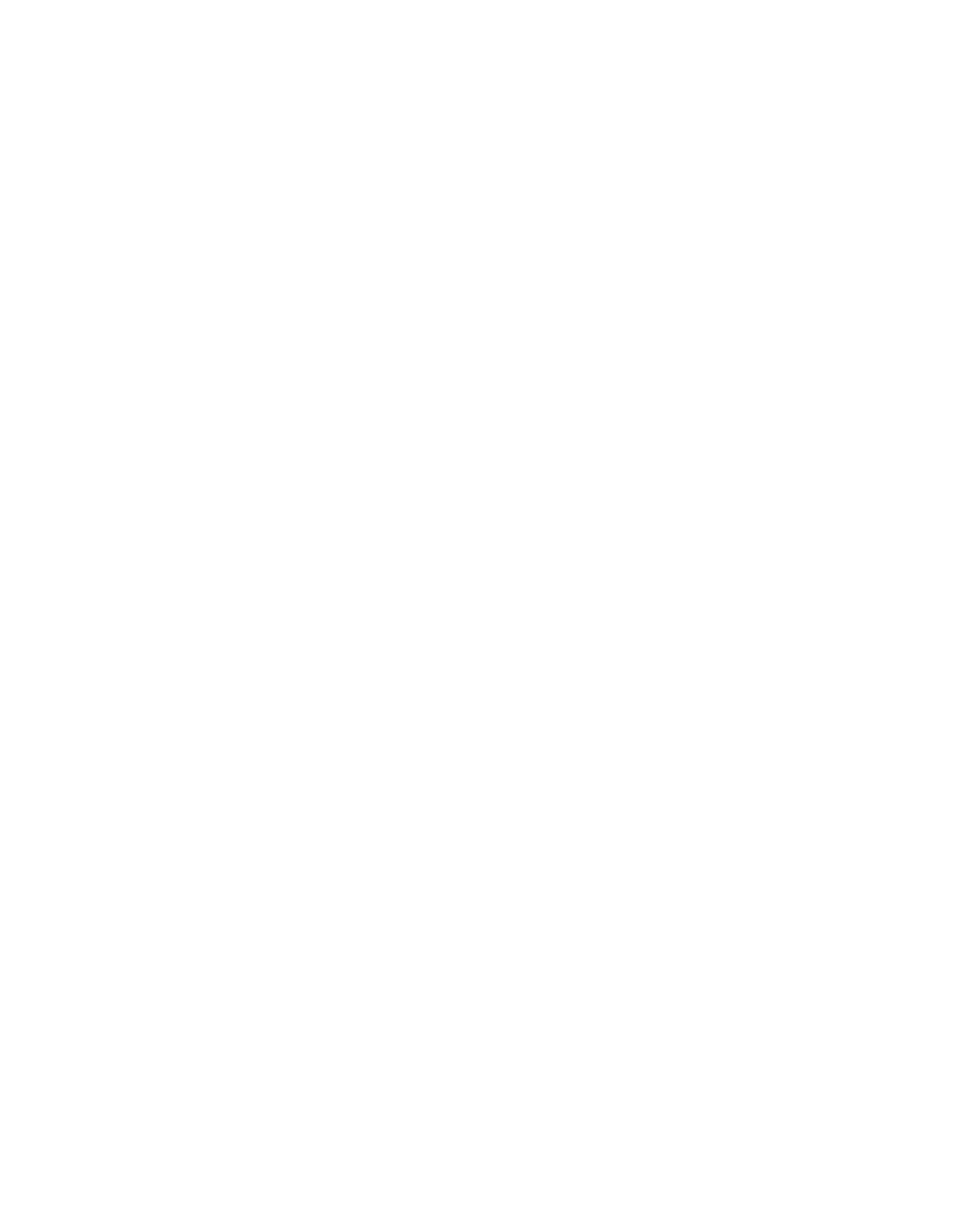# **Appendix C. Blue Ribbon Panel on High Performance Computing and the NSF Response.**

Following the renewal of four of the five NSF Supercomputer Centers in 1990, the National Science Board (NSB) maintained an interest in the Centers' operations and activities. In 1992 at the request of the NSB, the Director of NSF appointed a blue ribbon panel " ... to investigate the future changes in the overall scientific environment due [to] the rapid advances occurring in the field of computers and scientific computing." The resulting report, "From Desktop to Teraflop: Exploiting the U.S. Lead in High Performance Computing," was presented to the NSB in October, 1993.

The Report points to the Foundation's accomplishments in the decade since it implemented the recommendations of the Peter Lax Report on High Performance Computing  $(HPC)^{18}$  and established the Supercomputer Centers. These Centers have created an enthusiastic and demanding set of sophisticated users who are making fundamental advancements in their scientific and engineering disciplines through the application of the rapidly evolving HPC technology. Other measures of success cited include the thousands of researchers and engineers who have gained experience in HPC, and the extraordinary technical progress in realizing new computing environments.

The Report notes that, through the NSF program and those of sister agencies, the U.S. enjoys a substantial lead in computational science and in the emerging, enabling technologies. It calls for the NSF to capitalize on this lead, which not only offers scientific preeminence but also the associated industrial lead in many growing world markets.

The Report puts forth four Challenges, summarized below, that address the opportunities brought about by the success of the program. These Challenges and the accompanying recommendations were based on an environment with the following two characteristics that have since changed:

- Parallel systems were just being introduced at the Centers and elsewhere. Because of uncertainties surrounding systems software and architecture issues made it unclear how useful these systems would be for scientific computing, the report recommended investment in both the computational science and the computer science issues in massively parallel computing.
- The report assumed that the administration and the Congress would adhere to the stated plan of the HPCC budget, which called for a doubling in five years.

**Challenge 1:** How can NSF, as the nation's premier agency funding basic research, remove existing barriers to the rapid evolution HPC, making it truly usable by all the nation's scientists and engineers?

**Challenge 2:** How can NSF provide scalable access to a pyramid of computing resources, from the high performance workstations needed by most scientists to the critically needed teraflop-and-beyond capability required for solving Grand Challenge problems?

 $\overline{a}$ 

<sup>&</sup>lt;sup>18</sup> "Large Scale Computing in Science and Engineering", editted by Peter Lax, 1982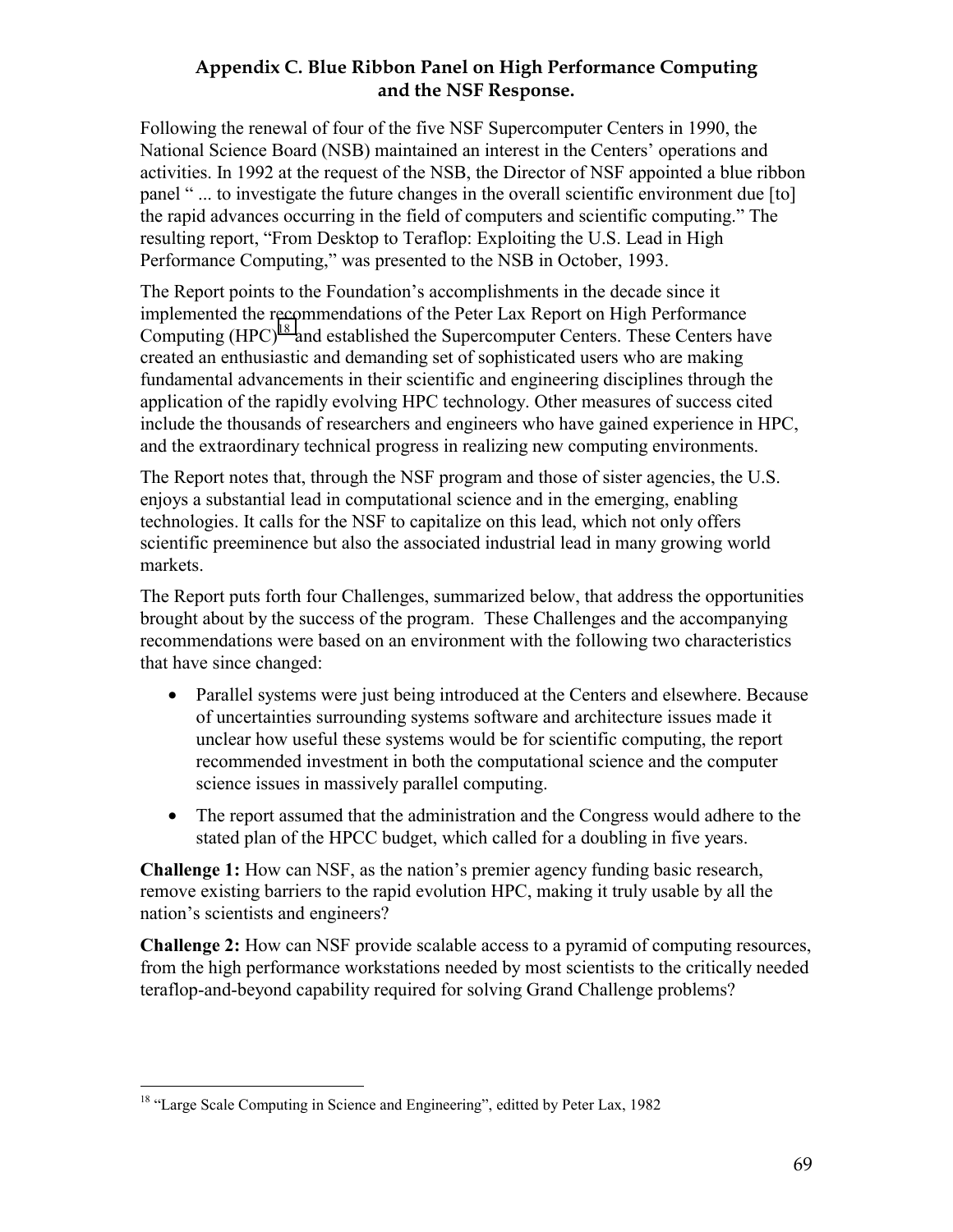# **Appendix C. Blue Ribbon Panel on High Performance Computing and the NSF Response.**

**Challenge 3:** The third challenge is to encourage the continued broadening of the base of participation in HPC, both in terms of institutions and in terms of skill levels and disciplines.

**Challenge 4:** How can NSF best create the intellectual and management leadership for the future of HPC in the U.S.?

These Challenges and the accompanying 14 recommendations could be summarized as calling for a broad based infrastructure and research program that would not only support the range of computational needs required by the existing user base, but would also broaden that base in terms of the range of capabilities, expertise, and disciplines supported. Some of the key recommendations include:

- The NSF should take the lead in expanding access to all levels of the pyramid of computing resources.
- The NSF should initiate an interagency plan to provide a balanced teraflop system, with appropriate software and computational tools, at the apex of the computational pyramid.
- The NSF should assist the university community in acquiring mid-range systems to support scientific and engineering computing and to break down the software barriers associated with massively parallel systems.
- The NSF should retain the Centers and reaffirm their mission with an understanding that they now participate in a much richer computational infrastructure than existed at their formation. This included use of ever more powerful workstations and networks of workstations.

As a follow up to the Blue Ribbon Panel Report, the NSF Director established an NSF High Performance Computing and Communications Planning Committee of NSF staff in 1993. In responding to the Panel Report, the Committee was charged with establishing a road map and implementation plan for NSF participation in and support of the future HPC environment. The Committee presented a draft of its report to the Director's Policy Group in March, 1994; a final version of the report was made available to the NSB in February, 1995.

The Committee used the four Challenges put forth in the Panel Report as a basis for its report, and the recommendations contained in the Committee Report were consistent with and supportive of the recommendations in the Panel Report; there were no major areas of disagreement. For example, the cornerstone of the vision put forth in the Committee Report was that by the year 2000 NSF would provide a completely transparent, scalable, interoperable National Computing Infrastructure supporting its research, education and training, and technology transfer activities.

Recommendations in both reports called for a balanced approach to computing infrastructure ranging from workstations up through access to the most powerful systems commercially available. The Supercomputer Centers were viewed as a fundamental ingredient in this infrastructure with continually evolving missions, and both reports called for their renewal without recompetition.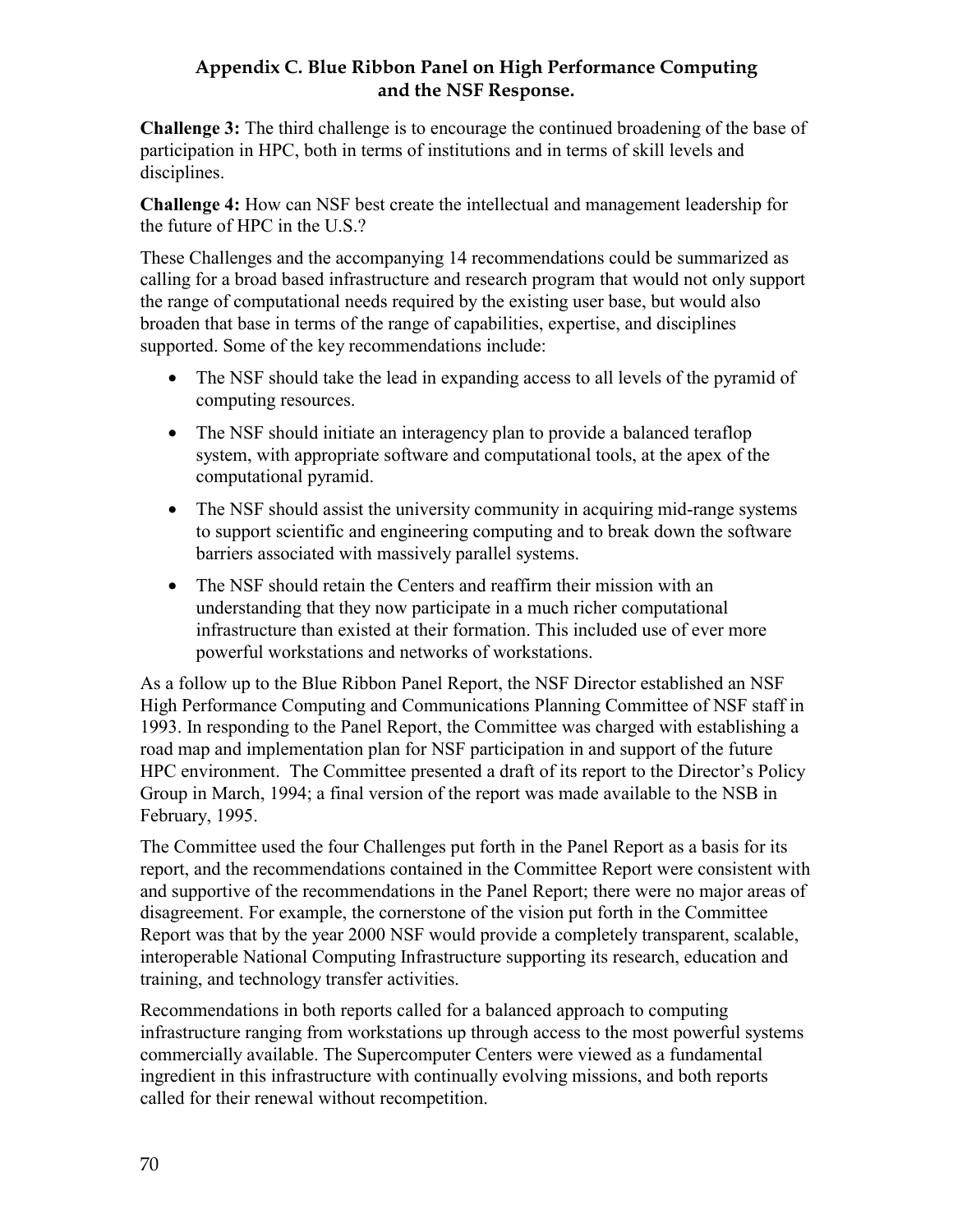# **Appendix C. Blue Ribbon Panel on High Performance Computing and the NSF Response.**

Both reports also acknowledged the need for strong, continued support of research on computational science technologies such as algorithms and on enabling technologies such as operating systems and programming environments.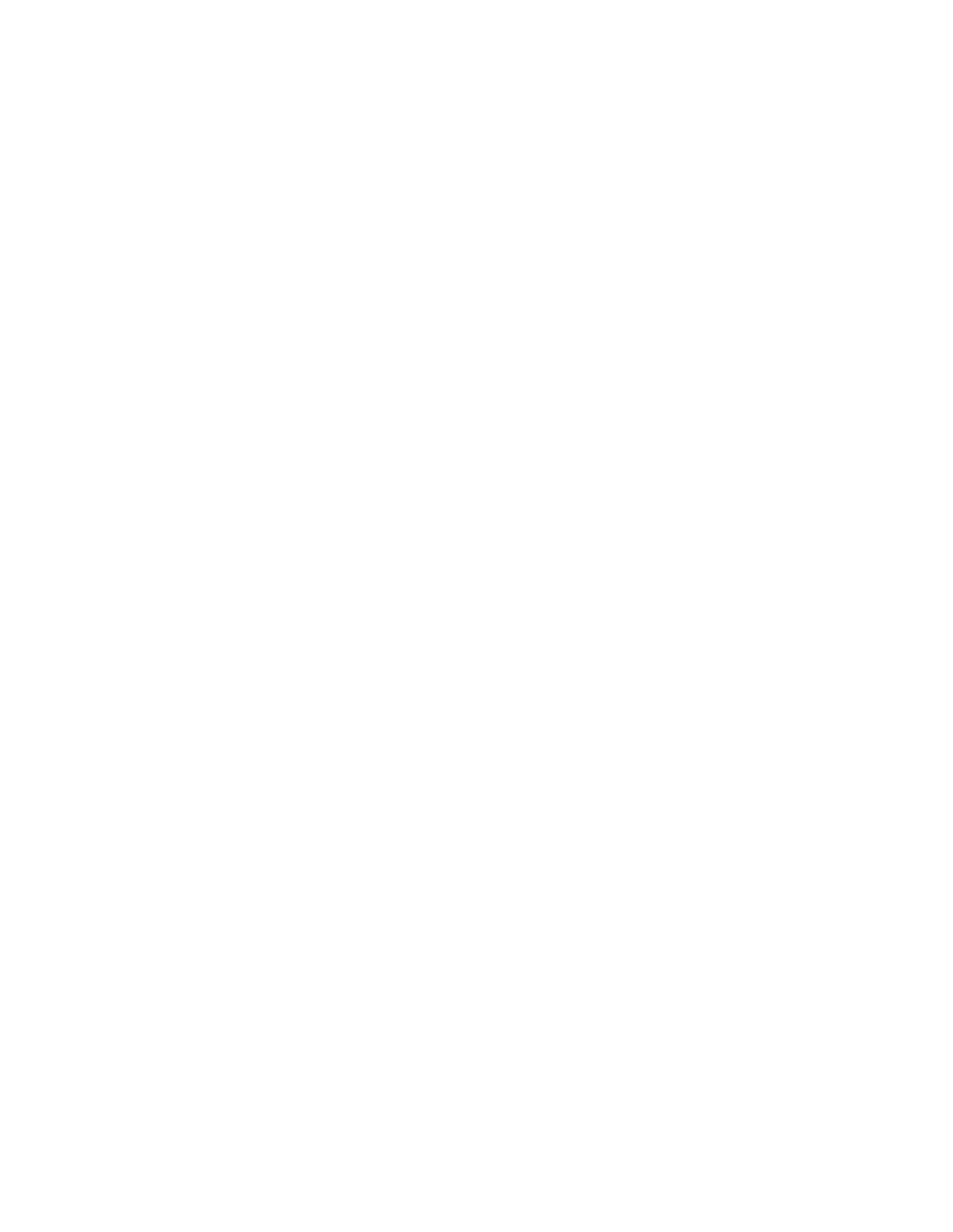# **Appendix D: The National Research Council HPCC Report**

In early 1994, acting through the Defense Authorization Act for FY 1994 (Public Law 103-160), Congress asked the National Research Council (NRC) to examine the status of the High Performance Computing and Communications Initiative (HPCCI). The final report, *"Evolving the High Performance Computing and Communications Initiative to Support the Nation's Information Infrastructure***",** known as "Brooks-Sutherland", contains a number of recommendations about the HPCC program as a whole, as well as specific recommendations about the NSF Supercomputer Centers. Following a brief summary of the observations and recommendations of the NRC committee, we discuss specific recommendations vis-à-vis the conclusions of this task force.

# **D.1: Summary of the NRC Committee Observations and Recommendations**

The NRC-HPCC report observes that the centers have played a major role in establishing parallel computing as a full partner with the prior paradigms of scalar and vector computing. The report also states that the centers have played an important role in promoting early use of new architectures by providing access to such architectures and by educating and training users. Brooks-Sutherland stated that advanced computation will remain an important tool for scientists and engineers and that support for adequate computer access must be a part of the NSF research program in all disciplines. The Brooks-Sutherland committee avoided recommending the appropriate overall funding level for the centers. Nonetheless, the NRC committee questioned the exclusive use by the NSF of HPCCI- specific funds for support of general computing access, when the computing does not simultaneously help drive the development of high- performance computing and communications technology.

# **D.2: Recommendation of the NRC Committee**

The NRC Committee made one recommendation about the centers.

Recommendation 9. *The mission of the National Science Foundation supercomputer centers remains important, but the NSF should continue to evaluate new directions, alternative funding mechanisms, new administrative structures, and the overall program level of the centers. NSF could continue funding of the centers at the current level or alter that level, but it should continue using HPCCI funds to support applications that contribute to the evolution of the underlying computing and communications technologies, while support for general access by application scientists to maturing architectures should come increasingly from non- HPCCI funds.* 

It is the view of this Task Force that the justification for the centers in the context of the overall NSF program and in the context of the HPCCI program are legitimately different. In the context of the overall NSF program, the Centers are the providers of high-end computing services to the science and engineering research community. Thus, a legitimate case can be made for supplying access to maturing architectures, if such architectures are the current best choice for some applications. From the view of the HPCCI program, the use of mature architectures does not contribute significantly to the development and advancement of HPCCI technologies. The goals of the Centers program within NSF and the goals of the HPCCI program, while sharing many elements can appropriately differ in the choice of resource deployment. Nonetheless, this task force believes, as stated earlier in this report, that under tight budget constraints, priority should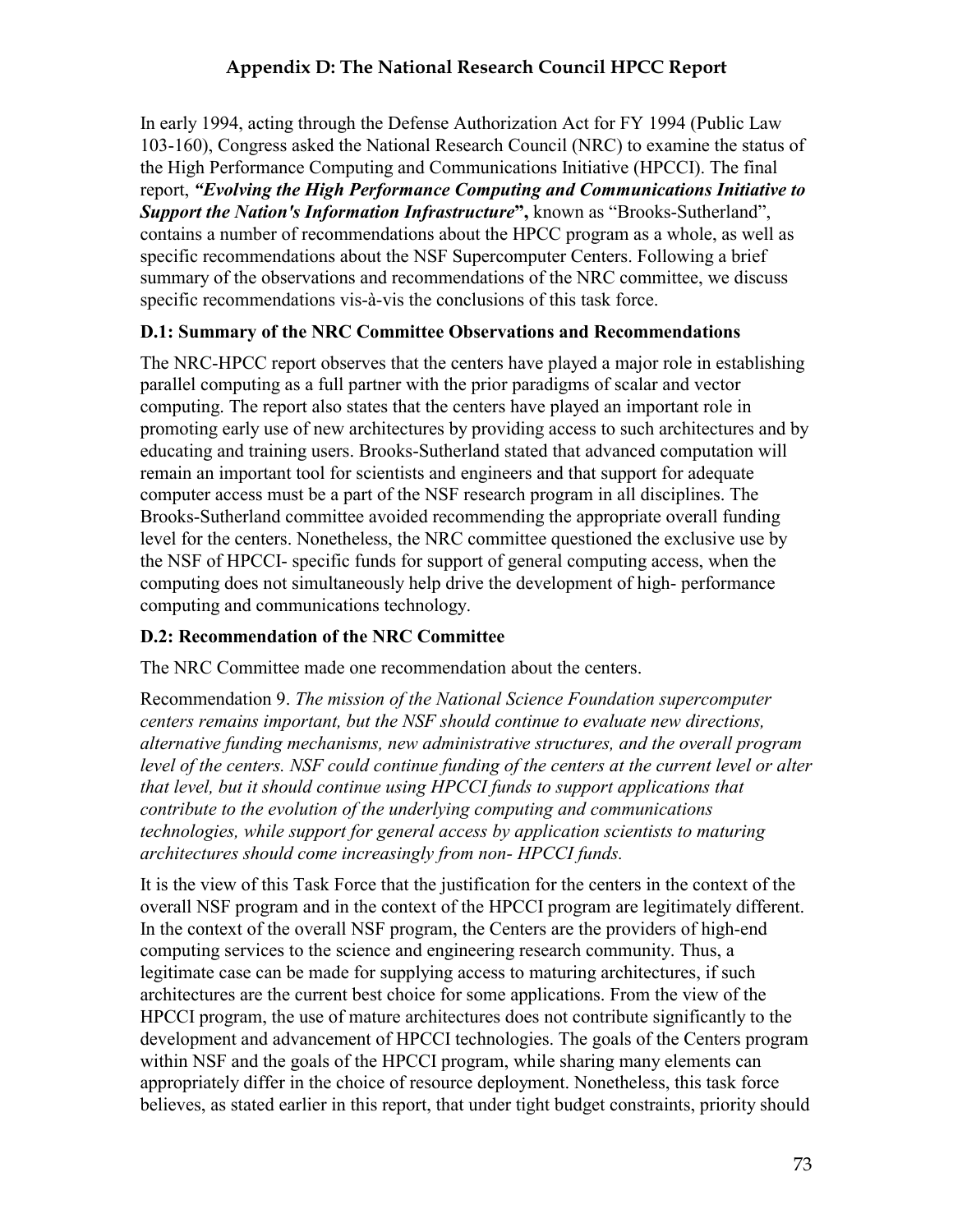# **Appendix D: The National Research Council HPCC Report**

be given to deployment and use of architectures that both serve the computational needs of the research community and simultaneously help advance HPCCI technology, and so our recommendations are consistent with the spirit of this recommendation.

The NRC committee also recommended a examination of the supercomputer centers program to include identification of:

- Emerging new roles for the centers in supporting changing national needs, and
- Future funding mechanisms, including charging mechanisms and funding coupled to disciplinary directorates.

These issues are addressed in this report. In considering new roles for the centers, the task force concluded that such roles should remain closely affiliated with the primary role as provider of high-end services. In addition, specific recommendations and suggestions have been given for increasing the involvement of NSF's directorates and divisions in the allocation process.

Finally the NRC committee recommended that "the centers, and the researchers who use their facilities, should compete for research funds by the normal means established by the funding agencies. "

As indicated by our fifth explicit recommendation (6.5), the Task Force agrees with this view.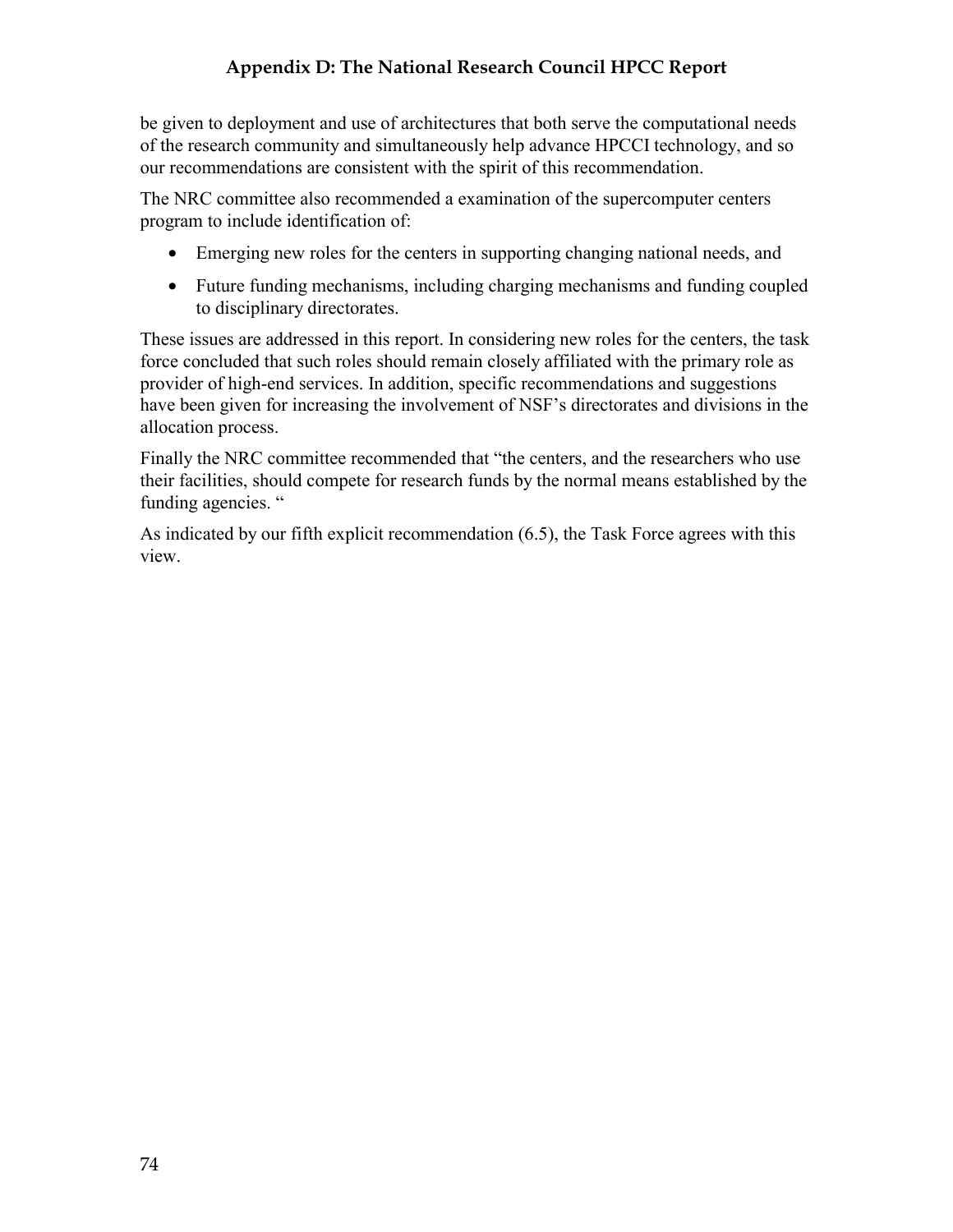During the period when the "Task Force on the Future of the NSF Supercomputer Centers Program" was meeting, substantial amounts of quantitative data were collected to answer questions about the existing centers program. This Appendix contains the data that was deemed germane to the Task Force's charge. The data collected involved 4 areas:

- 1. usage history at the NSF Supercomputer Centers,
- 2. usage patterns of a cohort of "large projects", including research funding and quality estimates of project leaders,
- 3. duration of these large projects at the centers, and
- 4. budget history of the current NSF centers.

A more extensive collection of data in these areas is available at URL:

http://www.cise.nsf.gov/acir/hpc/

# **E.1: Usage Patterns at the NSF Supercomputer Centers**

Each of the existing NSF Supercomputer Centers<sup>19</sup> has maintained its database of users since Phase II of the program was started in 1986. In 1989, the importance of usage data in a uniform format was recognized, and the Advanced Scientific Computing Division engaged Quantum Research Corporation (QRC) to analyze the data and ultimately to organize a database of usage for the centers program as a whole. Quantum's efforts in this area are well documented by regular monthly and annual reports, and most recently, as a World Wide Web document accessible at URL:

http://usage.npaci.edu/.

Without repeating information in these web pages, the contents of the database may be summarized as follows:

- Every Project performed at the Supercomputer Centers, including:
	- project title,
	- center used,
	- nominal sponsor of the research, and
	- NSF division code of research area (even when the research was not sponsored by NSF).
- User information:

 $\overline{a}$ 

- Every User ID (linked to projects),
- Principal investigator(s) (PI) of every project, and
- Home institution and department of PI(s).
- Computer used for each project, including its classification as:
	- Vector Multiprocessor, or
	- Parallel Computer

 $19$ The original five centers were (1) The National Center for Supercomputing Applications (NCSA) at the University of Illinois, Champaign-Urbana, (2) The Cornell Theory Center (CTC), (3) The John von Neuman Center (JVNC), a consortium located at Princeton University, (4) The San Diego Supercomputer Center (SDSC), located at the University of California, San Diego and operated by General Atomics, and (5) The Pittsburgh Supercomputing Center (PSC), operated by University of Pittsburgh, Carnegie Mellon University, and Westinghouse Corp.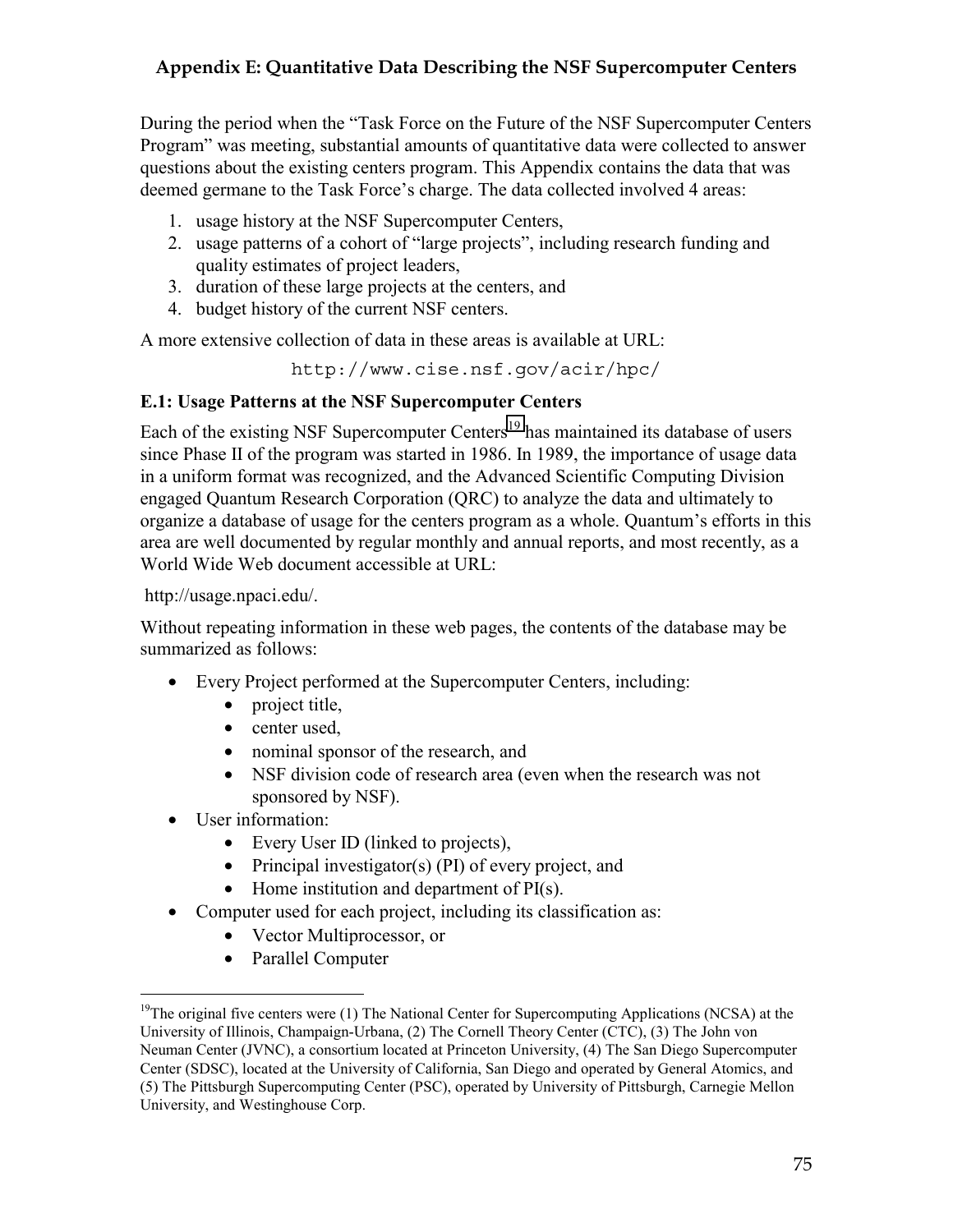- Normalized usage converted to an equivalent System Unit (SU) of a 9.5 nsec Cray XMP processor
- Identification of training usage
- Identification of industrial usage (although individual industrial users and projects are not tallied separately).

The centers have provided substantially more in services than computing cycles, but the only data that has been collected has been CPU usage figures – no memory use, I/O requirements, special software access, etc. are recorded. Furthermore, as the machines have developed and machine types have proliferated, the conversion of usage (measure in *time*) to SU has relied on some standardized benchmarks, which may not be relevant for particular applications. The methodology is fully documented at the URL mentioned at the start of this section.

Comparative usage measurements can *help* explain the magnitude of the relative usage, and provide a graphic indication of the growth of the *capacity* of the program.



Figure E.1 Usage Increase Over The History of the Program FY 1986-95

Clearly usage grew at a lesser rate (about 30%/yr) from 1986-92 than from 1993 to present (an average of 10%/month, and about 115%/yr). 1993 saw the introduction of the original massively parallel systems, and their potential to deliver *raw* computing cycles that far outstrips vector multiprocessors. However, such systems often require extensive new coding and algorithms to reduce any inefficiencies that can degrade the performance of MPP systems on specific research codes. Simple measures of "raw cycles" does not present the complete capacity story, but since it is the only data available, it is presented with that caveat.

A different pattern emerges when the *number* of users of the centers is examined.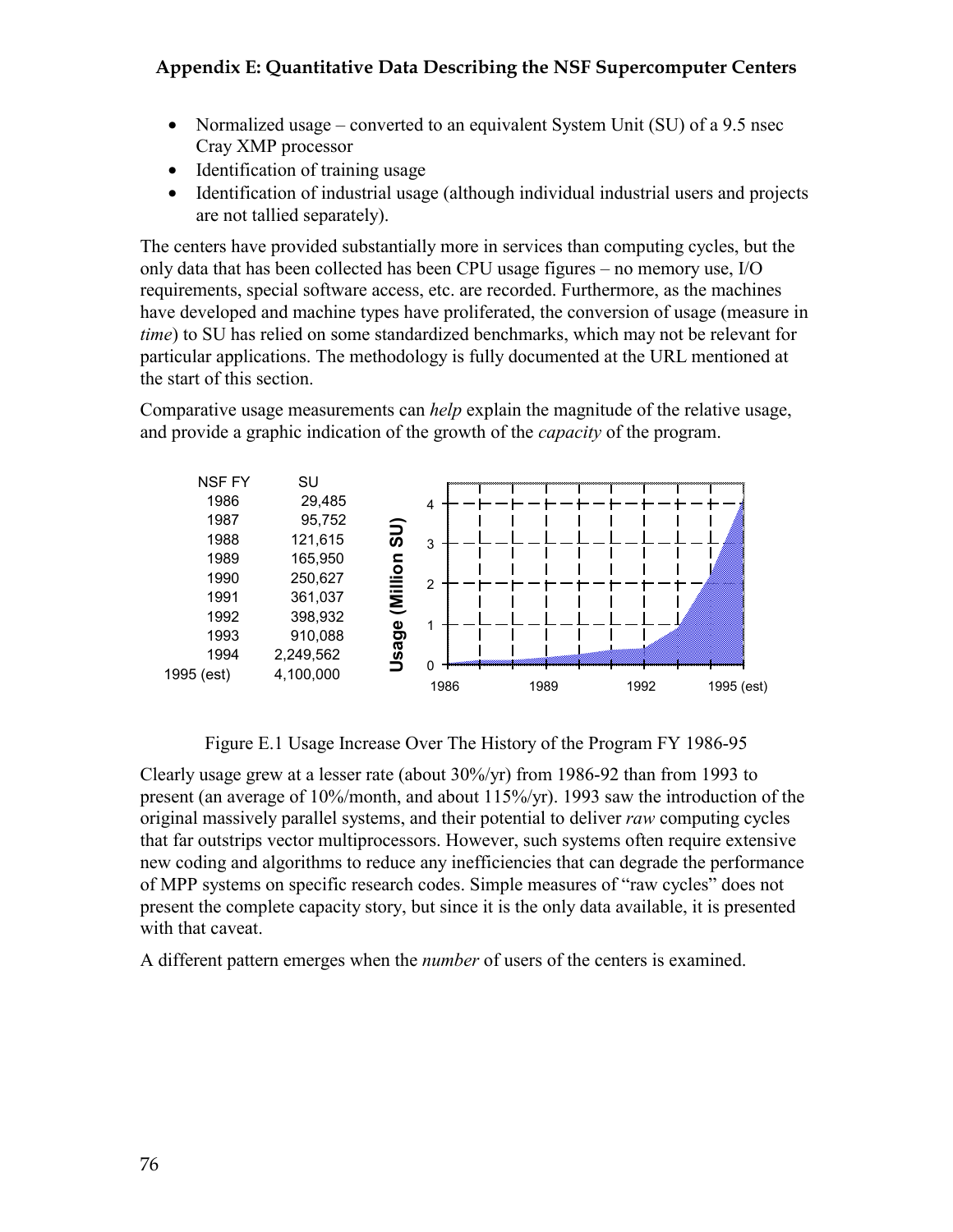



The annual number of users peaked in 1992, and has been decreasing gradually for the past two years. Part of this drop can be explained by an affirmative policy to assist *small* users who do not take advantage of all the features of the Centers' resources to migrate their usage to "workstation" class machines. For many applications, workstations perform the calculations nearly as fast at a much lower cost. Indeed, smaller systems with impressive amounts of computing power have been purchased in increasing numbers by universities and departments over the past several years. In many instances, the wallclock time for a calculation or a series of test cases to be completed is substantially less for an investigator, compared to a large center where the system is shared with thousands of other users.

The data shown so far demonstrate that there are about 7-8,000 users of the Centers per year. The complete data base has entries for more than 21,000 user names – entries of all users who have had accounts at one of the centers since the data base was established. The number of scientists and engineers "touched" by the centers during their existence, then is closer to 20,000, with the number split between researchers and students.

The largest segment of the usage came from academic researchers. For the most recent complete year (FY 1994), the fraction of usage and users could be broken down as shown in figure E.3.

A small number of users account for most of the machine usage measured. For example, in 1994 4% (332) users accounting for 64% of the computer usage, used more than 1,000 SU of computer time at all the centers. Small users consume resources other than computer time: consultant services, training, etc., or in some cases, appear to have logged in but not to have used any measurable computer time on the supercomputer systems.

In this example the *counts* of users are led by graduate students rather than faculty, who are the leaders in the *usage* category. The sample shown in E.3 counts only those users who used more than 10 SU in 1994, and are probably most representative of *research* users.

In the Annual Report: Annual Summary of Usage Statistics for the National Science Foundation Supercomputer Centers Fiscal Year 1994, substantial additional detail (and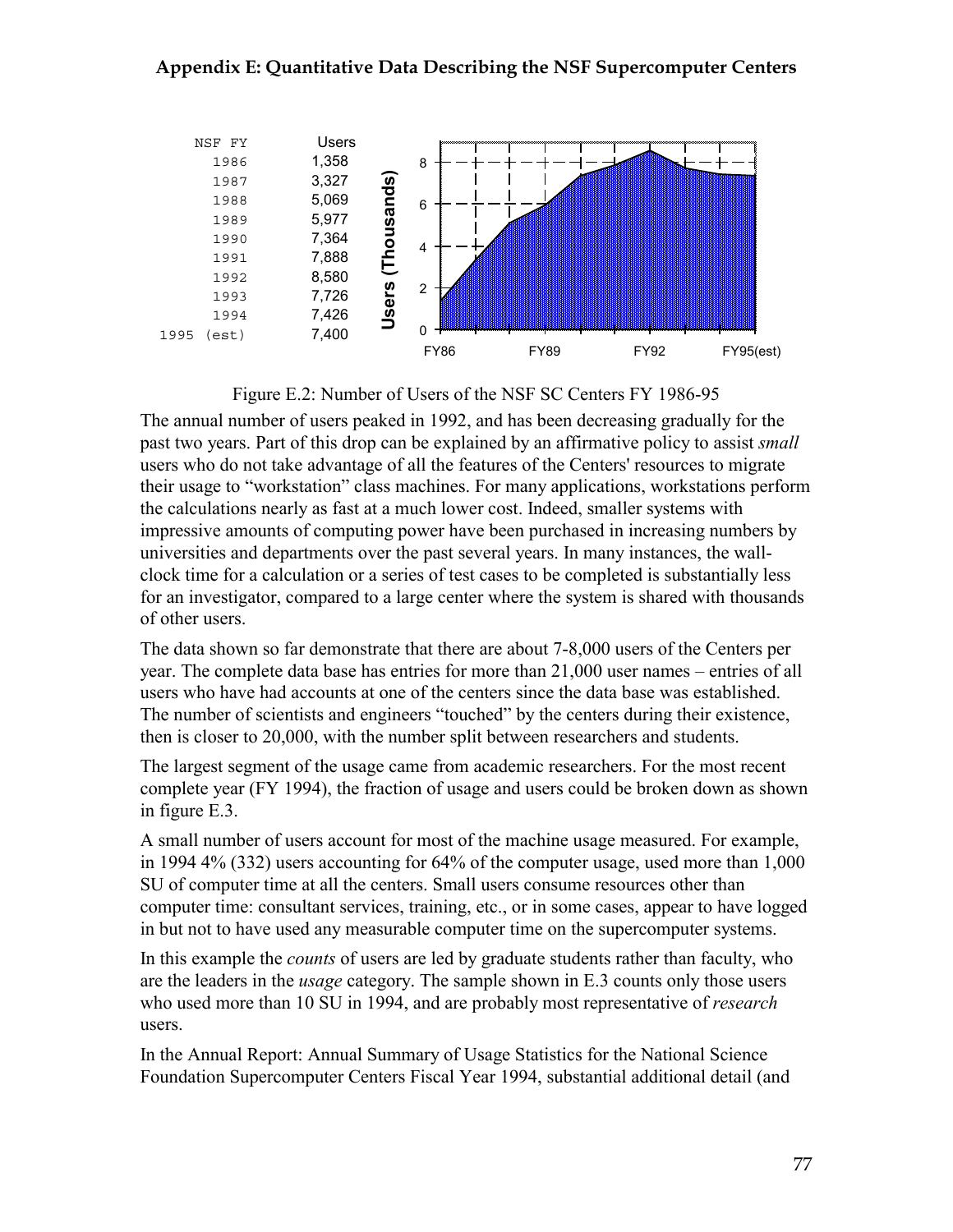figures) are presented on the following selected areas shown in table E.1. In this table, [C] stands for results presented in a Chart, and [T] for results presented in Tabular form.

Research usage has been tracked to the discipline that is home of the major portion of the research, and presented in figure E.4. The methodology is slightly different than that used in the reports cited above, but has the advantage that every project is linked to an NSF directorate or division. The presentation includes only *research* usage, and omits training, system functions, etc. The MPS directorate is generally on the left semi-circle and accounts for 57% of the centers' usage.



Figure E.3: Academic Status of Users and their Usage for FY 1994<sup>20</sup>

 $\overline{a}$ 

<sup>20</sup> Industrial usage is all reported to the data base linked to one name: "Industrial User". Thus, there is *no* count in this system for the actual number of users.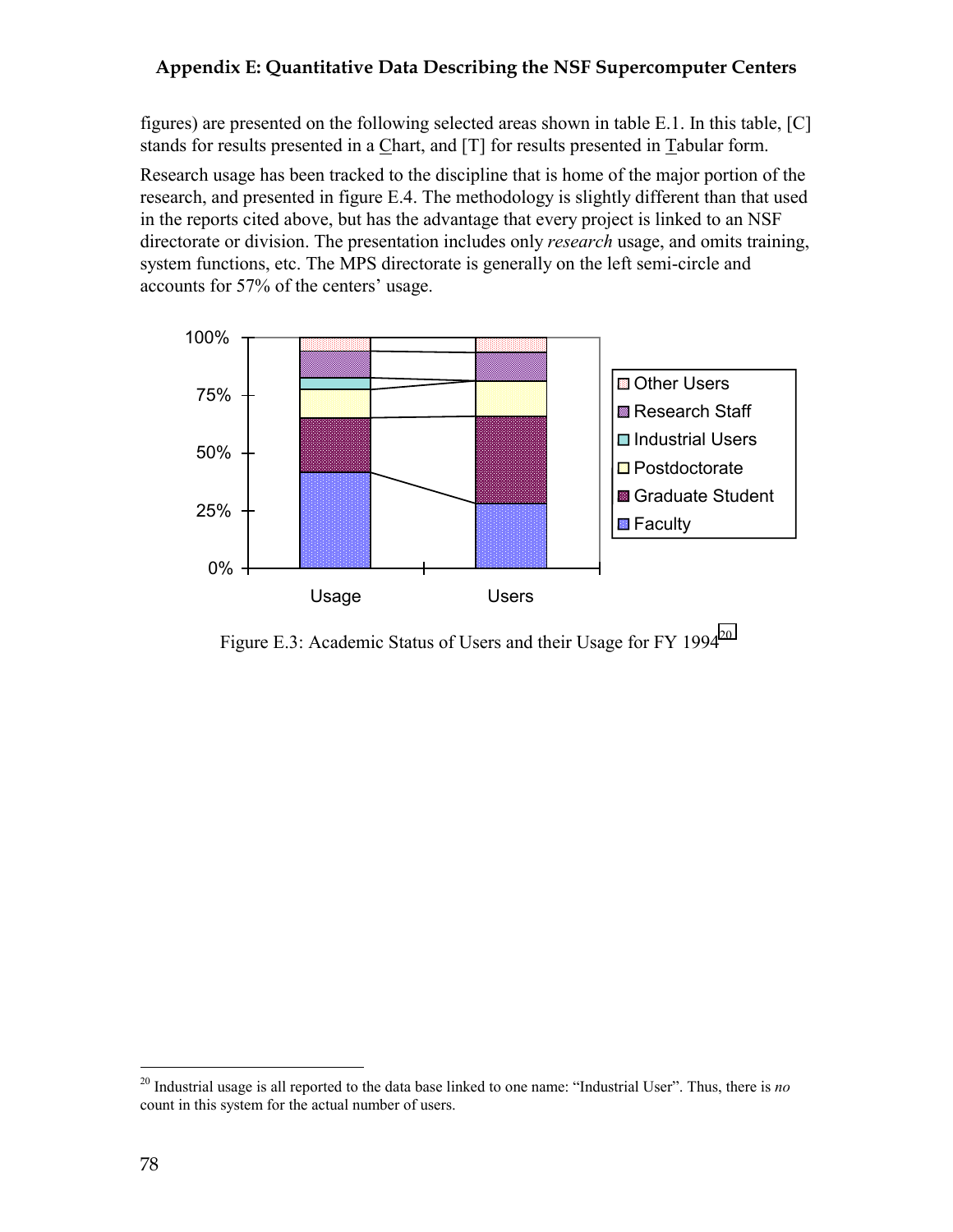| General Subject                             | Detailed Information                                       |
|---------------------------------------------|------------------------------------------------------------|
| 1. Summaries for all Centers and detail for | Normalized CPU usage by FY [C]                             |
| each center                                 | Active Users by FY [C]                                     |
|                                             | Active Grants by FY [C]                                    |
|                                             | Summary of NSF SC Usage [T]                                |
| 2. Normalized CPU usage and active users    | Distribution of active users and usage by annual CPU usage |
| by center and annual CPU usage level FY     | level: $FY94$ $[C]$                                        |
| 1990-94 (All centers and detail for each    | Distribution of normalized CPU usage: FY94 [C]             |
| center)                                     | Distribution of normalized CPU usage and active users by   |
|                                             | normalized CPU usage level: FY 1990-94 [T]                 |
| 3. Normalized CPU usage and active users    | Normalized CPU usage by academic Status: FY 1994 [C]       |
| by center and academic status: FY 1990-94   | Active users by academic status: FY 1994 [C]               |
| (All centers and detail for each center)    | Distribution of normalized CPU usage and active users by   |
|                                             | academic status: FY 1990-94 [T]                            |
| 4. Normalized CPU usage by center and       | Normalized CPU usage by state: FY 1994 [C]                 |
| state: FY 1990-94 (All centers and detail   | Normalized CPU usage by state: FY 1990-94 [T]              |
| for each center)                            |                                                            |
| 5. Active users by center and state: FY     | Active users by state: FY 1994 [C]                         |
| 1990-94 (All centers and detail for each    | Active users by state: FY 1990-94 [T]                      |
| center)                                     |                                                            |
| 6. Normalized CPU usage by center and       | Normalized CPU usage by NSF directorate: FY 1994 [C]       |
| NSF Directorate and Division: FY 1990-94    | Normalized CPU usage by NSF directorate and division: FY   |
| (All centers and detail for each center)    | 1990-94 [T]                                                |
| 7. Active grants by center and NSF          | Active grants by NSF directorate: FY 1994 [C]              |
| directorate and division                    | Active grants by NSF directorate and division: FY 1990-94  |
|                                             | [T]                                                        |

Table E.1: Contents of the Annual Usage Reports of the National Science Foundations Supercomputer Centers



Figure E.4: FY 1994 Usage of NSF SC Centers by NSF Directorate and MPS Divisions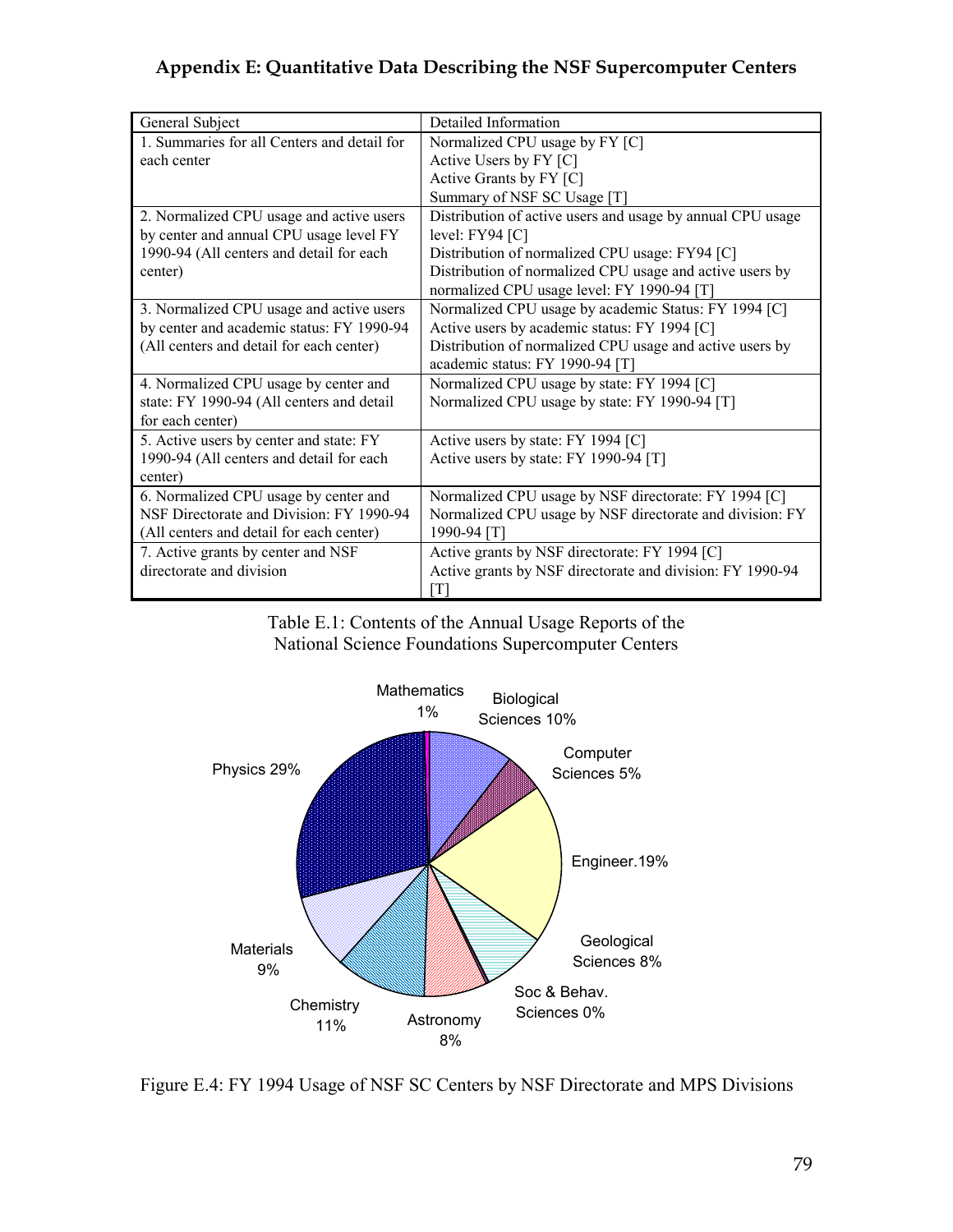#### **E.2: Longitudinal Analysis of Major Projects**

There is much useful information in the Supercomputer Centers usage data as published. However, most major projects are performed by *groups* of faculty, post-docs, and graduate students. The data base supports the relations between accounts and the Project Leader, although the published reports do not make this linkage. Additionally, the users are sufficiently identified to determine whether they are NSF grant recipients.

The Task Force performed the following study:

For the Fiscal years 1992-95 (through February 95):

- 1. look at *projects* that accumulated more that 1,000 SU,
- 2. present these results from all uses (usage, title, NSF division/directorate) under the Project Leader,
- 3. identify the Project Leader in the NSF grants data base, and return all grants identified by the system (whenever the name of the Project Leader is listed in the system), and
- 4. enumerating for these grants, the grant amount, title, and the rating scores of the reviewers.

Some modifications to the grants data were made.

- Two center directors appeared on the list of NSF Grants (removed)
- Small grants (less than \$20,000) were removed from the data set
- If a grant had multiple PI's, the value of the grant was evenly divided.

However, this collection of projects (and PI's) provided substantial illumination about the usage patterns of grantees, and the quality of their research.

Some summary information from this study follows:

| Number of Center Projects:                    | 1428           |
|-----------------------------------------------|----------------|
| Number of Distinct Project Leaders:           | 320            |
| Value of 1245 grants held by project leaders: | \$317,786,170  |
| Reviewer's average rating of proposals:       | between E & VG |

Figure E.5 shows the average funding history of the computational scientists and engineers who were project leaders using the NSF centers. The *total* base level funding for this cohort was \$15-20M per year, until just before the period studied, when it increased to a maximum of \$40M in 1991, and stayed above \$30M/year thereafter. (Data for FY 1994 was not complete in the system at the time of this study). Figure E.5 reflects these totals divided by the number of PI's in this sample (320, approximating the average new award per investigator.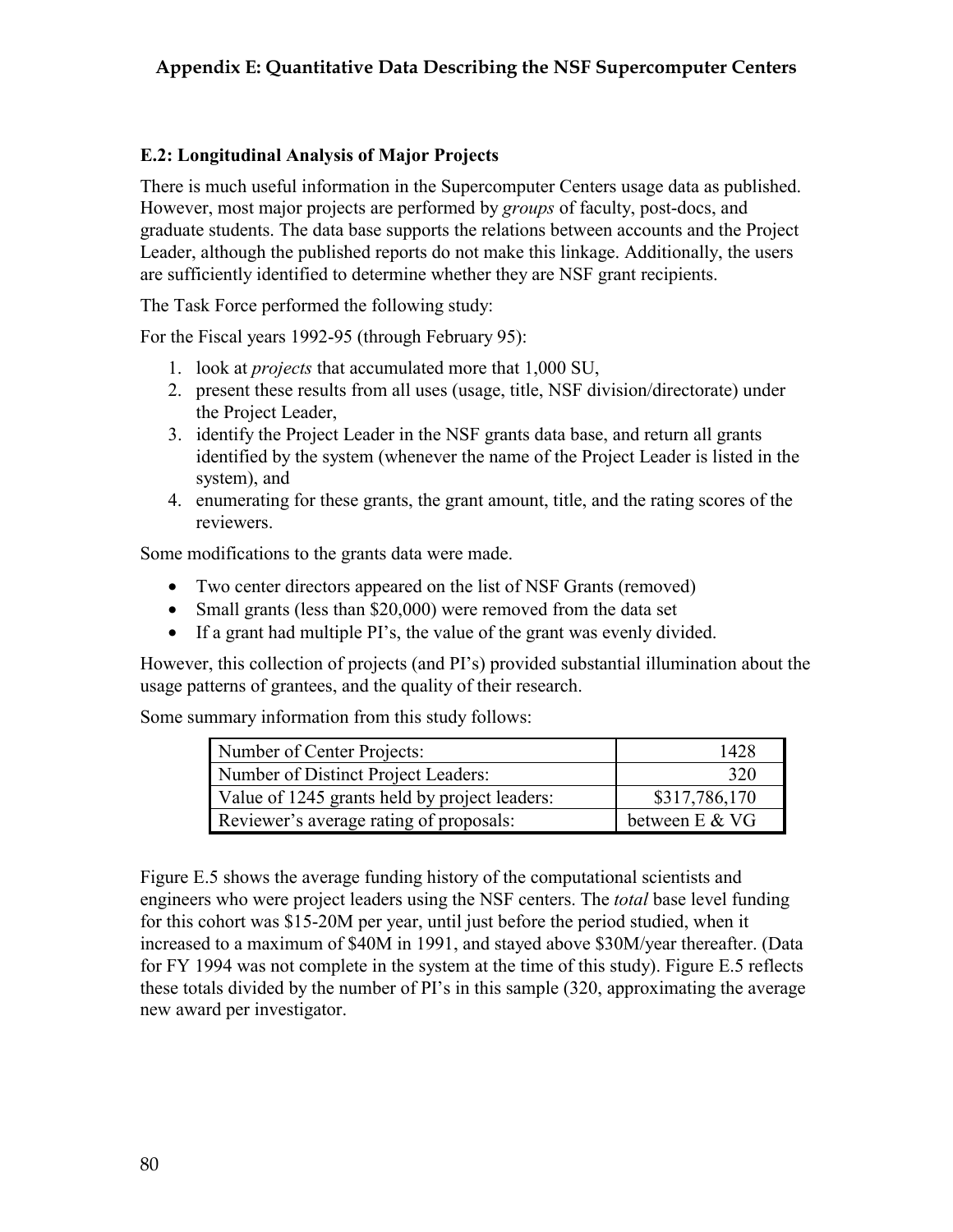

Figure E.5: NSF Average Funding History of 320 Selected PI's: FY 1984-93

A list of the grants in this sample and their titles (with PI's names removed) is appended to this document to illustrate the diversity of usage of the Centers. The large value in FY 1991 corresponds to several of the PI's in this group receiving large *Center Grants* from the newly established Science and Technology Centers program.

Individual PI's who were also project leaders had substantial amounts of total funding from NSF. One cannot make a quantitative evaluation of the *quality* of research from such data. The quality of research at the Centers is addressed in Appendix B.

Another approach is to examine how the original proposals were assessed by reviewers. All NSF proposals are reviewed, and given scores of Excellent (E), Very Good (V), Good (G), fair (F), or Poor (P). Figure E.6 shows the overall distribution of these scores for all the funded proposals of the selected  $PI's^{21}$ . Recognizing that this metric is problematic in three regards:

1. it attempts to quantify what are clearly qualitative reactions

 $\overline{a}$ 

- 2. it measures opinions before the research is performed, rather than following the research.
- 3. it measures all NSF grants for the selected PI's, rather than the grants most closely related to the research at the Centers.

Without dwelling too long on the deficiencies of this method, one merely observes that the overall ratings are quite high, and comparable to random samples of ratings extracted from the same database.

<sup>&</sup>lt;sup>21</sup> The addition of reviewer's scores to the NSF grants database is performed by NSF program offices, and was instituted during the period under review. In many cases, the data were incomplete, but the results are presented for comparison.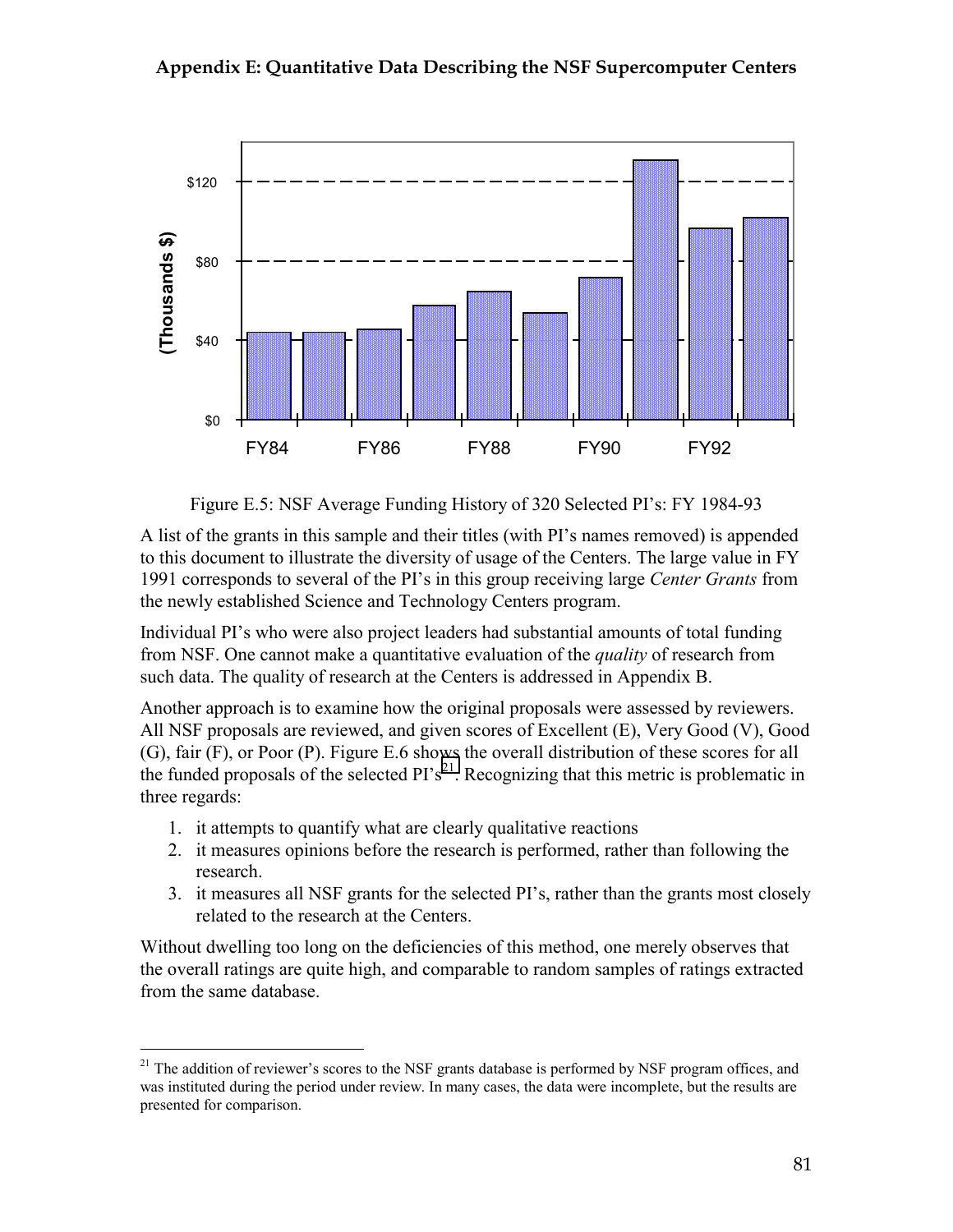

Figure E.6: Reviewer's Scores of Selected PI's Proposals: FY 1984-94

#### **E.3: Duration of Projects at Centers**

There is a general perception among some observers that there are users and projects that just keep *going on forever* at big computer centers. One way to test this assertion is to look at the cohort of projects, and rank their usage every year. The complete table of rankings is available under the TF\_Report URL as reported at the beginning of this section, but the first 50 projects in 1995 ranking are shown in the table below:

| PI  |    | 92 | 93              | 94              | 95 | Title                                                                          |
|-----|----|----|-----------------|-----------------|----|--------------------------------------------------------------------------------|
|     |    |    |                 |                 |    |                                                                                |
| ID  |    |    | Ran Ran Ran Ran |                 |    |                                                                                |
|     |    | k  | k               | k               | k  |                                                                                |
| 33  | P  |    |                 | 37              |    | The Formation Of Galaxies And Large-Scale Structure                            |
| 291 | P  |    | 26              | 10 <sup>1</sup> | 2  | Coupling Of Turbulent Compressible Convection With Rotation                    |
| 195 | P  |    |                 | 80              | 3  | Computer Simulation Of Biomolecular Structure, Function And Dynamics           |
| 255 | N  |    | $\mathfrak{p}$  | 8               | 4  | <b>Computational Relativity</b>                                                |
| 215 | N  |    |                 | 28              | 5  | Mca94-The Formation Of Galaxies And Large Scale Structure                      |
| 281 | N  |    |                 |                 | 6  | Lattice Gauge Theory On MIMD Parallel Computers                                |
| 281 | S. |    |                 | 9               |    | Lattice Gauge Theory On MIMD Parallel Computers                                |
| 132 | N  |    |                 | 43              | 8  | Ab-Initio Simulations Of Materials Properties                                  |
| 31  | P  |    | 29              | 16              | 9  | Quantum Molecular Dynamics Simulations Of Growth Of Semiconductors And         |
|     |    |    |                 |                 |    | Formation Of Fullerenes                                                        |
| 147 | N  |    |                 | 32              | 10 | Penguin Operator Matrix Elements In Lattice QCD With Staggered Fermions        |
| 186 | S  |    |                 | 18              | 11 | Theory Of Biomolecular Structure And Dynamics                                  |
| 44  | C. |    |                 | 136             | 12 | Implementation On Parallel Computer Architectures Of A Particle Method Used In |
|     |    |    |                 |                 |    | Aerospace Engineering                                                          |

Table E.2: The Top 50 Projects in FY 92-95 in Order of their FY 95 Usage Ranking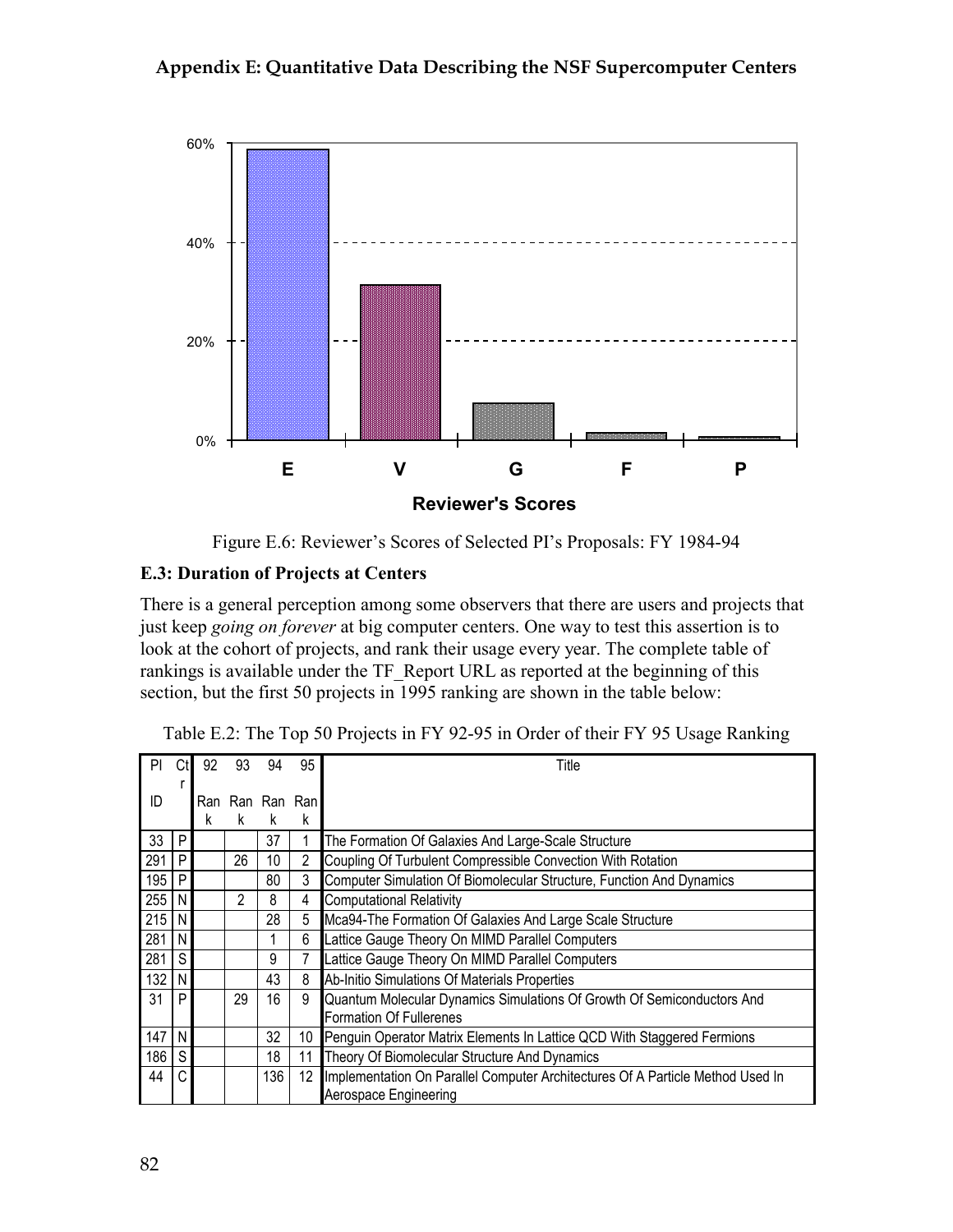| $198$ P          |                         |     |         |                | 13 | Synchronization And Segmentation In A Unified Neural Network Model Of The Primary<br><b>Visual Cortex</b> |
|------------------|-------------------------|-----|---------|----------------|----|-----------------------------------------------------------------------------------------------------------|
|                  | C                       |     |         |                | 14 |                                                                                                           |
| 81               |                         |     |         | 156            |    | The Deconfinement Transition In Lattice Quantum Chromodynamics In The Wilson<br>Fermion Scheme            |
| 124              | N                       |     |         |                | 15 | Electrostatic Properties Of Membrane Proteins                                                             |
| 253              | I N                     |     | 69      | 11             |    | 16 Modeling Of Biological Membranes And Membrane Proteins                                                 |
| $300$ N          |                         |     |         | 376            | 17 | Massively Parallel Simulations Of Colloid Suspension Rheology                                             |
| 153              | P                       |     | 21      | 34             | 18 | Density Functional Ab Initio Quantum Mechanics And Classical Molecular Dynamics                           |
|                  |                         |     |         |                |    | To Simulate Chemical Biomolecular Sys                                                                     |
| 3                | $\mathsf{N}$            |     |         | 150            | 19 | Cellular Automaton Analysis Of Suspended Flows                                                            |
| $\overline{318}$ | N                       |     |         | 7              | 20 | Massively Parallel Simulation Of Large Scale, High Resolution Ecosystems Models                           |
| 191              | P                       |     | 73      | 12             | 21 | Coherent Structures And Statistical Dynamics Of Rotating, Stratified Geophysical                          |
|                  |                         |     |         |                |    | Turbulence At Large Reynolds Number                                                                       |
| $238$ N          |                         |     |         |                | 22 | Direct Numerical Simulation Of Turbulent Reacting Flows Near Extinction                                   |
| 310              | $\overline{N}$          |     |         | 51             | 23 | The Numerical Simulation Of Convective Phenomena                                                          |
| 153              | ${\mathbb S}$           |     |         | 45             | 24 | Simulations On Complex Molecular Systems                                                                  |
| 125              | N <sub>1</sub>          |     |         | 79             |    | 25 Application Of Effective Potential Monte Carlo Theory To Quantum Solids                                |
| 148              | $\mathsf{C}$            | 57  | 32      | 358            |    | 26 Theoretical Study Of Lepton Anomalous Magnetic Moments                                                 |
| 222              | $\overline{s}$          |     | 68      | 26             |    | 27 Salt Effects In Solutions Of Peptides And Nucleic Acids                                                |
| 34               | $\overline{P}$          |     |         |                |    | 28 Molecular Simulation Studies Of Biological Molecules                                                   |
| 134              | $\overline{\mathsf{s}}$ |     |         | 52             |    | 29 Crystal Growth Of Si And Al                                                                            |
| 157              | $\mathsf{C}$            |     |         | 105            |    | 30 Computer Simulations Of Critical Behavior                                                              |
| 217              | $\mathsf C$             |     |         | 48             |    | 31 Monte Carlo Simulations Of Phase Coexistence For Polymeric And Ionic Fluids                            |
| 18               | N                       |     | 318     | 275            |    | 32 Simulation Of High Rayleigh Number Thermal Convection With Imposed Mean Shear                          |
|                  |                         |     |         |                |    | An D System Rotation                                                                                      |
| 205              | N                       |     |         | 33             |    | 33 Computational Micromechanics                                                                           |
| 33               | $\mathsf{C}$            |     |         | 335            |    | 34 The Formation Of Galaxies And Large-Scale Structure                                                    |
| 120              | $\mathsf{N}$            |     | 152 185 | 180            |    | 35 A Numerical Approach To Black Hole Physics                                                             |
| 243              | P                       | 125 | 65      | 116            |    | 36 Dynamical Simulations Of Kinked DNA And Crystallographic Refinement By Simulated                       |
|                  |                         |     |         |                |    | Annealing Of DNA Eco Ri Endonuclease                                                                      |
| 206              | N                       | 216 | 320     | 171            |    | 37 Tempest                                                                                                |
| 166              | $\overline{N}$          |     | 39      | $\overline{4}$ |    | 38 Supercomputer Simulations Of Liquids And Proteins                                                      |
| 53               | N                       |     | 3       | 20             |    | 39 Simulations Of Quantum Systems                                                                         |
| 109              | $\overline{C}$          |     | 331     | 58             |    | 40 Molecular Simulation Of Fluid Behavior In Narrow Pores And Pore Networks                               |
| 150              | $\mathsf{C}$            |     | 118     | 74             |    | 41 Quantum And Classical Simulations Of Molecular Aggregates                                              |
| 95               | $\sf P$                 |     | 11      | 31             |    | 42 Electronic Structure Simulations Of Magnetic And Superconducting Materials                             |
| 53               | $\mathsf{P}$            |     |         | 87             |    | 43 Simulations Of Quantum Systems                                                                         |
| 150              | IP.                     |     | 30      | 13             |    | 44 Quantum And Classical Simulations Of Molecular Aggregates                                              |
| 240              | $\mathsf{P}$            |     |         | 83             |    | 45 Modeling The Generation And Dynamics Of The Earth's Magnetic Field                                     |
| 30               | N                       |     |         |                |    | 46 Large Scale Simulations Of Polarizable Aqueous Systems                                                 |
| 100              | P                       |     |         | 70             |    | 47 Numerical Simulation Of Reacting Shear Flow                                                            |
| 132 S            |                         |     |         | 69             |    | 48 Ab-Initio Simulations Of Materials Properties                                                          |
| 140              | <sub>S</sub>            |     |         | 41             |    | 49 Hybrid Spectral Element Algorithms: Parallel Simulation Of Turbulence In Complex                       |
|                  |                         |     |         |                |    | Geometries                                                                                                |
| $316$ C          |                         |     |         | 246 262        |    | 50 Differential Diffusion And Relative Dispersion In Isotropic Turbulence                                 |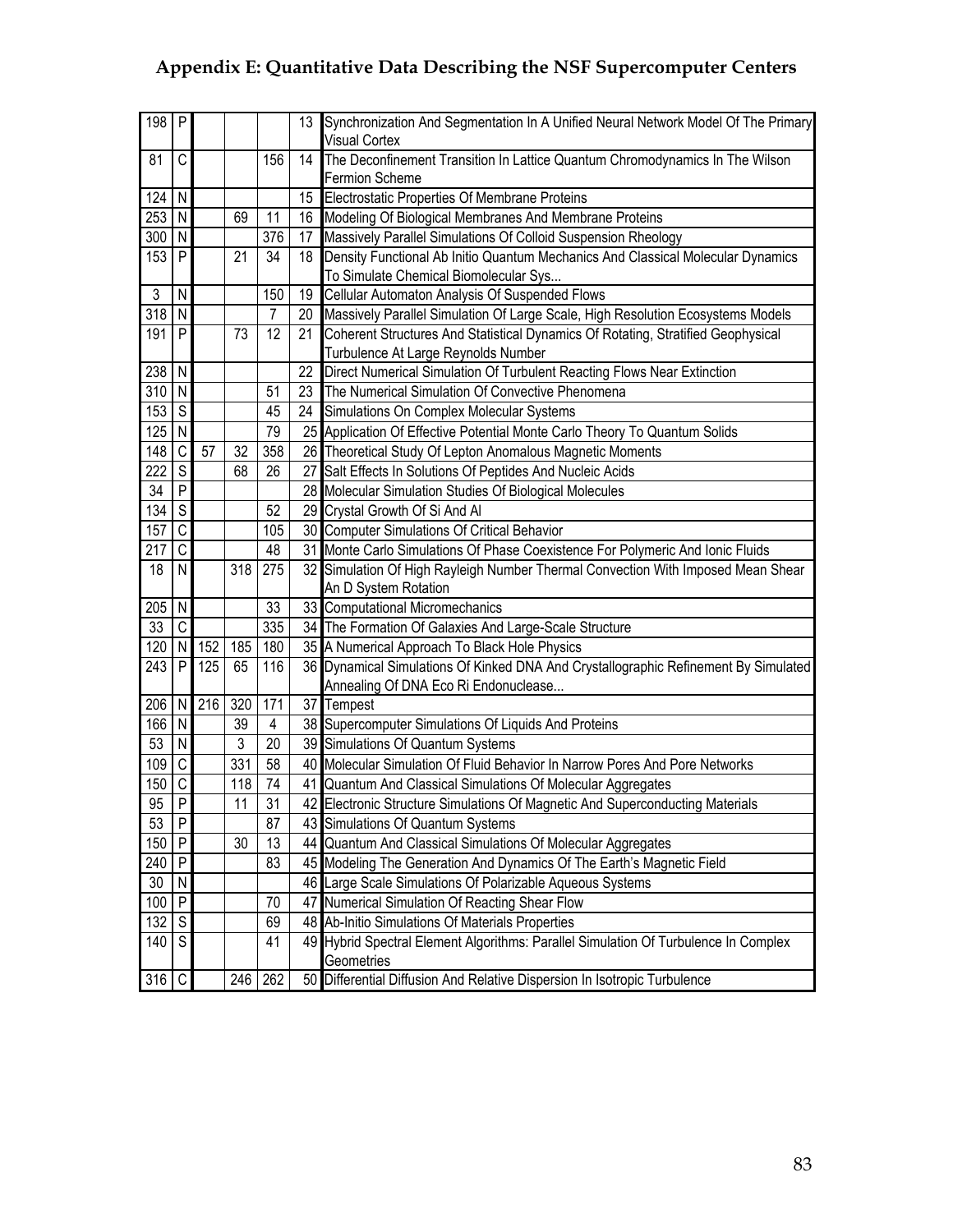Table E.2 is organized in three sections:

- The first two columns show an identifier number for the project leader, and the center where the project is rooted (C=CTC, N=NCSA, P=PSC, S=SDSC).
- The next four columns show the project ranking  $(1 = \text{largest})$  for the four years of the study.
- The final column is the (abbreviated) project title.

It is interesting to compare the rankings of the projects in 1995 with earlier years. Most of these projects were not in the top rankings in FY92 or 93, and in many cases, rated much lower during FY94. Complete inspection of the full data reveals projects that represent the top usage in FY 1992, 93 are generally absent in FY 1994, and 95, and the converse. This pattern probably occurs because this group of PI's organizes their research projects into well defined tasks, most likely related to dissertation topics for graduate students.

In table E.3, the same data are aggregated for project leaders. This table now occupies ten columns, and is extracted for the first 50 PI's based on their 1995 ranking.

| Column  | 1 is the ID number of the PI                                                   |
|---------|--------------------------------------------------------------------------------|
| Columns | 2-5 show the usage (in normalized SU) for the FY 1992-95                       |
| Columns | 6-9 show the ranking of the PI in FY 1992-95                                   |
| Column  | 10 shows the NSF funding for the faculty PI in the NSF data base (adjusted     |
|         | as described earlier). Those entries where NSF funding is absent belong to     |
|         | PI's with funding from other agencies, but the reference base for these grants |
|         | is different and our ability to get all funding sources is limited.            |

Only 14 of the top 50 in 1995 were in the top 50 in 1992, indicating a turnover of 72% during the period of this study. Additionally, these top project leaders also have substantial amounts of NSF funding; in fact, only 2 of the top 50 lack NSF funding (one is funded by NIH, and the second by ONR).

If one looks at the usage (rather than the ranking) and recalls that the cut-off for inclusion in this cohort is the total use of 1,000 SU over the period, one concludes that these PI's are truly large users, but they have patterns that show starts and stops in their computer usage, driven by ideas and opportunities as in other kinds of research.

| PI  | 92     | 93     | 94      | 95      | 92   | 93   | 94   | 95   | <b>NSF</b> |
|-----|--------|--------|---------|---------|------|------|------|------|------------|
| ID  | usage  | usage  | usage   | usage   | rank | rank | rank | rank | Funding    |
| 33  | 0      | 827    | 24,235  | 108,263 | 201  | 121  | 16   |      | 1,037,930  |
| 281 | 33,347 | 34,533 | 148,958 | 60,993  | 2    | 2    |      | 2    | 8,651,897  |
| 291 |        | 9,997  | 24,565  | 56,174  |      | 13   | 15   | 3    | 1,162,300  |
| 195 |        |        | 4,830   | 46,739  |      |      | 53   | 4    |            |
| 255 |        | 28,907 | 29,728  | 44,678  |      | 4    | 8    | 5    | 74,000     |
| 215 |        | 308    | 14,890  | 42,529  |      | 200  | 28   | 6    | 3,590,533  |
| 132 | 8,425  | 9,356  | 16,176  | 32,698  | 3    | 15   | 25   |      | 171,200    |
| 31  | 193    | 7,755  | 20,841  | 21,706  | 151  | 18   | 19   | 8    | 423,000    |
| 186 | 2,982  | 3,143  | 25,891  | 20,271  | 9    | 39   | 13   | 9    | 1,872,122  |

Table E.3: Ranking and NSF Funding of the Top 50 Project Leaders for FY 1992-95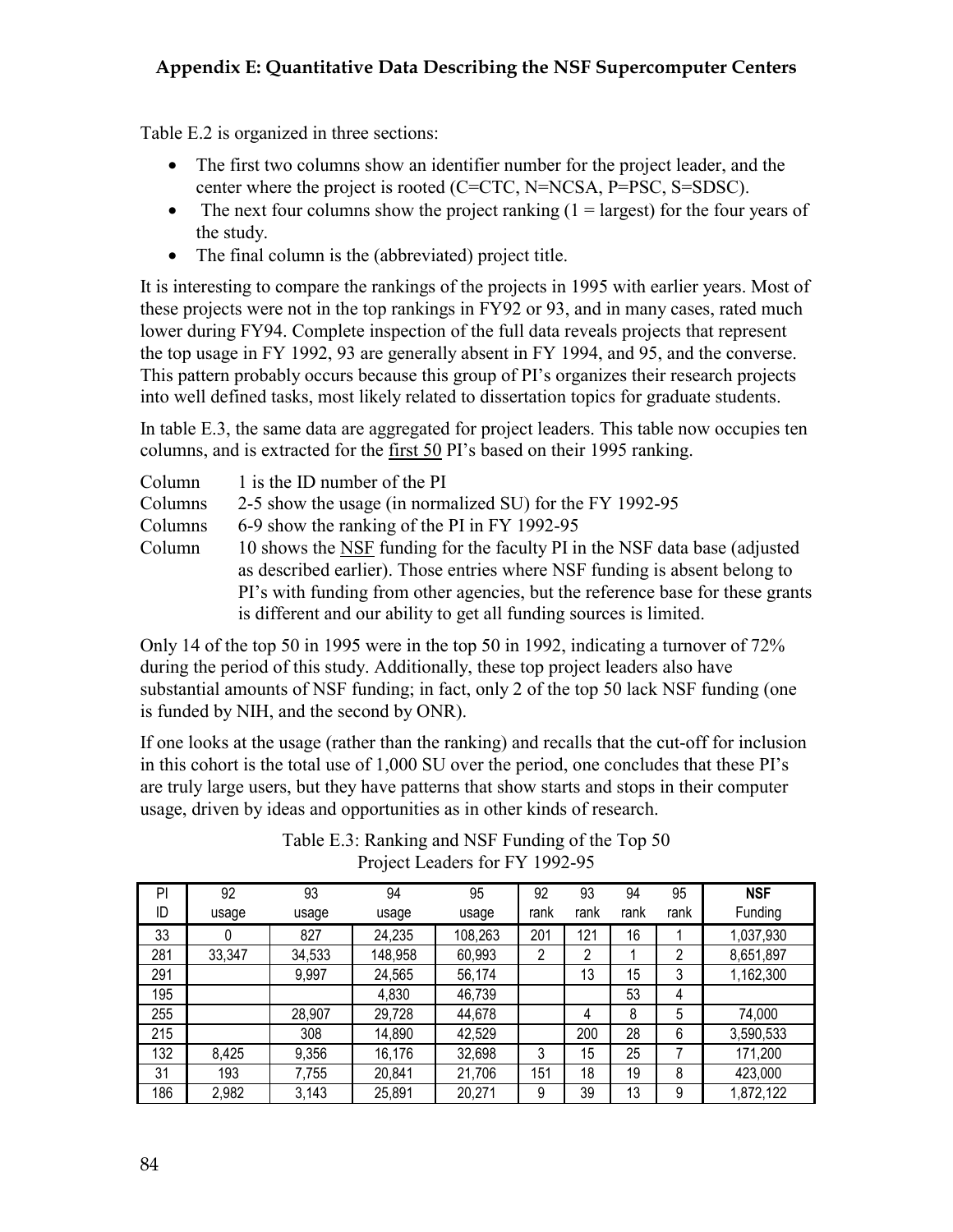| 147 |       | 1,735          | 33,760 | 19,863 |            | 63             | 5   | 10 | 270,600   |
|-----|-------|----------------|--------|--------|------------|----------------|-----|----|-----------|
| 153 | 6,557 | 12,130         | 20,152 | 18,202 | $\sqrt{5}$ | $\overline{7}$ | 20  | 11 | 2,400,350 |
| 44  |       |                | 1,938  | 16,857 |            |                | 113 | 12 | 298,404   |
| 198 |       | $\overline{4}$ | 1,040  | 15,369 |            | 256            | 185 | 13 | 141,189   |
| 253 | 7,079 | 8,774          | 25,898 | 14,779 | 4          | 16             | 12  | 14 | 3,283,161 |
| 53  | 1,044 | 24,605         | 25,145 | 14,407 | 53         | 5              | 14  | 15 | 847,700   |
| 81  |       |                | 1,653  | 13,873 |            |                | 126 | 16 | 1,194,693 |
| 124 |       |                |        | 13,664 |            |                |     | 17 | 4,026,985 |
| 300 |       |                | 195    | 11,832 |            |                | 281 | 18 | 356,708   |
| 3   |       |                | 1,758  | 10,765 |            |                | 123 | 19 | 291,226   |
| 318 |       |                | 27,046 | 10,743 |            |                | 11  | 20 | 1,455,666 |
| 150 | 1,712 | 10,909         | 28,675 | 10,675 | 28         | 10             | 10  | 21 | 8,921,630 |
| 157 |       | 899            | 6,695  | 8,514  |            | 114            | 43  | 22 | 1,554,367 |
| 310 | 2,637 | 5,456          | 23,786 | 8,231  | 15         | 25             | 18  | 23 | 2,727,003 |
| 191 |       | 3,391          | 24,188 | 8,142  |            | 37             | 17  | 24 | 1,843,641 |
| 34  | 2,680 | 2,974          | 1,280  | 7,698  | 14         | 40             | 156 | 25 | 911,002   |
| 238 |       |                |        | 7,658  |            |                |     | 26 | 1,198,788 |
| 222 | 1,541 | 4,972          | 15,574 | 7,267  | 32         | 26             | 27  | 27 | 2,087,256 |
| 109 | 2,950 | 30,910         | 32,651 | 6,815  | 10         | $\sqrt{3}$     | 6   | 28 | 2,831,747 |
| 125 |       |                | 3,677  | 6,699  |            |                | 67  | 29 | 368,624   |
| 148 | 1,065 | 4,449          | 344    | 6,632  | 52         | 29             | 266 | 30 |           |
| 217 | 678   | 3,750          | 6,874  | 6,536  | 74         | 34             | 42  | 31 | 282,000   |
| 166 | 546   | 4,677          | 50,697 | 6,252  | 93         | 28             | 3   | 32 | 635,000   |
| 120 | 265   | 639            | 2,728  | 6,179  | 130        | 141            | 89  | 33 | 341,183   |
| 18  |       | 52             | 1,781  | 6,127  |            | 247            | 122 | 34 | 61,699    |
| 134 |       |                | 5,702  | 5,950  |            |                | 47  | 35 | 928,000   |
| 96  | 559   | 1,480          | 12,266 | 5,559  | 89         | 76             | 33  | 36 | 994,304   |
| 95  | 1,396 | 11,528         | 13,126 | 5,269  | 35         | 8              | 32  | 37 | 1,790,102 |
| 95  | 1,396 | 11,528         | 13,126 | 5,269  | 35         | 8              | 32  | 37 | 1,790,102 |
| 140 |       | 3,428          | 9,666  | 5,183  |            | 36             | 37  | 38 | 1,828,880 |
| 205 | 117   | 444            | 10,439 | 5,130  | 172        | 170            | 35  | 39 | 1,739,197 |
| 317 | 2,379 | 5,483          | 18,272 | 4,952  | 17         | 24             | 22  | 40 | 409,800   |
| 243 | 416   | 2,046          | 2,408  | 4,838  | 110        | 55             | 98  | 41 | 39,840    |
| 206 | 53    | 43             | 1,468  | 4,803  | 189        | 251            | 139 | 42 | 1,404,901 |
| 100 | 559   | 1,908          | 5,441  | 4,424  | 90         | 58             | 48  | 43 | 189,433   |
| 240 |       |                | 3,301  | 4,394  |            |                | 74  | 44 | 993,361   |
| 30  |       |                |        | 4,181  |            |                |     | 45 | 3,316,728 |
| 64  | 3,535 | 7,736          | 8,534  | 4,158  | 8          | 19             | 38  | 46 | 4,045,000 |
| 65  | 1,905 | 6,808          | 4,880  | 3,907  | 23         | 21             | 52  | 47 | 508,097   |
| 184 |       | 60             | 4,267  | 3,890  |            | 245            | 59  | 48 | 6,223,125 |
| 316 |       | 353            | 895    | 3,754  |            | 192            | 200 | 49 | 99,758    |
| 106 | 745   | 713            | 10,914 | 3,353  | 69         | 131            | 34  | 50 | 1,810,461 |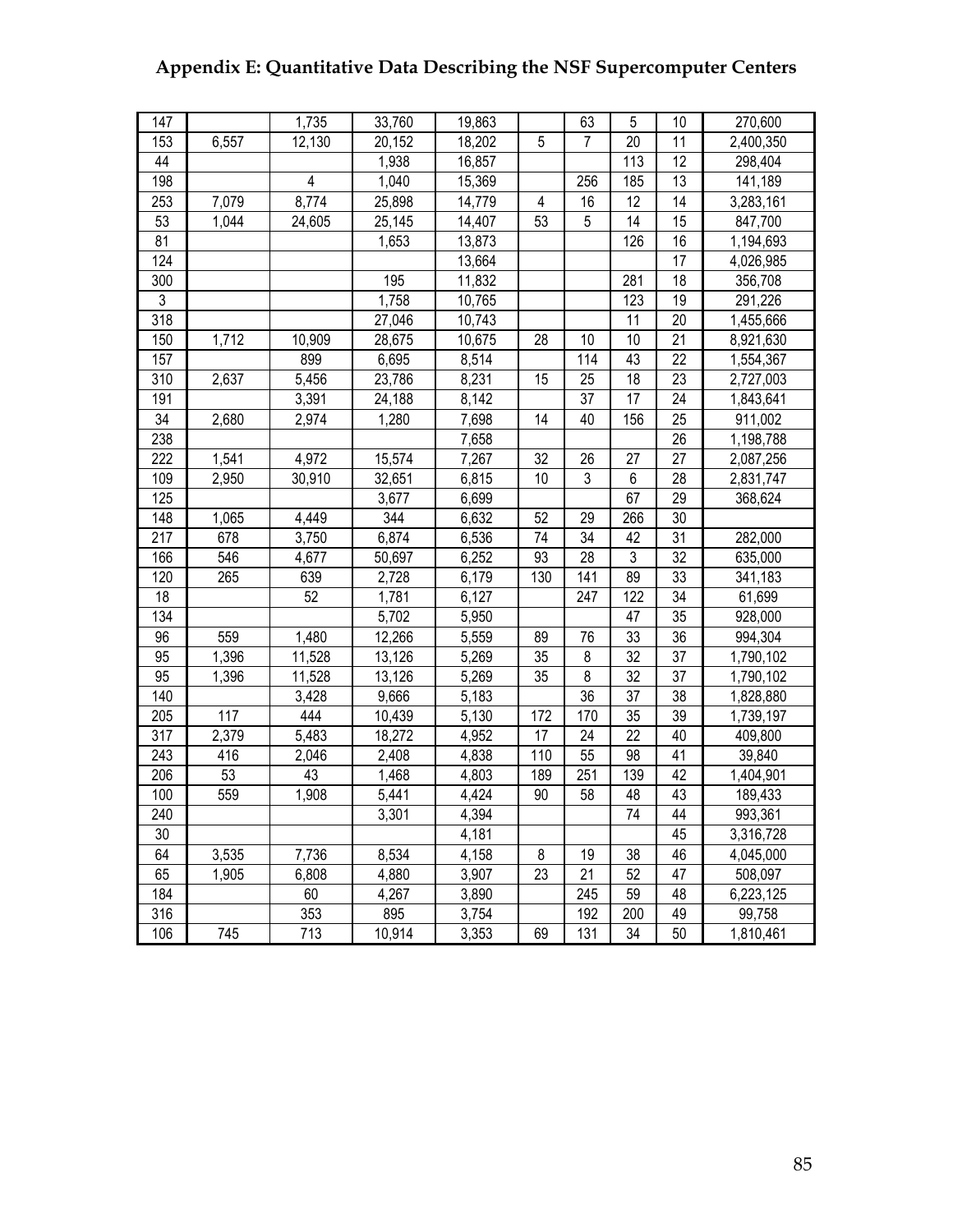# **E-4: Budget Information about the Centers**

The Task Force had detailed investigations of the budgets, and budget history, of the four NSF supercomputer centers as part of its study of the program. The information presented is the Income History of all centers from the following sources:

- The Base
- Cooperative Agreement
- Other ASC funds available only to the centers (by competition)
- Other NSF funds (peer reviewed) distributed through the cooperative agreement
- Other Federal Funds (other agencies)
- State and Local Support
- University Support
- Foundation SupportIndustrial Support
- Affiliates
- Purchase of Computer Time
- Vendor Support (both real money and *in-kind* support at center facilities)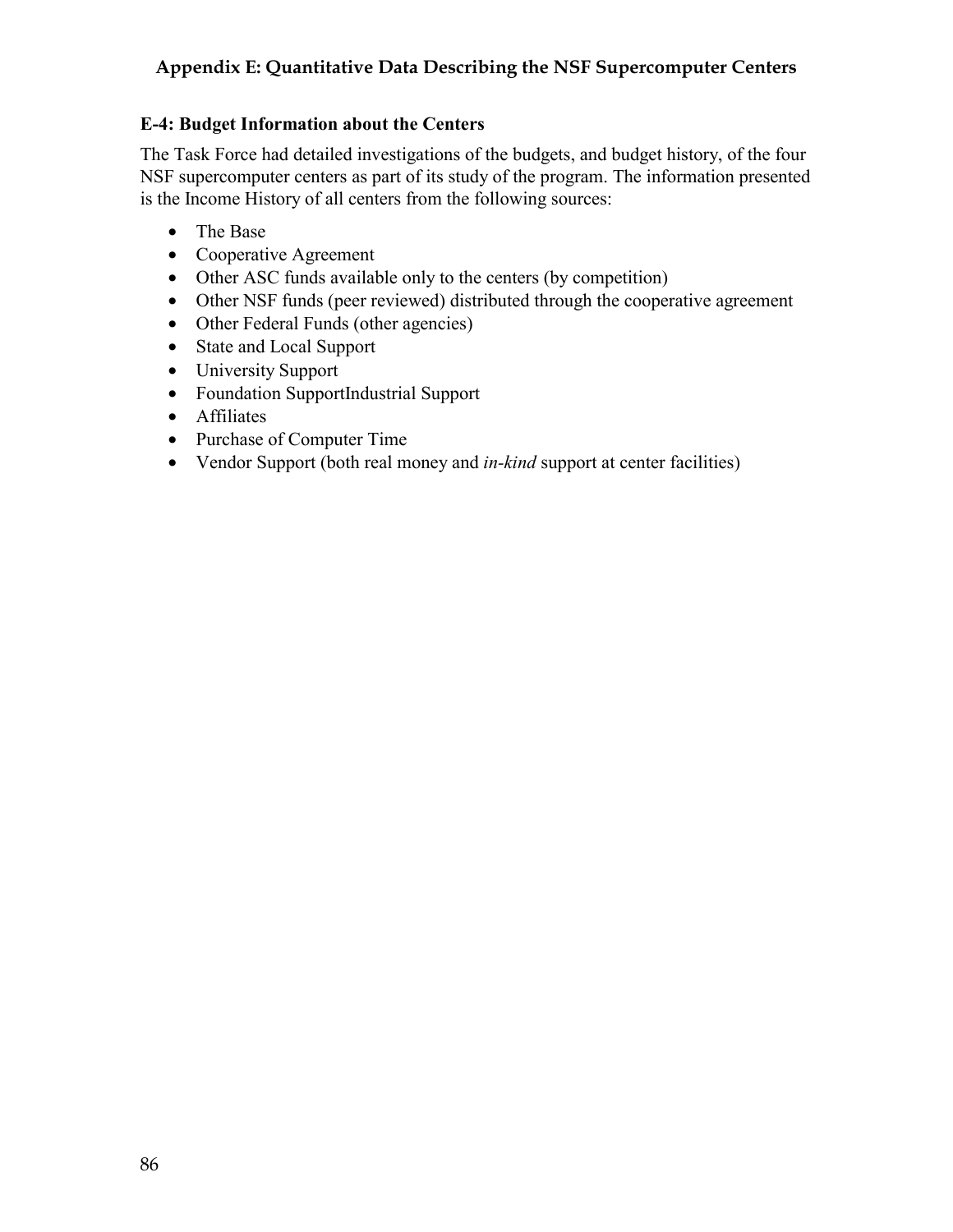Appendix E: Quantitative Data Describing the NSF Supercomputer Centers **Appendix E: Quantitative Data Describing the NSF Supercomputer Centers** 

# Composite History of Four NSF Centers (CTC, NCSA, PSC, SDSC) **Composite History of Four NSF Centers (CTC, NCSA, PSC, SDSC)** Funding History of the NSF Supercomputer Centers **Funding History of the NSF Supercomputer Centers** Through the NSF CISE / ASC Centers Program **Through the NSF CISE / ASC Centers Program**

|                                                                                                 |                       |                      |      |                           | And other Private Sources |                                             |                                                                                                                                                                                                                                                                                                    |                     |            |                                         |                        |
|-------------------------------------------------------------------------------------------------|-----------------------|----------------------|------|---------------------------|---------------------------|---------------------------------------------|----------------------------------------------------------------------------------------------------------------------------------------------------------------------------------------------------------------------------------------------------------------------------------------------------|---------------------|------------|-----------------------------------------|------------------------|
|                                                                                                 | FY85                  | <b>FY86</b>          | FY87 | FY88                      | <b>FY89</b>               | FY <sub>90</sub>                            | FY91                                                                                                                                                                                                                                                                                               | FY92                | FY93       | <b>FY94</b>                             | 10 Year                |
| Base Coop Agreement                                                                             | 14,600,000 23,505,000 |                      |      |                           |                           | 29,102,601 33,016,560 37,772,079 47,483,369 | 53,939,007                                                                                                                                                                                                                                                                                         | 56,104,498          | 57,247,073 |                                         | 57,951,215 410,721,402 |
|                                                                                                 |                       |                      |      |                           |                           |                                             |                                                                                                                                                                                                                                                                                                    |                     |            |                                         |                        |
| All other Federal                                                                               |                       | $0\quad 532,923$     |      | 305,528 1,677,046 972,340 |                           | 920,995                                     |                                                                                                                                                                                                                                                                                                    | 2,973,918 4,540,261 | 7,323,222  | 10,397,366 29,643,599                   |                        |
| <b>University</b> $4,533,824$ $4,910,642$                                                       |                       |                      |      |                           |                           |                                             | 5,679,313 5,573,472 6,340,258 7,212,766 5,447,752                                                                                                                                                                                                                                                  | 7,038,405           | 6,302,352  |                                         | $5,618,532$ 58,657,316 |
| <b>State/Local</b>                                                                              |                       | 250,000 1,460,944    |      |                           |                           | 4,942,991 4,937,195 6,550,000 13,161,072    | 7,914,226                                                                                                                                                                                                                                                                                          | 5,904,976           |            | $12,273,744$ $10,383,722$ $67,778,870$  |                        |
| $\blacksquare$ Grants/Found & Corp $\blacksquare$ 252.115 $\blacksquare$ 377.100 $\blacksquare$ |                       |                      |      |                           |                           |                                             |                                                                                                                                                                                                                                                                                                    |                     |            |                                         |                        |
| Vendor (incl in-kind)                                                                           |                       | 8,100,000 12,194,900 |      |                           |                           |                                             | 10,924,577 15,833,200 18,825,508 17,084,936 21,249,782 19,137,761                                                                                                                                                                                                                                  |                     | 30,437,702 |                                         | 23,326,851 177,115,217 |
| $MiseC$ and $O3.803$ .                                                                          |                       |                      |      |                           |                           |                                             | $-3,537,366$ $-4,004,809$ $-5,775,544$ $-6,194,521$ $-3,987,354$ $-5,341,686$ $-5,816,839$ $-3,338,514$ $-37,700,623$                                                                                                                                                                              |                     |            |                                         |                        |
|                                                                                                 |                       |                      |      |                           |                           |                                             |                                                                                                                                                                                                                                                                                                    |                     |            |                                         |                        |
| $TotalS = 29,372,047 = 45,332,530$                                                              |                       |                      |      |                           |                           |                                             | $157,658,947 \ldots 68,633;122 \ldots 81,965,349 \ldots 101,182,135 \ldots 103,027,936 \ldots 113,140,538 \ldots 132,526,066 \ldots 25,632,757 \ldots 859,471,427 \ldots 251,959 \ldots 251,959 \ldots 251,959 \ldots 251,959 \ldots 251,959 \ldots 251,959 \ldots 251,959 \ldots 251,959 \ldots $ |                     |            |                                         |                        |
|                                                                                                 | EV6E                  | EVoc                 |      |                           |                           | <b>TANGO CONTRACT CONTRACT</b>              | Pova                                                                                                                                                                                                                                                                                               | EVO?                | EV00       | $FVA$ $A \cap V_{\alpha \alpha \alpha}$ |                        |

|                                                                                           | <b>185</b>   | FY <sub>86</sub> |                                                                                                                                            | <b>FY88</b>                                                                   |                                                                                                                             |                                                            |                                                                                                                          |                                                                                                                   |                                                        |                                                          |                                                          |
|-------------------------------------------------------------------------------------------|--------------|------------------|--------------------------------------------------------------------------------------------------------------------------------------------|-------------------------------------------------------------------------------|-----------------------------------------------------------------------------------------------------------------------------|------------------------------------------------------------|--------------------------------------------------------------------------------------------------------------------------|-------------------------------------------------------------------------------------------------------------------|--------------------------------------------------------|----------------------------------------------------------|----------------------------------------------------------|
| Base Coop Agreement                                                                       | 49.7%        | 51.9%            |                                                                                                                                            |                                                                               |                                                                                                                             |                                                            |                                                                                                                          |                                                                                                                   |                                                        |                                                          |                                                          |
| <b>Contract NSF. Funding and S.6% and A.5%</b>                                            |              |                  |                                                                                                                                            |                                                                               |                                                                                                                             |                                                            |                                                                                                                          |                                                                                                                   |                                                        |                                                          |                                                          |
| All other Federal                                                                         | $0.0\%$ 1.2% |                  |                                                                                                                                            |                                                                               |                                                                                                                             |                                                            |                                                                                                                          |                                                                                                                   |                                                        |                                                          |                                                          |
| University 15.4% 10.8%                                                                    |              |                  |                                                                                                                                            |                                                                               |                                                                                                                             |                                                            |                                                                                                                          |                                                                                                                   |                                                        |                                                          |                                                          |
| State/Local                                                                               | $0.9\%$      | 3.2%             | $\begin{array}{l} \textbf{F} \textbf{Y} \textbf{87} \\ 50.5\% \\ 3.5\% \\ 3.5\% \\ 0.5\% \\ 0.5\% \\ 8.6\% \\ 2.0\% \\ 18.9\% \end{array}$ | $47.4%$<br>$3.1%$<br>$2.4%$<br>$7.1%$<br>$7.1%$<br>$2.7%$<br>$22.7%$<br>$26%$ | $\begin{array}{l} \textbf{FY89} \\ 46.1\% \\ 46.3\% \\ 1.2\% \\ 1.2\% \\ 8.0\% \\ 8.0\% \\ 23.8\% \\ 23.0\% \\ \end{array}$ | $P(90$<br>46.9%<br>3.5%<br>0.9%<br>13.0%<br>13.9%<br>16.9% | $\begin{array}{l} \textbf{FY91} \\ 52.4\% \\ 4.0\% \\ 2.9\% \\ 7.5\% \\ 7.7\% \\ 2.0\% \\ 2.0\% \\ 2.0\% \\ \end{array}$ | $\begin{array}{l} \textbf{FY92} \\ 49.6\% \\ 40.3\% \\ 4.0\% \\ 5.2\% \\ 5.2\% \\ 6.3\% \\ 16.9\% \\ \end{array}$ | FY93<br>43.2%<br>6.5%<br>5.5%<br>9.3%<br>9.3%<br>23.0% | $F$ 194<br>46.1%<br>6.3%<br>8.3%<br>4.5%<br>8.3%<br>8.3% | 10 Year<br>47.8%<br>5.0%<br>5.4%<br>5.1%<br>7.9%<br>7.1% |
| $\blacksquare$ Grants/Found & Corp $\blacksquare$ 0.9% $\blacksquare$ 0.8% $\blacksquare$ |              |                  |                                                                                                                                            |                                                                               |                                                                                                                             |                                                            |                                                                                                                          |                                                                                                                   |                                                        |                                                          |                                                          |
| Vendor (incl in-kind)                                                                     | 27.6%        | 26.9%            |                                                                                                                                            |                                                                               |                                                                                                                             |                                                            |                                                                                                                          |                                                                                                                   |                                                        |                                                          |                                                          |
| $Misc = 0.0\%$ $0.7\%$                                                                    |              |                  | 6.1%                                                                                                                                       |                                                                               |                                                                                                                             |                                                            |                                                                                                                          |                                                                                                                   |                                                        |                                                          |                                                          |

Table E.4: Composite Funding History FY 1985-94 Table E.4: Composite Funding History FY 1985-94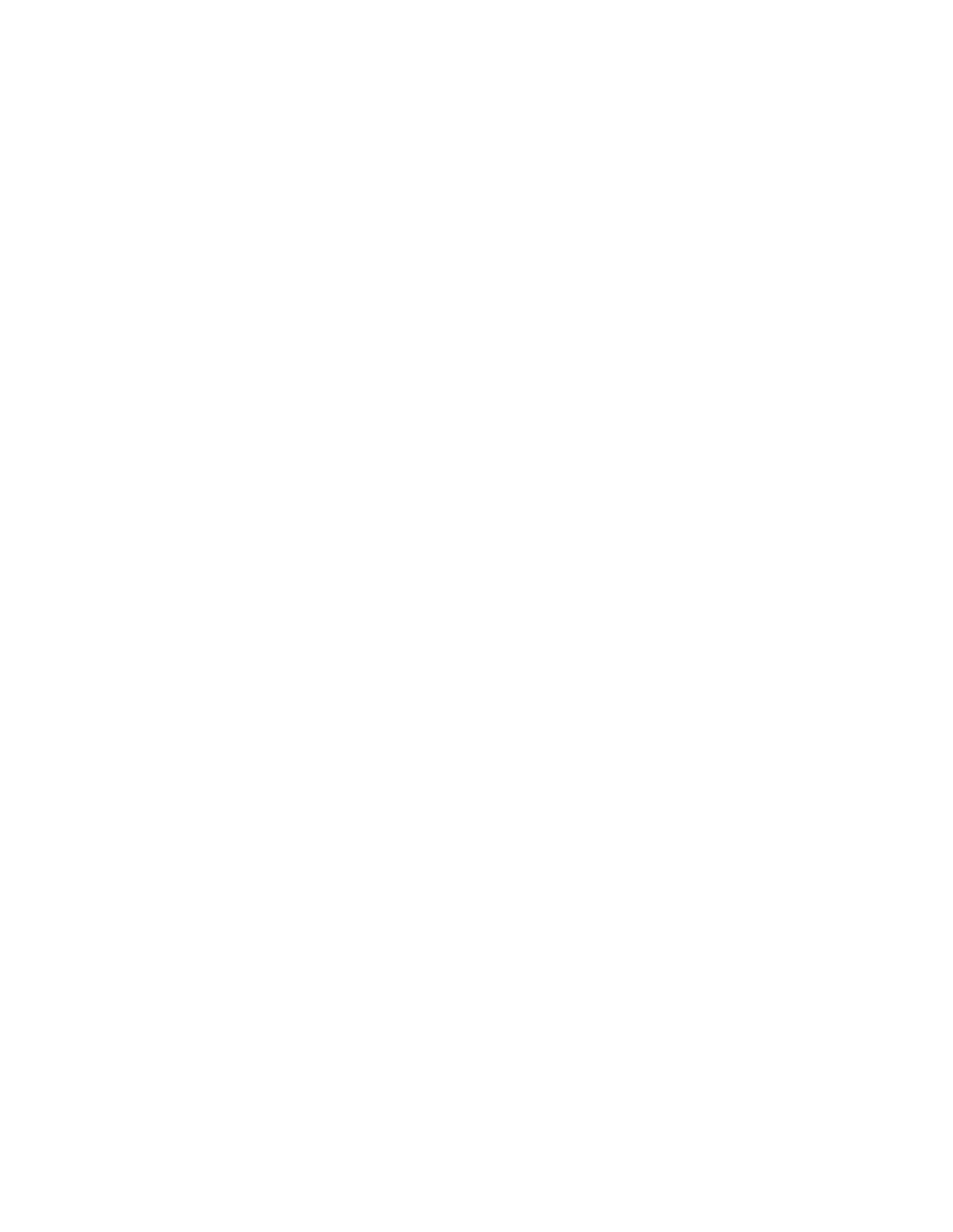Advanced education and training have been an important part of the Supercomputing Centers program. A significant role was foreseen from the very beginning:

*One of the purposes of an Advanced Scientific Computing Center will be to educate students and researchers in the use of supercomputers in order to supply the talent necessary for industry, government, and academia to take full advantage of these machines.*<sup>22</sup>

When the current centers were established, vector supercomputers were the epitome of high end computing and they were more complex to program than the computers generally available to the research community in the early 1980's. It was well understood that unless codes used in research took advantage of the vector features of these systems, the promise of high execution speeds characteristic of high performance computing could not be achieved. Hence, it would be necessary to train researchers to use these systems efficiently and to build up a cadre of researchers well-educated in the uses of high-end computation.

As shown in Fig 3.5 of the Task Force report, the corresponding change from vector to parallel computing in computational science and engineering is a recent phenomenon, and the inherent difficulties now faced in efficiently exploiting parallel computation are substantially greater than the problems faced in migrating to vector computing in the last half of the 1980's. As computational power increases, and as the ability to use computation in advancing scientific and engineering disciplines is more broadly appreciated, new users of supercomputing, and whole new disciplines, need educating in the techniques and ideas of supercomputing. Furthermore, until parallelism is better understood and until there is a broader national cadre of researchers who can lead the education of both disciplinary and interdisciplinary computational scientists and engineers, there will remain an important role for advanced education and training as part of a national supercomputer centers program. One of the overall program goals should be to develop and distribute this expertise nationally, so that there will no longer be the same need for a nationally centered program to train people in the use of parallelism and to increase the numbers of expert researchers in advanced scientific computation.

As discussed in section 3.1, the Supercomputer centers do not fit the "pure model" of either a NSF facility or a research center. Since they are primarily facilities, they do not have the same broad educational mission as do research centers. Nevertheless, the Centers educational and support functions have played a critical role in the emergence of computation as a full partner in the paradigm of how science and engineering are done, and they should continue to play such a role as this computational paradigm gets established in more disciplines and as parallel computation plays an increasingly broad role in this paradigm shift. Thus the Center program's primary educational role should be as an enabler, shifting both computational science and engineering and the use of parallelism to a broader national base. It follows that the program's primary educational role should be focused on advanced education and training to enable these two broad enabling shifts. At the same time, the program has had, and can continue to have,

 $\overline{a}$ 

<sup>&</sup>lt;sup>22</sup> Project Solicitation--Advanced Scientific Computing Centers. NSF 1985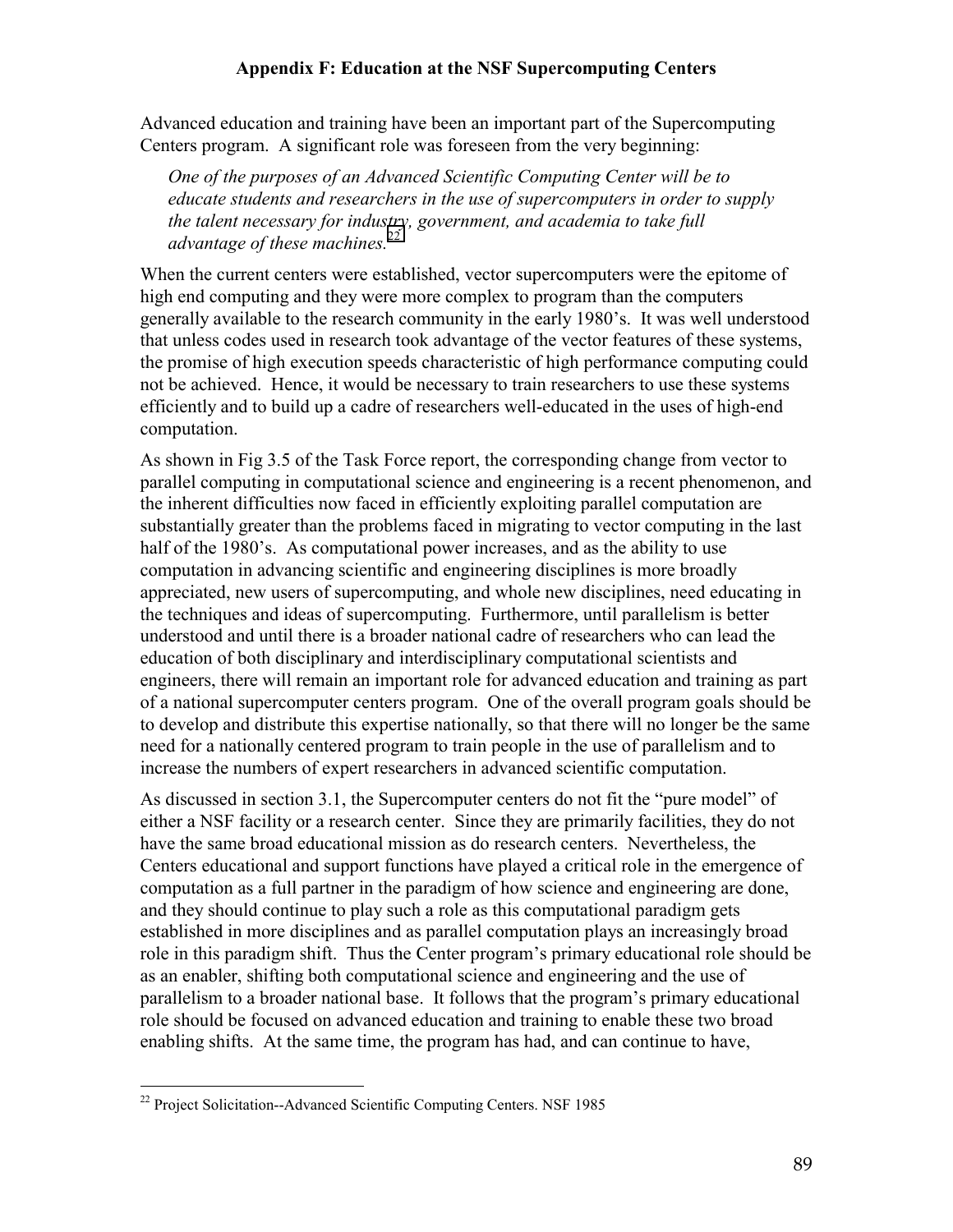significant impact at the K-12 level for heightening interest in, and information about, science and engineering at an informal level.

One can get some idea of the overall educational role of all of the Supercomputing centers by browsing URL

http://www.tc.cornell.edu/Edu/.

#### **F.1: Computational Science and Engineering - Education and Training**

Many Centers' programs are specifically targeted to faculty, post-docs, graduate students, and advanced undergraduates, as well as to industrial scientists and engineers. In addition to the training that comes by working directly with researchers and graduate students who use the Center's resources, educational mechanisms include stand alone documentation, special short courses, training sessions, institutes, and conferences, often augmented by networks of affiliated universities and industries. Some idea of the extent of this activity can be seen from Table F.1, which gives data indicating overall educational and outreach activities.

The Cornell Theory Center's (CTC's) "Smart Nodes" program, is one noteworthy example of how the Centers' academic outreach programs work. This program gives access to training and education to 96 associated colleges, universities, and industrial laboratories, and CTC's use of web technology to make virtual workshops globally available for classes on parallel computation, including access to the Center's SP2 parallel environment.

The National Center for Supercomputer Applications at Illinois (NCSA) provides a similar example. The NCSA Academic Affiliates Program involves over 120 universities around the country. These affiliates received direct training from NCSA through week-long workshops with training and consulting support delivered to local users on their own campuses. The program also supports university course accounts through the use of block grants.

The Cornell Theory Center's (CTC's) "Smart Nodes" program, is one noteworthy example of how the Centers' academic outreach programs work. This program gives access to training and education to 96 associated colleges, universities, and industrial laboratories, and CTC's use of web technology to make virtual workshops globally available for classes on parallel computation, including access to the Center's SP2 parallel environment.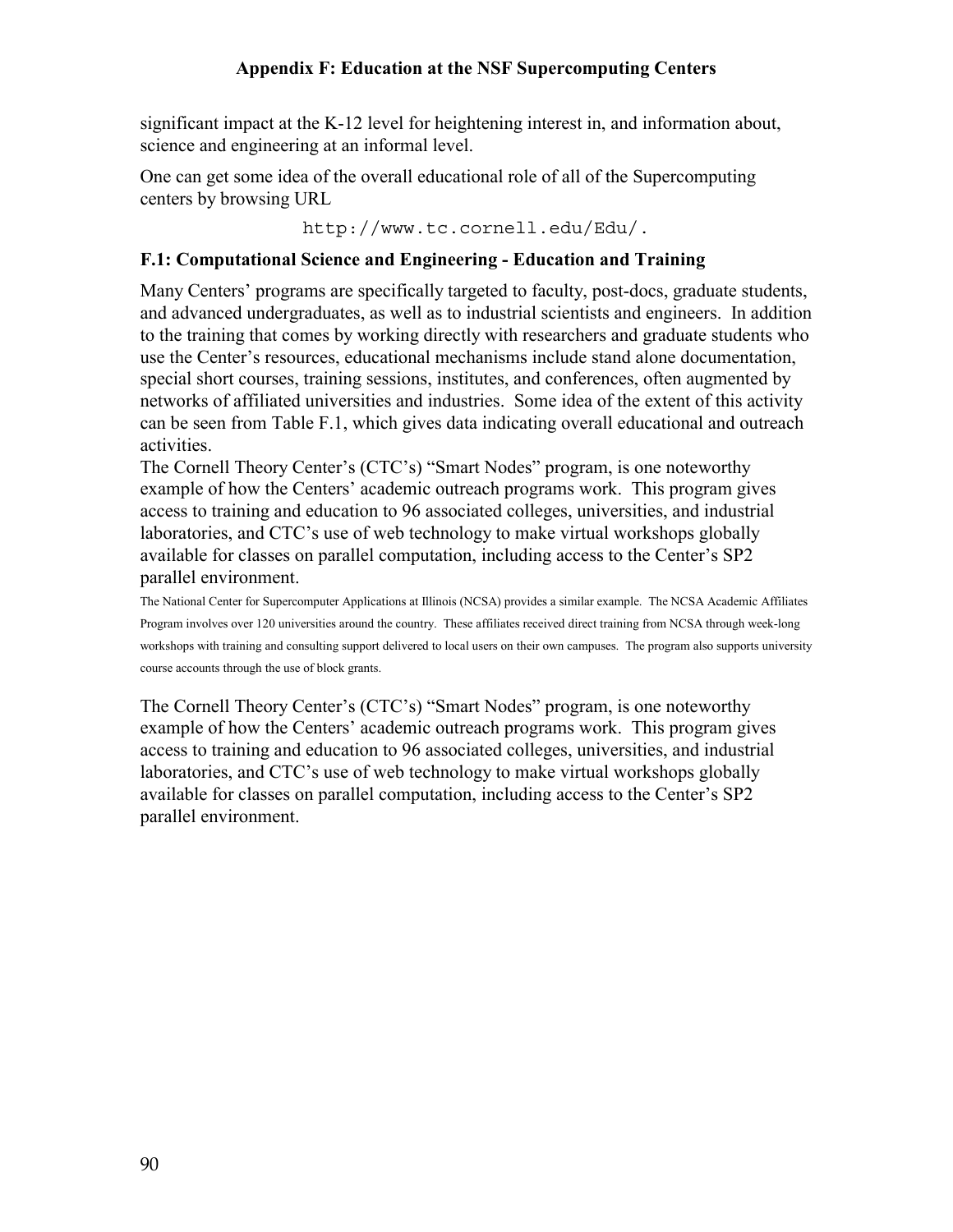|                      | General<br><b>Visits</b> |        | Course<br>Support | Independ.<br>Use | Special<br>Consult | Center<br>Sponsored |         | Academic<br>Affiliates |
|----------------------|--------------------------|--------|-------------------|------------------|--------------------|---------------------|---------|------------------------|
|                      |                          | Events | People            |                  |                    | Workshop            | Seminar |                        |
| K-12 Teachers        | 2,984                    | 4      | 148               | 818              | 28                 | 519                 | 62      |                        |
| K-12 Students        | 1,273                    | 4      | 8,042             | 89               |                    | 271                 | 2       |                        |
| Undergrads           | 797                      | 31     | 941               | 227              |                    | 72                  | 275     | 600                    |
| Graduate             | 263                      | 53     | 1,134             | 20               | 124                | 683                 | 1,437   | 129                    |
| <b>Students</b>      |                          |        |                   |                  |                    |                     |         |                        |
| <b>Industry Tech</b> | 1,119                    |        | 44                | 397              | 233                | 275                 | 279     | 215                    |
| Transfer             |                          |        |                   |                  |                    |                     |         |                        |
| Academic             | 856                      | 45     | 626               | 18               | 214                | 821                 | 715     | 42                     |
| Researchers          |                          |        |                   |                  |                    |                     |         |                        |
| Computat.            | 941                      |        | 21                | 151              | 95                 | 706                 | 149     | 44                     |
| Support              |                          |        |                   |                  |                    |                     |         |                        |
| Professionals        |                          |        |                   |                  |                    |                     |         |                        |
| <b>Totals</b>        | 8,233                    | 139    | 10,956            | 1720             | 666                | 3347                | 2,919   | 1030                   |

Table F.1: Educational Impact at the NSF Supercomputing Centers --Number of Participants for 1994<sup>23</sup>

Historically black colleges and universities that are members of the SCCs' affiliate programs include South Carolina State College, Tuskege University, Howard University, Prairie View A&M University, Southern University, and Tennessee State University.

Table F.1 shows that, in addition to providing direct access for graduate students involved in research projects, the Centers have had a significant impact on classroom teaching of undergraduates and graduate students. For example, the Centers provide access to supercomputing for classes at universities around the country. Table F.1 shows a typical year, with 84 university classes supported, serving over 2,000 undergraduate and graduate students. In addition, Centers personnel provided staff support for over 300 classes at affiliated universities and colleges, and nearly 2,500 undergraduate and graduate students attended special workshops and seminars sponsored by the Centers.

All of the Centers have been active in the NSF's Research Experience for Undergraduates Program. As one example, in FY94, NCSA worked with 63 REU students, who were directly involved in research and development projects in scalable metacomputing, software tools development, scientific applications development, education research and virtual environments development. A dozen of these students were from primarily

 $\overline{a}$ 

 $^{23}$ Definitions of column headings:

General Visits: A Center visit that had an educational value for Center staff or the visitor. Course Support: Education accounts, other people who use the facility for training events, etc.

This is broken down into number of events and number of participants.

Independent Use: Users of Center resources for educational purposes for a largely independent basis (e.g., student employees, REU programs, SuperQuest).

Center Workshops: Includes any Center Sponsored workshop. Often including a hands-on component. Center Seminars: Center sponsored events including seminars, symposiums, conferences.

Special Consulting: One-on-one, long term consulting relationships including industrial and strategic users.

Academic Affiliates: Course taught or supported by those Computational Support Professionals at other institutions that the Centers train (e.g., Smart Node Consultants).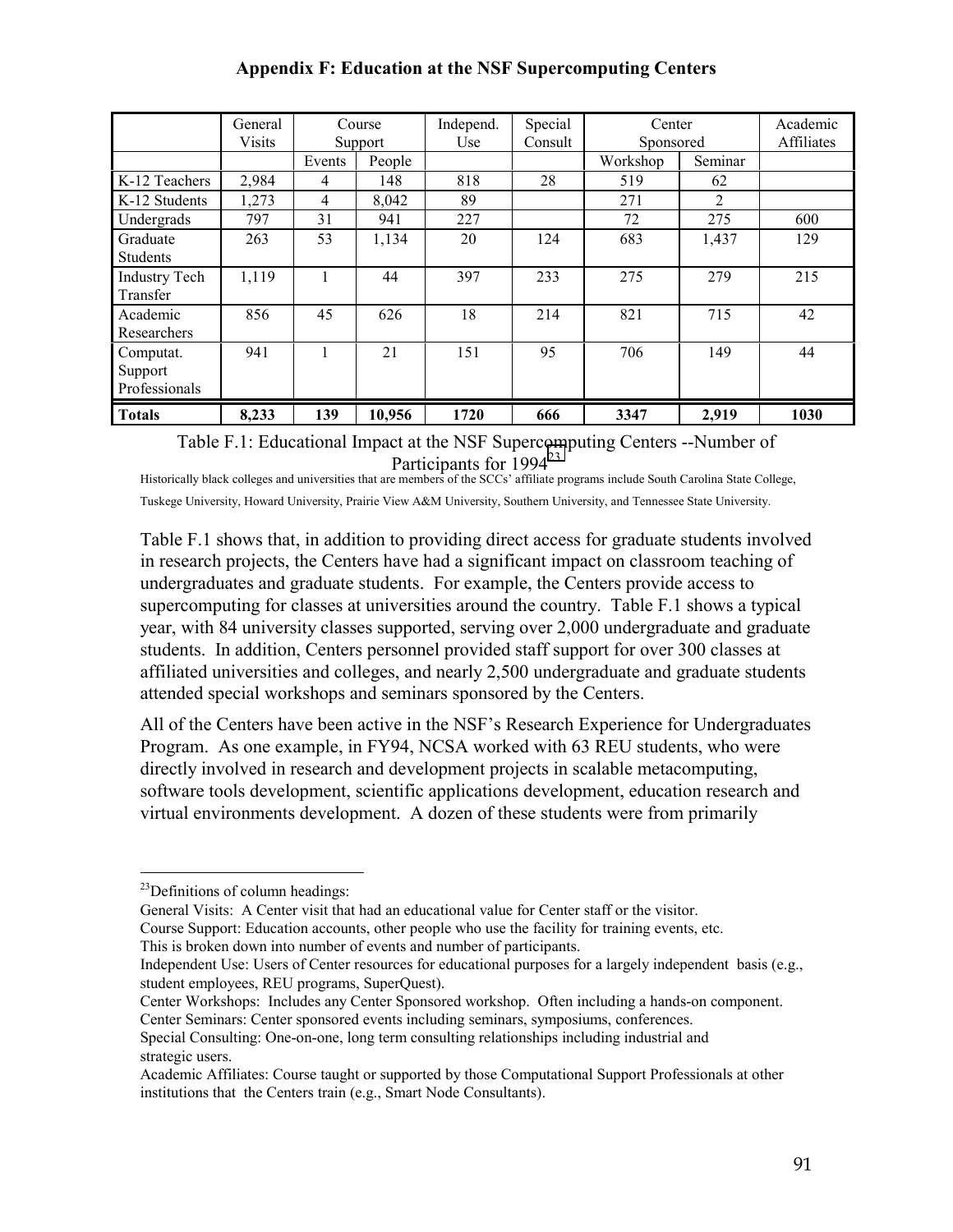undergraduate institutions and spent an entire semester working as part of research teams with applications scientists at NCSA.

Finally, while no exact figures are available, the Task Force estimates that, since the start of the program, on average between one hundred and two hundred Ph.D.'s have been awarded each year to students whose research has been dependent on computation carried out at the Centers.<sup>24</sup>

Beyond student support, some idea of the technology transfer role the Centers serve is indicated in a typical year by over 5,500 visits and attendance at Center sponsored workshops and seminars just by people from industry, academic researchers, and computational support professionals.

As an example of how this works, the NCSA Industrial Program has established particularly close long-term partnerships with thirteen major corporations. Efforts have focused on educating partners to the rapidly evolving high performance computing and communication tools and technologies and on working jointly to solve major industry projects involving product enhancements and process improvements. Industrial Partners have benefited through technology transfer involving workshops, seminars, specially designed training sessions, and numerous consultations which are conducted both at NCSA and at the industrial headquarters locations.

The Industrial Partners have also included university undergraduate and graduate students in their research and development projects, giving students practical industrial experience.

Overall, it is clear that the Centers program has had, and can continue to have, significant impact on technology transfer, on research training, and on the numbers of students who are educated in the uses of high end computation for computational science and engineering. On average, since the late 1980's, over 900 new users have used the Center's programs each year.

**F.2: K-12 Programs**As can be seen from the Figure F.1, the attraction of a *"*center" as a magnet to develop interests in secondary school students in science and engineering should not be underestimated. Visualization can help show young people the results of scientific work, while the approach of breaking down complex problems into calculations or numerical simulations can give new insights into ideas often approached by more abstract methods. While the Centers' K-12 activities are generally not aimed at computational problems *per se,* they are a tool in heightening general scientific and technological awareness.

In addition to nearly 3,000 general visits to the Centers by K-12 teachers, in 1994, over 850 K-12 teachers attended Center sponsored workshops and seminars, a surprisingly large number (818) made independent use of the Center's facilities, and 148 directly used the Centers in courses impacting over 8,000 K-12 students.

 $\overline{a}$ 

<sup>&</sup>lt;sup>24</sup> This estimate is based on the average number of graduate students users of the Centers, assuming a time to Ph.D. of six years and about 50% success ratio. It compares well with the Centers' own estimate and records.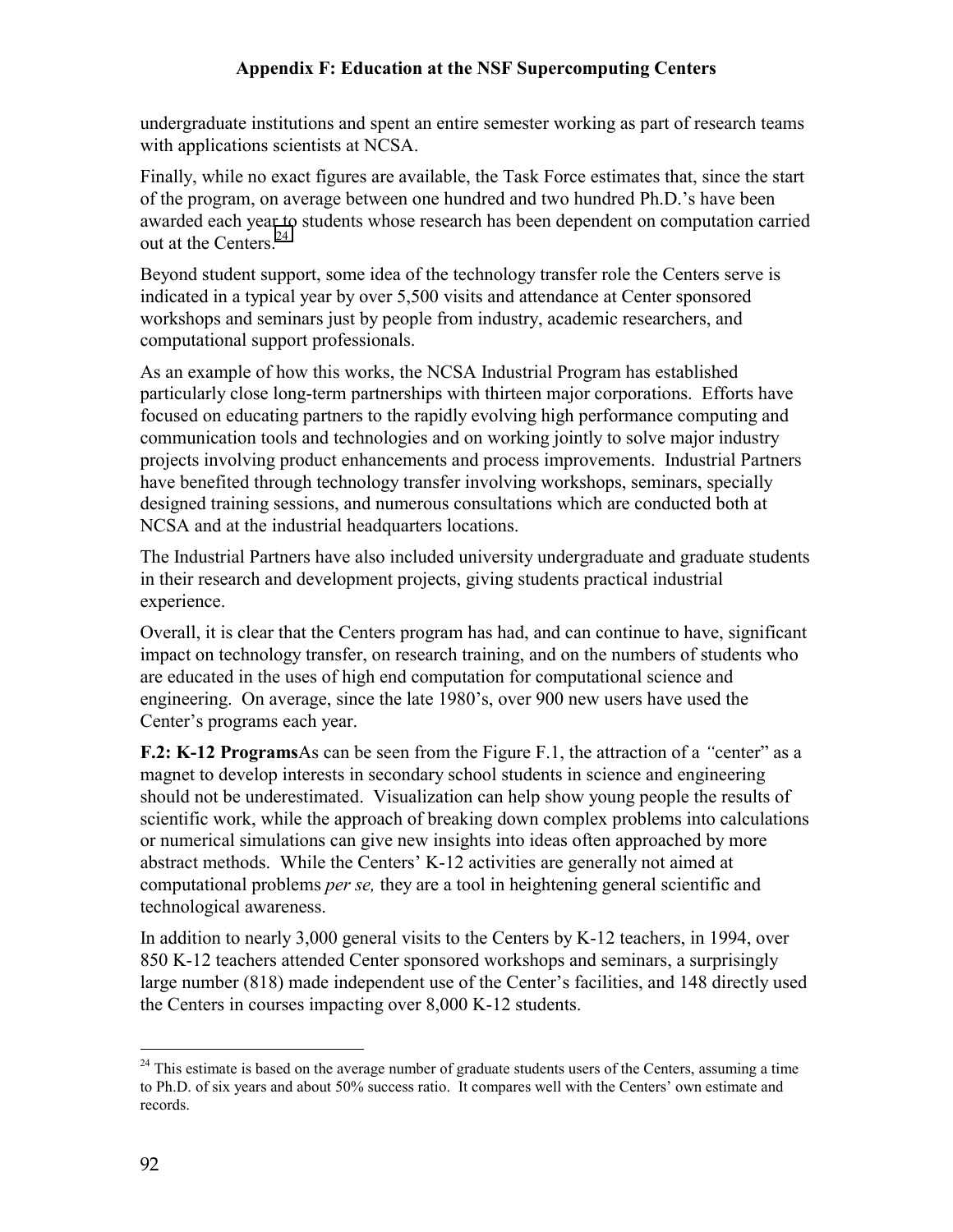One highlight of the K-12 effort has been SuperQuest, the Cornell Theory Center's program for students *and their teachers* to compete for places in special summer programs focused on interdisciplinary programs in computational science. Other centers have also participated. For example, as part of the 1994 program, NCSA worked with 27 teachers from 14 different schools .

CTC also has a special science exploratory home page,

http://www.tc.cornell.edu/Edu/MathSciGateway/

for locating science and mathematics resources for students and teachers in grades 9 through 12. In a recent three month period, there were over 25,000 visits to the Gateway. In addition, CTC's web pages,

http://www.tc.cornell.edu/Kids.on.Campus/WWWDemo/

was recently ranked as one of the "50 best places to go on-line: by NetGuide Magazine.

The Pittsburgh center, with support from NSF's EHR directorate is linked with the Pittsburgh public schools in a project called "Common Knowledge: Pittsburgh" (CK:P). The Center is providing the technical expertise for cost effective configuring of user devices, servers, and networking of the schools and developing techniques to make these systems more easily managed. The project will assist the Pittsburgh public schools in developing technology plans and in institutionalizing the requisite support within the school system. SDSC has established a special program called Science Scholars for secondary school girls in the greater San Diego Area who have an interest in a scientific career. Each year, the program provides about 25 girls with computer instruction, mentoring, science enrichment, and tutoring. There has been a special emphasis to see that under-represented minorities students have the necessary transportation and computer equipment. In each of the two years of the programs existence, about 3/4 of the participants have been Native American, Hispanic, or African American. For the 1995- 1996 year the program has expanded to involve teachers (working with local groups at their school), with a special emphasis on Native American girls living on Indian reservations in San Diego county.

In addition to local impact, the Centers affiliates programs have allowed the Centers to have broader national impact. For example NCSA has worked with Montana State University, TENET, Pan Educational Institute, North Central Regional Educational Laboratory (NCREL), Champaign and Urbana School Districts, Minnesota Supercomputer Center, and others to transfer tools, technology and methodologies to the broader K-12 community supported by these institutions. In addition to working through their regular affiliates program, NCSA has additional programs for K-12 outreach, working directly with a number of school districts around the country, and working with OSTP to extend the US Tech Corp. from Massachusetts, to five additional states, and eventually to the entire country.

In addition to K-12 outreach, the Centers has established regional community outreach programs. The Cornell Theory Center works directly with the state government in industrial outreach, and NCSA has a number of state-wide programs. For example, at the request of Illinois's lieutenant Governor, NCSA's highly effective "Silicon Prairie"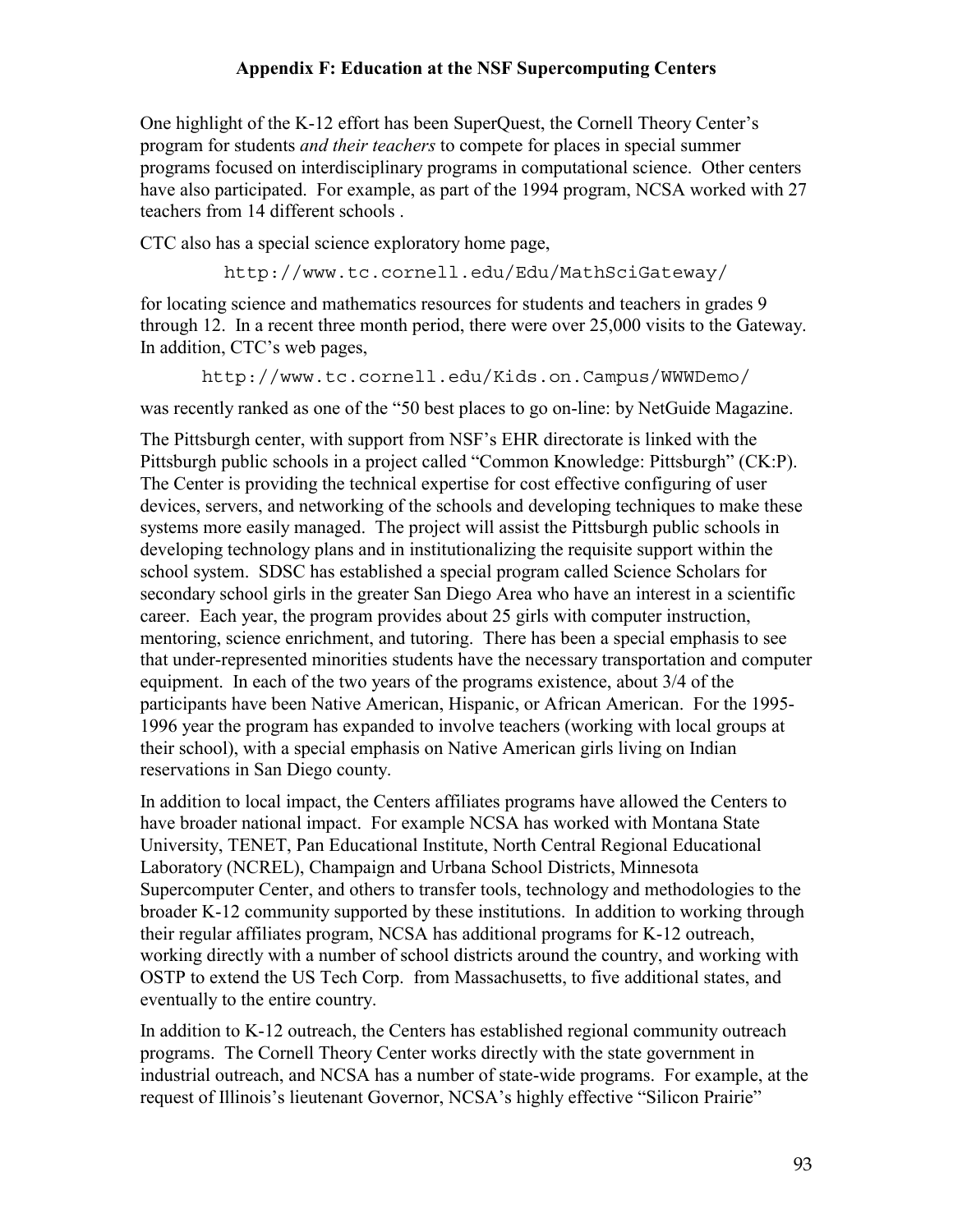program of outreach to Champaign County Illinois, has now been extended to a statewide project, "Illinois Learning Mosaic".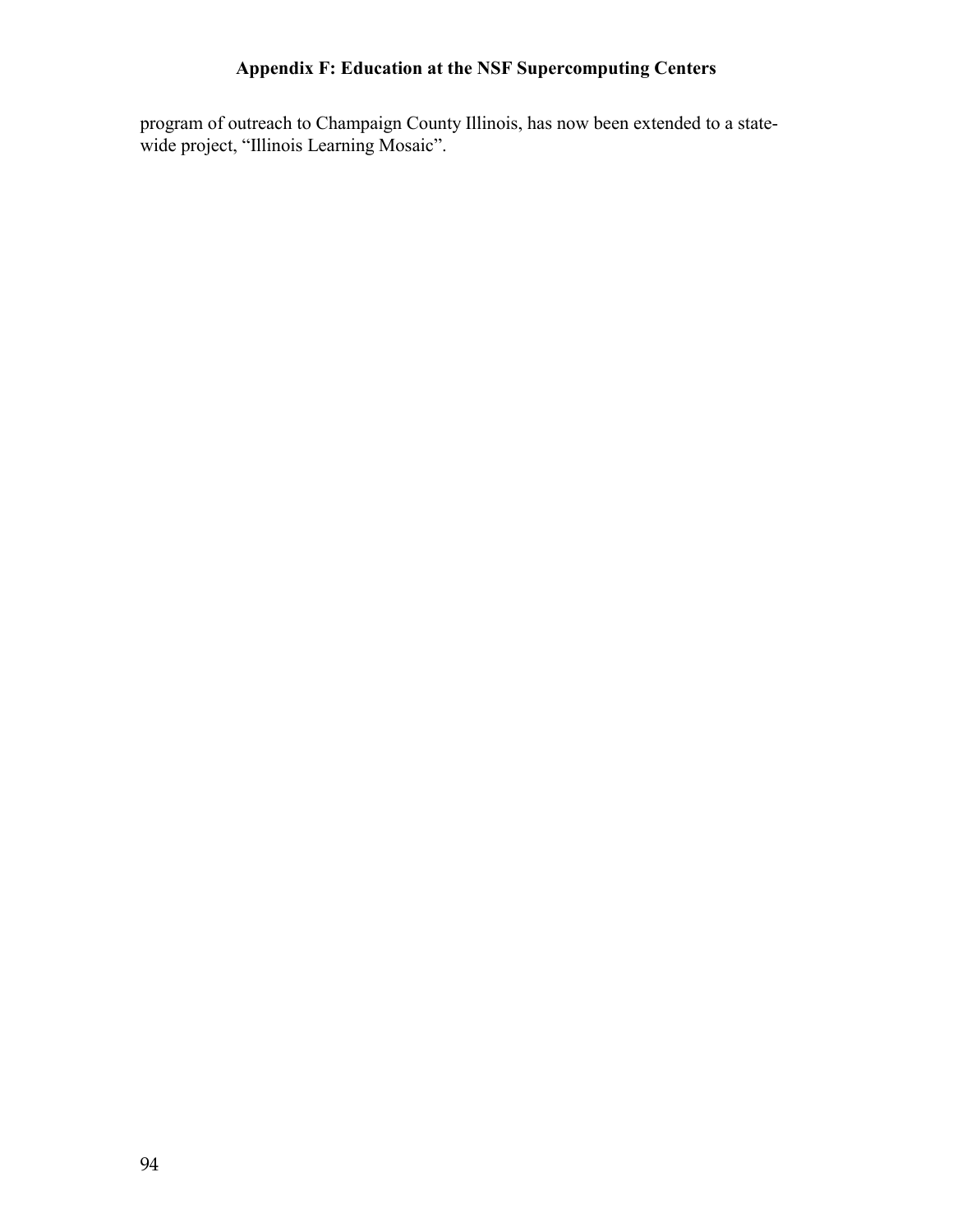#### **Appendix G: Witnesses and other Sources of Information**

In the course of its deliberations, the Task Force queried a variety of sources of information and data. The Task Force heard from a number of witnesses both in open session and in direct discussions with subgroups (Section G.1). All of the Centers were visited by Task Force members, as well. Over 100 companies and individuals, prominent in high performance computing, were invited to provide written input to the Task Force and many did. This list included all of the industrial affiliates of the Centers and all of the major vendors of computing hardware. Quantitative data are in Appendix E. The results of a survey gathered via the world wide web are in Appendix H.

#### **G.1: Task Force witnesses and interviewees**

#### NSF ASSISTANT DIRECTORS

Joseph Bordogna Mary Clutter Robert Correll William Harris

#### ACADEMIC EXPERTS AND RESEARCHERS

Geoffrey Fox, Syracuse University Ken Kennedy, Director CRPC - Rice University Ed Lazowska, Univ of Washington Mike Norman , NCSA and UIUC Jerry Ostriker, Princeton Univ Juri Toomre, Univ of Colorado Paul Woodward, Univ of Minnesota

#### OTHER GOVERNMENT AGENCIES

Erich Bloch, Former Director NSF

Richard Dubois, NIH Research Resources Howard Frank, CSTO/ARPA Lee Holcomb, NASA Caroline Holloway, NIH Research Resources Anita Jones, Director, DDR&E/DOD David Nelson, DOE/ER John Toole, Director, National HPCC Coordination Office Alvin Trivelpiece, Director Oak Ridge National Lab, Former Energy Research Director, DOE Gil Weigand, DOE Defense Programs

#### CENTERS (NSF and other) AND ALLOCATION COMMITTEES

Jay Blaire, CTC and Metacenter allocations John Connolly, University of Kentucky, ( Former head ASC/NSF) Dennis Duke, Florida State University Jeff Huskamp, Director, North Carolina Supercomputer Center Mal Kalos, Director CTC Sid Karin, Director, SDSC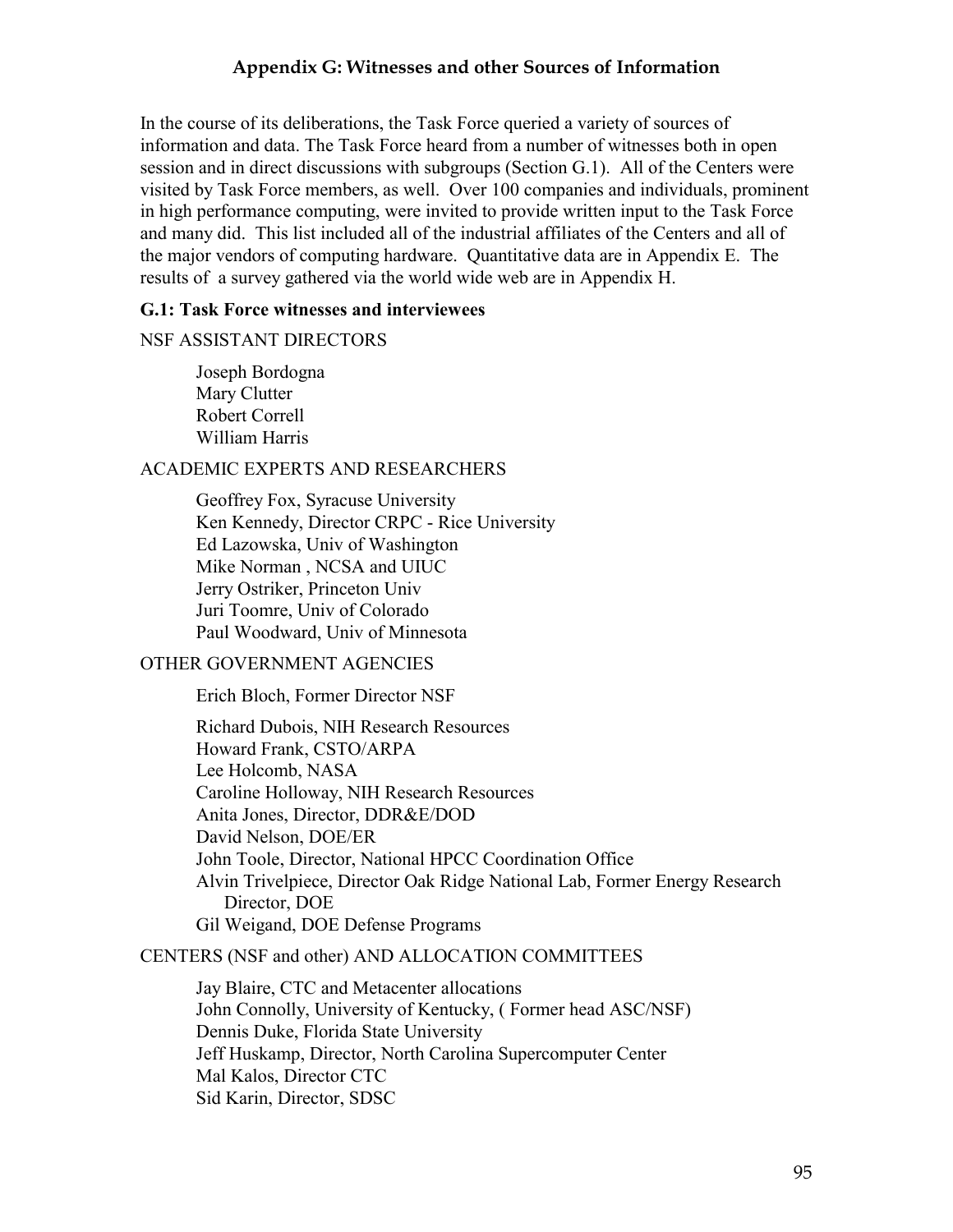# **Appendix G: Witnesses and other Sources of Information**

George Karniadakis, NCSA/PSC allocations committee Tom Jones, Univ. of Minnesota Robert Leary, SDSC allocations Paul Messina, Caltech Ralph Roskies/Michael Levine, Co-Directors, PSC Larry Smarr, Director, NCSA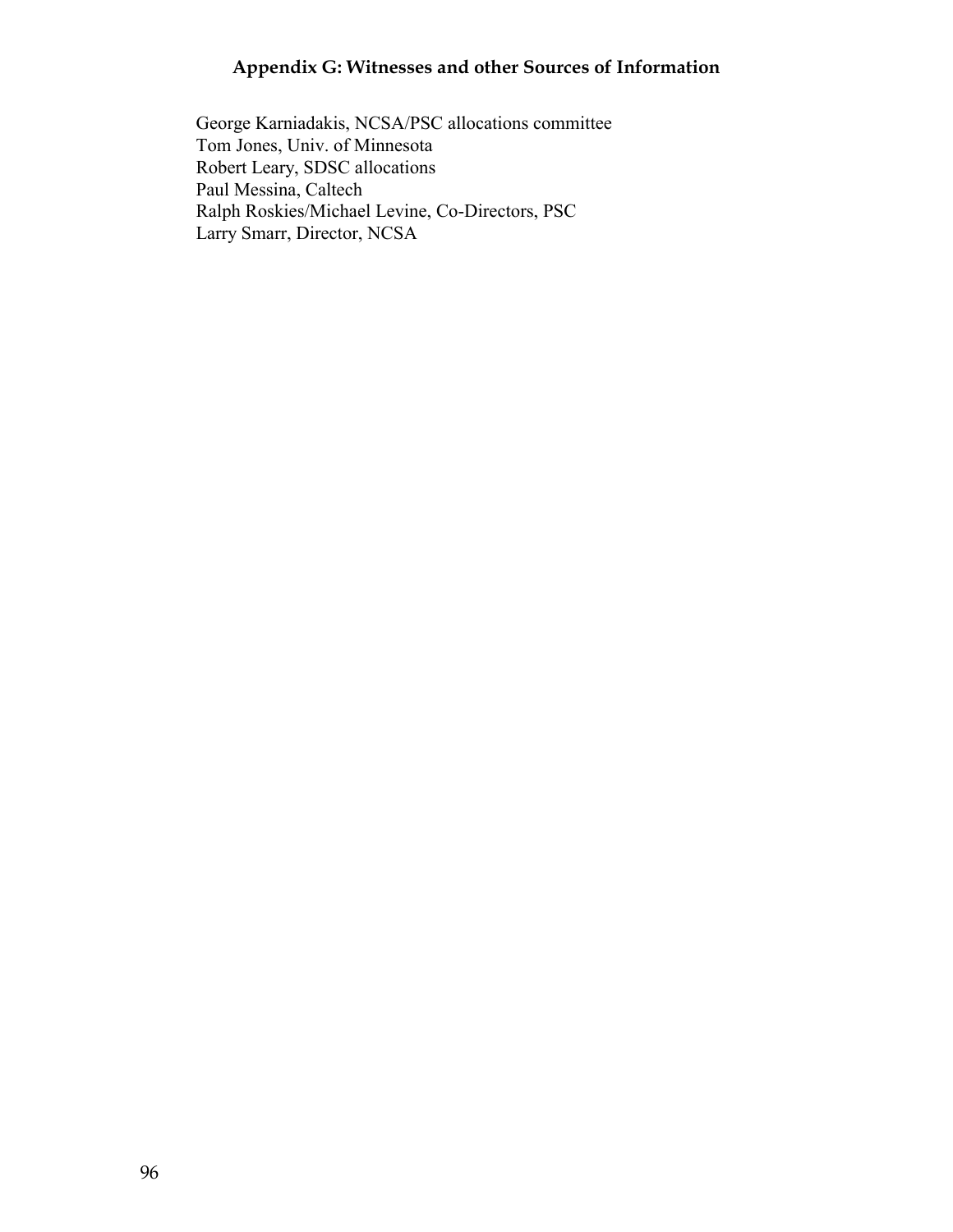## **H.1: Background**

To aid the Task Force in assessing the opinions of prospective supercomputer users, including researchers who currently do not use the NSF Supercomputer Centers, a survey form was made available on the internet by Ohio State University. Pointers to the survey form were distributed through Computer Research Association (CRA), the Supercomputer Centers, internet bulletin boards and news groups on high performance computing, and publications of interest to those in high performance computing. The form and its questions are shown in H.5. A total of 513 responses were received (139 by e-mail). Responses were validated by the following criteria:

- The respondent had a valid e-mail address
- Only one response per e-mail address
- E-mail was sent to the address provided to verify that the identifier was truly the respondent only one reply was received indicating that the addressee was not the one who completed the form.

Below is a summary analysis of the responses. The Survey data is available at URL

### http://www.cise.nsf.gov/acir/hpc/

Theresponses to the multiple choice questions are summarized in H.4. The statistics show that respondents represent the range of disciplines supported by NSF. 75% of the respondents have used the existing centers within the past year, and 78% believe that the centers have had a significant or critical influence on their research. Furthermore, approximately 50% of the respondents estimate that 40-100% of their computing needs in the next few years will be met by resources at national centers. 60-75% of the respondents felt that processor speed, memory capacity, and system availability and reliability are either very important or critically important features of center facilities. 40-50% of the respondents feel that large mass storage, network bandwidth for remote access, and internode communications bandwidth are either very or critically important. Smaller but significant percentages of respondents (20-30%) indicated that I/O bandwidth, consulting services, training, and software support were either very or critically important. These results were remarkably consistent, qualitatively, across various cross-cuts of respondents (by discipline, status of researcher, users vs. non-users). The statistics are also consistent with the major themes and other significant opinions expressed in the answers to the open-. ended questions about the center's program at the end of the survey. The major themes are summarized in H.2 below; further significant opinions that were expressed are summarized in H.3.

### **H.2: Major themes in the survey responses to the open-ended questions**

The opinions below are listed in order of decreasing frequency of the number of survey responses that expressed the given opinion. A collection of excerpts of the survey responses that express the opinions summarized below are available at the URL listed above.

1. The NSF Centers have enabled important research that otherwise would not have been possible, across the range of science and engineering disciplines represented by the respondents to the survey.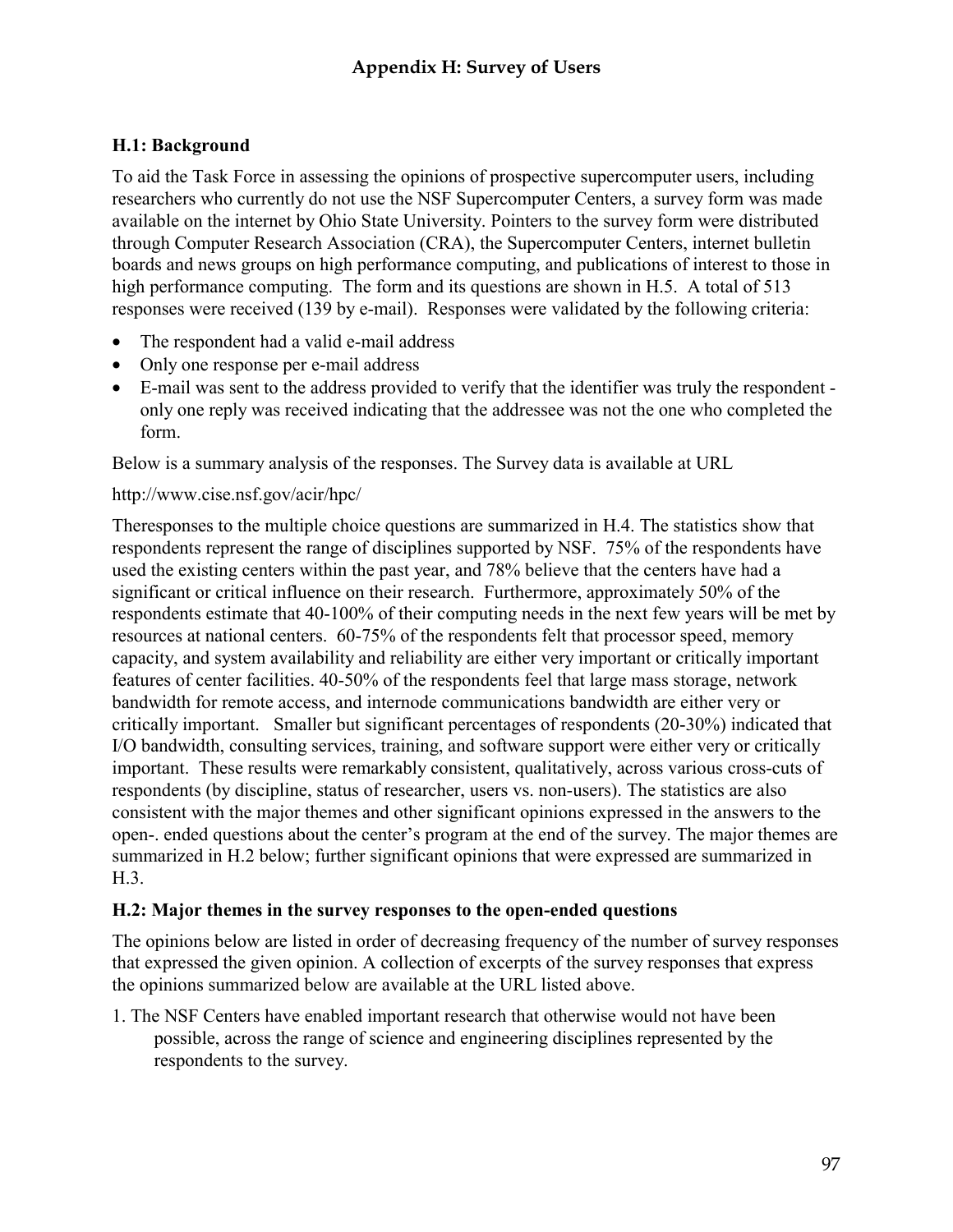- 2. The focus of the Centers Program should be access to the highest performance systems possible (suitable for Grand Challenge efforts).
- 3. Shared hardware resources and staff support are most appropriate and cost effective; the Centers are providing important leadership in the form of information, access, and prototyping of the latest high performance hardware and software; improvements may be needed, but drastic overhaul of the Program is not.
- 4. Staff support and software expertise at the Centers is very helpful, if not indispensable for many researchers.
- 5. There is a need for better hardware, software, and technical support for computer science research.
- 6. The systems at the Centers are oversubscribed; many researchers find it difficult to get large enough allocations of time and/or dedicated time on the largest possible configurations. (Note: this is a reflection of the success of the Centers.)
- 7. The allocation process is too time consuming. Suggestions for improving this included: expanding the MetaCenter allocation process and having the MetaCenter allocation committee meet more frequently; allocating generic SU's that can be used on any platform; provide allocations without expiration date; on-line application submittals.

## **H.3: Significant opinions expressed by fewer respondents**

- 1. Centers have been instrumental in facilitating important interdisciplinary interactions.
- 2. The Program should include a greater funding for midrange systems -- an effective way to support smaller users and increase scientific throughput; may be possible to get enormous leverage of University matching funds
- 3. Better software libraries, more convenient access to mass storage, and more reliable file systems are needed.
- 4. More consulting support is needed, particularly for remote users. Suggestions: remote training workshops, more extensive on-line documentation, expanded hours for phone consultation, and "MetaCenter consulting" services.
- 5. Internet bandwidth is insufficient, particularly for remote visualization.
- 6. Allocation committees need to consider proposals more carefully and/or include a better balance of disciplinary representation;
- 7. Access to Center resources for college courses has been important to the teaching mission in science and engineering

## **H.4: Statistical Results from the Survey:**

The following section summarizes the statistical responses to the survey. Each entry is a brief restatement of a survey question, with two groups presented:

- 1. all respondents and
- 2. those respondents who have used the NSF centers during the previous year.

Futher summary statistics are available on the World Wide Web at URL: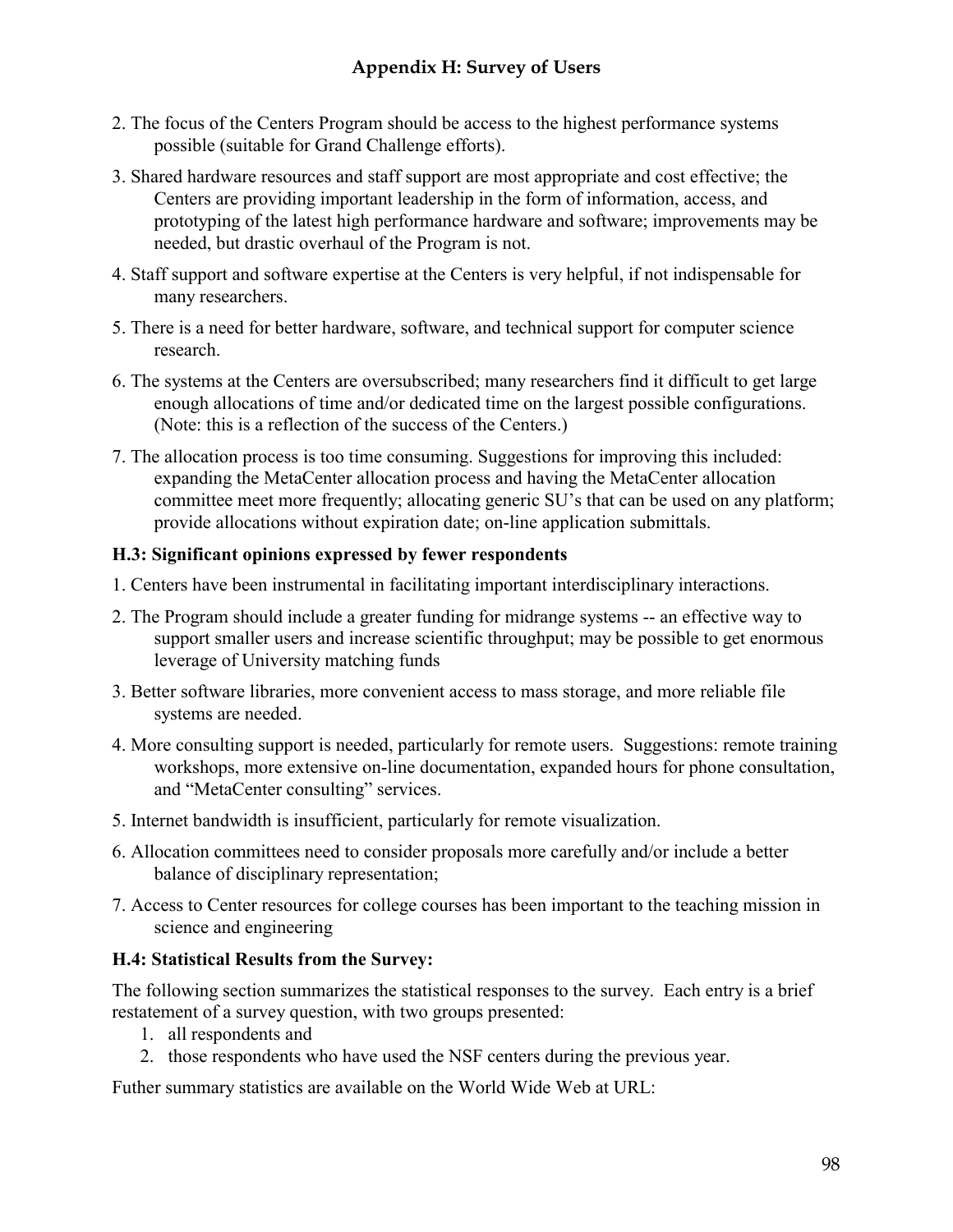## **Appendix H: Survey of Users**

http://www.cise.nsf.gov/acir/hpc/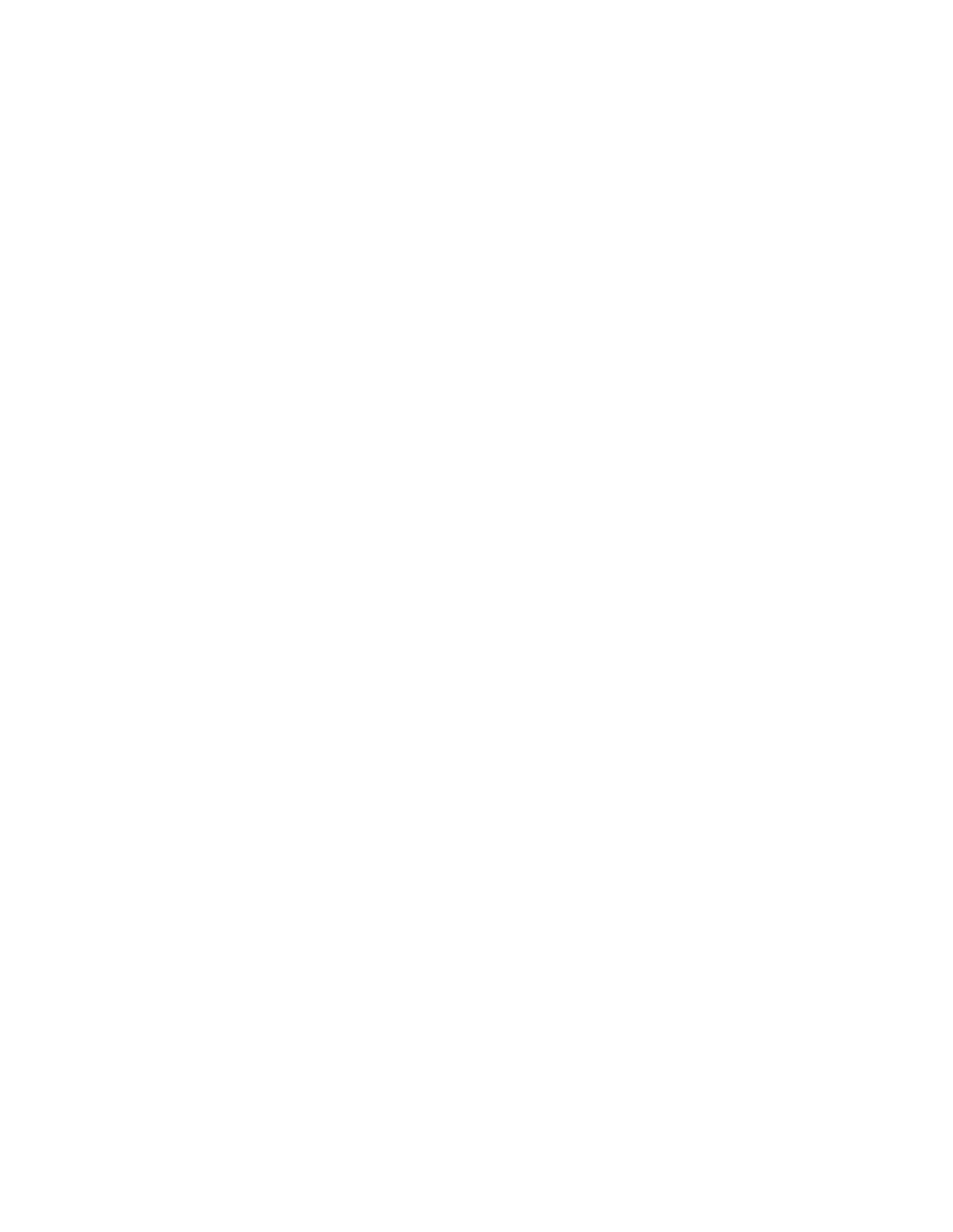|                                | ₹                     |                  | <b>Used NSF Center</b> |        |
|--------------------------------|-----------------------|------------------|------------------------|--------|
| Status as a researcher         | Responses             |                  | in past year           |        |
| Research Staff                 | မ္မ                   | 11%              | \$                     | 12%    |
| Faculty Principal Investigator | 187                   | 36%              | 138                    | 36%    |
| Other Faculty Member           | $\frac{6}{1}$         | 3%               | 12                     | 3%     |
| Graduate Student               | 115                   | 22%              | 89                     | 23%    |
| Post-Doctoral                  | 53                    | 10%              | $\frac{45}{5}$         | 12%    |
| Undergraduate Student          | $\frac{6}{5}$         | 3%               | တ                      | 2%     |
| Industrial Research Staff      | $\overline{1}$        | 3%               |                        | 3%     |
| Center Research Staff          | 21                    | 4%               | $\frac{2}{7}$          | 4%     |
| Other                          | 32                    | 6%               |                        | 4%     |
| Total                          |                       |                  | 385                    |        |
|                                |                       |                  |                        |        |
|                                | ₹                     |                  | Used NSF               | Center |
| <b>Field of Research</b>       | Responses             |                  | n past year            |        |
| Physics                        | 89                    | 3%               | 55                     | 14%    |
| Chemistry                      | 57                    | 11%              |                        | 12%    |
| Astronomy                      |                       | 7%               |                        | 9%     |
| Materials Research             | 3875                  | 5%               | おおみに                   | 6%     |
| Mathematics                    |                       | 3%               |                        | 3%     |
| CISE - Computer Science        | 102                   | 20%              | $\mathfrak{F}$         | 17%    |
| ENG - Engineering              | $\overline{5}$        | 19%              | 75                     | 19%    |
| BIO - Biological Sciences      | 33                    | 8%               |                        | 6%     |
| GEO - Geological Sciences      | $\overline{z}$        | 4%               | $\mathcal{S}$          | 5%     |
| SBE - Social Sciences          |                       | $\frac{96}{6}$   | $\circ$                | 2%     |
| Other                          | 45                    | ൭്               | 88                     | 7%     |
| Total                          | 513                   |                  | 385                    |        |
| Use of SC Centers              | ₹                     |                  | Used NSF               | Center |
| Influence on Research          | Responses             |                  | in past year           |        |
| Critical Influence             | 244                   | 48%              | 216                    | 56%    |
| Significant Influence          | 148                   |                  | 117                    | 30%    |
| Moderate Influence             | $\frac{8}{1}$         | 29%<br>15%<br>8% | 4                      | 11%    |
| No Influence                   | $\frac{3}{4}$         |                  | $\infty$               | 2%     |
| Mean response                  | Significant Influence |                  | Significant Influence  |        |

| <b>Used any NSF Center</b>             | ₹             |     | <b>Used NSF Center</b> |  |
|----------------------------------------|---------------|-----|------------------------|--|
| in past year?                          | Responses     |     | in past year           |  |
| Yes                                    | 385           | 75% | 100%<br>385            |  |
| ş                                      | 128           | 25% |                        |  |
|                                        |               |     |                        |  |
|                                        | ₹             |     | Jsed NSF Center        |  |
| Experience at:                         | Responses     |     | in past year           |  |
| 910                                    | 185           | 36% | 41%<br>157             |  |
| <b>NCSA</b>                            | 171           | 33% | 39%<br>149             |  |
| <b>SSC</b>                             | $\frac{5}{2}$ | 29% | 35%                    |  |
| <b>SDSC</b>                            |               | 27% | 32%<br>136             |  |
| <b>NCAR</b>                            | ్ల            | 6%  | 8%<br>29               |  |
| Federal                                | 157           | 31% | 33%<br>127             |  |
| State                                  | က္တ           | 10% | 10%<br>57              |  |
| University                             | 134           | 26% | 24%<br>SS              |  |
| Lab or Dept.                           | 112           | 22% | 20%<br>œ               |  |
|                                        |               |     |                        |  |
| 1. Expect my area of research          |               |     |                        |  |
| will require access to Super-          | ₹             |     | Used NSF Center        |  |
| computers in future?                   | Responses     |     | in past year           |  |
| Yes                                    | 477           | 93% | 97%<br>374             |  |
| ₹                                      | 15            | 3%  | $\frac{5}{6}$<br>S     |  |
| No Opinion                             | 21            | 4%  | న్య<br>$\infty$        |  |
| 2. Fraction of computing needs met by: |               |     |                        |  |

| State                        | 53       | $\sum_{k=1}^{\infty}$ |
|------------------------------|----------|-----------------------|
| Jniversity                   | 134      | 26%                   |
| Lab or Dept.                 | 12<br>11 | $22\%$                |
|                              |          |                       |
| . Expect my area of research |          |                       |

| 2. Fraction of computing needs met by: |           |               |                        |                |
|----------------------------------------|-----------|---------------|------------------------|----------------|
|                                        | ₹         |               | <b>Jsed NSF Center</b> |                |
| 2a. Desktop Workstations               | Responses |               | in past year           |                |
| 0-20%                                  | 71        | 33%           | $\frac{48}{1}$         | 38%            |
| 21-40%                                 | 123       | 24%           | 105                    |                |
| 41-60%                                 | တ္ထ       | 17%           | 52                     | 27%<br>17%     |
| $61 - 80%$                             | 24        | 14%           | 45                     |                |
| 81-100%                                | တ္တ       | $\frac{5}{6}$ |                        | $\frac{5}{6}$  |
| <b>Do Not Know</b>                     |           | 4%            |                        | $\frac{96}{5}$ |

# Appendix H: Survey of Users **Appendix H: Survey of Users**

101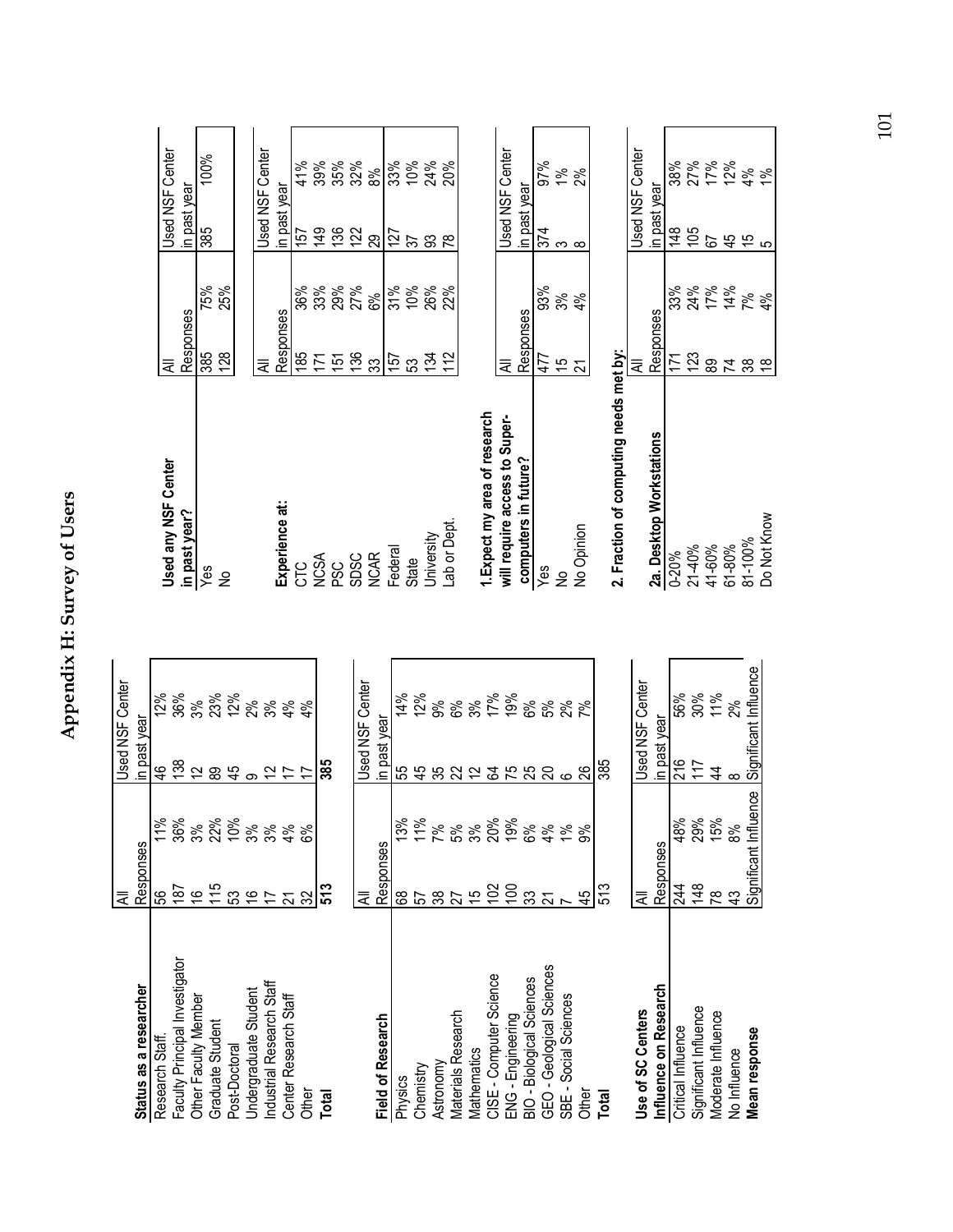|   | Ĭ               |   |  |
|---|-----------------|---|--|
|   |                 | 5 |  |
|   | ļ               |   |  |
|   |                 |   |  |
|   |                 | 1 |  |
|   |                 |   |  |
| t |                 |   |  |
|   |                 |   |  |
|   |                 |   |  |
|   |                 |   |  |
|   | j               |   |  |
|   | י<br>י יי יי יי |   |  |
|   |                 | ī |  |
|   |                 |   |  |

| 2b. Dept. or University                                           | ₹              |                          |                | <b>Used NSF Center</b> |
|-------------------------------------------------------------------|----------------|--------------------------|----------------|------------------------|
| <b>Systems</b>                                                    | Responses      |                          | in past year   |                        |
| $0 - 20%$                                                         | 203            | 40%                      | 154            | 40%                    |
| 21-40%                                                            | 144            |                          | 112            |                        |
| 41-60%                                                            | 8              | <b>28%</b><br>12%        | $\frac{6}{7}$  | 29%<br>13%<br>4%       |
| $61 - 80%$                                                        | 6              | 4%                       | $\overline{4}$ |                        |
| 81-100%                                                           | $\tilde{c}$    | 2%                       | ∞              | 2%                     |
| Do Not Know                                                       | 73             | 14%                      | Ҿ              | 12%                    |
|                                                                   |                |                          |                |                        |
|                                                                   | ₹              |                          |                | <b>Used NSF Center</b> |
| 2c. National Centers                                              | Responses      |                          | in past year   |                        |
| $0 - 20%$                                                         | $\frac{8}{10}$ |                          | 8              | 17%                    |
| 21-40%                                                            | န္တ            | 23%<br>19%               | 80             | 21%                    |
| 41-60%                                                            | 80             |                          | 5              |                        |
| $61 - 80%$                                                        | 20             | <b>16%</b><br>14%<br>19% | 62             | 18%<br>16%<br>23%      |
| 81-100%                                                           | 8              |                          | 88             |                        |
| Do Not Know                                                       | $\frac{8}{4}$  | ട്                       | $\overline{9}$ | 5%                     |
|                                                                   |                |                          |                |                        |
| 3. For the "Highest Performance Systems", rank projected needs in |                |                          |                |                        |
| following areas:                                                  |                |                          |                |                        |
|                                                                   | ₹              |                          |                | <b>Jsed NSF Center</b> |
| 3a. Processor Speed                                               | Responses      |                          | in past year   |                        |
| No Opinion                                                        | 23             | 4%                       | 5              | $\geq$                 |
| Unimportant                                                       | $\infty$       | 2%                       | $\sim$         | $\frac{8}{5}$          |
| Important                                                         | 8              | 17%<br>35%               | යි             | 16%<br>35%             |
| Very Important                                                    | 178            |                          | 136            |                        |
| Critical                                                          | 215            | 42%                      | 179            | 46%                    |
| Mean response                                                     | Very Important |                          |                | Very Important         |

| $\frac{1}{2}$ , $\frac{1}{2}$ , $\frac{1}{2}$ , $\frac{1}{2}$ , $\frac{1}{2}$ | $\frac{1}{2}$  | $\frac{1}{2}$ | $\frac{2}{3}$   | $\frac{1}{2}$ |  |
|-------------------------------------------------------------------------------|----------------|---------------|-----------------|---------------|--|
| Critical                                                                      | 215            | 42%           | 179             | 46%           |  |
| Mean response                                                                 | Very Important |               | Very Important  |               |  |
|                                                                               |                |               |                 |               |  |
|                                                                               |                |               | Jsed NSF Center |               |  |
| 3b. Large memory size                                                         | Responses      |               | in past year    |               |  |
| No Opinion                                                                    |                | 5%            |                 | న్            |  |
| Jnimportant                                                                   |                | 4%            |                 | $3\%$         |  |
| Important                                                                     | $\frac{1}{4}$  | 27%           | S               |               |  |
| Very Important                                                                | 165            | 32%           | $\mathbb{S}^2$  | 28%<br>34%    |  |
| Critical                                                                      | 161            | 31%           | <u>87</u>       | 34%           |  |
| Mean response                                                                 | Very Important |               | Very Important  |               |  |
|                                                                               |                |               |                 |               |  |

|                                | ₹              |                | Used NSF Center            |
|--------------------------------|----------------|----------------|----------------------------|
| 3c. Large mass storage         | Responses      |                | in past year               |
| No Opinion                     | 57             | 7%             | 4%<br>$\frac{6}{1}$        |
| Jnimportant                    | 55             | 11%            | 10%<br>89                  |
| Important                      | $\frac{5}{2}$  | 37%            | 35%<br>$\frac{34}{5}$      |
| Very Important                 | 128            | 25%            | 29%<br>110                 |
| Critical                       | 102            | 20%            | 22%<br>88                  |
| Mean response                  | Very Important |                | Very Important             |
|                                |                |                |                            |
| 3d. Network Bandwidth          | ₹              |                | Used NSF Center            |
| for remote access              | Responses      |                | in past year               |
| No Opinion                     | မွ             | $\frac{8}{11}$ | 8%<br>80                   |
| Jnimportant                    | 55             | 11%            | 10%<br>38                  |
| Important                      | 183            | 36%            | 36%<br>$\frac{40}{5}$      |
| Very Important                 | 127            | 25%            | 27%<br>103                 |
| Critical                       | S              | 18%            | 19%<br>$\overline{z}$      |
| Mean response                  | Very Important |                | Very Important             |
|                                |                |                |                            |
| 3e. I/O Bandwidth              | ₹              |                | <b>Used NSF Center</b>     |
| (to local peripherals)         | Responses      |                | in past year               |
| No Opinion                     | 8              | 16%            | 13%<br>ą,                  |
| Unimportant                    | <u>ဆွ</u>      | 16%            | 16%<br><u>යි</u>           |
| Important                      | 187            | 36%            | 39%<br>149                 |
| Very Important                 | 107            | 21%            | 21%<br>$\overline{\infty}$ |
| Critical                       | 99             | 11%            | 12%<br>45                  |
| Mean response                  | Important      |                | Important                  |
|                                |                |                |                            |
| 3f. Internode                  | ₹              |                | Center<br>Used NSF         |
| <b>Communication Bandwidth</b> | Responses      |                | in past year               |
| No Opinion                     | 88             | 17%            | 14%                        |
| Unimportant                    | $\overline{4}$ | ೫              | 8%<br>52 32                |
| Important                      | 125            | 24%            | 24%<br>$\infty$            |
| Very Important                 | 120            | 23%            | 25%<br>57                  |
| Critical                       | 135            | 26%            | 29%<br>112                 |
| Mean response                  | Very Important |                | Very Important             |

102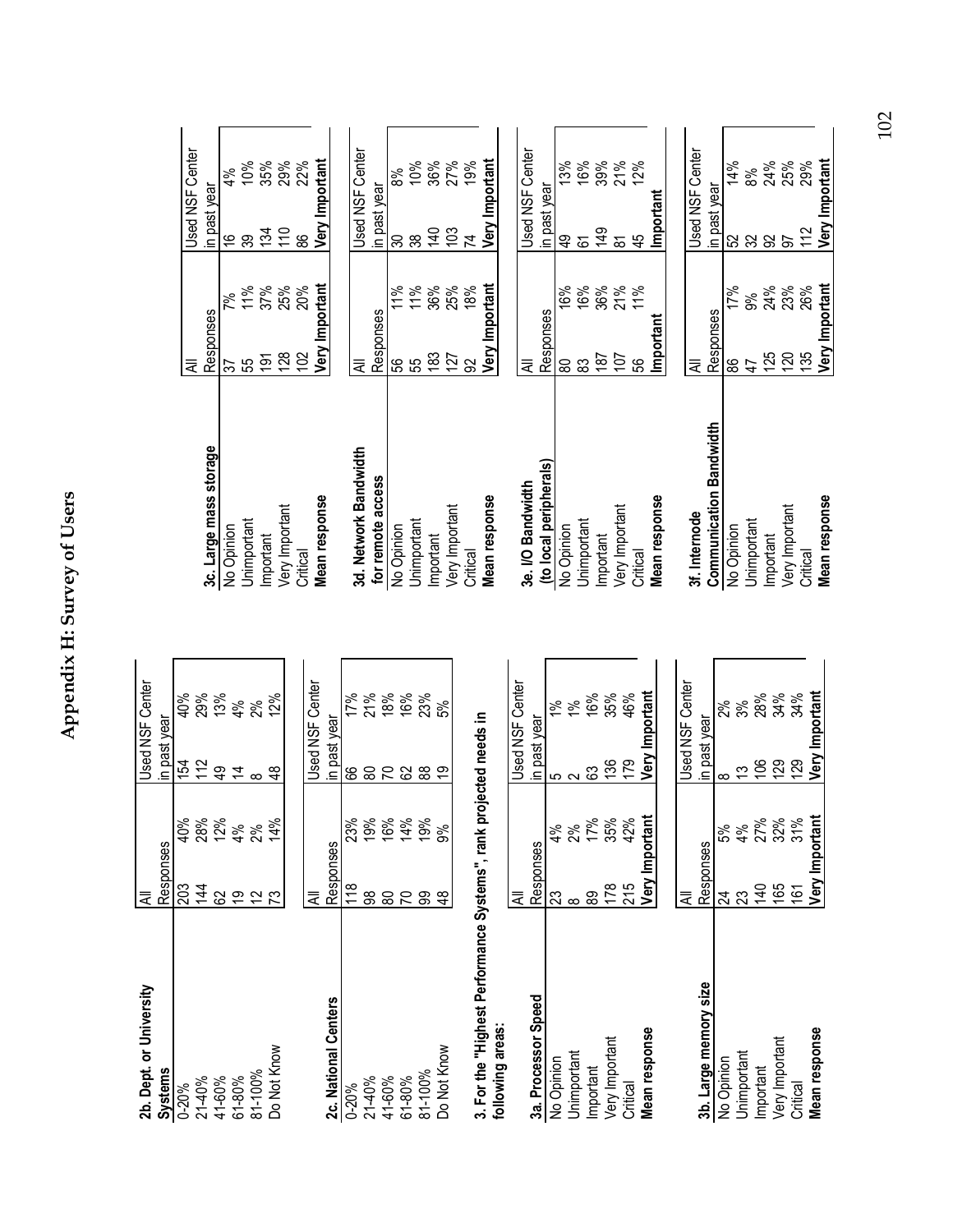Appendix H: Survey of Users **Appendix H: Survey of Users** 

| 3g. System availability                                                                                                                                                             | ₹              |               | <b>Used NSF Center</b> |                |
|-------------------------------------------------------------------------------------------------------------------------------------------------------------------------------------|----------------|---------------|------------------------|----------------|
| & reliability                                                                                                                                                                       | Responses      |               | in past year           |                |
| No Opinion                                                                                                                                                                          | స్             | ಠಿಸಿ          | 51                     | 3%             |
| Unimportant                                                                                                                                                                         |                | $\frac{8}{3}$ | က                      | $\frac{56}{5}$ |
| Important                                                                                                                                                                           | <b>29</b>      | 25%           | $\overline{100}$       | 26%            |
| Very Important                                                                                                                                                                      | 177            | 35%           | 135                    | 35%            |
| Critical                                                                                                                                                                            | 169            | 33%           | 135                    | 35%            |
| Mean response                                                                                                                                                                       | Very Important |               | Very Important         |                |
|                                                                                                                                                                                     |                |               |                        |                |
|                                                                                                                                                                                     | ₹              |               | Used NSF Center        |                |
| 3h. System Security                                                                                                                                                                 | Responses      |               | in past year           |                |
| No Opinion                                                                                                                                                                          | S4             | 12%           | ¥                      | 10%            |
| Unimportant                                                                                                                                                                         | 175            | 34%           | 130                    | 34%            |
| Important                                                                                                                                                                           | 171            | 33%           | 136                    | 35%            |
| Very Important                                                                                                                                                                      | <u>යි</u>      | 12%           | $\overline{4}$         | 12%            |
| Critical                                                                                                                                                                            | $\overline{4}$ | 8%            | $\mathfrak{B}$         | 8%             |
| Mean response                                                                                                                                                                       | Important      |               | Important              |                |
| each of the following services (located at the centers) for your research or<br>4. How important do you believe that National Centers will be in providing<br>educational projects? |                |               |                        |                |
| 4a. Diversity of computer                                                                                                                                                           | ₹              |               | Used NSF               | Center         |
| architectures                                                                                                                                                                       | Responses      |               | in past yea            |                |
| No Opinion                                                                                                                                                                          | 82             | 16%           | 4                      | 11%            |
| Jnimportant                                                                                                                                                                         | ಹ              | 16%           | 59                     | 15%            |
| Important                                                                                                                                                                           | 174            | 34%           | 137                    | 36%            |
| Very Important                                                                                                                                                                      | 110            | 21%           | $\overline{5}$         | 24%            |
| Critical                                                                                                                                                                            | යි             | 12%           | 54                     | 14%            |
| Mean response                                                                                                                                                                       | Important      |               | Important              |                |
|                                                                                                                                                                                     |                |               |                        |                |
| 4b. Visualization                                                                                                                                                                   | ₹              |               | Used NSF               | Center         |
| software<br>facilities &                                                                                                                                                            | Responses      |               | past year<br>$\equiv$  |                |
| No Opinion                                                                                                                                                                          | 20             | 14%           | ş                      | 10%            |
| Jnimportant                                                                                                                                                                         | 128            | 25%           | 3                      | 24%            |
| Important                                                                                                                                                                           | 167            | 33%           | 132                    | 34%            |
| Very Important                                                                                                                                                                      | 103            | 20%           | $\overline{8}$         | 22%            |
| Critical                                                                                                                                                                            | 45             | გ×<br>თ       | 35                     | 9%             |

| Mean response               | Important |            | Important              |               |
|-----------------------------|-----------|------------|------------------------|---------------|
|                             |           |            |                        |               |
| 4c. Information             | ₹         |            | <b>Jsed NSF Center</b> |               |
| Processing                  | Responses |            | in past year           |               |
| No Opinion                  | 132       | 26%        | 84                     | 22%           |
| Jnimportant                 | 120       | 23%        | ଚ                      | 24%           |
| Important                   | 160       | 31%<br>13% | $126$<br>$57$          |               |
| Very Important              | 5         |            |                        | 33%<br>15%    |
| Critical                    | ಸ         | 7%         | 27                     | $\frac{5}{6}$ |
| Mean response               | Important |            | Important              |               |
|                             |           |            |                        |               |
|                             | ₹         |            | Jsed NSF Center        |               |
| 4d. Consulting Services     | Responses |            | in past year           |               |
| No Opinion                  | 132       | 26%        | $\frac{8}{4}$          | 22%           |
| Jnimportant                 | 120       | 23%        | ৯                      | 24%           |
| Important                   | 160       | 31%        | 126                    | 33%           |
| Very Important              | 5         | 13%        | 57                     | 15%           |
| Critical                    | 54        | 7%         | 27                     | $7\%$         |
| Mean response               | Important |            | Important              |               |
|                             |           |            |                        |               |
| 4e. 3rd Party or Commercial | ₹         |            | <b>Jsed NSF Center</b> |               |
| software                    | Responses |            | in past year           |               |
| No Opinion                  | 103       | 20%        | 89                     | 17%           |
| Jnimportant                 | 136       | 27%        | 88                     | 25%           |
| Important                   | 179       | 35%        | 144                    | 37%<br>14%    |
| Very Important              | 89        | 13%        | 54                     |               |
| Critical                    | 26        | 5%         | 23                     | 6%            |
| Mean response               | Important |            | Important              |               |

103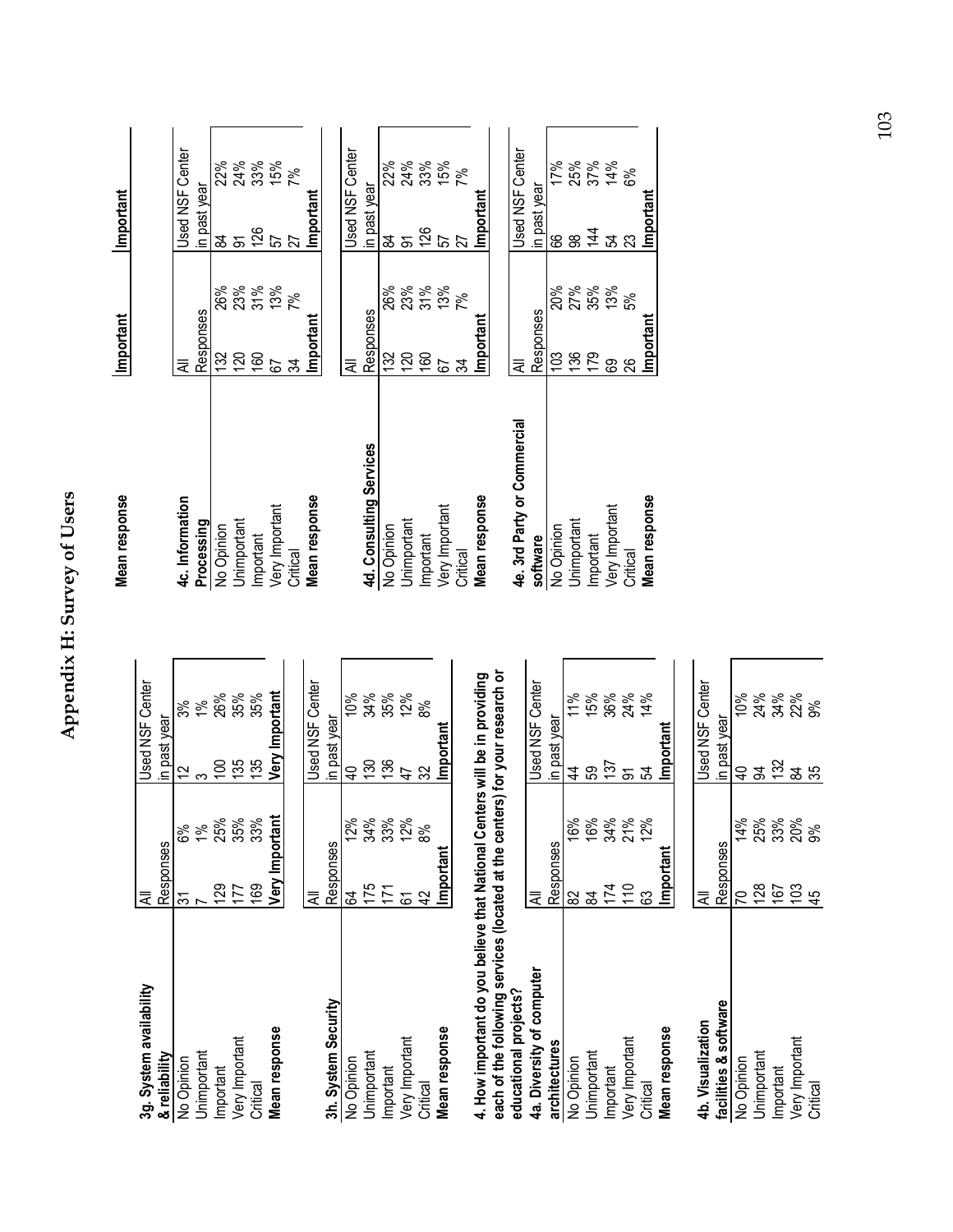# Appendix H: Survey of Users **Appendix H: Survey of Users**

| 4f. Expertise in       | ₹              |            | Used NSF Center        |
|------------------------|----------------|------------|------------------------|
| <b>Team Building</b>   | Responses      |            | in past year           |
| No Opinion             | $\frac{8}{10}$ | 21%        | 18%<br>ဥ               |
| Unimportant            | $\frac{89}{2}$ | 37%        | 38%<br>148             |
| Important              | 115            | 22%        | 24%<br>ଚ୍ଚ             |
| Very Important         | 77             | 15%        | 16%<br>67              |
| Critical               | $\overline{z}$ | 5%         | 4%<br>$\frac{6}{5}$    |
| Mean response          | Important      |            | Important              |
|                        |                |            |                        |
| 4g. Assistance in code | ₹              |            | <b>Jsed NSF Center</b> |
| porting                | Responses      |            | in past year           |
| No Opinion             | 88             | 17%        | 12%<br>47              |
| Jnimportant            | 135            | 26%        | 27%<br>103             |
| Important              | 177            | 35%        | 37%<br>$\frac{43}{5}$  |
| Very Important         | <u>တွ</u>      | 16%        | 17%<br>5               |
| Critical               | 80             | 6%         | 8%<br>25               |
| Mean response          | Important      |            | Important              |
|                        |                |            |                        |
|                        | ₹              |            | <b>Jsed NSF Center</b> |
| 4h. Training           | Responses      |            | in past year           |
| No Opinion             | 83             | 16%        | 11%<br>$\frac{4}{3}$   |
| Unimportant            | 123            | 24%        | 24%<br>္တ              |
| Important              | 194            | 38%<br>16% | 41%<br>159             |
| Very Important         | S4             |            | 18%<br>$\overline{1}$  |
| Critical               | 29             | 6%         | 5%<br>$\frac{8}{1}$    |
| Mean response          | Important      |            | Important              |
|                        |                |            |                        |
| 4i. Communications     | ₹              |            | Center<br>Used NSF     |
| software               | Responses      |            | in past year           |
| No Opinion             | 105            | 20%        | 17%<br>89              |
| Unimportant            | 88             | 17%        | 17%<br>89              |
| Important              | 209            | 41%        | 43%<br>167             |
| Very Important         | 75             | 15%        | 16%<br>62              |
| Critical               | 38             | 7%         | 6%<br>25               |
| Mean response          | Important      |            | Important              |

| 4j. Data Services     | ₹              |            |                | <b>Used NSF Center</b> |
|-----------------------|----------------|------------|----------------|------------------------|
| (massive databases)   | Responses      |            | in past year   |                        |
| No Opinion            | 127            | 25%        | $\frac{8}{2}$  | 20%                    |
| Jnimportant           | 159            | 31%        | 127            |                        |
| Important             | 128            | 25%<br>13% | $\overline{5}$ | 33<br>27<br>13%        |
| Very Important        | 8              |            | 5              |                        |
| Critical              | స్             | 6%         | 25             | 8%                     |
| Mean response         | Important      |            | Important      |                        |
|                       |                |            |                |                        |
| 4k. Data Dictionaries | ₹              |            |                | <b>Used NSF Center</b> |
| & Repositories        | Responses      |            | in past year   |                        |
| No Opinion            | $\frac{49}{5}$ | 29%        | ဌ              | 24%                    |
| Jnimportant           | 115            | 22%        | 84             | 22%                    |
| Important             | 137            | 27%<br>16% | 13             | 29%                    |
| Very Important        | S4             |            | 89             | 18%                    |
| Critical              | 28             | 5%         | 26             | $7\%$                  |
| Mean response         | Importan       |            | Important      |                        |
|                       |                |            |                |                        |
| 41. Internet software | ₹              |            |                | <b>Used NSF Center</b> |
| development           | Responses      |            | in past year   |                        |
| No Opinion            | $\frac{21}{1}$ | 22%        | ౚ              | 21%                    |
| Jnimportant           | Ձ              | 18%        | ගි             | 18%                    |
| Important             | 176            | 34%        | 134            | 35%                    |
| Very Important        | $\overline{5}$ | 20%        | <u>ನಿ</u>      | 21%                    |
| Critical              | ᠷ              | 6%         |                | 6%                     |
| Mean response         | Important      |            | Important      |                        |
|                       |                |            |                |                        |

104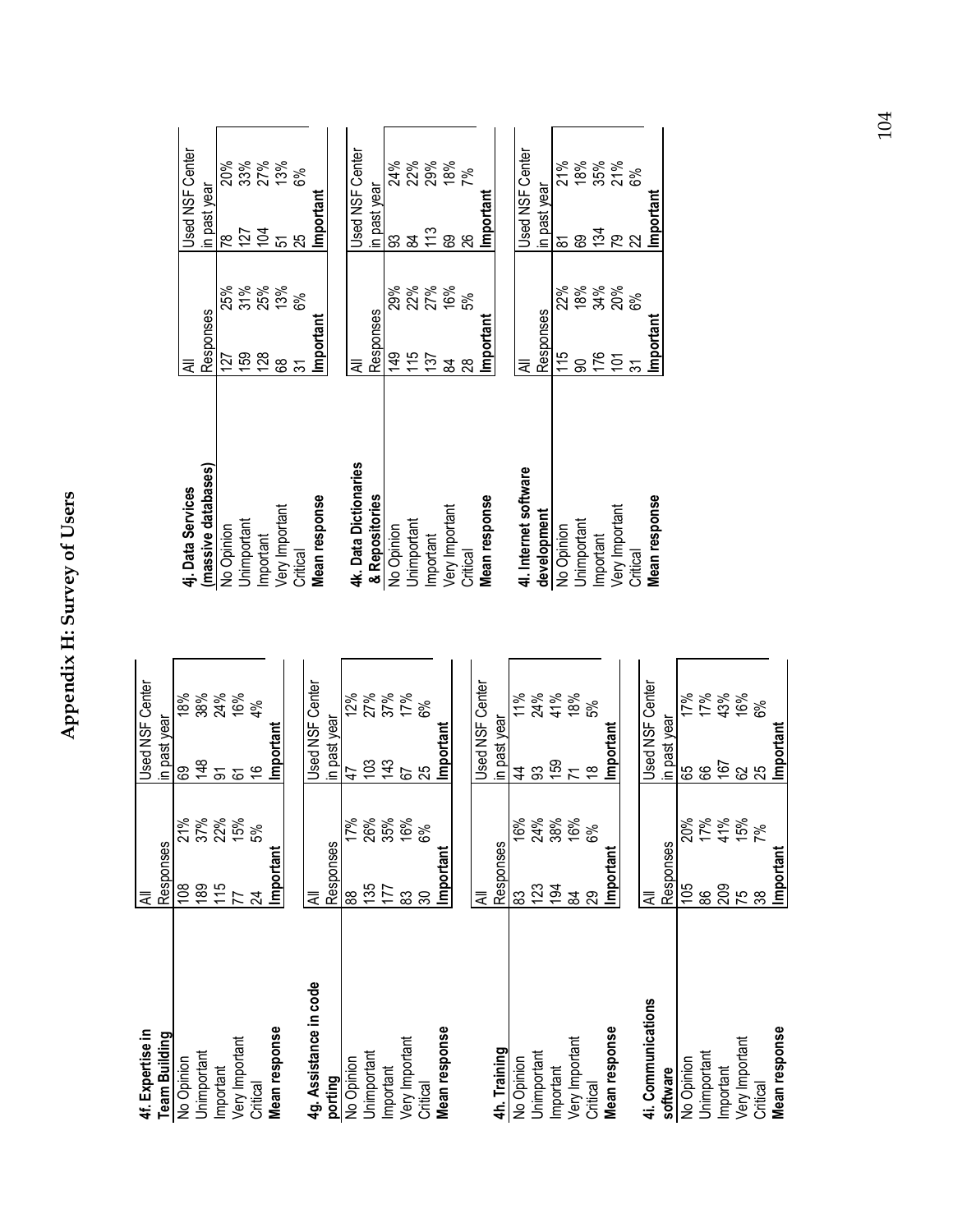| י לא האמונוס איז האמונוס איז האמונוס או האמונוס או האמונוס או האמונוס או האמונוס או האמונוס או האמונוס או האמו<br>or their successors in the next few years (check all that apply) |                |     |                          |     |
|------------------------------------------------------------------------------------------------------------------------------------------------------------------------------------|----------------|-----|--------------------------|-----|
|                                                                                                                                                                                    |                |     | Used NSF Center          |     |
|                                                                                                                                                                                    | Responses      |     | in past year             |     |
| Vector Multiprocessors                                                                                                                                                             | 228            | 44% | $\widetilde{\mathrm{g}}$ | 50% |
| Massively Parallel Systems                                                                                                                                                         | 332            | 65% | 285                      | 74% |
| Shared Memory Microprocessors                                                                                                                                                      | 230            | 45% | 183                      | 48% |
| <b>Tightly Coupled Net of Workstations</b>                                                                                                                                         | 218            | 42% | $\widetilde{6}$          | 42% |
| Loosely Coupled Workstations                                                                                                                                                       | တ              | 2%  | 2%                       |     |
| Do Not Know                                                                                                                                                                        | జ              | 5%  | ళ్లే<br>Ξ                |     |
|                                                                                                                                                                                    |                |     |                          |     |
| 7. Should NSF use a disciplinary                                                                                                                                                   | ₹              |     | Used NSF Center          |     |
| Model at centers?                                                                                                                                                                  | Responses      |     | in past year             |     |
| Yes                                                                                                                                                                                | ৯              | 18% | 5                        | 13% |
| ₴                                                                                                                                                                                  | <u>ରୁ</u>      | 57% | 247                      | 64% |
| No Opinion                                                                                                                                                                         | $\frac{13}{1}$ | 26% | 59                       | 23% |
|                                                                                                                                                                                    |                |     |                          |     |
| 8. Have NSF Centers facilitated                                                                                                                                                    | ⋜              |     | <b>Used NSF Center</b>   |     |
| Interdisciplinary Interactions?                                                                                                                                                    | Responses      |     | in past year             |     |
| Yes                                                                                                                                                                                | 215            | 42% | $\frac{2}{8}$            | 47% |
| ş                                                                                                                                                                                  | $\frac{82}{5}$ | 35% | $\frac{5}{13}$           | 34% |
| No Opinion                                                                                                                                                                         | 116            | 23% | 22                       | 19% |
|                                                                                                                                                                                    |                |     |                          |     |

**5. I expect to obtain good results for my codes on the following computers**  5. Lexpect to obtain good results for my codes on the following computers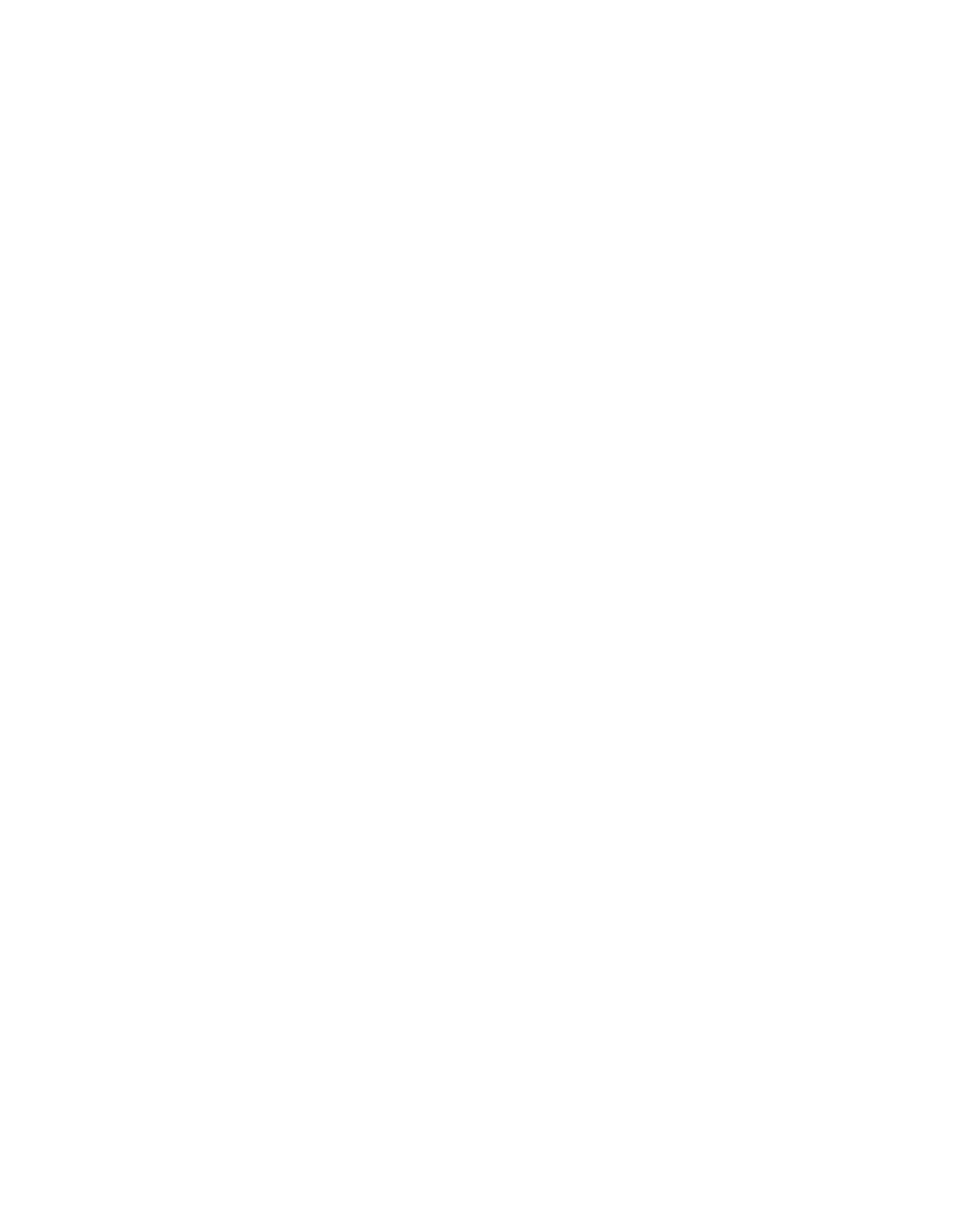#### **H.5: The Survey Instrument**

#### **NSF SUPERCOMPUTER CENTERS - USER SURVEY**

#### **General Instructions**

Save this form as "text" from your web browser, and then fill in the responses with your favorite editor. Remember to edit it and save it as "text" or ASCII. When finished, mail it to survey@osc.edu.

Thank you for your interest in the NSF Supercomputer Centers Program. Members of the "Task Force on the Future of the NSF Supercomputer Centers Program" have prepared some questions about your experiences with either the NSF or similar Supercomputing Centers, your opinions about the future of high performance computing, and your research needs in these areas over the next few years.

#### **Background Questions:**

#### **USED FOR CONFIRMATION**

Upon filling out this questionnaire, an electronic message will be sent to you at the e-mail address you specify below. This is a simple attempt to prevent others from using your name while responding to

the

survey. All respondents must have valid internet e-mail addresses. Those who have had their e-mail addresses misappropriated will be instructed to send a message to have the entry voided. Additionally, "bounced" e-mail resulting from improper addresses or hosts will also cause those entries to be voided.

Your name:

- $\rightharpoonup$  Dr.
- \_\_\_ Prof.
- $\frac{Mr}{r}$ .
- $\frac{M}{2}$  Ms.
- \_\_\_ Miss

\_\_\_ Mrs.First: \_\_\_\_\_\_\_\_\_\_\_\_\_\_\_\_\_\_\_\_ Last: \_\_\_\_\_\_\_\_\_\_\_\_\_\_\_\_\_\_\_\_

E-Mail address:

Status as a researcher:

- \_\_\_ Research Staff.
- \_\_\_ Faculty Principal Investigator
- \_\_\_\_ Other Faculty member
- \_\_\_ Graduate Student
- \_\_\_ Post-Doctoral
- \_\_\_ Undergraduate Student
- \_\_\_ Industrial Research Staff
- \_\_\_ Center Research Staff \_\_\_ Other
- 

#### **EXPERIENCE**

Field of Research matched to NSF Division or Directorate:

- \_\_ Physics
- \_\_\_ Chemistry
- \_\_\_ Astronomy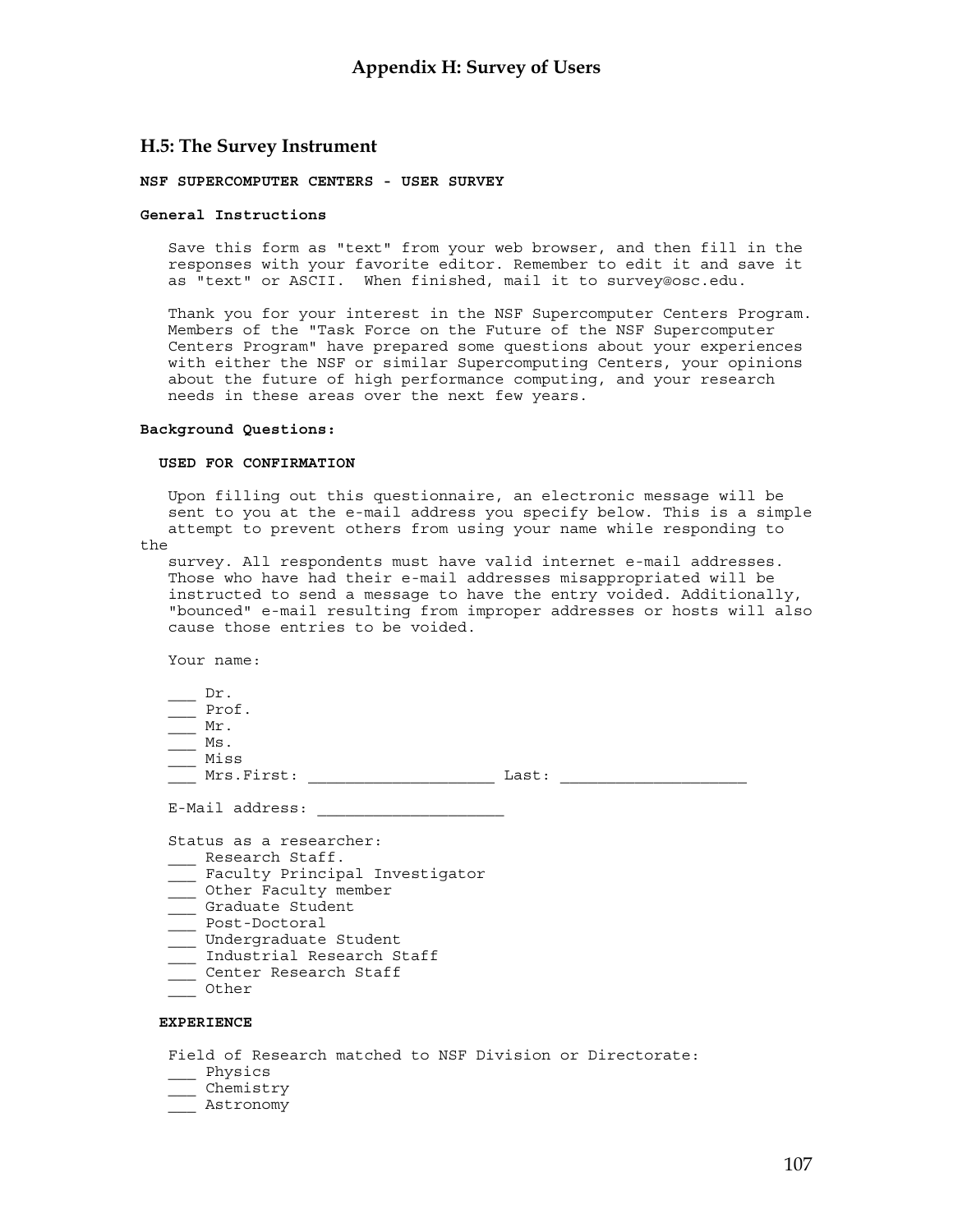\_\_\_ Materials Research \_\_\_ Mathematics \_\_\_ CISE - Computer Science \_\_\_ ENG - Engineering BIO - Biological Sciences \_\_\_ GEO - Geological Sciences \_\_\_ SBE - Social Sciences \_\_\_ Other I have High Performance Computing experience at: (check all that apply) \_\_\_ CTC - Cornell Theory Center \_\_\_ NCSA - National Center for Supercomputing Applications \_\_\_ PSC - Pittsburgh Supercomputing Center \_\_\_ SDSC - San Diego Supercomputer Center \_\_\_ NCAR - National Center for Atmospheric Research \_\_\_ Other Federal (NASA, DoE...) Supercomputer Center(s) \_\_\_ State or regional Supercomputing Center \_\_\_ My University's Supercomputing System or Facility \_\_\_ My own, or my department's, supercomputing facility To what degree has the use of supercomputing centers influenced your research? \_\_\_ No Influence \_\_\_ Moderate Influence \_\_\_ Significant Influence \_\_\_ Critical Influence Have you (or your collaborators or students) used any NSF Center during the past year? \_\_\_ Yes  $\frac{N}{\sqrt{N}}$ I estimate that my total supercomputer computer usage last year was equivalent to \_\_\_\_\_\_\_\_\_\_\_\_\_\_\_\_\_\_\_\_ Hours on a \_\_\_\_\_\_\_\_\_\_\_\_\_\_\_\_\_\_\_\_ computer using example of the processors and MB memory.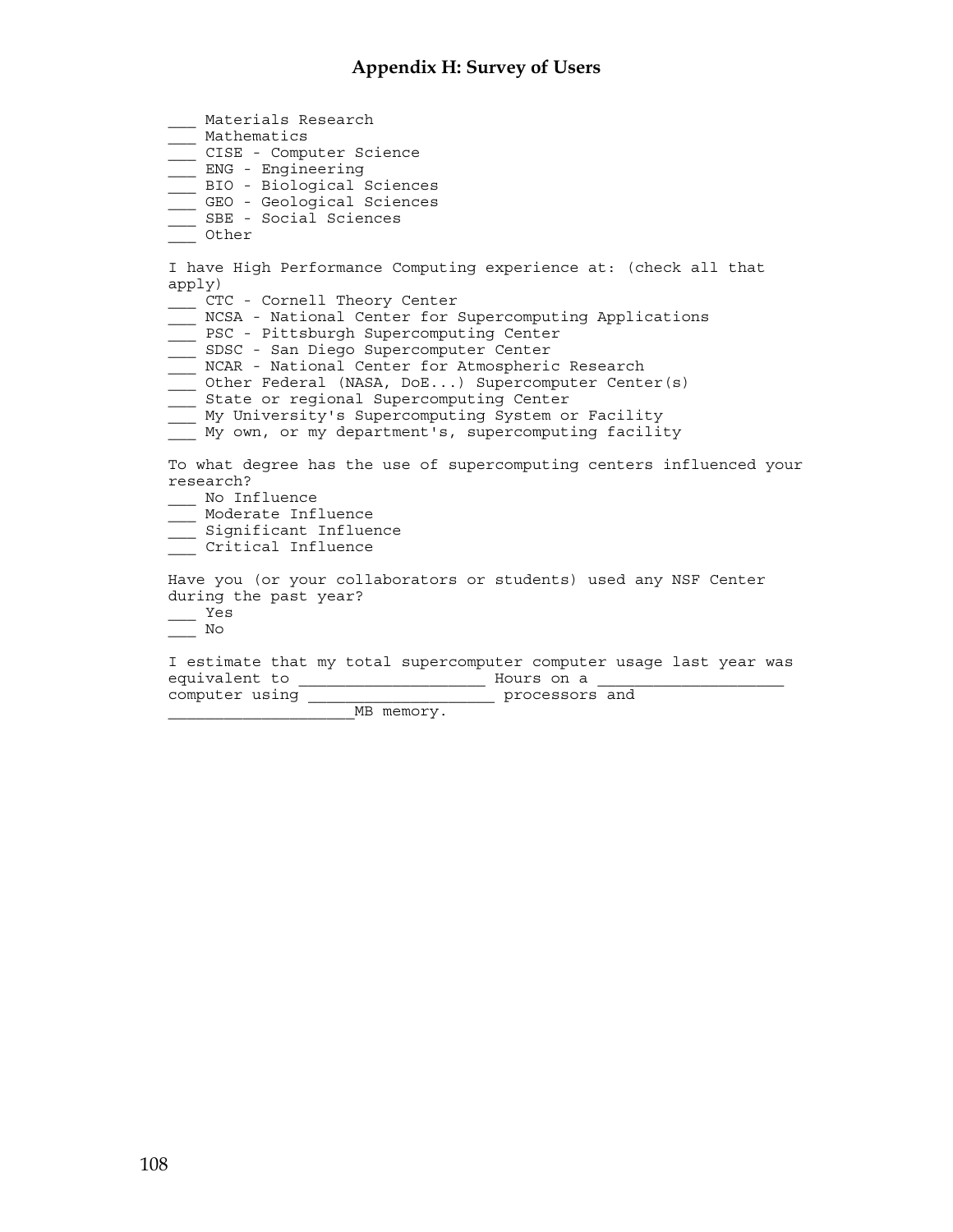#### **Opinions**

The intent of the following section is to determine your opinions of the future of high performance computing -- We encourage you to speculate about your needs five years from now. To set the correct perspective, think about where supercomputing was five years in the past, and how your expectations have changed over the past five years.

1) Do you expect that your area of research will require access to supercomputing resources in the future? \_\_\_ No Opinion

- \_\_\_ Yes
- $\frac{1}{\sqrt{1-\frac{1}{n}}}$  No

2) During the next several years, what fraction of your computing needs do you think could met by: \* (A) Desk top workstations  $0-20%$  $21 - 40%$  $-41-60%$  $-61-80%$  $81 - 100$ % Do not know \* (B) Mid Range Systems (Department/University owned with a market value from \$100K to \$2M)  $-20%$  $-21-40%$  $-41-60%$  $.61-80%$ \_\_\_ 81-100% \_\_\_ Do not know \* (C) Highest Performance Systems (National)  $0-20%$  $21 - 40%$  $-41-60%$  $-$  61-80%  $-$  81-100% \_\_\_ Do not know 3) For the "Highest Performance Systems", how do you rank your projected needs in the following areas: \* (A) Processing speed \_\_\_ No Opinion \_\_\_ Unimportant

- \_\_\_ Important
- \_\_\_ Very Important
- \_\_\_ Critical
- \* (B) Large Memory size
	- \_\_\_ No Opinion
	- \_\_\_ Unimportant
	- Important
	- \_\_\_ Very Important
- \_\_\_ Critical
- \* (C) Large Mass Storage availability \_\_\_ No Opinion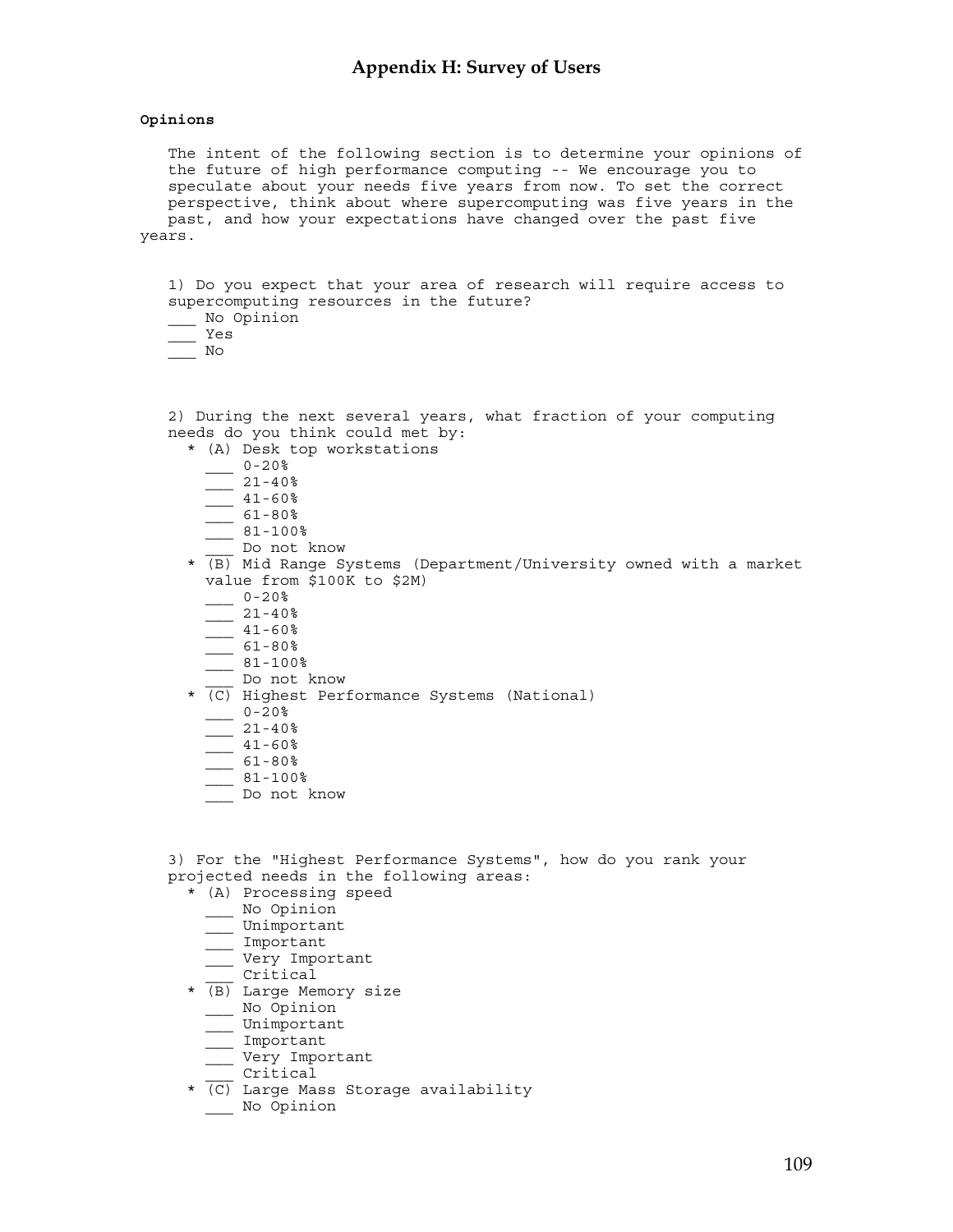## **Appendix H: Survey of Users**

- \_\_\_ Unimportant
- \_\_\_ Important
- \_\_\_ Very Important
- \_\_\_ Critical
- \* (D) Networking Bandwidth for remote access
	- \_\_\_ No Opinion
	- \_\_\_ Unimportant
	- \_\_\_ Important
	- \_\_\_ Very Important
	- \_\_\_ Critical
- $\star$  (E) Large I/O Bandwidth (to local peripherals) \_\_\_ No Opinion
	- $\equiv$  Unimportant
	- \_\_\_ Important
	- \_\_\_ Very Important
	- \_\_\_ Critical
- $\overline{\text{F}}$  Network Bandwidth for internode communication \_\_\_ No Opinion
	- \_\_\_ Unimportant
	- \_\_\_ Important
	- \_\_\_ Very Important
- \_\_\_ Critical
- $\star$  (G) System availability and reliability
	- \_\_\_ No Opinion
	- \_\_\_ Unimportant
	- \_\_\_ Important
	- \_\_\_ Very Important
- \_\_\_ Critical
- \* (H) System security
	- \_\_\_ No Opinion \_\_\_ Unimportant
	- \_\_\_ Important
	-
	- \_\_\_ Very Important
	- \_\_\_ Critical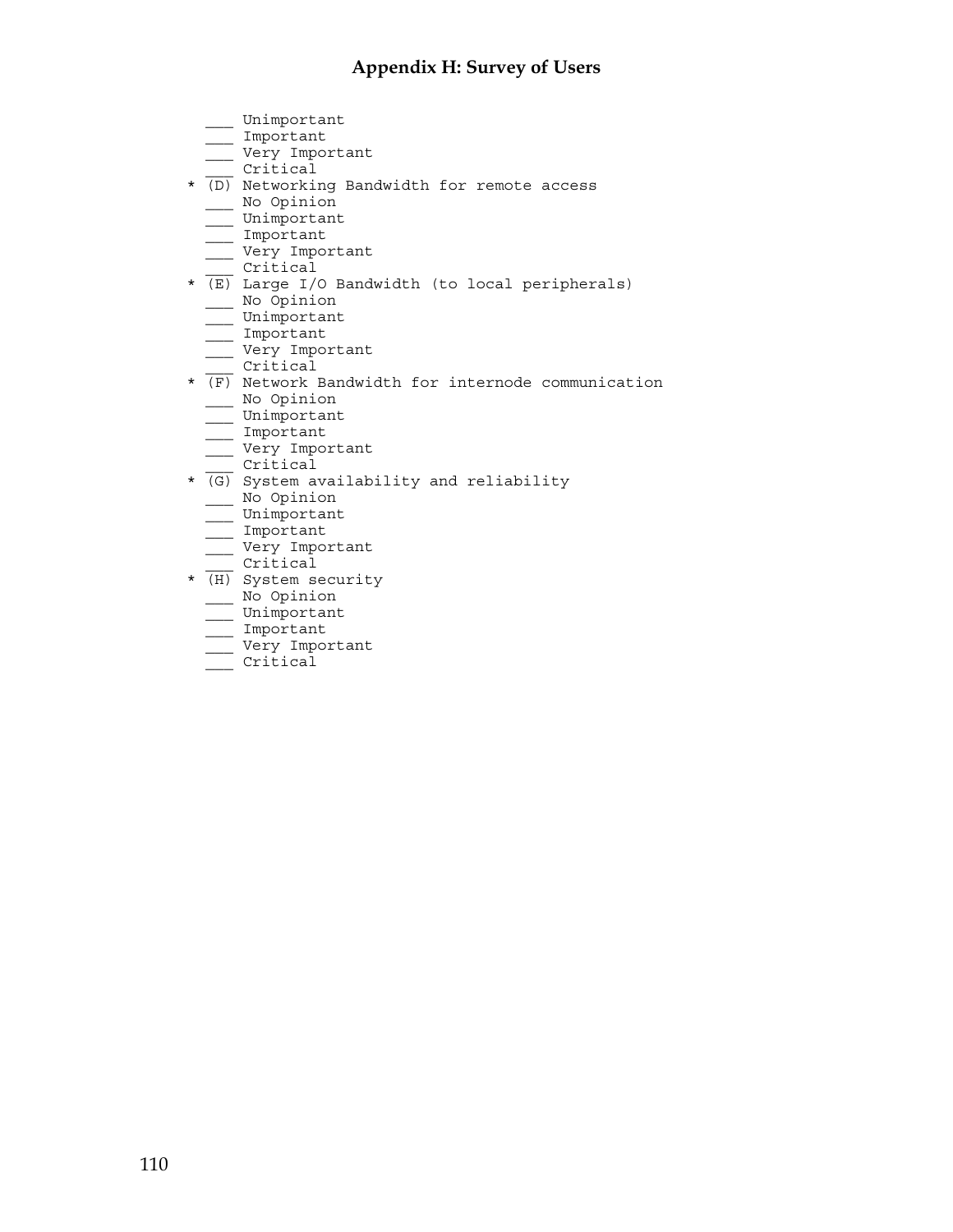4) How important do you believe that National Centers will be in providing each of the following services (located at the centers) for your research or educational projects. \* (A) Diversity of computer architectures \_\_\_ No Opinion \_\_\_ Unimportant \_\_\_ Important \_\_\_ Very Important \_\_\_ Critical \* (B) Visualization facilities and software (including Virtual Environments) \_\_\_ No Opinion \_\_\_ Unimportant \_\_\_ Important \_\_\_ Very Important \_\_\_ Critical \* (C) Information processing \_\_\_ No Opinion \_\_\_ Unimportant \_\_\_ Important \_\_\_ Very Important \_\_\_ Critical \* (D) Consulting Services \_\_\_ No Opinion \_\_\_ Unimportant \_\_\_ Important \_\_\_ Very Important \_\_\_ Critical  $\star$  (E) Third party or commercial software \_\_\_ No Opinion \_\_\_ Unimportant \_\_\_ Important \_\_\_ Very Important \_\_\_ Critical  $\overline{\text{F}}$  Expertise in your research topic/Research Team Formation \_\_\_ No Opinion \_\_\_ Unimportant \_\_\_ Important \_\_\_ Very Important \_\_\_ Critical \* (G) Assistance in Code Porting \_\_\_ No Opinion \_\_\_ Unimportant \_\_\_ Important \_\_\_ Very Important \_\_\_ Critical  $\star$   $\overline{(H)}$  Training \_\_\_ No Opinion  $\frac{1}{\sqrt{2}}$  Unimportant \_\_\_ Important \_\_\_ Very Important \_\_\_ Critical \* (I) Communication software \_\_\_ No Opinion \_\_\_ Unimportant \_\_\_ Important \_\_\_ Very Important \_\_\_ Critical \* (J) Data Services (massive databases) \_\_\_ No Opinion \_\_\_ Unimportant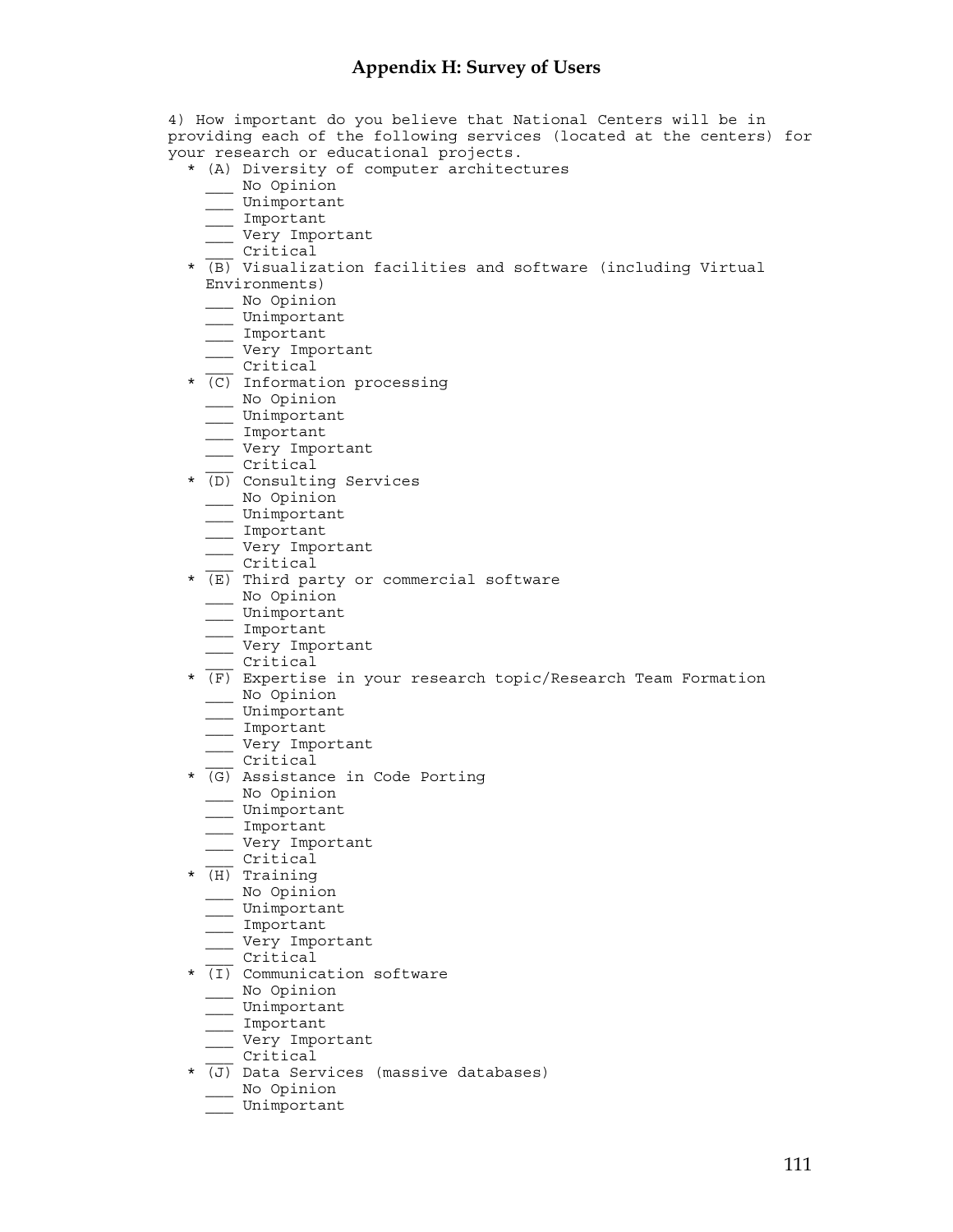#### **Appendix H: Survey of Users**

- \_\_\_ Important
- \_\_\_ Very Important
- \_\_\_ Critical
- \* (K) Repository for Data and Data Dictionaries \_\_\_ No Opinion
	- \_\_\_ Unimportant
	- \_\_\_ Important
	- \_\_\_ Very Important
- \_\_\_ Critical
- \* (L) Internet software development
	- \_\_\_ No Opinion
	- \_\_\_ Unimportant
	- \_\_\_ Important
	- \_\_\_ Very Important
	- \_\_\_ Critical

5) I expect to obtain good results for my codes on the following computers or their successors in the next few years (check all that apply) Vector systems (such as Cray C/T90, Convex C3/4, or IBM Mainframe:ES9000) \_\_\_ MPPs (such as CM-5, T3D, SP2, or Intel Paragon) Shared memory microprocessor systems (such as SGI Power  $Challene,$ Convex Exemplar or Cray CS6400) \_\_\_ Networks of microprocessors or workstations \_\_\_ No experience 6) I expect that in the future, my largest runs at a National Supercomputer Center will last \_\_\_\_\_\_\_\_\_\_\_\_\_\_\_\_\_\_\_\_\_\_\_\_\_\_ Hours on a \_\_\_ Vector Multiprocessor \_\_\_ Loosely coupled Network of Workstations \_\_\_ Tightly coupled Network of Workstations <u>\_\_</u> Massively Parallel Processors \_\_\_ Shared Memory Microprocessors Don't know (number of) processors and \_\_\_\_\_\_\_\_\_\_\_\_\_\_\_\_\_\_\_\_MB memory. 7) Would an NSF Supercomputer Centers Program organized on disciplinary models (i.e.; a center for Physics, another for Chemistry, etc.) be of greater value to you as a user? \_\_\_ yes  $\overline{\phantom{0}}$  no \_\_\_ No Opinion 8) Have the National Supercomputing Centers been important in facilitating your interactions with researchers from other disciplines?  $\equiv$  yes  $\frac{1}{\sqrt{2}}$  no \_\_\_ No Opinion

9) Please comment on the existing NSF Supercomputer Centers program. You may enter observations of the advantanges, disadvantages, areas which should be improved, or services that are so important, they shouldn't be touched.